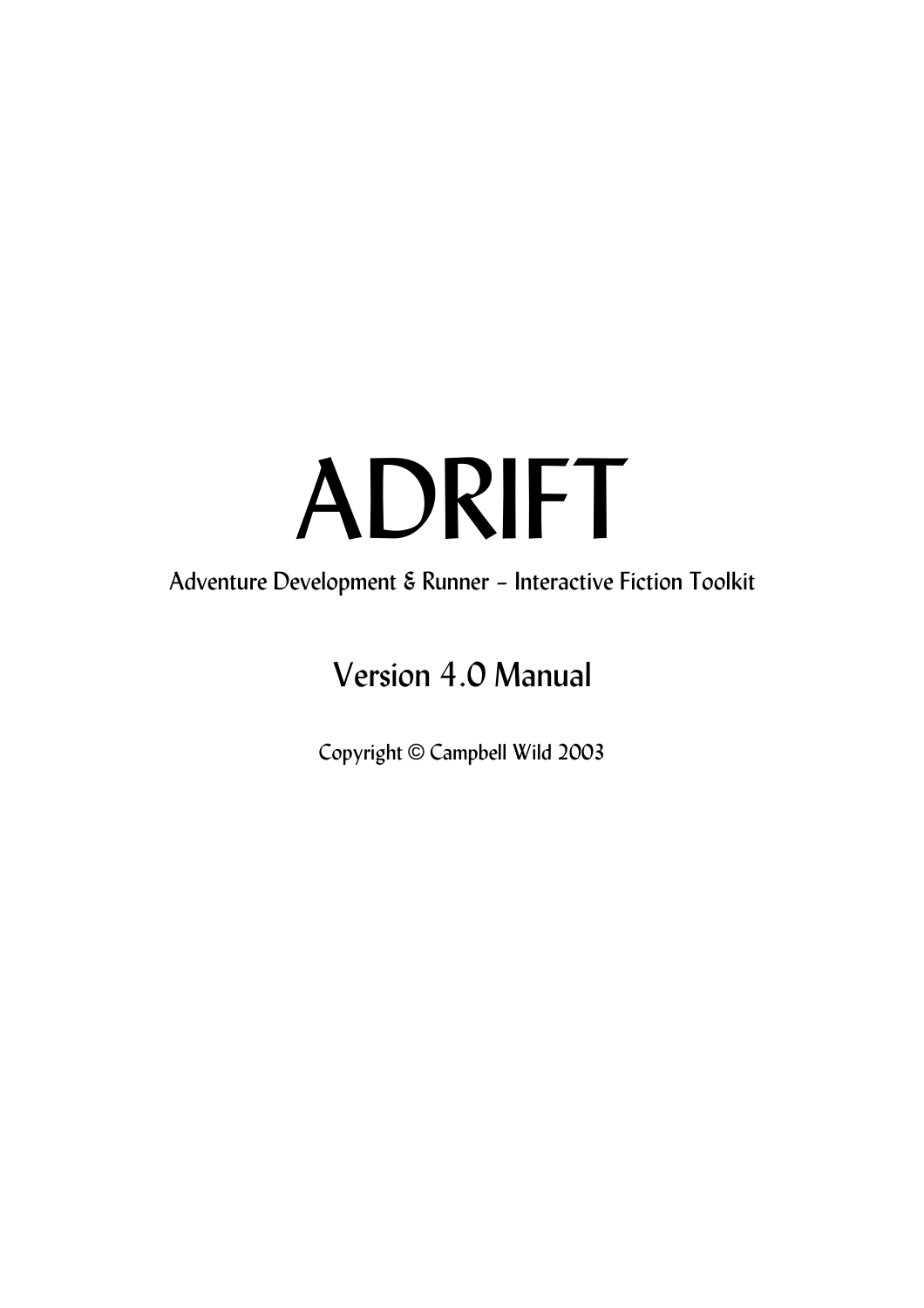# Contents

| <b>CONTENTS</b>                                                                                                                                                                               | I                                                  |
|-----------------------------------------------------------------------------------------------------------------------------------------------------------------------------------------------|----------------------------------------------------|
| <b>INTRODUCTION</b>                                                                                                                                                                           | $\overline{4}$                                     |
| <b>HISTORY</b>                                                                                                                                                                                | 5                                                  |
| <b>Background</b>                                                                                                                                                                             | 5                                                  |
| <b>Releases</b>                                                                                                                                                                               | 6                                                  |
| <b>The Future</b>                                                                                                                                                                             | 8                                                  |
| <b>GETTING STARTED</b>                                                                                                                                                                        | 9                                                  |
| <b>Rooms</b><br><b>Basic Room Descriptions</b><br><b>Alternate Room Descriptions</b><br><b>Directions</b><br><b>Directions</b>                                                                | 9<br>$\boldsymbol{9}$<br>10<br>11<br>12            |
| <b>Objects</b><br><b>Object Types</b><br>Descriptions<br>Locations<br><b>Attributes</b><br><b>Advanced features</b>                                                                           | 13<br>13<br>13<br>14<br>15<br>17                   |
| <b>Tasks</b><br><b>Task Commands</b><br>Wildcards<br><b>Advanced Command Construction</b><br>Descriptions<br><b>Restrictions</b><br><b>Actions</b><br>Repeatable & Reversible<br><b>Hints</b> | 18<br>18<br>19<br>19<br>20<br>20<br>21<br>22<br>23 |
| <b>Events</b><br>Timings<br>Descriptions<br>Advanced                                                                                                                                          | 24<br>24<br>25<br>26                               |
| <b>Characters</b><br><b>Character Details</b><br>Movement<br>Conversations                                                                                                                    | 28<br>28<br>29<br>31                               |
| <b>Miscellaneous</b><br>Introduction & Winning<br>Player<br>Options<br>Dependencies<br>Search<br><b>Browser</b><br>Passwords                                                                  | 33<br>33<br>34<br>35<br>36<br>37<br>37<br>37       |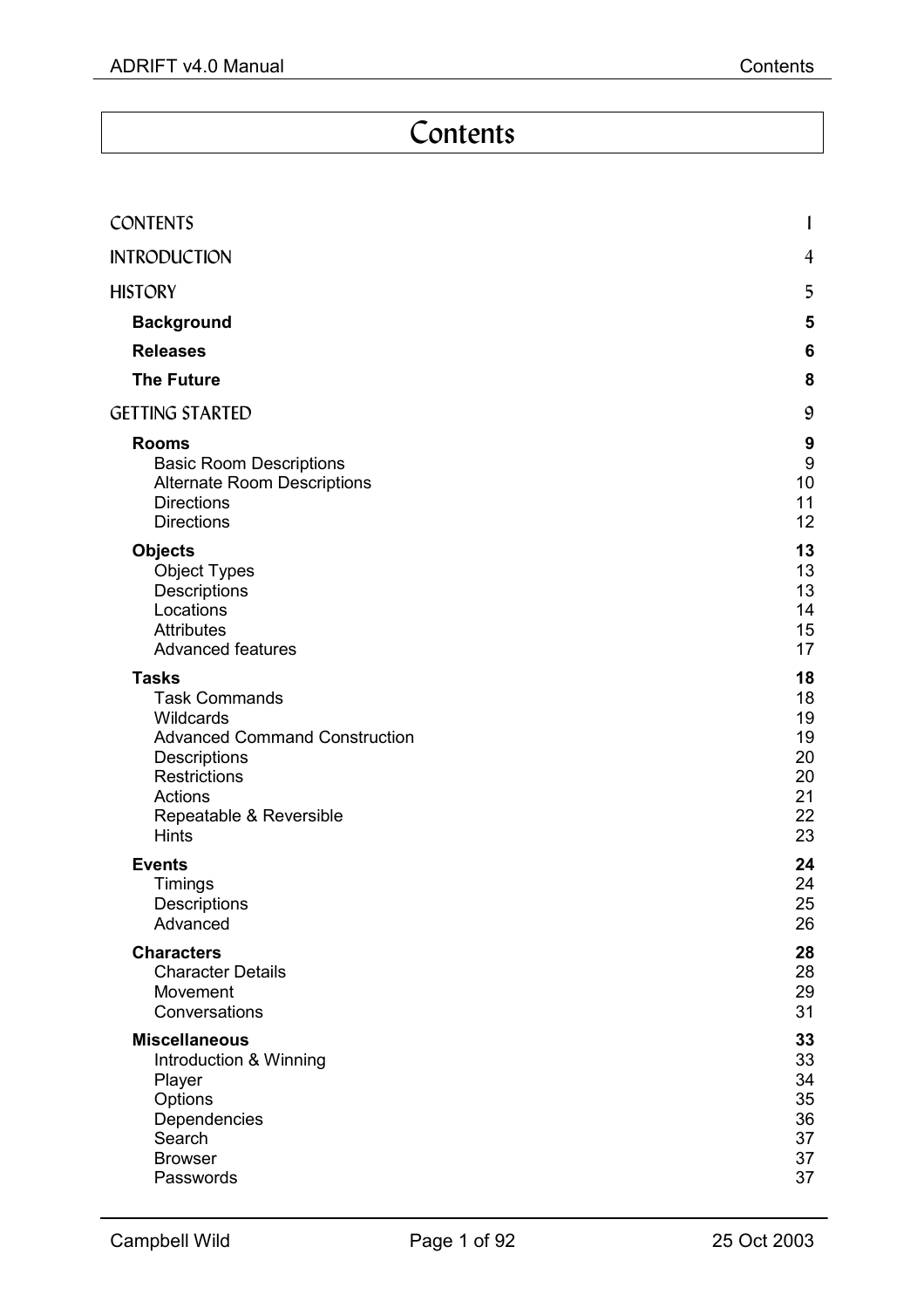| Settings                          | 38 |
|-----------------------------------|----|
| Export text data file             | 39 |
| Filtering                         | 39 |
| <b>Graphics &amp; Sound</b>       | 40 |
| <b>Adding Sound</b>               | 40 |
| Adding a Graphic                  | 41 |
| <b>ADVANCED TECHNIQUES</b>        | 42 |
| <b>Room Groups</b>                | 42 |
| Where Room Groups can be used     | 42 |
| <b>Synonyms</b>                   | 44 |
| <b>Variables</b>                  | 46 |
| <b>Displaying Variables</b>       | 47 |
| Assigning Variable values         | 47 |
| <b>Expression Formulae</b>        | 48 |
| <b>System Variables</b>           | 49 |
| <b>Formatting Text</b>            | 50 |
| Supported HTML Tags               | 50 |
| Nice Big Text Window              | 50 |
| <b>References</b>                 | 52 |
| <b>What are References</b>        | 52 |
| How to use them                   | 52 |
| An object example                 | 52 |
| A numeric example                 | 53 |
| <b>Referenced Text</b>            | 54 |
| <b>Overriding System Commands</b> | 55 |
| <b>Language Resources</b>         | 56 |
| Creating a Language Resource      | 56 |
| Combining ALR's with Variables    | 57 |
| <b>Modules</b>                    | 58 |
| Creating a Module                 | 58 |
| Modifying a Module                | 59 |
| Importing a Module                | 59 |
| <b>Module Structure</b>           | 59 |
| <b>Task Command Functions</b>     | 64 |
| getdynfromroom                    | 64 |
| THE BATTLE SYSTEM                 | 65 |
| <b>The Player</b>                 | 65 |
| <b>Characters</b>                 | 67 |
| <b>Objects</b>                    | 69 |
| <b>Tasks</b>                      | 71 |
| An Example                        | 71 |
| <b>Status</b>                     | 71 |
| PLAYING ADVENTURES                | 72 |
| <b>Starting an Adventure</b>      | 72 |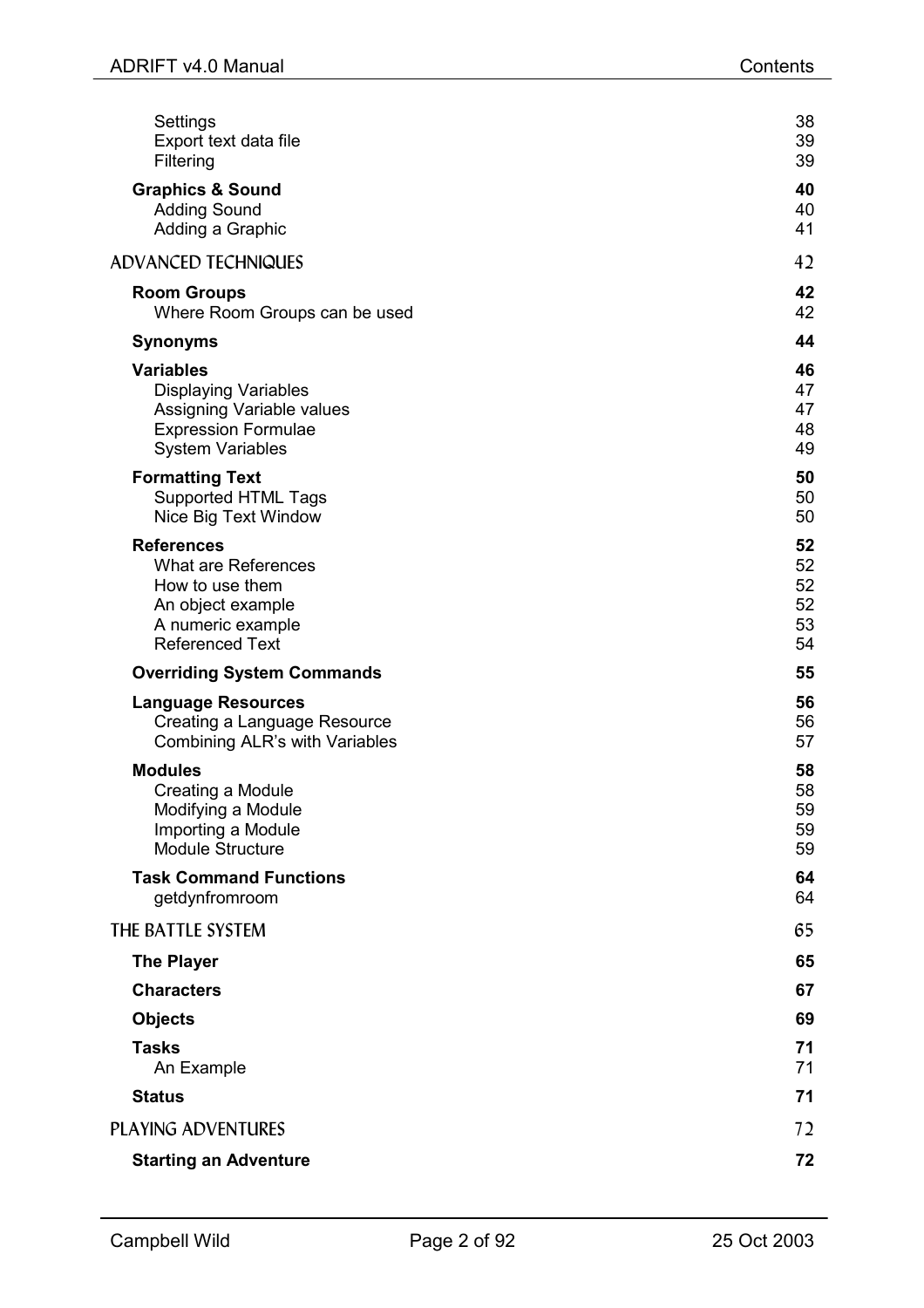| <b>Adventure Commands</b>                                                    | 73 |
|------------------------------------------------------------------------------|----|
| Example transcript                                                           | 74 |
| <b>Runner Features</b>                                                       | 75 |
| <b>Auto Complete</b>                                                         | 75 |
| <b>Control Panel</b>                                                         | 75 |
| Verbose                                                                      | 75 |
| Transcript                                                                   | 75 |
| Right-clicking                                                               | 75 |
| Highscores                                                                   | 76 |
| <b>The Debugger</b>                                                          | 77 |
| Rooms                                                                        | 77 |
| Objects                                                                      | 77 |
| <b>Tasks</b>                                                                 | 78 |
| Events                                                                       | 78 |
| Characters                                                                   | 78 |
| Variables                                                                    | 79 |
| Player                                                                       | 79 |
| <b>The Map</b>                                                               | 80 |
| Map Display                                                                  | 80 |
| Zooming the map                                                              | 81 |
| Navigating the map                                                           | 81 |
| Printing out the map                                                         | 81 |
| Display options                                                              | 81 |
| Display & Media                                                              | 83 |
| Appearance                                                                   | 83 |
| Media                                                                        | 84 |
| Layout                                                                       | 85 |
| <b>TROUBLESHOOTING</b>                                                       | 86 |
| <b>Problems</b>                                                              | 86 |
| Generator or Runner won't start                                              | 86 |
| I keep getting the error message "Cannot draw map - too complex"             | 86 |
| Component 'ZlibTool.ocx' or one of its dependencies not correctly registered | 86 |
| Sound cannot be played. Try installing MediaPlayer                           | 87 |
| Out of Memory, Error 7                                                       | 87 |
| Input Past End of File                                                       | 87 |
| <b>Generator or Runner crashes</b>                                           | 87 |
| ACKNOWLEDGEMENTS                                                             | 88 |
| <b>APPENDIX</b>                                                              | 89 |
| <b>Hexadecimal Values</b>                                                    | 89 |
| Decimal vs. Hexadecimal Numbers                                              | 89 |
| <b>Hexadecimal Values in HTML</b>                                            | 89 |
| <b>Named Colours</b>                                                         | 90 |
| <b>Verb List</b>                                                             | 91 |
| GLOSSARY                                                                     | 92 |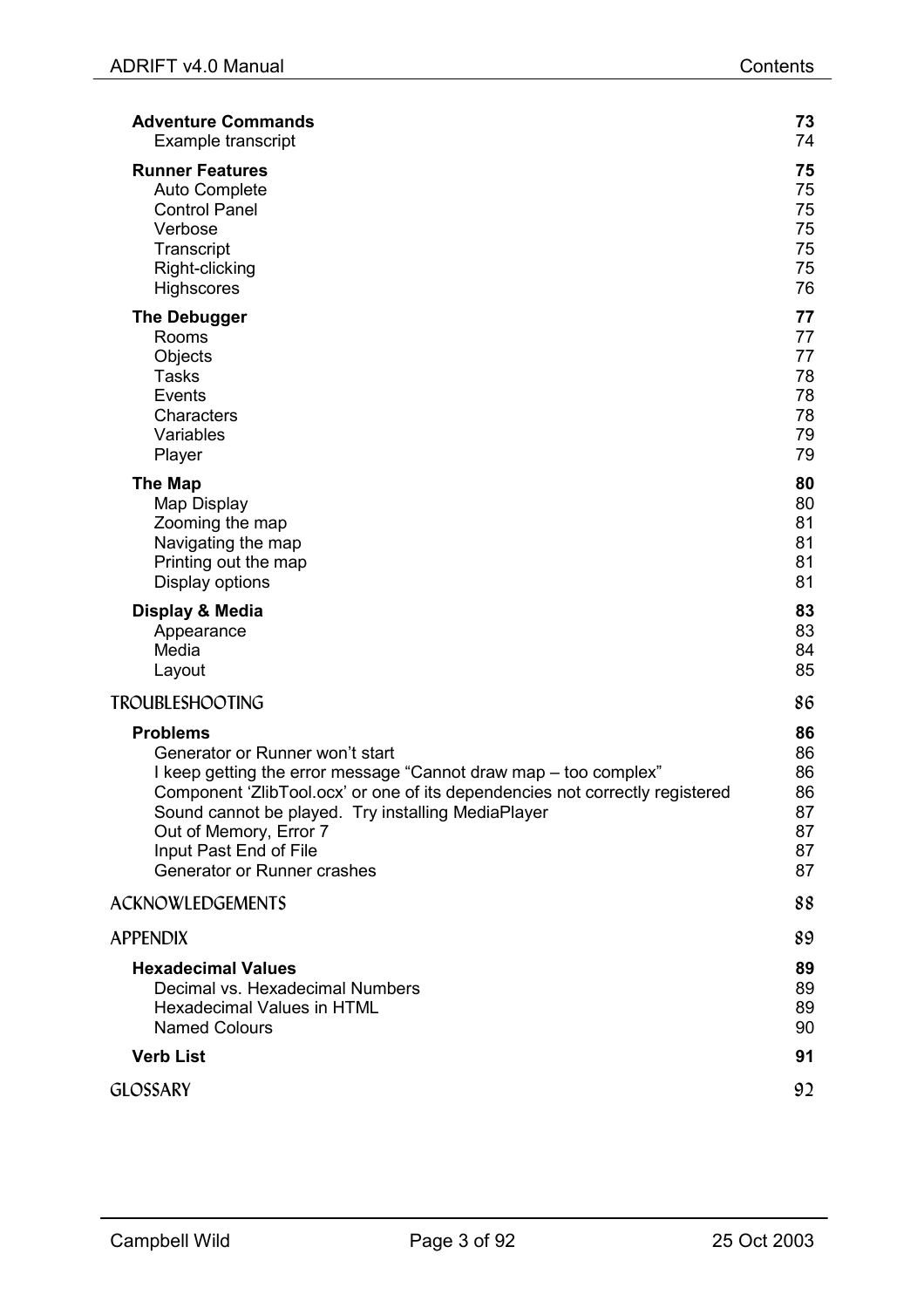# Introduction

<span id="page-4-0"></span>ADRIFT is a set of Windows applications for creating and playing text adventures, also known as Interactive Fiction. It comes in two parts; there's the Generator – the adventure creator, and the Runner – the part which plays the games.

ADRIFT Generator has a graphical user interface (GUI) which allows you to create adventures quickly and easily by filling in text boxes, selecting checkboxes, and choosing items from drop down lists. It is unique in that no programming is required, yet it is very powerful allowing the creation of complex adventures. ADRIFT is very simple to understand and learn.

ADRIFT Runner is the application, which takes the adventure files created with Generator, and interprets them as an adventure. Runner attempts to recreate the traditional adventure environment as introduced to computers when adventures first came out, but it also improves on this by supplying extra functionality such as a realtime map, optional control panel (to use the mouse instead of keys), general point-nclick, colour customisation, automatic text completion, and a high-score table.

More information can be obtained by visiting the ADRIFT web-site at [http://www.adrift.org.uk.](http://www.adrift.org.uk/)

This manual was last updated 25/10/2003 16:53.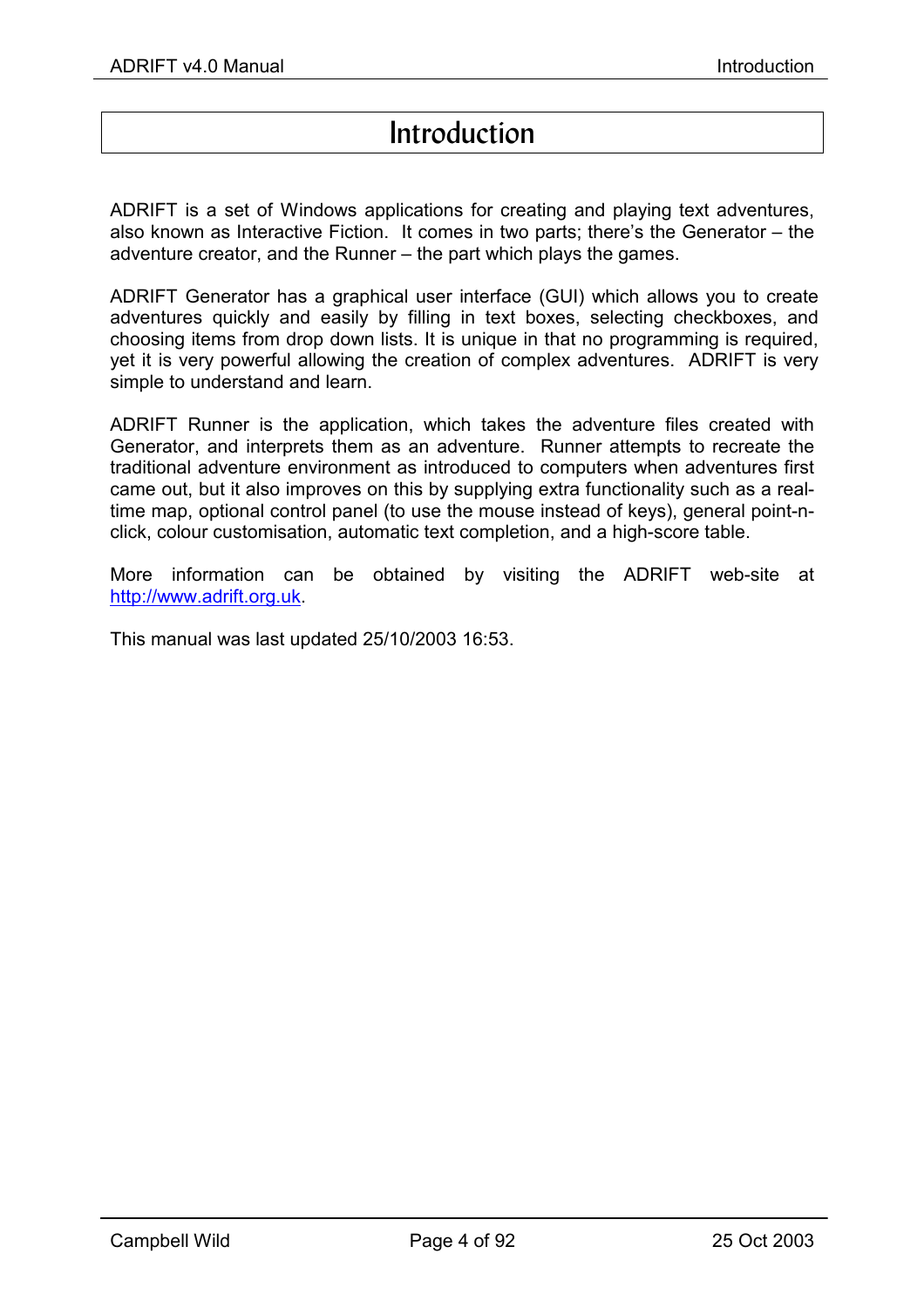# History

# <span id="page-5-0"></span>Background

When I was at school back in about 1989, I was introduced to a text adventure called "Jacaranda Jim" by Graham Cluley. I was fascinated by this game and played it every opportunity I had. Later, when my sister got an Amstrad 6128, I started trying to write my own game using Amstrad Basic. This was, originally enough, called "Jim". It was extremely basic, and the most advanced thing that could be done was to pick up an object. However nothing could be dropped. Nobody ever played this game.

My second attempt, also on the Amstrad, was called "Dan". This was more advanced with a few puzzles and objects could be dropped. I never completed this game though, but I enjoyed creating it.

Round about 1991, I got my own first computer for myself. It was an Amiga 500. One of the first pieces of software I bought for this was AMOS, a programming environment, much like BASIC. I wrote another adventure using AMOS, although the title escapes me. This was quite similar to the style of GC's game, and much of the same functionality was there – objects could be taken and dropped, referred to as "it", descriptions changed after certain things had been done, score could be accrued, and the game could be won. I was very proud of this game, and I persuaded several people to play it.

I didn't write any other adventures for a while, until I bought my first PC in 1993. I found myself repeating so much code in the adventures I'd written previously that I thought I'd try my hand at writing a program to facilitate the creation of an adventure much more easily. I called this "Adventure Generator". It was a command line interface that asked a series of questions, then allowed you to play the game that it output. Although this made it quicker to create a game, it was not a very nice interface, and wasn't particularly easy. I believe I wrote this in Pascal.

The last full adventure I wrote was called "Shipwrecked", and was written in Pascal. I would have made the game bigger, but I reached some limits of the programming language buffers and couldn't continue. You can download Shipwrecked from [ftp://ftp.adrift.org.uk/adrift/ship.zip.](ftp://ftp.adrift.org.uk/adrift/ship.zip)

I decided to try to re-write the Adventure Generator, this time making it easy to edit information that had previously been added. Again, I chose Pascal to do this. This was menu driven, and allowed 20 locations, 20 objects and 40 tasks. You can download TAG from<ftp://ftp.adrift.org.uk/adrift/tag.zip>.

I started work on ADRIFT in December 1997 to rewrite a lot of the limitations of TAG 2, and to create it for the Windows environment. Initially, I just called it "Adventure Generator", but renamed it later. A breakdown of the development of ADRIFT is as follows.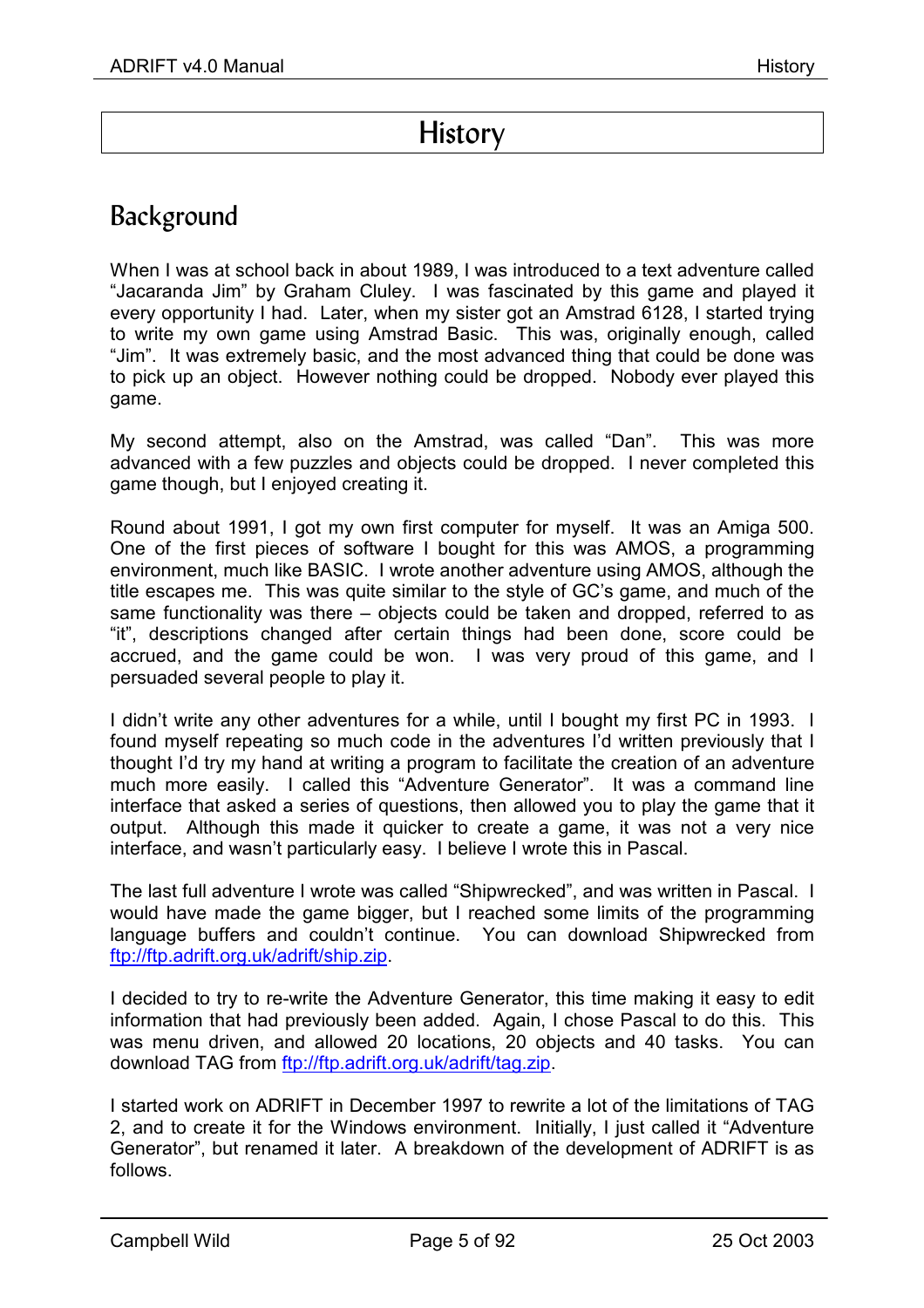# <span id="page-6-0"></span>Releases

| Dec '97                  | Started work on "Adventure Generator v3.00"                                                                                                                                                               |
|--------------------------|-----------------------------------------------------------------------------------------------------------------------------------------------------------------------------------------------------------|
| $16th$ Dec '98           | <b>Released Adventure Generator 3.10</b>                                                                                                                                                                  |
| <b>Unknown</b>           | <b>Released Adventure Generator 3.20</b>                                                                                                                                                                  |
| $13th$ May '99           | <b>Released Adventure Generator 3.21</b>                                                                                                                                                                  |
| $10^{\text{th}}$ Jun '99 | <b>Released Adventure Generator 3.22</b>                                                                                                                                                                  |
|                          | This was the first version to support backwards compatibility with                                                                                                                                        |
|                          | previous versions of Adventure Generator. Deleting of objects, tasks                                                                                                                                      |
|                          | and events was also introduced.                                                                                                                                                                           |
| $13^{\text{th}}$ Jun '99 | <b>Released Adventure Generator 3.23</b>                                                                                                                                                                  |
|                          | Up until this point, all TAF files had been plain text $-3.23$ was the first                                                                                                                              |
|                          | version to encrypt the files with password protection.                                                                                                                                                    |
| 19 <sup>th</sup> Jul '99 | <b>Released Adventure Generator 3.24</b>                                                                                                                                                                  |
|                          | The lists for Rooms, objects etc in the main window were separated                                                                                                                                        |
|                          | into individual windows. The option to hide objects was also                                                                                                                                              |
|                          | introduced. Event sub descriptions also came in this version.                                                                                                                                             |
| $3rd$ Aug '99            | <b>Released Adventure Generator 3.30</b>                                                                                                                                                                  |
|                          | Version 3.30 saw the introduction of characters. Up until this point,                                                                                                                                     |
|                          | objects had to be used instead. Object aliases were introduced, as was                                                                                                                                    |
|                          | an additional room description based on task completion.                                                                                                                                                  |
| $28th$ Nov '99           | <b>Released Adventure Generator 3.31</b>                                                                                                                                                                  |
|                          | This was the first version to incorporate a dynamic map, based on the                                                                                                                                     |
|                          | layout created by the user. Basic synonyms were also introduced for                                                                                                                                       |
| common commands.         |                                                                                                                                                                                                           |
|                          | 6 <sup>th</sup> Dec '99 Released Adventure Generator 3.32                                                                                                                                                 |
|                          | This version had mostly small updates such as printing out the map,                                                                                                                                       |
| and improved tasks.      |                                                                                                                                                                                                           |
| $21st$ Dec '99           | <b>Released Adventure Generator 3.40</b>                                                                                                                                                                  |
|                          | The task dependency viewer was introduced in this version. There                                                                                                                                          |
|                          | were a number of improvements to events and tasks also.                                                                                                                                                   |
| $28th$ Dec '99           | <b>Released Adventure Generator 3.50</b>                                                                                                                                                                  |
|                          | First/Second person, wildcards in task commands, unlimited character                                                                                                                                      |
|                          | walks, characters running tasks, toolbar, search facility and hints are                                                                                                                                   |
|                          | amongst the improvements in this version.                                                                                                                                                                 |
| 7 <sup>th</sup> Feb '00  | <b>Released Adventure Generator 3.60</b>                                                                                                                                                                  |
|                          | Splash screen, individual high-score tables, controllable wait, room                                                                                                                                      |
|                          | groups, word clicks, and better room descriptions were improvements in                                                                                                                                    |
|                          | version 3.60. This is the first version which was used by any number of                                                                                                                                   |
|                          | people, and when Adventure Generator started to become known in the                                                                                                                                       |
| $8th$ June '00           | Interactive Fiction community.<br><b>Released ADRIFT 3.70</b>                                                                                                                                             |
|                          | Because of the generic name, and to raise the profile of the program, I                                                                                                                                   |
|                          | decided to rename "Adventure Generator" to "ADRIFT" which is an                                                                                                                                           |
|                          | acronym of Adventure Development & Runner – Interactive Fiction                                                                                                                                           |
|                          |                                                                                                                                                                                                           |
|                          |                                                                                                                                                                                                           |
|                          |                                                                                                                                                                                                           |
|                          | Toolkit. Version 3.70 also had simple TADS output, openable edible<br>readable objects and objects with surfaces, enhanced player, improved<br>tasks and simple ambiguity handling amongst minor changes. |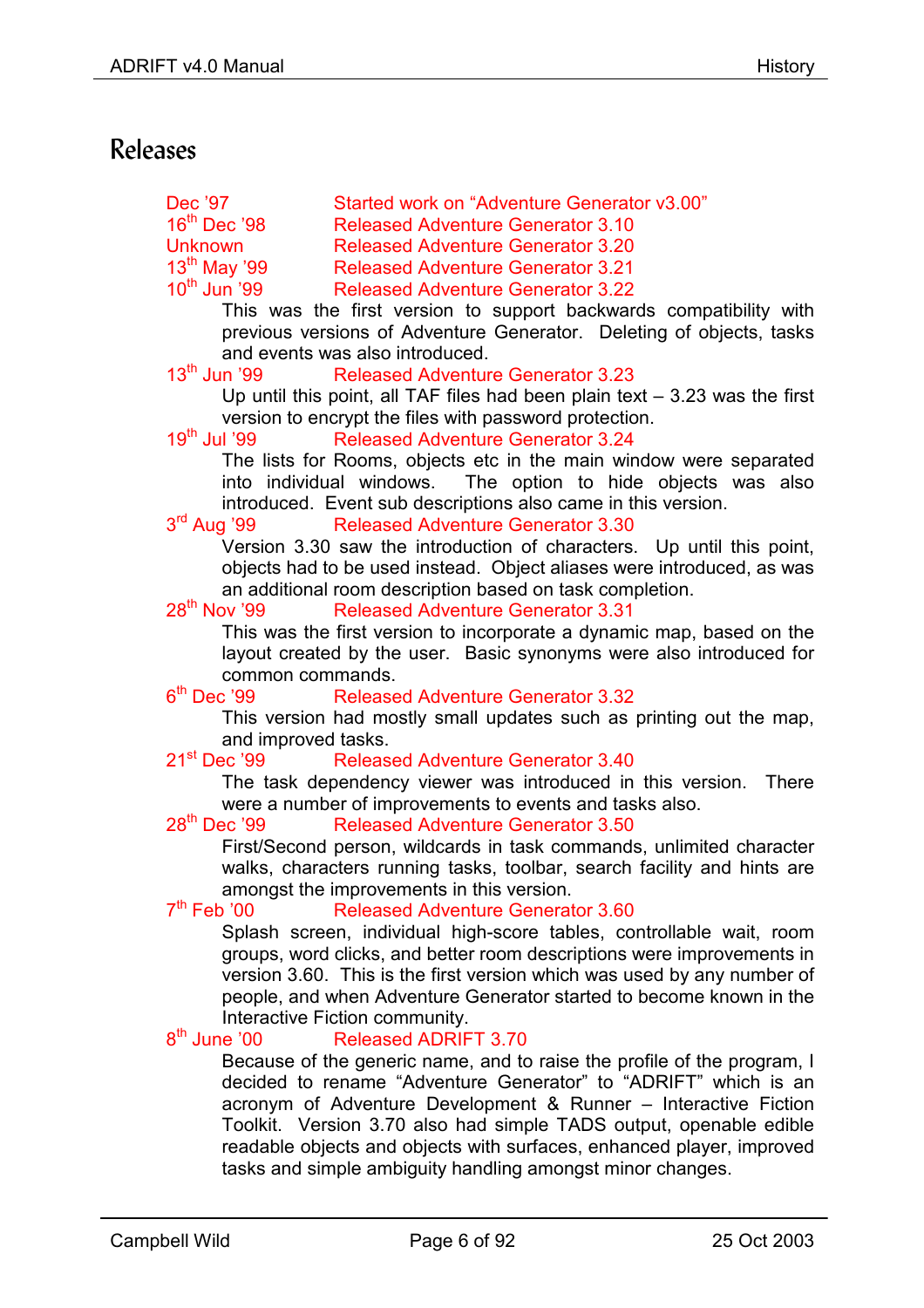## 3<sup>rd</sup> Oct '00 Released ADRIFT 3.80

Version 3.80 was the first version of ADRIFT to be published in a magazine, and became downloadable from many places on the Internet. Most of the improvements in this version were bug fixes and fine tuning to the whole program, making it a lot more reliable. Tasks

#### were improved significantly.<br>1<sup>st</sup> Jan '01 Released ADR Released ADRIFT 3.90

Version 3.90 was a big improvement over 3.80. It had an improved layout, graphics and sound, a battle system, Language Resource (ALR) files, feature disabling, system variables, undo facility, score overriding, much improved Player, 8 directional compass, room hiding, size and weight for objects, unlimited actions and restrictions per task, more powerful characters, integer variables, improved map, transcript,

#### pausing and many more small changes.<br>20 Released Final release (20 Released Final release (20) of ADRIFT 3.90

Version 3.90 was continually improved over nearly six months, during which time it became a lot more reliable, and also introduced extra features such as looping sound, dictionary amongst many others.<br>13<sup>th</sup> Feb<sup>2</sup>02 Released Beta release 0 of ADRIFT 4.00

#### Released Beta release 0 of ADRIFT 4.00

Version 4.00 again was a big improvement over 3.90. This was the first version to become Shareware – previous versions had been Freeware. The main improvements were the ability to play MP3s, much better TAF file compression, images and sounds embedded into TAF files, tasks setting and unsetting other tasks, text variables, referenced text, lockable objects, adventure browser, graphics in main window, advanced command construction, multiple object and character aliases, initial object descriptions, and/or for task restrictions, unlimited room descriptions, text editing window, faster execution, improved battle system, random character movement, object states, and modules.<br>9<sup>th</sup> Mav '02 Released ADRIFT 4.00 release 18

## Released ADRIFT 4.00 release 18

Again, as with 3.90, ADRIFT 4.00 is continually being improved with many releases. Currently, improvements are much greater stability, user definable runner layout, and many bug fixes. Release 18 was the

first non-beta version.<br> $7<sup>th</sup>$  Oct '03 Release Released ADRIFT 4.00 release 42

As at writing, this is the latest release of ADRIFT.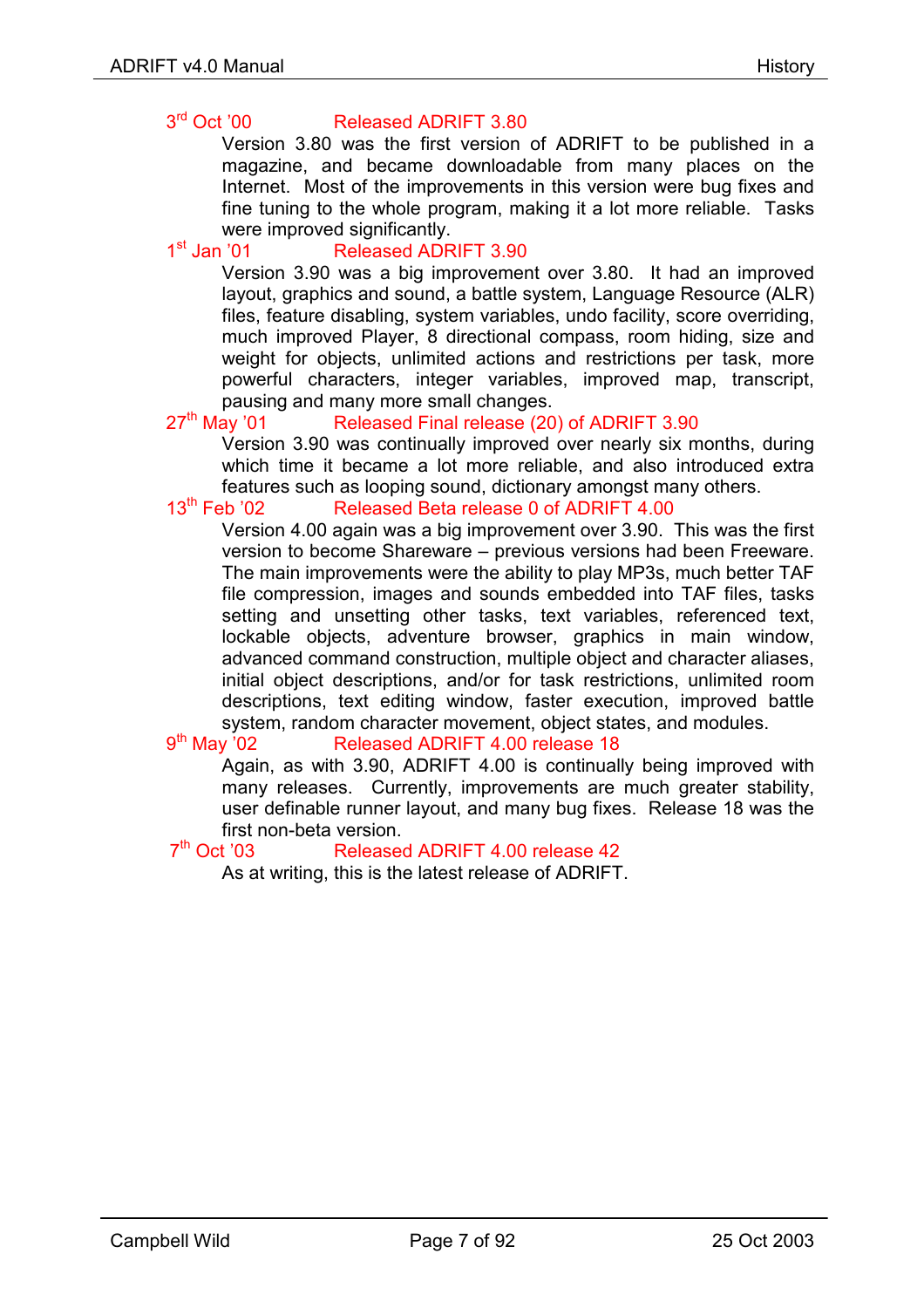# <span id="page-8-0"></span>The Future

I have no intention to stop development of ADRIFT at this stage. My goal is for it to become the most widely used Interactive Fiction development environment. There are still many things which could be improved within the program.

Some of the features I hope to add in future versions are:

- Character conversation trees
- Interchangeable Player and characters
- Allowing characters to sit, stand and lie on objects
- More powerful tasks, which can control events
- User definable map to draw layout

I am always open to suggestions for further improvements.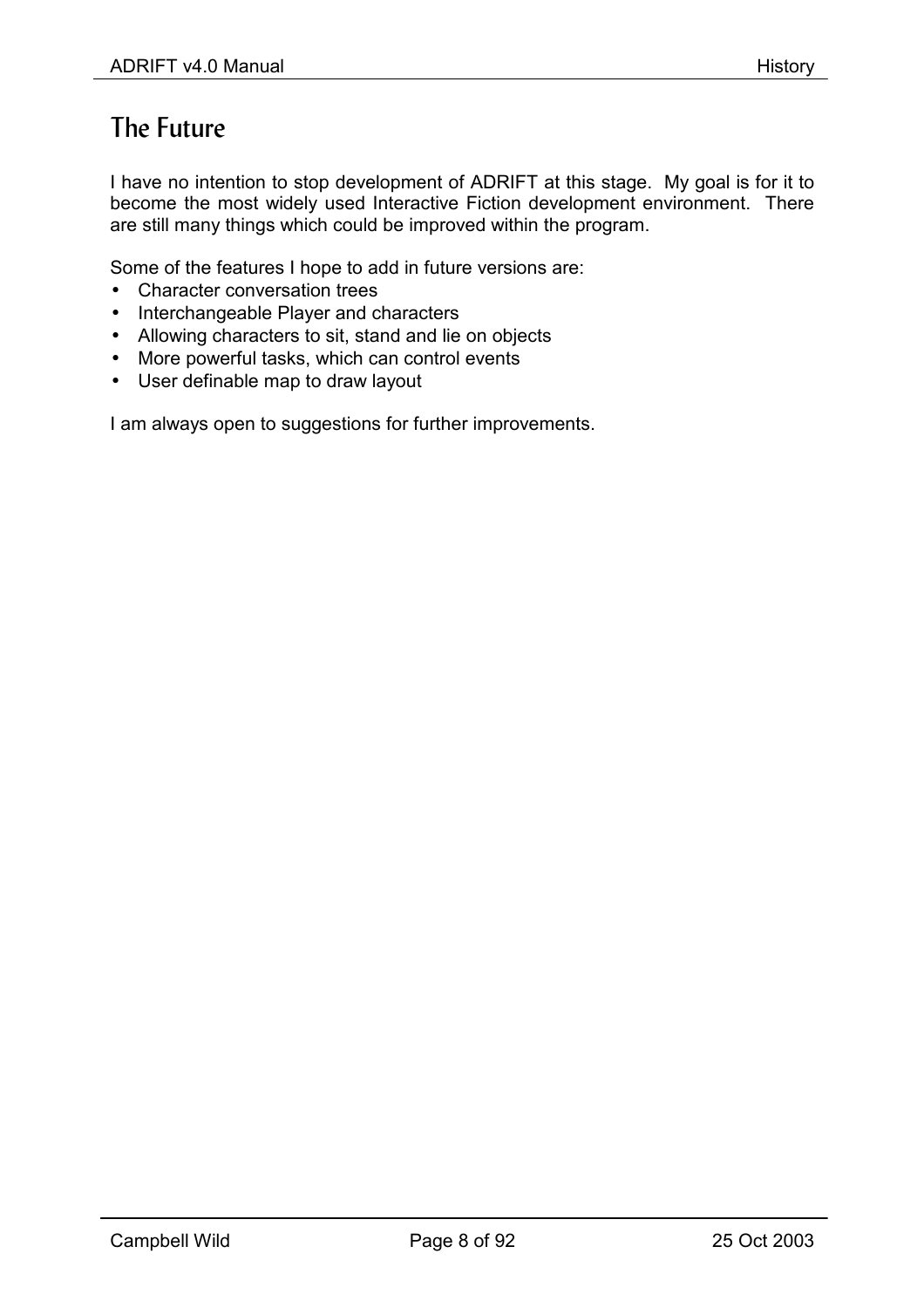# Getting Started

# <span id="page-9-0"></span>Rooms

Rooms form the basis of your adventure. They are the locations in which you can visit. You can generally move between different rooms using the cardinal directions North, East, South and West, and also Up, Down, In and Out. Some adventures also have off-cardinal directions, i.e. Northeast, Southeast, Southwest and Northwest. These have to be explicitly enabled in the [Options](#page-35-0) screen.

To create a room, either select  $Add > Room$  from the menus, or click on the  $\Box$  icon. This will bring up the Add a room dialog box.

| Add a Room                                 |                   |
|--------------------------------------------|-------------------|
| Description Directions                     |                   |
| Short room description:                    | Don't show on map |
| Long room description:                     |                   |
|                                            |                   |
| Atemate Descriptions   Description Details |                   |
|                                            | Add               |
|                                            | Edit              |
|                                            | ÷<br>Delete       |
|                                            |                   |
| Add Room<br>Cancel                         |                   |

## Basic Room Descriptions

The two most important aspects of a room description are the Short description, and the Long description.

The Short description is the label that will appear at the bottom of the Runner screen at all times, to show the player where they are. It will also be the description displayed when revisiting a room, unless verbose has been turned on. You can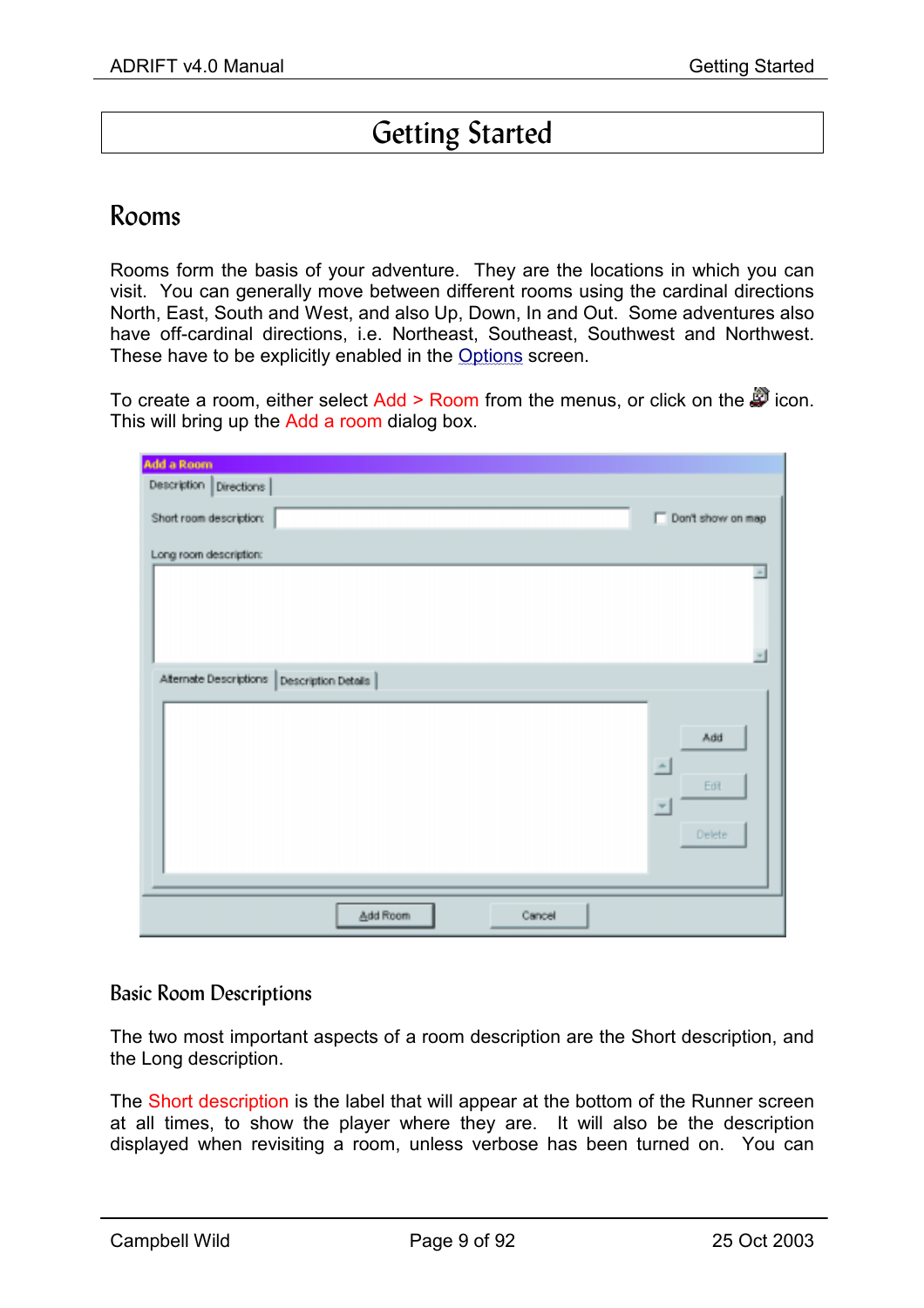<span id="page-10-0"></span>select to have this displayed in bold before the long room description by checking the relevant box in the display options in Runner.

The Long description is the main description that describes the room in detail. Here, you would want to mention everything about the room that does not change each time you visit it.

You may want to prevent the room being displayed on the map. Typically, this might be because it is part of a maze or suchlike. To do this, check the Don't show on map checkbox.

If you are creating a room for the first time that is all you should need for now. For more advanced changes to the room description, you may want to alter the description depending on certain events. To do this, you will need Alternate Descriptions.

## Alternate Room Descriptions

Alternate room descriptions allow you to change what is displayed dependant upon certain circumstances. To add a new alternate description, simply click on the Add button. You can also click on the Description Details tab – if you do this, you will be prompted with a dialog box asking you if you want to add a new description.

| <b>Add a Room</b>                                       |                                         |
|---------------------------------------------------------|-----------------------------------------|
| Description   Directions                                |                                         |
| Short room description:                                 | Don't show on map                       |
| Long room description:                                  |                                         |
|                                                         |                                         |
|                                                         |                                         |
|                                                         |                                         |
| Alternate Descriptions   Description Details            |                                         |
| If Task<br>$\bullet$ - No task -<br>• is completed<br>⊣ | Display when                            |
| then display<br>$\frac{1}{2}$                           | Start room description<br>with this one |
| $\mathbb{R}$                                            | Start directly after Long<br>G.         |
| else display                                            | Room description                        |
| ×                                                       | Append to other<br>descriptions         |
|                                                         |                                         |
| Change Short description to:                            | and hide objects in room<br>n           |
|                                                         |                                         |
| Add Room<br>Cancel                                      |                                         |

The Room dialog box then looks like: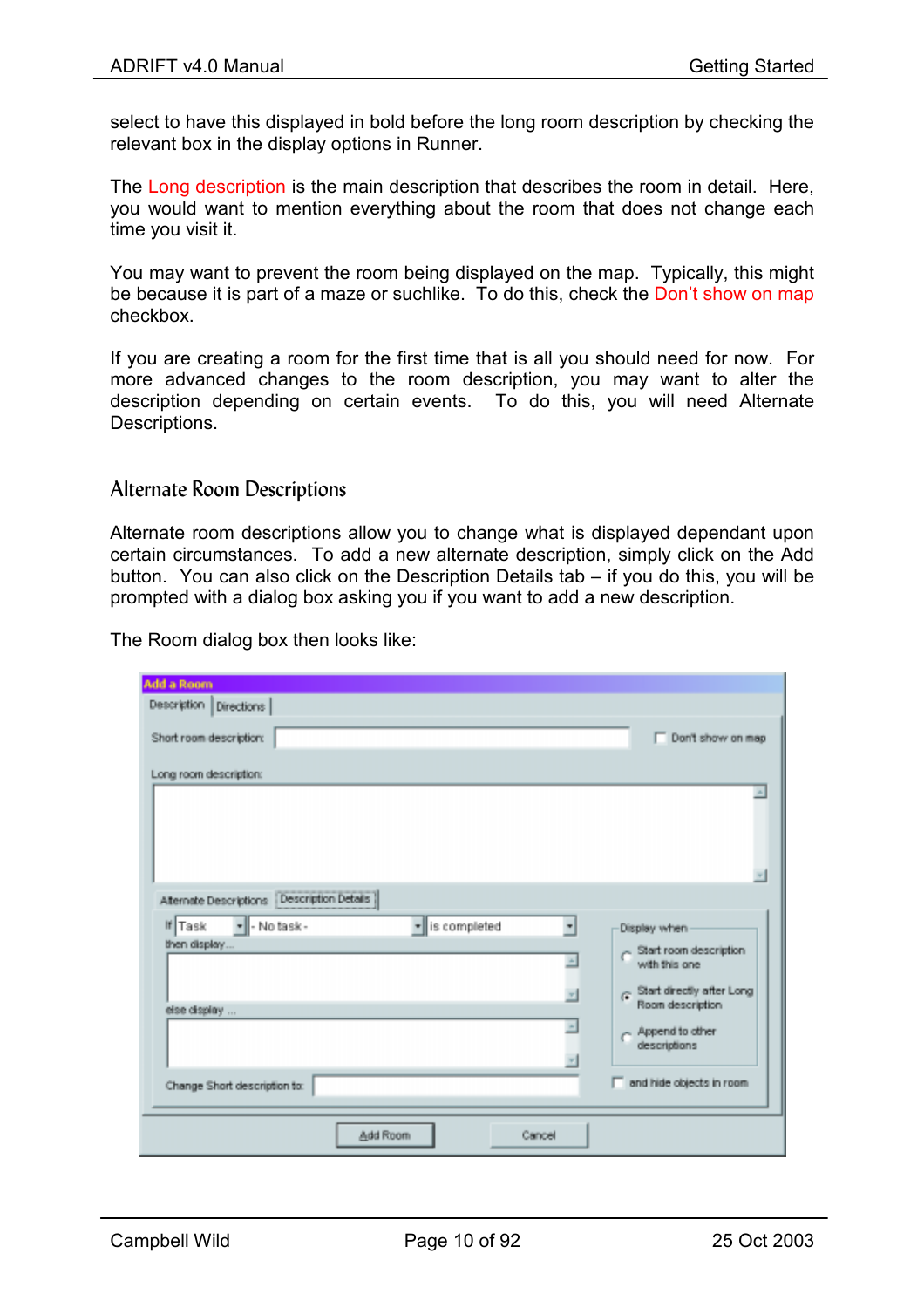You can change the description of a room depending on:

- Whether or not tasks have been executed
- What state particular objects are in
- Whether the Player is or is not holding, wearing, or in the same room as a particular object

Once you have selected the circumstance for the description change, you can enter the description into the relevant box. You can also have it display a different description if the circumstance has not occurred.

You can get the main room description to change also. This is useful if you want to create a dark room and don't want to give away any details about the room. For example, you could create a restriction that a light switch must be in state "On", have a description in the "else" part of the room being "It is dark." and have the short description displaying "In a dark room"

There are three occasions when you can display the alternate description. These are:

- Start room description with this one This overrides the main room description completely, displaying only the alternate description. Any other alternate descriptions higher up on the list are completely ignored.
- Start directly after Long Room description This appends onto the end of the Long Room description. Any other alternate descriptions higher up on the list are completely ignored.
- Append to other descriptions This appends the room description to any other descriptions higher on the list which are being displayed.

There is also the option to hide objects in the room. Again, this is mainly useful if you are setting the room up as a dark room. Simply check the checkbox.



TIP. If you have lots of rooms with the same Short Description, you can distinguish them in Generator with tags, e.g. "Dark Forest <1>", "Dark Forest <2>"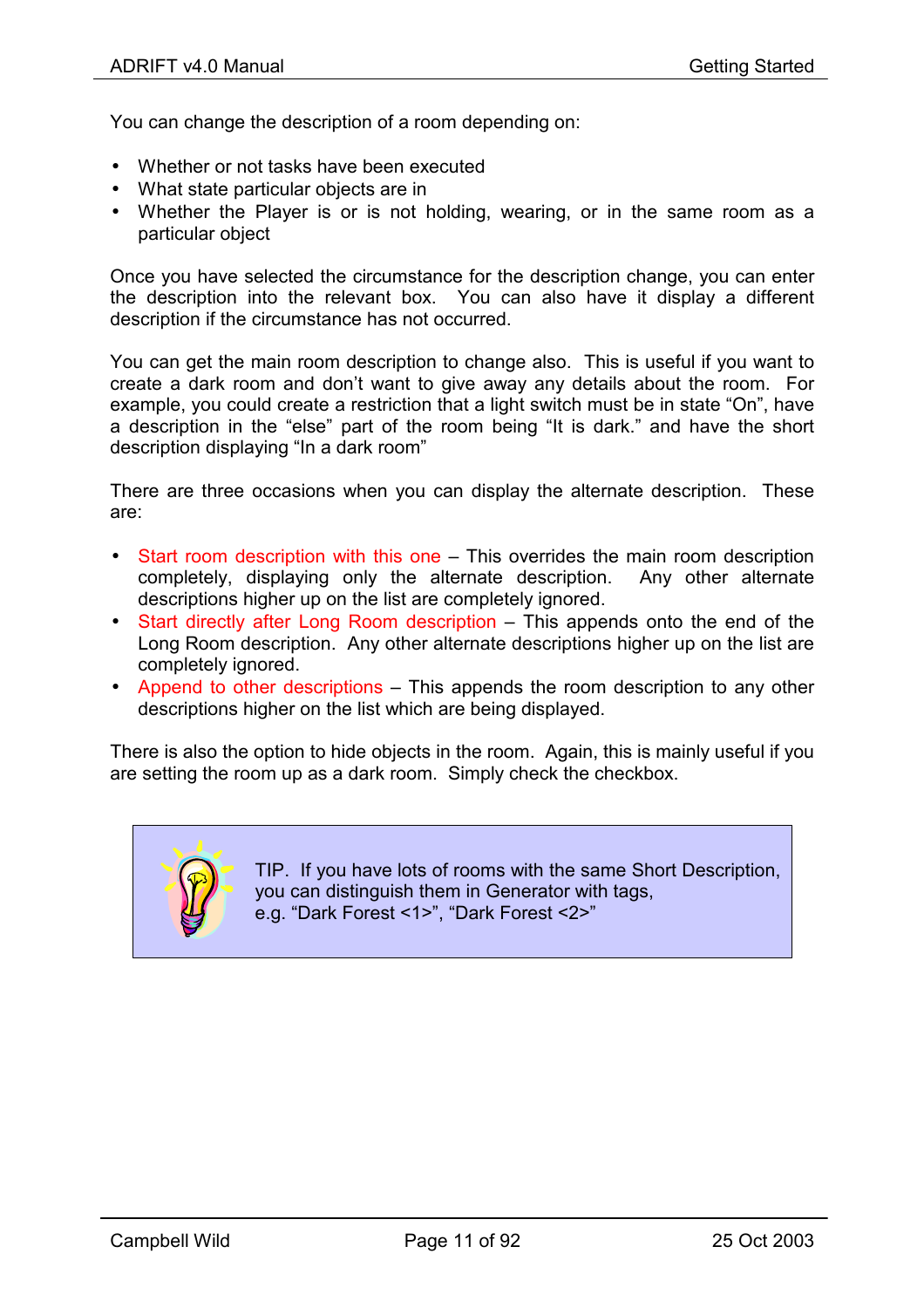# <span id="page-12-0"></span>**Directions**

To allow movement between rooms, you must define which rooms you can move to from the current room.

| <b>Add a Room</b>                   |                                                                                                                          |                          |
|-------------------------------------|--------------------------------------------------------------------------------------------------------------------------|--------------------------|
| Description Directions              |                                                                                                                          |                          |
| Move North to                       | ۰I<br>only if<br>Task<br>- In task selected-<br>Completed<br>-not selected-<br>$\mathbf{w}$<br>15                        | ×                        |
| Move NorthEast to                   | - In task selected-<br>Completed<br>-not selected-<br>only if<br>Task<br>15<br>$\pi$                                     | w.                       |
| Move East to                        | ᆌ<br>only if<br>-not selected-<br>- I - no task selected -<br>Completed<br>Task<br>$\scriptstyle\rm{m}$<br>is.           | $\overline{\phantom{a}}$ |
| Move SouthEast to                   | - I - no task selected -<br>-not selected-<br>only if<br>Task<br>Completed<br>18<br>٠                                    |                          |
| Move South to                       | ۰I<br>only if<br>-not selected-<br>- I - no task selected -<br>Completed<br>Task<br>图<br>×                               | ×                        |
| Move SouthWest to I -not selected-  | - In task selected-<br>only if<br>Task<br>Completed<br>$\mathbf{r}$<br>$\pi$<br>15                                       | ×                        |
| Move West to                        | $\mathbf{r}$<br>only if<br>-not selected-<br>- I - no task selected -<br>Task<br>Completed<br>$\scriptstyle\rm{w}$<br>18 | ÷                        |
| Move NorthWest to   - not selected- | - I - no task selected -<br>only if<br>Task<br>Completed<br>$+1$<br>18<br>٠                                              |                          |
| Move Up to                          | ۰I<br>only if<br>-not selected-<br>- I - no task selected -<br>Completed<br>×<br>15<br>Task                              |                          |
| Move Down to                        | $\mathbf{r}$<br>only if<br>-not selected-<br>Task<br>- In task selected-<br>Completed<br>$\pi$<br>15                     | ×                        |
| Move in to                          | $\bullet$ only if<br>-not selected-<br>- In task selected-<br>Completed<br>Task<br>$\pm$<br>18                           | $\overline{\phantom{a}}$ |
| Move Out to                         | $-$ only if<br>- I - no task selected -<br>-not selected-<br>Task<br>is.<br>Completed<br>$\omega$                        |                          |
|                                     | Add Room<br>Cancel                                                                                                       |                          |

Clicking on the Directions tab brings up the following screen:

Here, you can define for each direction, which room you wish to move to. You will notice, initially, the off[-Cardinal](#page-92-0) directions are greyed out. To enable these, you must select Enable 8-point compass from the Options screen.

You can limit movement in these directions based upon certain criteria. These are:

- A task must be either complete or not complete
- An object must be in a particular state

To do this, select the relevant options from the drop-down menus. When relying on object states, the last drop down menu will only populate items for objects that have defined states.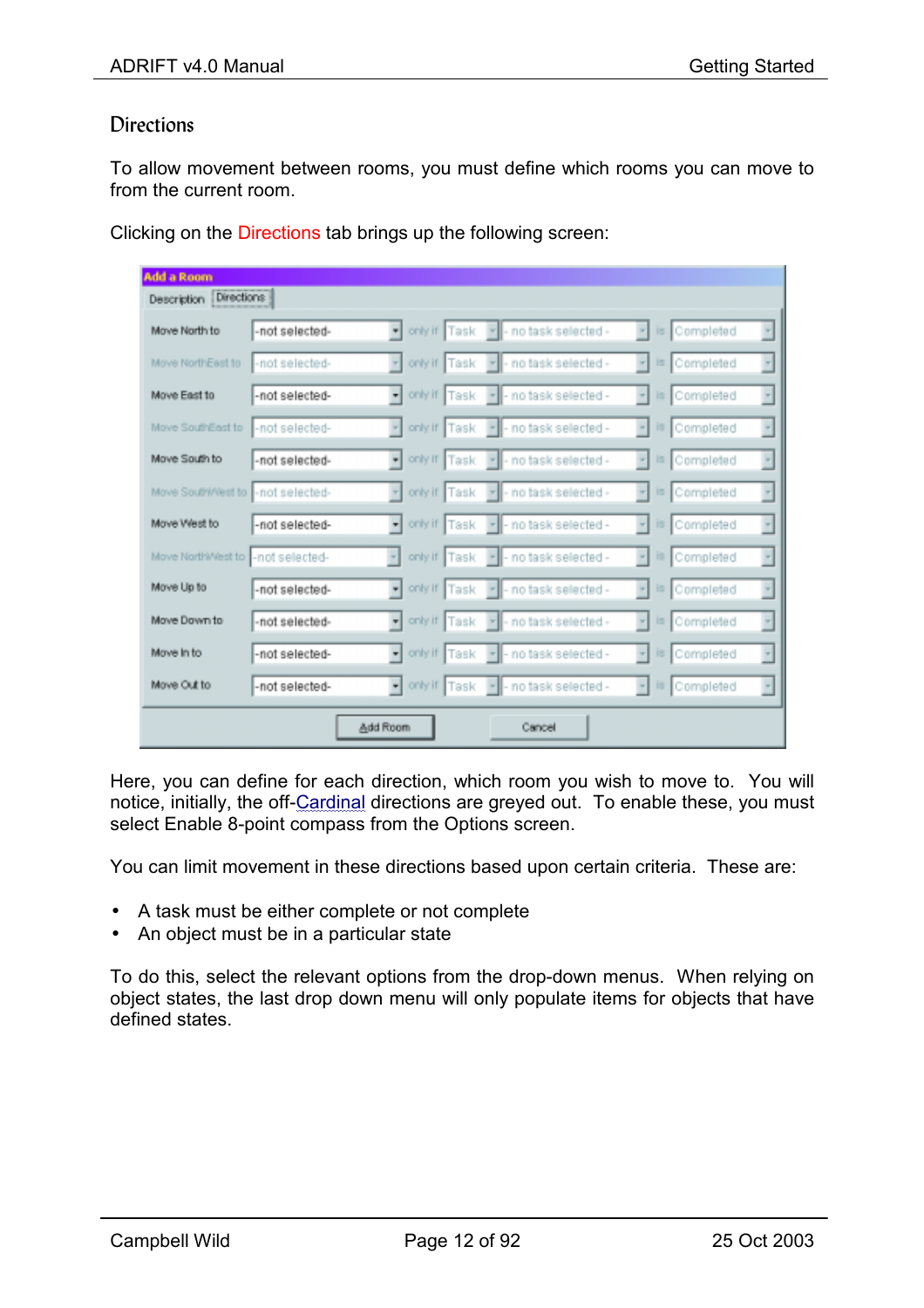# <span id="page-13-0"></span>Objects

Objects are the substances within games. They are physical things that can be examined and can be manipulated in many different ways.

To add an object, either select  $Add > Object$  from the menus, or click on the  $\triangle$  icon. This will bring up the Add an object dialog box.

| <b>Add an Object</b>               |                   |                                            |
|------------------------------------|-------------------|--------------------------------------------|
| Definition   Attributes   Advanced |                   |                                            |
| Object Prefix:                     | Object Name:      |                                            |
| Object type                        | Aliases:          |                                            |
| C Static<br>C Dynamic              | Initial position: | Hidden                                     |
|                                    | Character:        |                                            |
| Description:                       |                   | Object exists in:                          |
|                                    | $\Delta$          | All rooms<br>No rooms<br>Part of character |
| But if task  - not selected -      | ᅱ                 |                                            |
| is Completed<br>then show:<br>▾╽   |                   |                                            |
|                                    |                   |                                            |
| Add Object<br>Cancel               |                   |                                            |

# Object Types

There are two types of object in ADRIFT; Dynamic objects, and Static objects. The Player can pick up dynamic objects, whereas static objects are fixed in specific rooms. When you view a room all dynamic objects will be listed, in the format "Also here is  $"$ 

# **Descriptions**

Every object requires to be given a name. This is how you will refer to the object in the game. You should try to keep this as short as possible with any extra descriptions being put into the object prefix. This means that it will be easier for the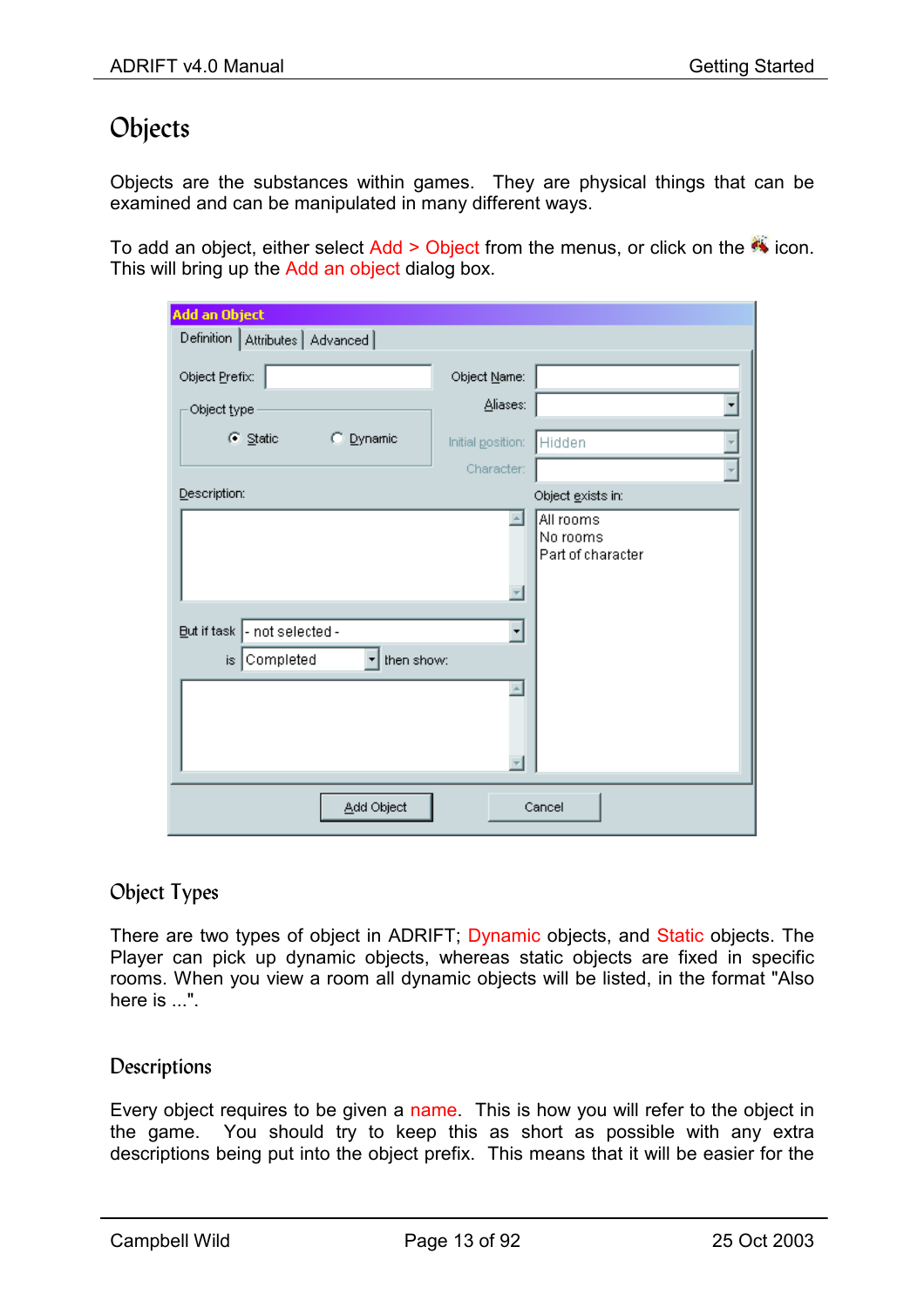<span id="page-14-0"></span>player to refer to the object during the game, as this will have to be typed every time the object is referenced.

The prefix should contain any adjectives for the object, and determine whether or not it is singular (i.e. "a large", "an", "some purple").

Objects can be given any number of aliases. These are alternative names that can be used in the game to refer to the object. For example, if you wanted to create a red poppy, you would set the prefix to be "a bright red", the object name to be "poppy", and an alias to be "flower". To add multiple aliases, simply type the alias into the box and press Enter.

Objects can be given a description. This will be displayed if the player types "examine <object>" in the game. If nothing is entered, it will appear in the game as "You see nothing special about <the object>." If completing a task changes the appearance of the object, then you can select the task from the But if task pull down menu, and enter the new description in the second text box. This description supersedes the first one.

## Locations

If the object is static, then you have to say in which room(s) the object is present. Usually this will just be a single room, but there may be reasons you would want it to span more than one. This might be a river that was in more than one room, a generic object such as the sky, ground, walls etc, or just a door, which you can view from either side. To choose the rooms, click on the room names in the list on the right hand side. Clicking on All Rooms will highlight all the rooms in the list. Similarly No Rooms will deselect all the rooms.

A special case for the static object type is if it is part of a character. Instead of selecting a room for the object, select the location "Part of Character". This will activate the Character dropdown list. You can then select whether this should be the Player or a specific character. You can now only examine this object when the particular character is in the room.

If the object is dynamic, you have to select the initial position for the object from the pull down menu. This can be either Hidden, Held by someone, Inside an object, On an object, a specific room, or Worn by someone if the object is wearable.

If you select Held by someone, the Held by who pull down menu becomes active. You should then select whether the Player or another character holds it. Similarly, for Worn by someone. If you select Inside an object, or On an object, the Inside/on object pull down menu becomes active. This will then give a list of all objects that have a surface or are containers.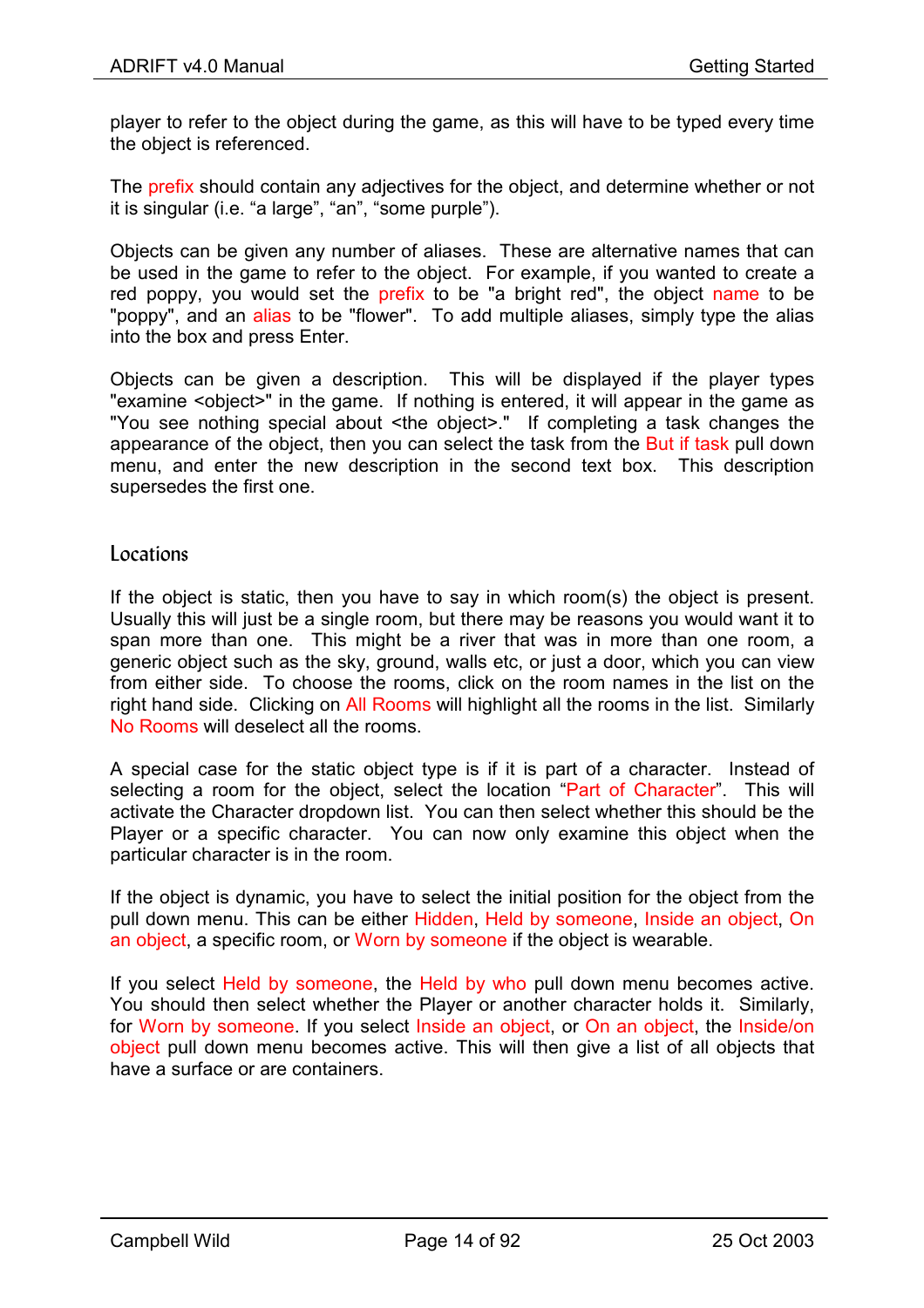# <span id="page-15-0"></span>**Attributes**

Clicking on the Attributes tab changes the display to show various options about the attributes of the object.

| <b>Add an Object</b>                                                                 |  |  |
|--------------------------------------------------------------------------------------|--|--|
| Definition Attributes Advanced                                                       |  |  |
| $\Box$ Object is wearable                                                            |  |  |
| Object is a container, which can hold   0   Normal<br>objects.                       |  |  |
| Object can be Opened and Closed, and starts off   Open                               |  |  |
| [  and is Lockable, with key                                                         |  |  |
| Define  <br>Object starts off in state On<br>Show in description                     |  |  |
| Object has a surface (ie, you can put things on it)                                  |  |  |
| The player is allowed to sit/stand on the object<br>The player can lie on the object |  |  |
| Object is readable:                                                                  |  |  |
| $\Box$ Object is edible                                                              |  |  |
| $\Box$ Object can be used as a weapon                                                |  |  |
| Normal Weight<br>Object is Normal Size<br>and                                        |  |  |
| Add Object<br>Cancel                                                                 |  |  |

You will be given different options, depending on whether the object is static or dynamic.

Object is wearable allows the Player and characters to wear and remove it. You can then restrict tasks depending whether or not the object is being worn. \*

Object is a container allows you to be able to put other objects inside it. You have to say how many objects it can contain, up to a maximum of 99, and the size of objects it can contain; If you attempt to put objects inside a container object that is full, you will receive a failure message. There is no limit to the depth of object containers; i.e. you could have a coin inside a purse, inside a bag, inside a box etc.

Object can be Opened and Closed. This can be used with containers, or just on its own (e.g. a door). Tasks can be restricted depending the status of an object. If the object is also a container, any objects inside it are only listed on examining the object if it is open. You must specify from the dropdown list the state you want the object to start off in. If you define the object as being lockable (see below), then you can also start the object being Locked.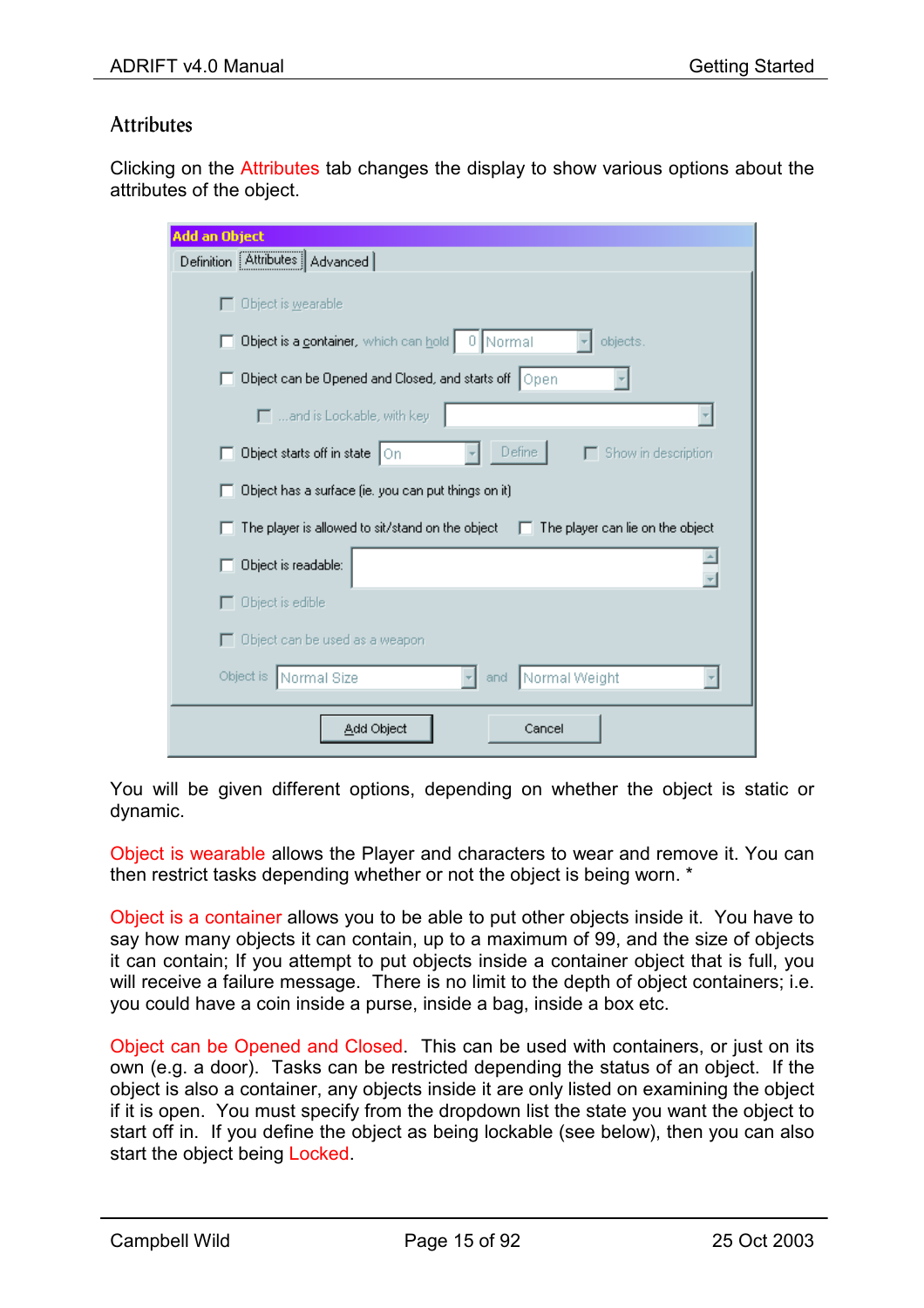…and is Lockable, with key allows you to lock objects. This option only becomes enabled if you've defined the object as being openable. You must select a dynamic object as being a key. You will then be able to lock and unlock the object with that key. If you wanted multiple keys, for example a master key, you would need to do that using tasks.

Object starts off in state allows you to create any state for the object. This defaults to On and Off, but by clicking on Define, you can insert, edit or delete the different states available, so for example, you could have Up/Down. These states can be used in task restrictions. If you want the state to be displayed when examining the object in the format "The <object> is <state>.", then click the Show in description checkbox.

Object has a surface allows you to put things onto the object in the game. Objects on other objects won't appear in the room description, so the player has to examine the parent object to see if there are any objects on or in it. There is no limit to the number of objects you can put on a surface object.

The player is allowed to sit/stand on the object does just that. This enhances the reality of the adventure, and can be used in task restrictions.

The player can lie on the object does the same as above, except for lying.

Object is readable means that the player can type "read <object>". If you enter a description in the text box, this will be displayed. If not, the same description is given as when the object is examined.

Object is edible means that if the Player "eats" the object in the game, it will disappear. If you want something specific to happen when the object is eaten, you can add a task such as "eat <object>" which would override this option.

Object can be used as a weapon defines the object to be something that the Player could potentially use to attack characters with, although the default message will that you miss the character. To enhance this, you'd need to use tasks. \*

You can define the size and weight of the object from the pull down lists at the bottom of the screen. Each increase in size or weight is 3 times greater than the previous entry; i.e. a Huge object is 81 times the size of a Tiny object. What these sizes actually mean is relative, and determined by you.

If an object is put inside a container object and the container is dynamic, the container will increase in weight by the weight of the object put inside it but it won't increase in size. Limits can be put on the Player to limit the size and weight that they can carry.

You can edit objects by double clicking on an object, or selecting an object, right clicking, and selecting Edit object.

\* When the Battle System is enabled, additional options become available in object attributes.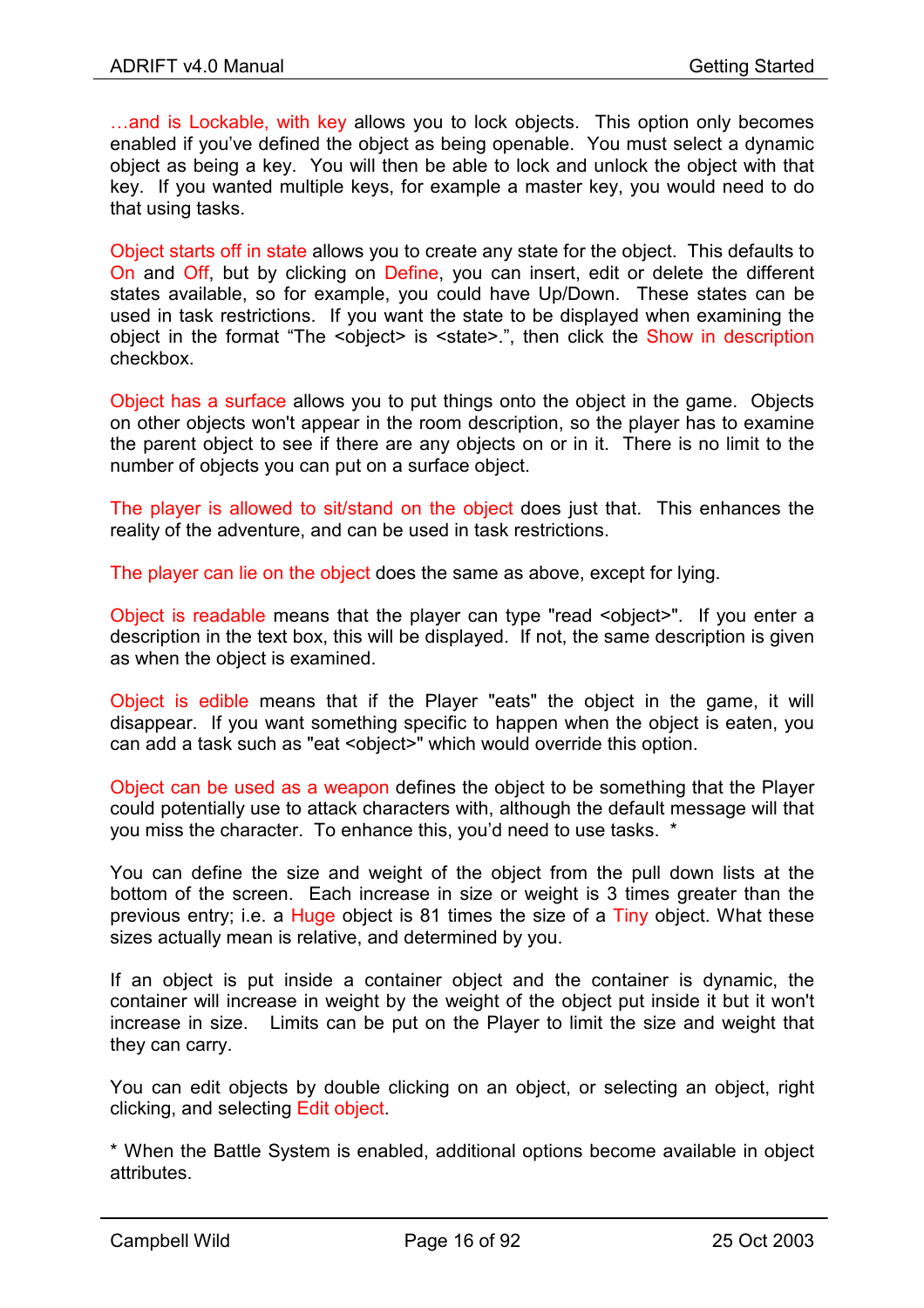# <span id="page-17-0"></span>Advanced features

Clicking on the Advanced tab brings up the following display:

| <b>Add an Object</b>                                             |
|------------------------------------------------------------------|
| Definition   Attributes [Advanced]                               |
|                                                                  |
|                                                                  |
| Specifically list object in room descriptions<br>п               |
|                                                                  |
| When the object is listed in the room description, display this: |
|                                                                  |
|                                                                  |
|                                                                  |
|                                                                  |
| □ Only show above for the object's initial location              |
|                                                                  |
|                                                                  |
|                                                                  |
|                                                                  |
|                                                                  |
|                                                                  |
|                                                                  |
|                                                                  |
|                                                                  |
| Add Object<br>Cancel                                             |

By default, all dynamic objects are listed in a room description if they are in that room, and static objects are not listed – you are expected to describe them explicitly in your room description.

In the advanced tab, if your object is static, you have the option to select Specifically list object in room descriptions. This lists the object in the form "Also here is …" as though it were a dynamic object.

If the object is dynamic, the checkbox becomes Do NOT list object in room descriptions. This prevents the object being listed. The object will still be there; just there will be no notification. You would usually want to use this feature if you were to explicitly write the object into some other description.

You can also override the default "Also here is <objectname>" with your own custom message by filling in the box When the object is listed in the room description, display this. This will then be displayed on it's own after listing any other objects.

If you want the custom description of the object to only occur when the Player first comes across the object (i.e. before they take it for the first time), check the Only show above for the object's initial location box.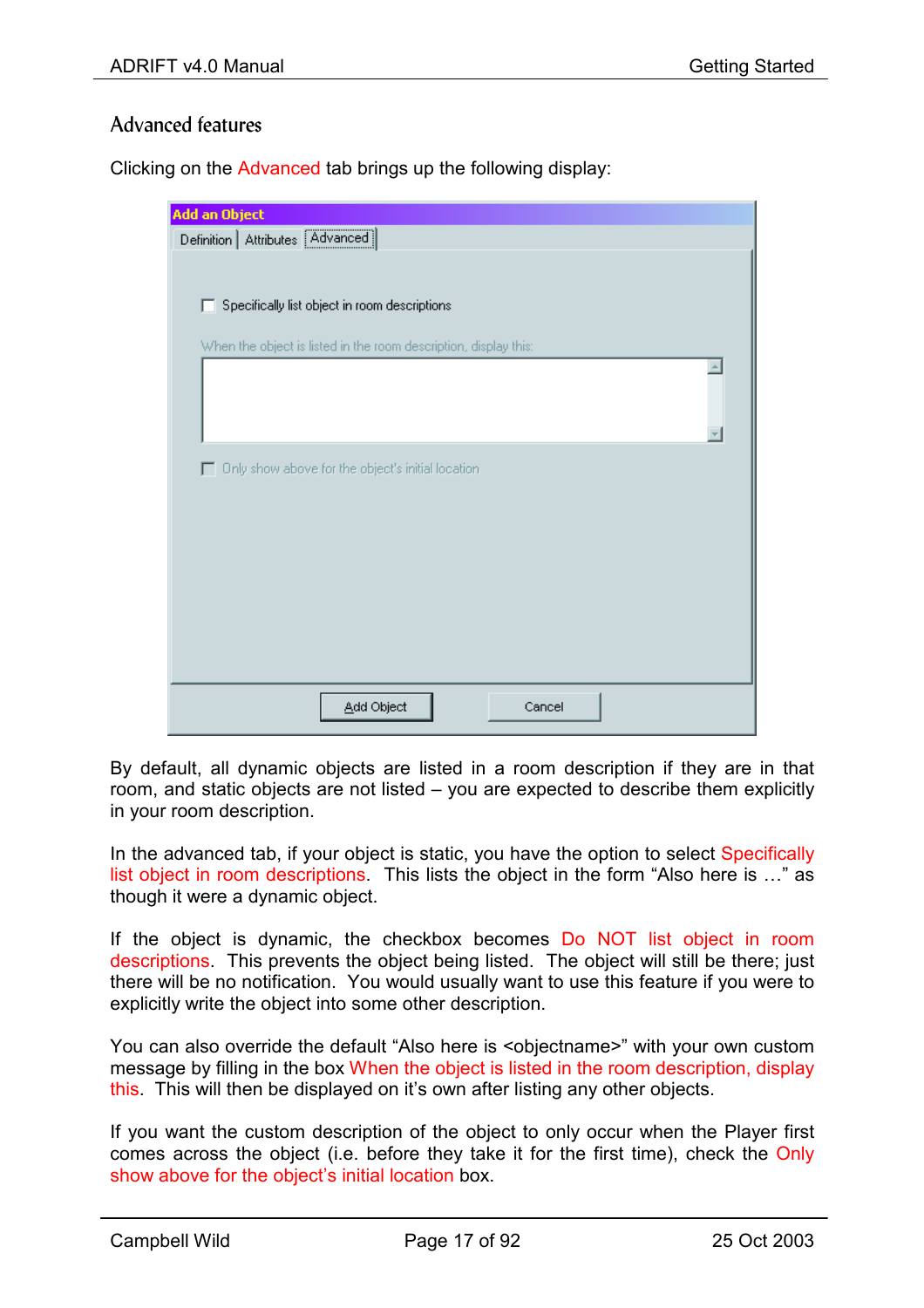# <span id="page-18-0"></span>Tasks

Tasks allow you to customise your adventures and do things other than the built in functions within ADRIFT. They allow you to specify what the player is expected to type, and carry out certain actions based on this. You can restrict tasks being executed depending on certain criteria.

To add a task, either select  $\frac{\text{Add}}{\text{Total}}$  Task from the menus, or click on the  $\Omega$  icon. This will bring up the Add a task dialog box.

| <b>Add a Task</b>                                                   |                           |
|---------------------------------------------------------------------|---------------------------|
| Restrictions   Actions   Reversible   Hints  <br><b>Description</b> |                           |
|                                                                     |                           |
| What the user must type:                                            |                           |
| Message upon completion:                                            | Task can be completed in: |
|                                                                     | All rooms                 |
|                                                                     | No rooms                  |
|                                                                     |                           |
|                                                                     |                           |
| Then show description for room:                                     |                           |
| - No room -                                                         |                           |
| Additional Message:                                                 |                           |
|                                                                     |                           |
|                                                                     |                           |
|                                                                     |                           |
|                                                                     |                           |
|                                                                     |                           |
| Add Task                                                            | Cancel                    |

## Task Commands

In the box at the top, What the user must type, you can enter any number of commands. This is what the player must type in the game in order for the task to work. Simply click in the box, and type the command in. If you want to add more than one, press <enter>, and type another command in. To edit an existing command, click the arrow to the right of the box, and select the command you wish to edit. You can then edit the command.

You can override any of the system commands with tasks. For example, if you entered "north" as the command, and you were in a room which had an exit to the north, assuming all the restrictions were passed, the task would be executed instead of moving the Player in that direction. This is useful if you want to check something before going north, or you wanted to add a more descriptive message when moving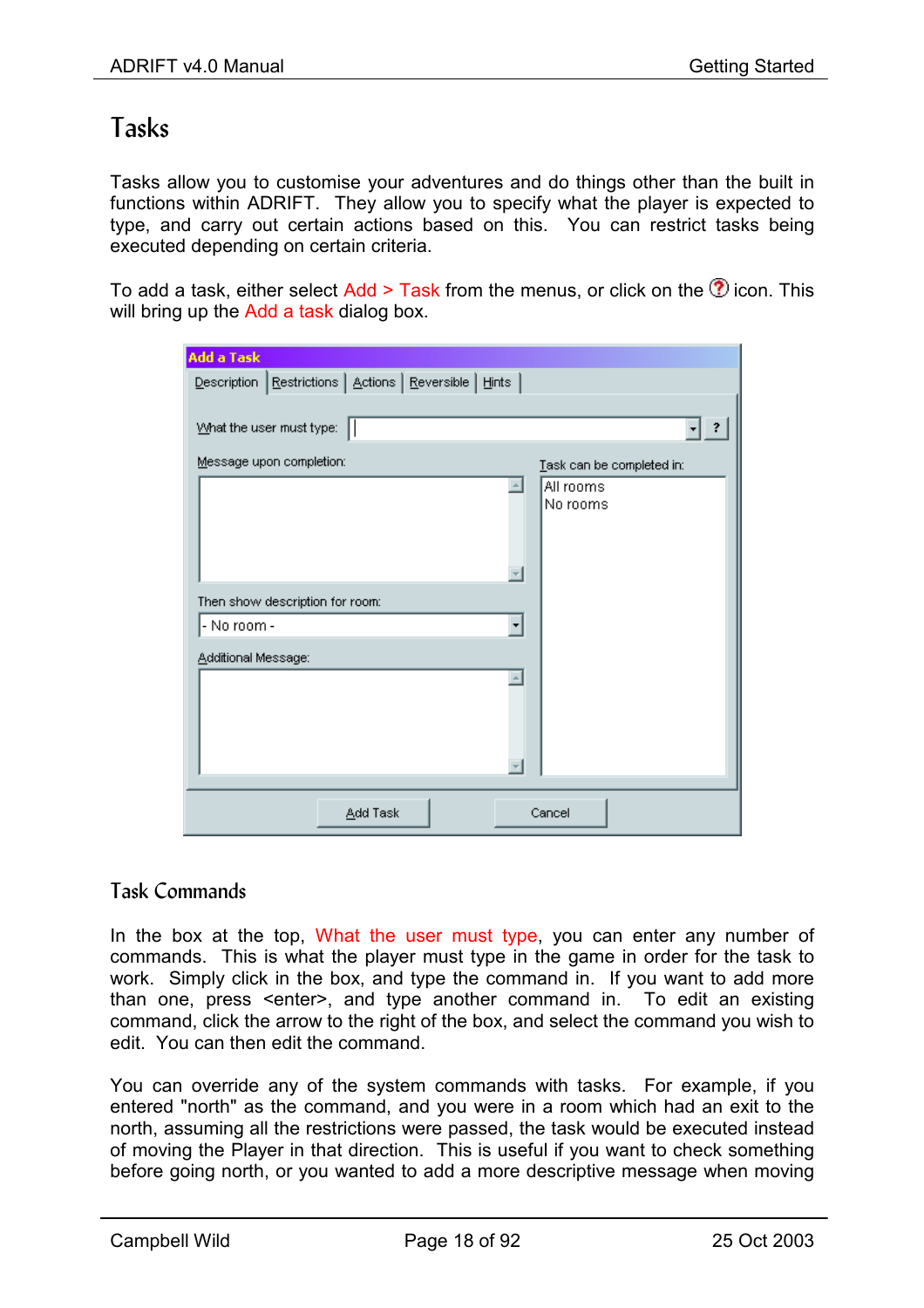<span id="page-19-0"></span>the Player from one room to another. (See [Overriding System Commands](#page-55-0) for details.)

## Wildcards

It's quite difficult to think of all the possible commands a player can type in order to complete a specific task – quite often the player will know what they have to do, just not know the syntax the game needs to be able to run the task. This is commonly known as "guess the verb". To make it easier to define commands for the user to type, you can put wildcards into the command string. To do this, simply add an asterix "\*" where the player can enter any text. For example, if the task was "turn the wheel", you could set the command as "turn \*wheel". This would allow the player to type "turn the wheel", "turn wheel", "turn steering wheel" etc. in the game. Basically, it makes it far more flexible, as there's nothing more frustrating knowing what to do, just not know the exact phrase to make it work.

It can sometimes work better to define the task as, say, "turn \* wheel" - notice the extra space. This guarantees that there will always be a space after the word "turn" and before the word "wheel". In the example earlier, it would have accepted the command "turn swheel". It is also worth noting that by doing this, the command "turn wheel" would match up, but the space would in fact be matched twice. You can also put a wildcard before the command, e.g. "\* turn \* wheel" so that it would accept something (or nothing – the initial space will be removed if necessary) before the command, so long as it's separated by a space.

You can add commands to refer to any object, character, number or variable by using [References.](#page-52-0)

# Advanced Command Construction

Quite often, wildcards will allow the task to execute if the player types in a command, but it can sometimes be too vague. For example, the command "get \* apple \* box" would allow the player to type "get the apple from the box", "get apple then look in the box", "get all except the apple from the box" etc. You can see that this could lead to some quite misleading and unintended task executions.

To give a different approach from wildcards, you can use advanced command construction. This allows you to define certain required keywords, then have other optional words and allow choices between words.

There are three sets of special symbols required for advanced command construction. These are:

- Square brackets, i.e. "[" and "]". These enclose anything that is required in the command.
- Curly brackets, i.e. "{" and "}". These enclose anything that is optional in the command.
- Forward slash, i.e. "/". This separates any choices within the command.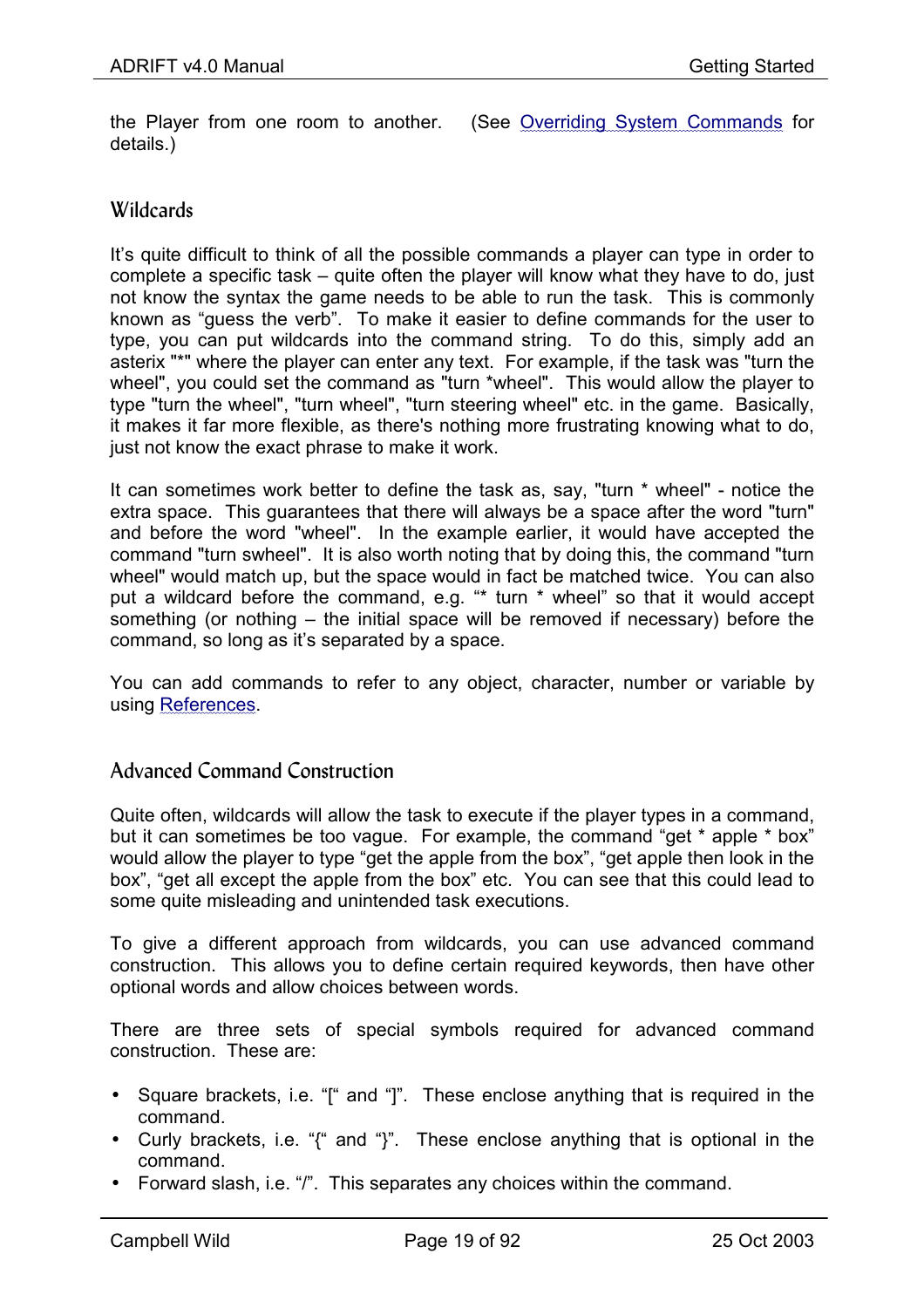<span id="page-20-0"></span>Symbols are recursive, so for example, you could have an optional section within a required section of the command.

An example would clarify this to make it easier to understand. In the example above, you might have a command like:

[get/take/pick up] {the} [{green} apple from] {the} {large} [box/crate]

You can see here, from the example commands above, the only one that would succeed is "get the apple from the box"

Clicking on the small question mark button to the right of the command box will give a summary of what you can enter as a command.

## **Descriptions**

You need to give a reply to a successful command. Enter your message in the box labelled Message upon completion. If the task moves the Player to another room, you would often want to give the description of the new room, so you can select this from the pull down list marked Then show description for room. If you wanted any text to appear after this description, you can enter this in the box marked Additional Message.

Usually, you would want to restrict a task to being completed in a particular room or rooms. In the list marked Tasks can be completed in, you can select which rooms these should be. For tasks that can be completed anywhere, you would want to select the whole list, by clicking on All rooms. (Any new rooms added will automatically be added to this selection.) If you don't select any rooms for the task to be completed in, you will be unable to complete the task.

As well as being typed in by the player, tasks can also be called from events and tasks. It is best to set the command on these tasks so that the player cannot accidentally type it. If you prefix the command with the hash character (#), then it will be impossible for the player to call the task from Runner, as it strips off any preceding # characters. For example, if you wanted a task that kills off the Player that gets called from an event, you could call the task "# kill player". This would then only be executable by the event or a task.

## **Restrictions**

Restrictions are grouped into five sections. These are:

#### Object location

You can specify that NO object, ANY object, the Referenced object, or a specific object must or must not be in a specific room, held by the Player or a specific character, worn by the Player or specific character, visible to the Player or specific character, inside a container object, or on a surface object.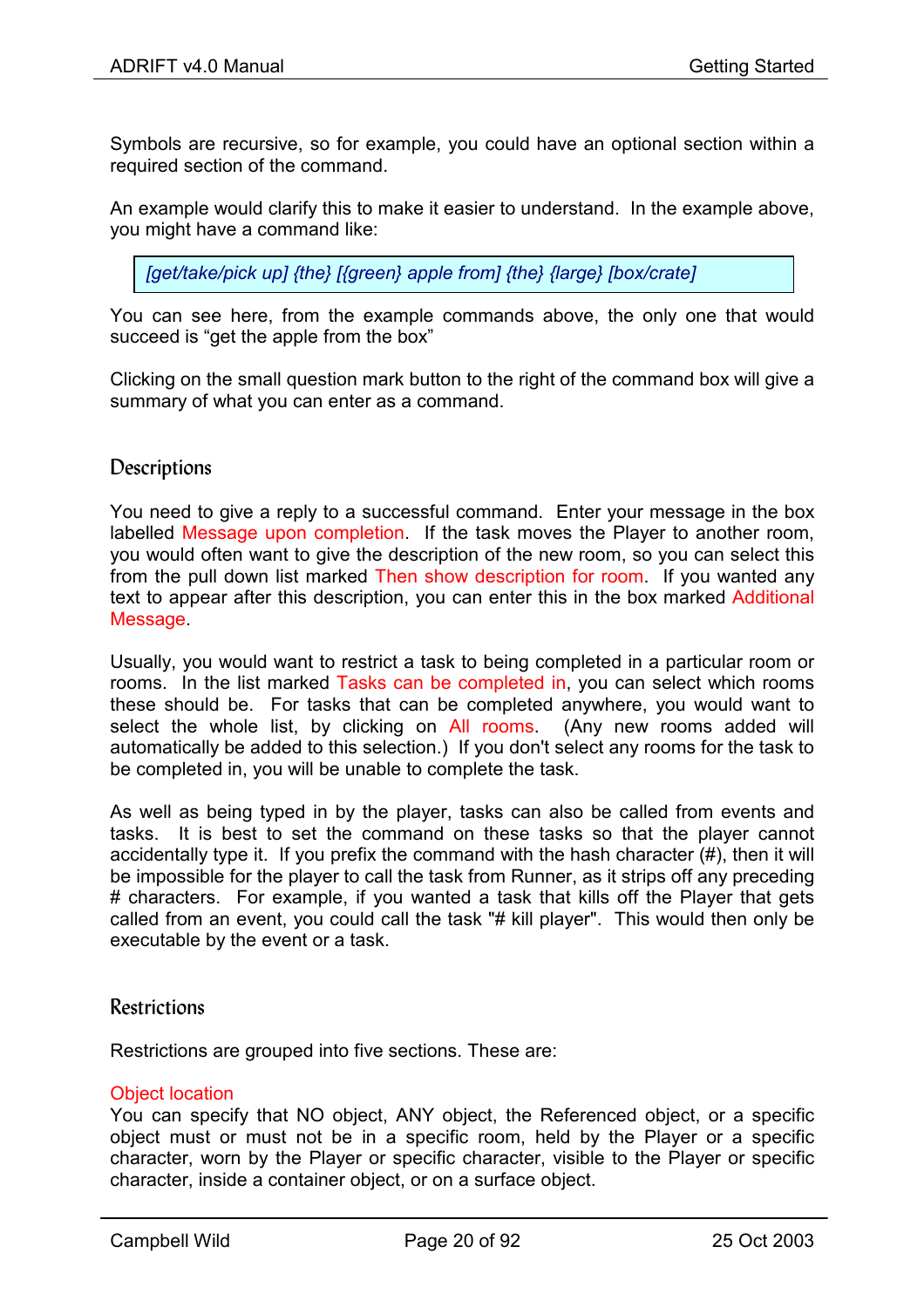#### <span id="page-21-0"></span>State of object

For openable objects, you can restrict that the Referenced object or an openable object must be open or closed, or locked for lockable objects.

#### Task state

You can restrict that any task must be completed or not.

#### Player & Characters

You can specify that the Player, Referenced character, or specific character must or must not be in the same room as the Player, Referenced character or specific character, or that they must or must not be alone. You can also specify that the Player must be standing, sitting or lying on a specific object or the floor, or that the Player or characters are of a specific gender.

#### Variables

You can specify that the number the player typed, or a specific variable must be less than, less than or equal to, equal to, greater than or equal to, or greater than a specific value or variable. To access existing variables, click on the down arrow to change the text box into a selectable list.

Each restriction is evaluated in turn. The first one that does not hold true will display the message defined in the else display box, and no other restrictions will be checked after this. You can alter the order in which the restrictions are checked by clicking on the up and down arrows.

## Actions

Actions are divided into seven sections. These are:

#### Move object

This allows you to move all held objects, all worn objects, the Referenced object or a specific object to a specific room, to a room group, to inside an object, onto an object, to the same room as the Player or character, or carried or worn by the Player or specific character

#### Move Player or Characters

This allows you to move the Player or a specific character to a specific room, room group, or to the same room as a specific character. It also allows you to move the Player's position to standing, sitting or lying on a specific object.

#### Change object status

This enables you to open or close objects.

#### Change variable

You can change any variable **to** an exact value, change it **by** an exact value, change it **to** a random value (between two values), change it **by** a random value (between two values), or set it to the referenced number. There is also the option to change a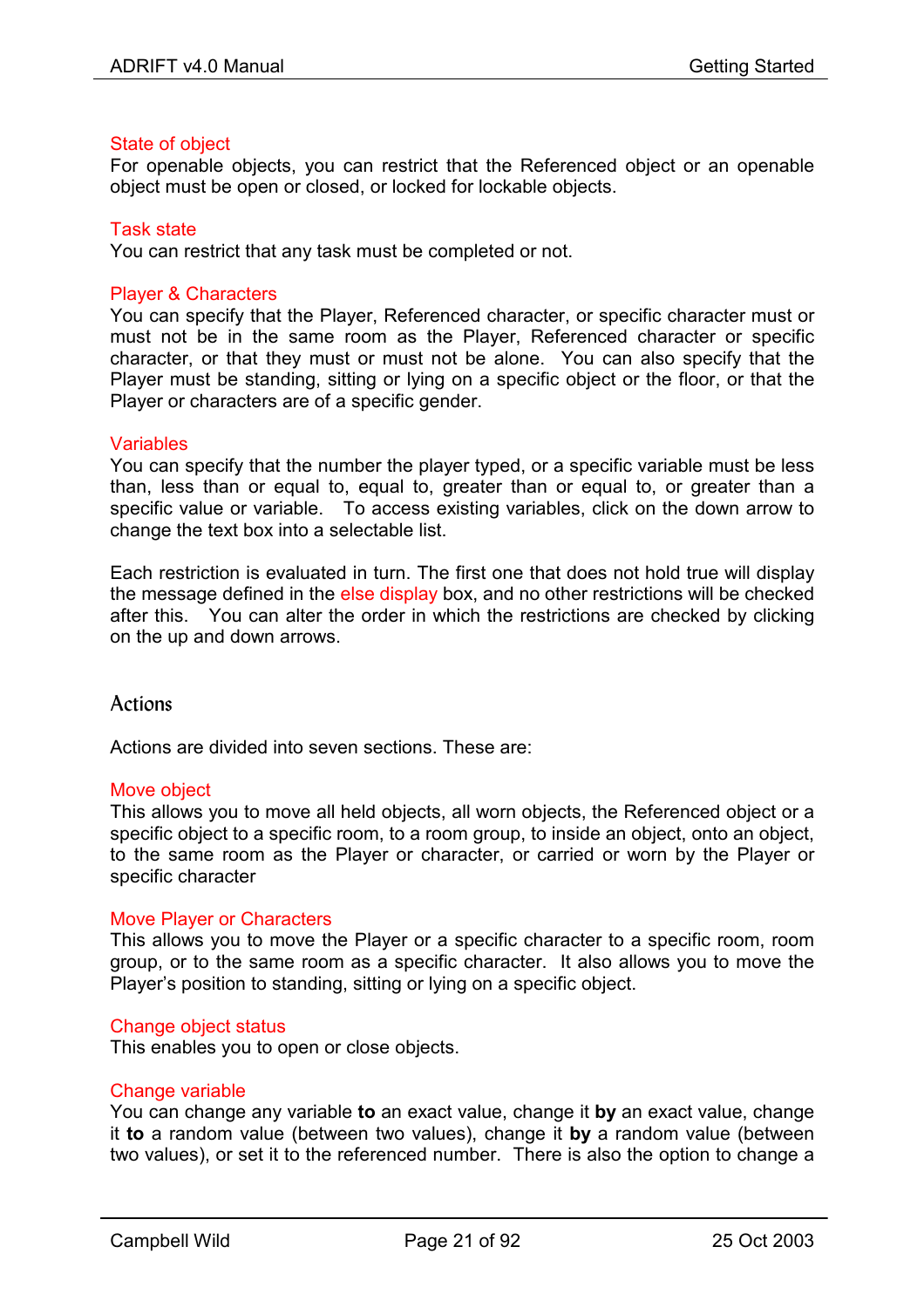<span id="page-22-0"></span>variable to a mathematical expression. This is interpreted directly, and can include variables and functions. An example might be something like:

*min(%var1%, 2 - %var2%) \* 3* 

See [Expression Formulae](#page-48-0) for currently supported functions.

#### Change score

You can change the score by a specific value. If this is negative, the score will decrease. Positive score increments will only happen the first time a task executes if it is repeatable or reversible. Negative scores will occur each time.

#### End game

You can end the game in one of three states; Wins the game, Doesn't win (Just a standard end to the game), and Kills the Player.

If the Battle System is enabled, Battle Options becomes available. (See section [The](#page-65-0) [Battle System\)](#page-65-0)

## Repeatable & Reversible

You may want to make tasks repeatable and/or reversible.

If a task is repeatable, the player can type the command any number of times, and the task will execute as normal.

You can also make tasks reversible. This will clear the completed status of a task, if it has been completed earlier. Examples of wanting to do this could be if the task was "open door", then the reverse command would be "close door". You could then put a restriction on a movement from a room, to only move if "open door" is complete. You could then open and close the door as much as you like, but only be able to move through it if it was open.

You can have any number of commands for the reverse command, much in the same way as the initial command, and wildcards and advanced command construction can again be used. Note that when you reverse a task, any actions that the task performed will not be undone – simply the status of the task will be set back to Not Completed.

Reversible tasks share the same restrictions as the forward part of the task.

If the task is reversible, you can enter in the Message once reversed text box the message when the task is reversed.

If the task is not repeatable then you can amend the default message to display if the command is typed again.

You can also make tasks reversible *and* repeatable. There are probably not many times when you would want to do this, but it allows you to execute the task as many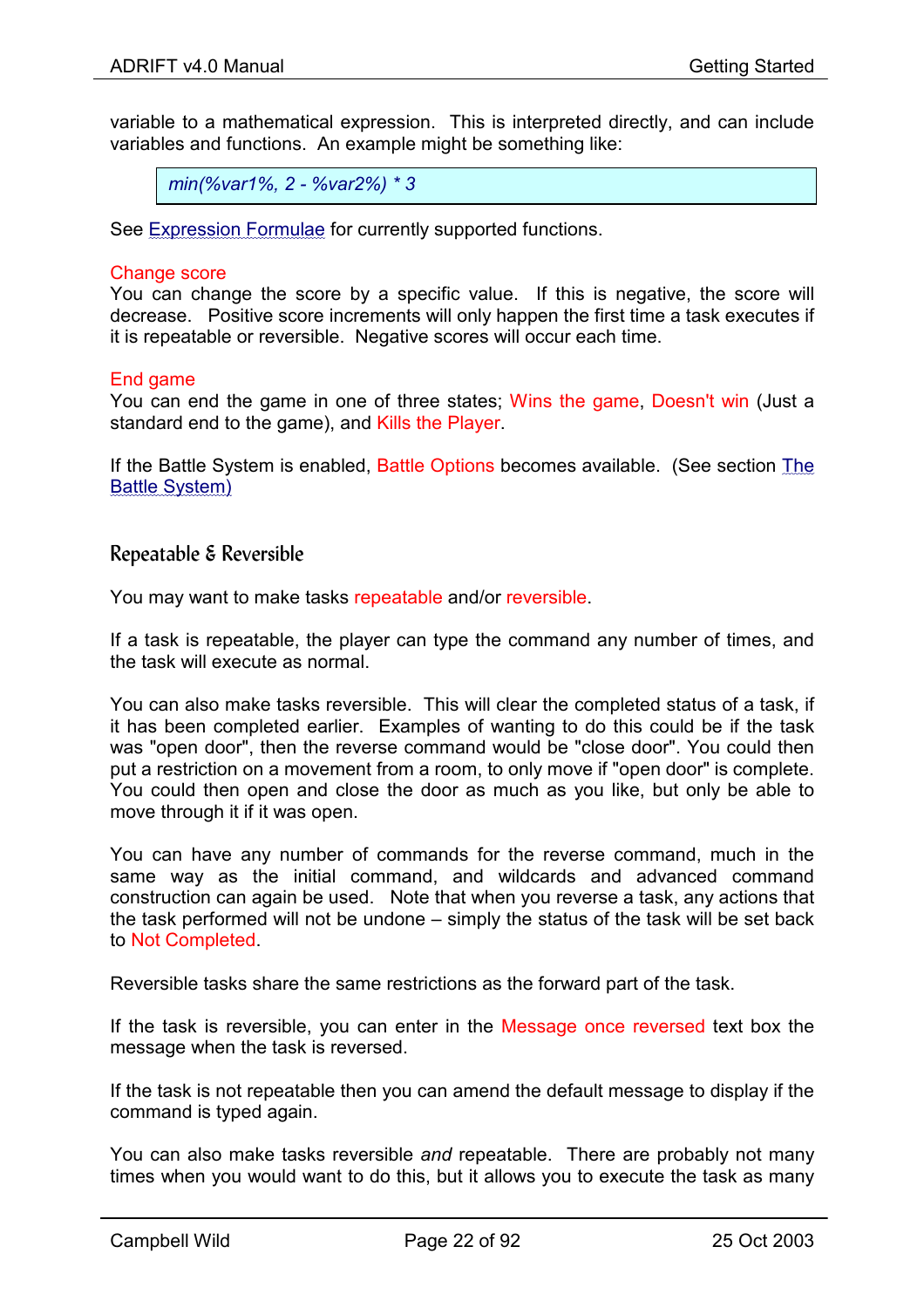<span id="page-23-0"></span>times as you want without having to reverse it. If the task *is* repeatable and reversible, the Message if task tried again will also be displayed if the player types the command to reverse the task when it has not been completed (or it has been reversed).

## **Hints**

If the task is particularly difficult, you may want to supply a hint for the task. There are three parts to a hint. The first is the question. This is to allow the player to know which problem the hint refers to. When the player types "hint" in the game, a list of all the hints is supplied which can be completed in their current location. For example, if there was a slide that the player wanted to climb, but it was too slippery, you could have a question such as "How do I get up the slide?"

The subtle hint should be enough to get the player thinking along the right lines. So for the above example, you might want to put "Perhaps you don't have enough grip..." This would hopefully be enough to let the player know that they needed some kind of footwear.

The sledgehammer hint should be almost the answer. You don't have to give a sledgehammer hint to a question. In the above example, you may want to say, "Try wearing the climbing boots!"

> NB. In the game, if the player uses a subtle hint, they will only score half points for the task. If they use a sledgehammer hint, they will not score at all for completing the task.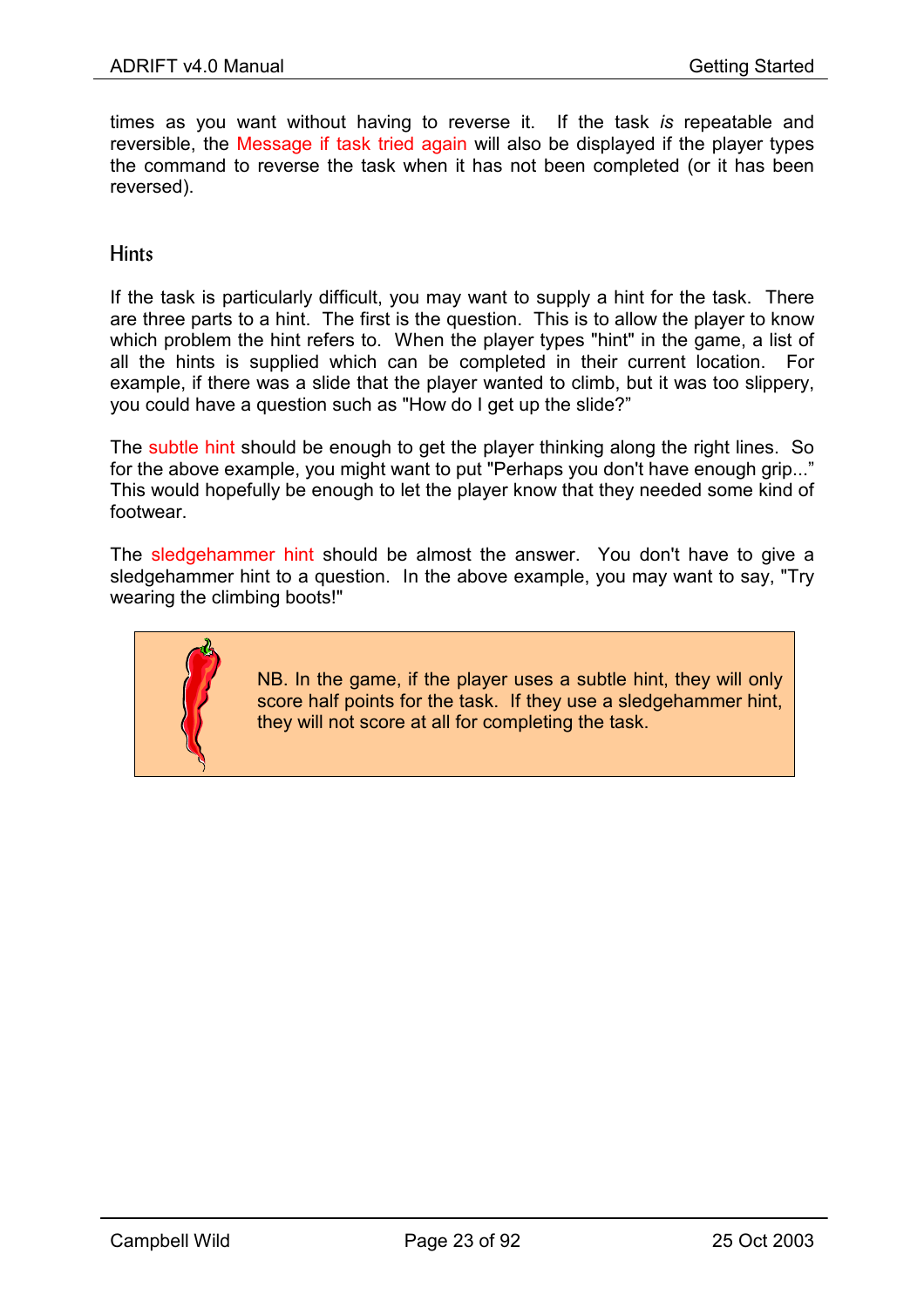# <span id="page-24-0"></span>Events

Although most of what happens in a game is directly related to what the player does, you may want certain things to happen completely independently of the player. To do this, you will need to create events.

To add an event, either select Add > Event from the menus, or click on the  $\mathcal O$  icon. This will bring up the Add an event dialog box.

# Timings

| <b>Add an Event</b>                                               |                                                                          |  |  |
|-------------------------------------------------------------------|--------------------------------------------------------------------------|--|--|
| Timings   Description   Advanced                                  |                                                                          |  |  |
| Short name for this event:                                        |                                                                          |  |  |
| When should event start:<br><b>C</b> Immediately                  | Only show descriptions if in<br>one of the following rooms:<br>All rooms |  |  |
| $\mathbf{0}$<br>$\overline{0}$<br>C Between<br>and  <br>turns.    | No rooms                                                                 |  |  |
| C After task Any task<br>is complete                              |                                                                          |  |  |
| $\overline{0}$<br>and<br>0<br>Event should last between<br>turns. |                                                                          |  |  |
| Restart this event as soon as it finishes.                        |                                                                          |  |  |
| Delay by above (event start) before restarting                    |                                                                          |  |  |
| Add Event                                                         | Cancel                                                                   |  |  |

Selecting Event Timings brings up the following window:

You should name the event when you create it. This is not used by anything apart from to reference the event in ADRIFT Generator.

There are three options for when you want the event to start. It can either start as soon as the adventure starts, it can start after a certain number of turns, or it can start once a task has been completed. If you want it to start after a certain number of turns, you must say how many turns to wait. The event will start at a random time between the two numbers you specify. If you want it to start after an exact number of turns, then you should set both numbers to be the same. The third option is to have the event start once a specific task has been completed. If for any reason this task is cleared (by a task or another event) then the current event will terminate if still running.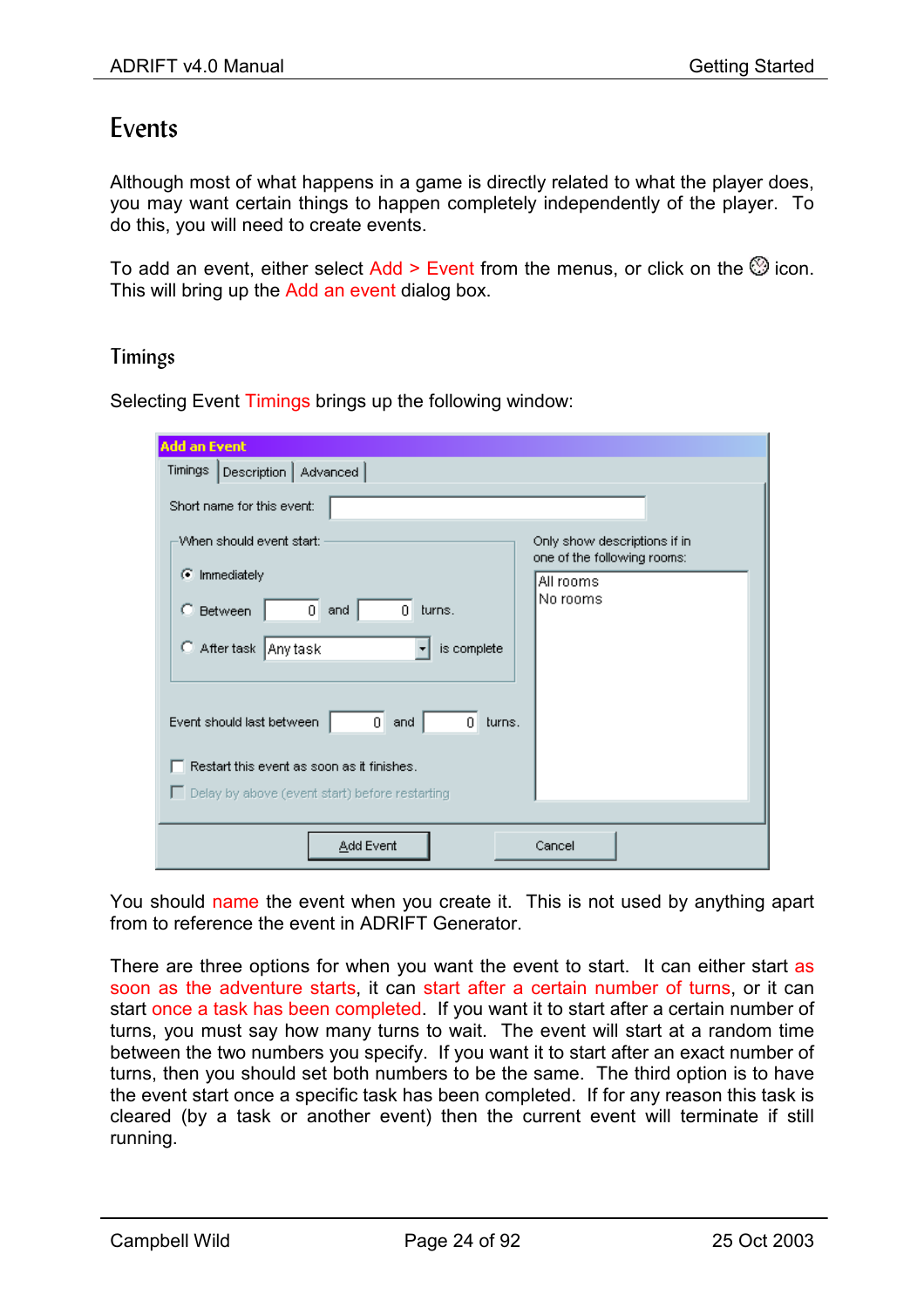<span id="page-25-0"></span>You also need to specify how long the event should last. Again, there are two numbers, and the event will last a random time between these two numbers. If you want it to last an exact number of turns, set both numbers to the same value.

There are two more options. You can set the event to restart as soon as it finishes. This really depends on the type of event you are creating. If you have selected for the event to start after a certain number of turns, then you can get the event to restart after this same delay, once it has finished. If neither of these checkboxes are selected, the event will only run once.

All events will run, regardless of where the Player currently is, but you may only want the descriptions to display in certain places, e.g. if the event was rain starting and stopping, you would only want the descriptions to apply to outside locations.

# Descriptions

| <b>Add an Event</b>                             |                                                            |  |
|-------------------------------------------------|------------------------------------------------------------|--|
| Timings Description<br>Advanced                 |                                                            |  |
| What to display on event start:                 |                                                            |  |
|                                                 |                                                            |  |
|                                                 |                                                            |  |
| What to display during event if player "looks": |                                                            |  |
|                                                 |                                                            |  |
|                                                 |                                                            |  |
| turns from event finish<br>0<br>Display this    | $\vert 0 \vert$<br>turns from event finish<br>Display this |  |
|                                                 |                                                            |  |
|                                                 |                                                            |  |
| What to display on event finish:                |                                                            |  |
|                                                 |                                                            |  |
|                                                 |                                                            |  |
|                                                 |                                                            |  |
| Add Event                                       | Cancel                                                     |  |

Selecting the Description tab brings up the following window:

All the descriptions here will only display if you are in one of the rooms selected in the list on the timings page.

When the event starts, you will probably want to say something to announce the fact. If the event was rain, you could put in What to display on event start: "It starts to rain." This will always be displayed if you are in the selected room(s).

In the box What to display during event if player "looks", this message is appended to the room description. In the above example, you would want to add something such as "It is raining."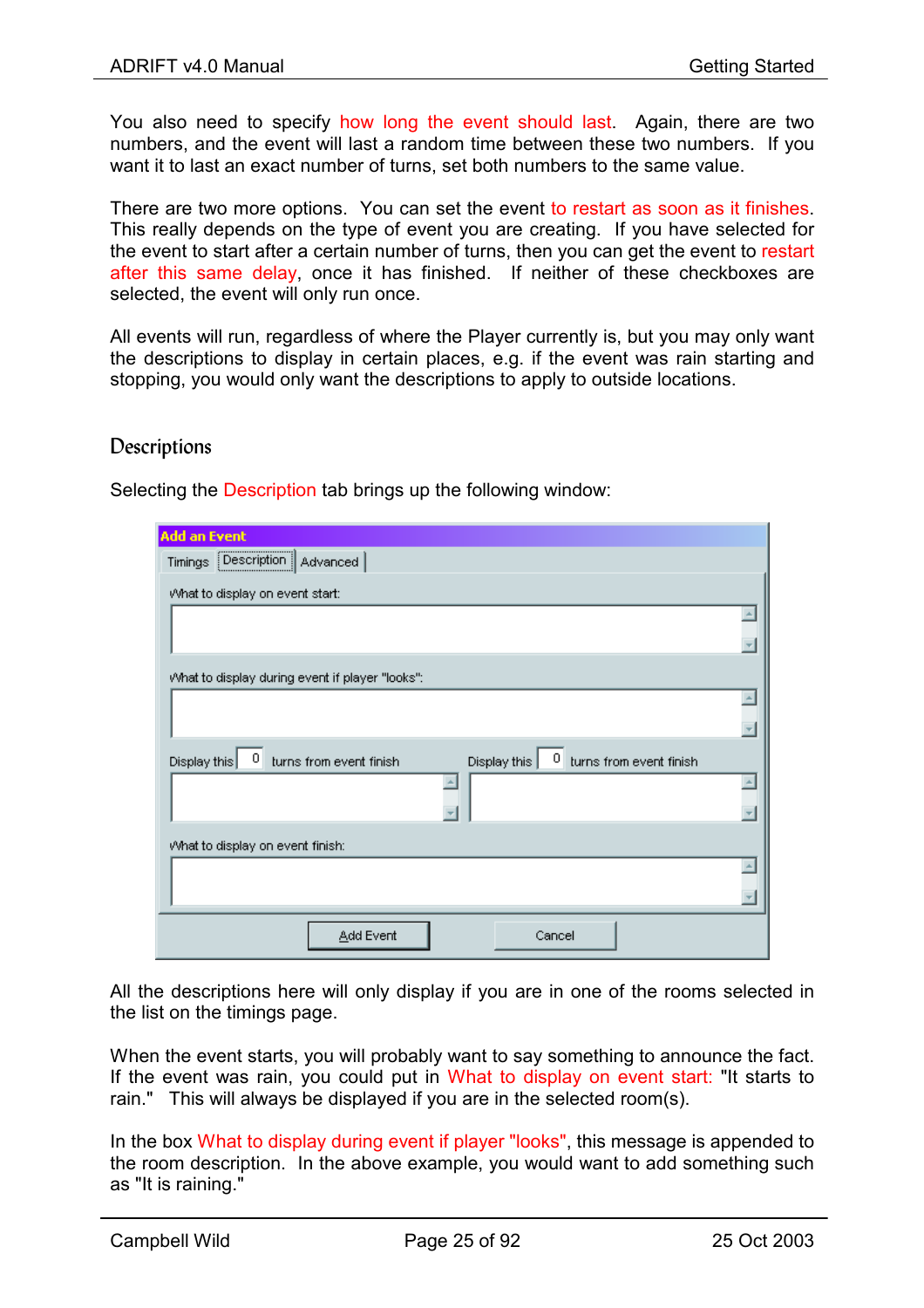<span id="page-26-0"></span>You can add up to two extra messages that appear when the event is ending. You specify how many turns from the end of the event the message should appear, and set your message. In the same example, you might want Display this 3 turns from event finish: "The rain eases off slightly.", Display this 1 turns from event finish: "The rain has almost ceased." This will also always display if in the correct room(s).

Usually, you will want a message displayed when the event finishes. In this example, it might be something like "The rain stops." Again, this will always display if the Player is in the selected room(s).

# Advanced

| <b>Add an Event</b>                                                   |
|-----------------------------------------------------------------------|
| Advanced<br>Timings   Description                                     |
|                                                                       |
| Completed<br>Event can be paused if<br>- no task selected -<br>is     |
| Event can be resumed if  - no task selected -<br>Completed<br>⊣<br>is |
| When the event starts then:                                           |
| - no object selected -<br>Move object<br>Hidden<br>to                 |
| When the event finishes then:                                         |
| Move object<br>- no object selected -<br>Hidden<br>to<br>▾            |
| Move object<br>- no object selected -<br>Hidden<br>to                 |
| -no task-<br>Execute task                                             |
|                                                                       |
| Add Event<br>Cancel                                                   |

Clicking on the Advanced tab brings up the following window:

You may want to pause and resume an event, for example, if your event was the Player running out of air when they were underwater, you could pause the event if they find an air supply, then resume it when the supply runs out. This can also be used to permanently stop a recurring event if a particular task has been completed, by just setting the paused task only.

You may want to move objects about when the event starts of finishes. You can move one object when the event starts and two when it finishes. You also have the added flexibility of being able to move static objects, so if you want a task to move a static object, you can use an event to start as soon as the task is complete, which then moves the object.

You may also want to execute another task when the event finishes. This could be for many reasons, but allows you to use the power of tasks spontaneously. An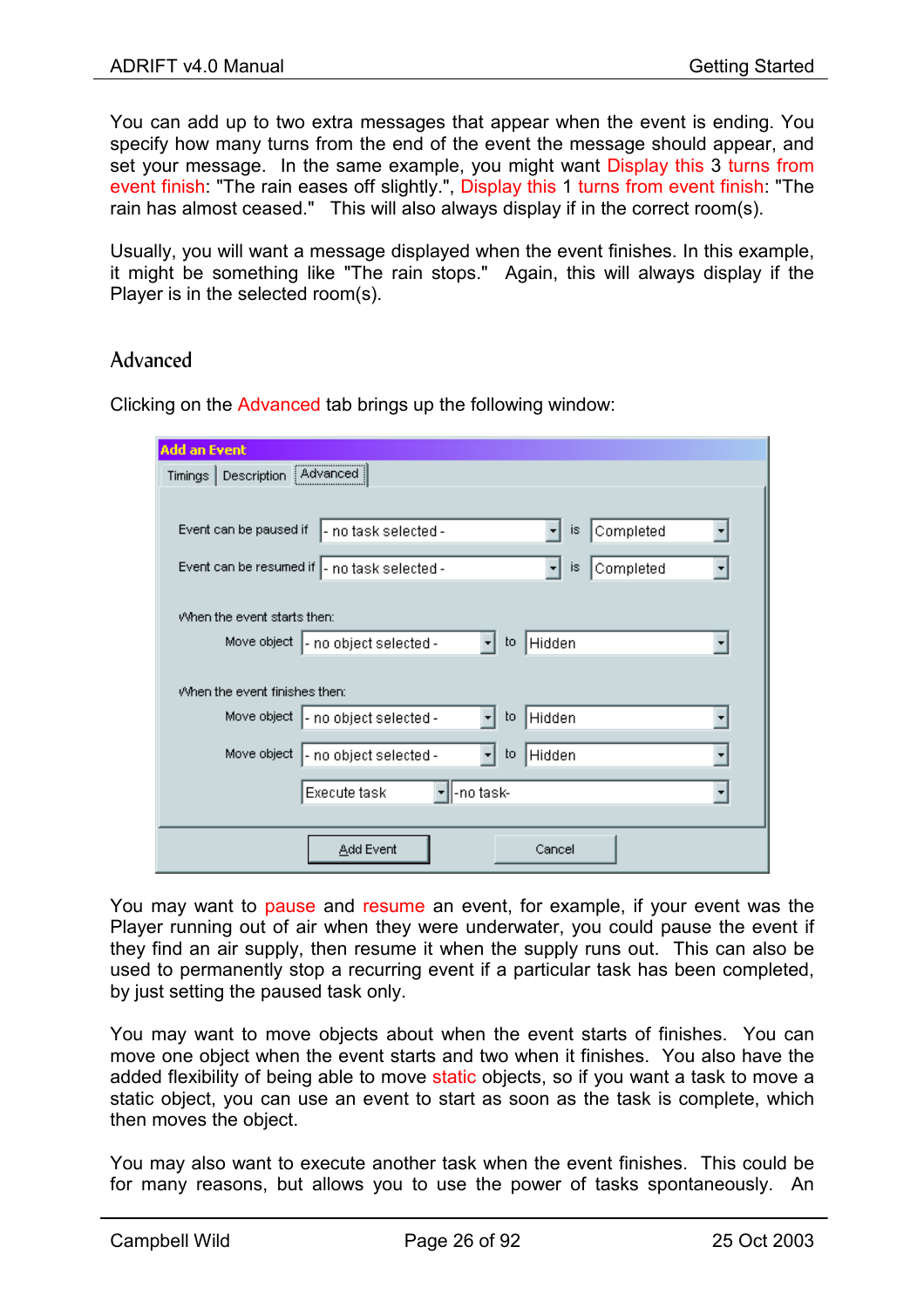example could be a gust of wind, which blows the Player from one room to another. The gust of wind could be a random event, but the task the event runs would move the Player or other objects etc.

When the task is executed, it executes the exact task selected in the list, even if there are more than one with the same command. This is a change from previous versions where they were executed as though the player typed the command. If the restrictions on the task are not met however, the task will not run. If you want to create a form of IF-THEN-ELSE, you will have to create the task as a "master" task. Get this task to execute a number of other tasks, each sub-task with their own restrictions. Any task that passes the restrictions will execute.



NB. If the event undoes a particular task, and that task started another event, the first event will be stopped.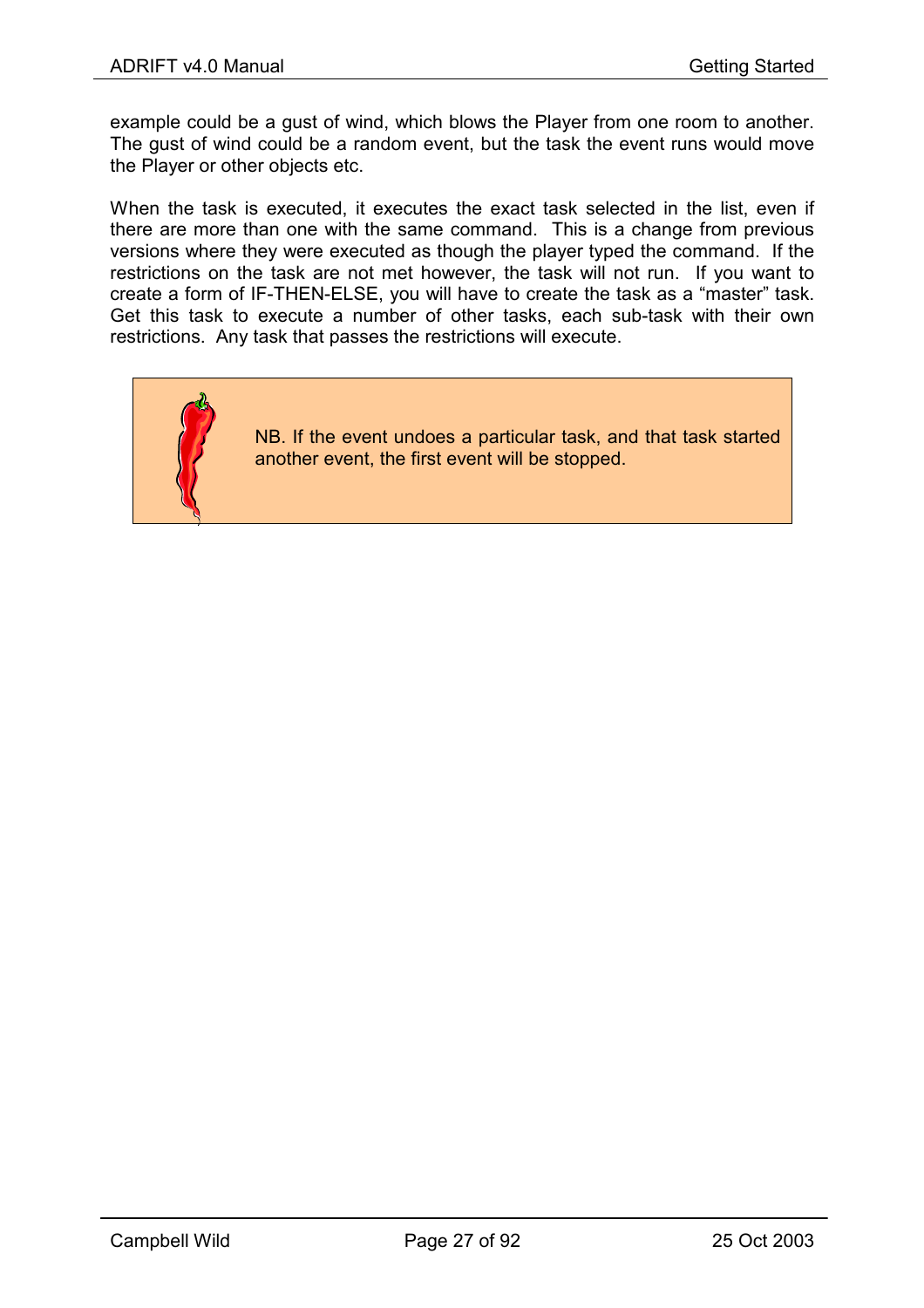# <span id="page-28-0"></span>**Characters**

Characters are independent people or animals within your game. The Player can interact with these characters by having conversations with them, and they can wander around interacting with objects and running tasks.

To add a character, either select Add > Character from the menus, or click on the  $\odot$ icon. This will bring up the Add a character dialog box.

# Character Details

The Details tab displays the following window:

| <b>Add a Character</b>                         |                         |                                                    |
|------------------------------------------------|-------------------------|----------------------------------------------------|
| Details   Movement   Conversation              |                         |                                                    |
| Name of character:<br>Initial position: Hidden |                         | Gender<br>C Male<br>$\bigcirc$ Female<br>C Unknown |
| Character prefix:                              | aliases:                |                                                    |
| Description:                                   |                         |                                                    |
|                                                |                         |                                                    |
| But if task<br>- no task selected -            | is completed then show: |                                                    |
|                                                |                         |                                                    |
|                                                |                         |                                                    |
| Add Character                                  | Cancel                  |                                                    |

You must give each character a name. You can additionally give them a description, which consists of a prefix and an alias. This is another way that the character can be referenced, much in the same way as the alias for objects. Again, as with objects, any number of aliases can be supplied.

You can give the character a description, which appears when the player examines the character. You can give a different description depending on whether a certain task has been completed. Just select the task from the pull down menu, and enter the alternative description.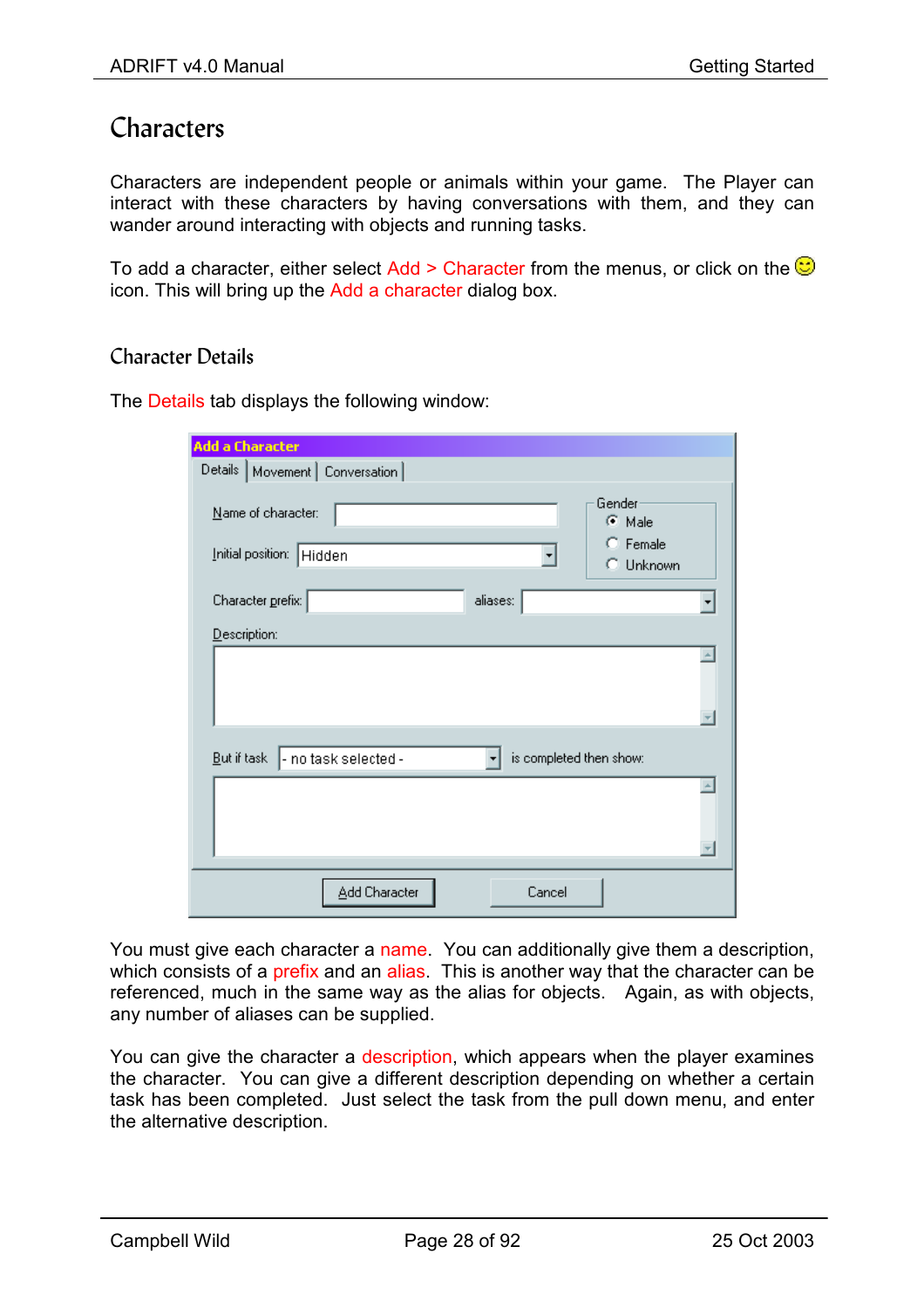<span id="page-29-0"></span>The Gender of the character must be supplied. This would normally be Male or Female, but for monsters and some animals, you might want to specify it as "Unknown". This means that it could be referred to as "it" in the game, rather than "he" or "she".

You must also specify in which room the character should start off, from the last pull down menu.

#### Movement

The Movement tab displays the following window:

| <b>Add a Character</b><br>Details Movement   Conversation |           |                            |  |
|-----------------------------------------------------------|-----------|----------------------------|--|
| Add walk                                                  | Edit walk | Delete walk                |  |
|                                                           |           |                            |  |
|                                                           |           |                            |  |
|                                                           |           |                            |  |
|                                                           |           |                            |  |
|                                                           |           |                            |  |
| What to show when character is in the room:               |           |                            |  |
| Someone is here.                                          |           |                            |  |
| Show characters entering/exiting room                     |           |                            |  |
| Description when enters the room:                         |           | from <wherever></wherever> |  |

Character movement can easily be created by adding a series of walks.

If you want to be notified when a character enters or exits the room that the Player is currently in, check the check box. This will enable the two description boxes at the bottom of the screen. You can modify what it says when the character moves. You would typically put "enters" and "exits" in these boxes so it displays "<Character> enters from the east.", but you may want to change this for the different ways a character can move, such as "run", "shuffle", "trot" etc.

Usually you will want to display a message to say if the character is in the current room. You can modify this by changing the relevant message. This message appears when the player types "look", or moves into a room.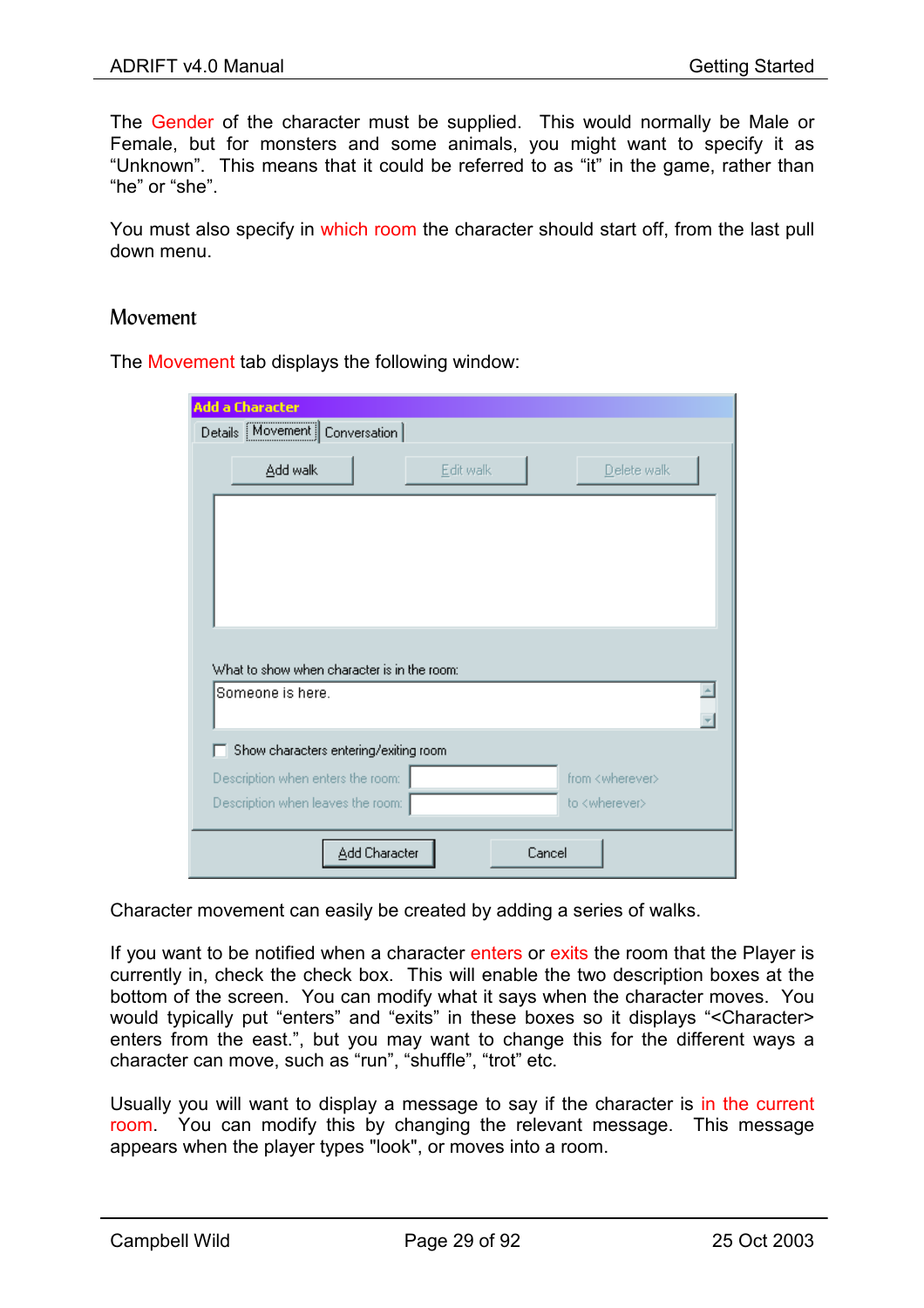Any number of walks can be created. To add a walk, click on the Add walk button. This brings up the following dialog box.

| <b>Add character walk</b>                        |                                                                                       |  |  |
|--------------------------------------------------|---------------------------------------------------------------------------------------|--|--|
| Start movement when completed task:              | If character comes across character:                                                  |  |  |
| Immediately-                                     | Player<br>then run task:                                                              |  |  |
|                                                  | - No task-                                                                            |  |  |
|                                                  | If character comes across object:<br>- Not selected -<br>then run task:<br>- No task- |  |  |
|                                                  | Description of character in room (look) changes to:                                   |  |  |
| Add<br>Edit<br>Delete<br>Loop walk when finished | Walk can be terminated if completed task:<br>- Not selected -                         |  |  |
| 0K                                               | Cancel                                                                                |  |  |

You can select a task to start the walk. As soon as that task executes, the character will begin the defined walk.

You create walks by adding a sequence of movements. A movement consists of a destination and a length of time. To create the walk, click on the Add button. This will bring up a dialog box where you can select these.

You can move the character to Hidden, Follow Player, a particular room, or to a roomgroup. If the character moves to Follow Player, they will move to the same room as the Player. If the character moves to a roomgroup, they will move to an adjacent room within the roomgroup --if none are available, they will move to a random room within the group. This is a good way to create a random wandering character.

You must also specify how long the character should stay at that location before moving onto the next step of the walk. For a fast moving character, this might just be 1.

Continue to build up locations to make a complete walk. If you want the character to endlessly loop in that walk, select the Loop walk when finished checkbox. You probably want to ensure that your start and end rooms match up before doing this, otherwise the character will "jump" from one room to the next.

You can run a task if the character comes across another character or the Player, by selecting from the If character comes across character dropdown menu. If this is the Player, and you move into the same room as that character, this will also execute.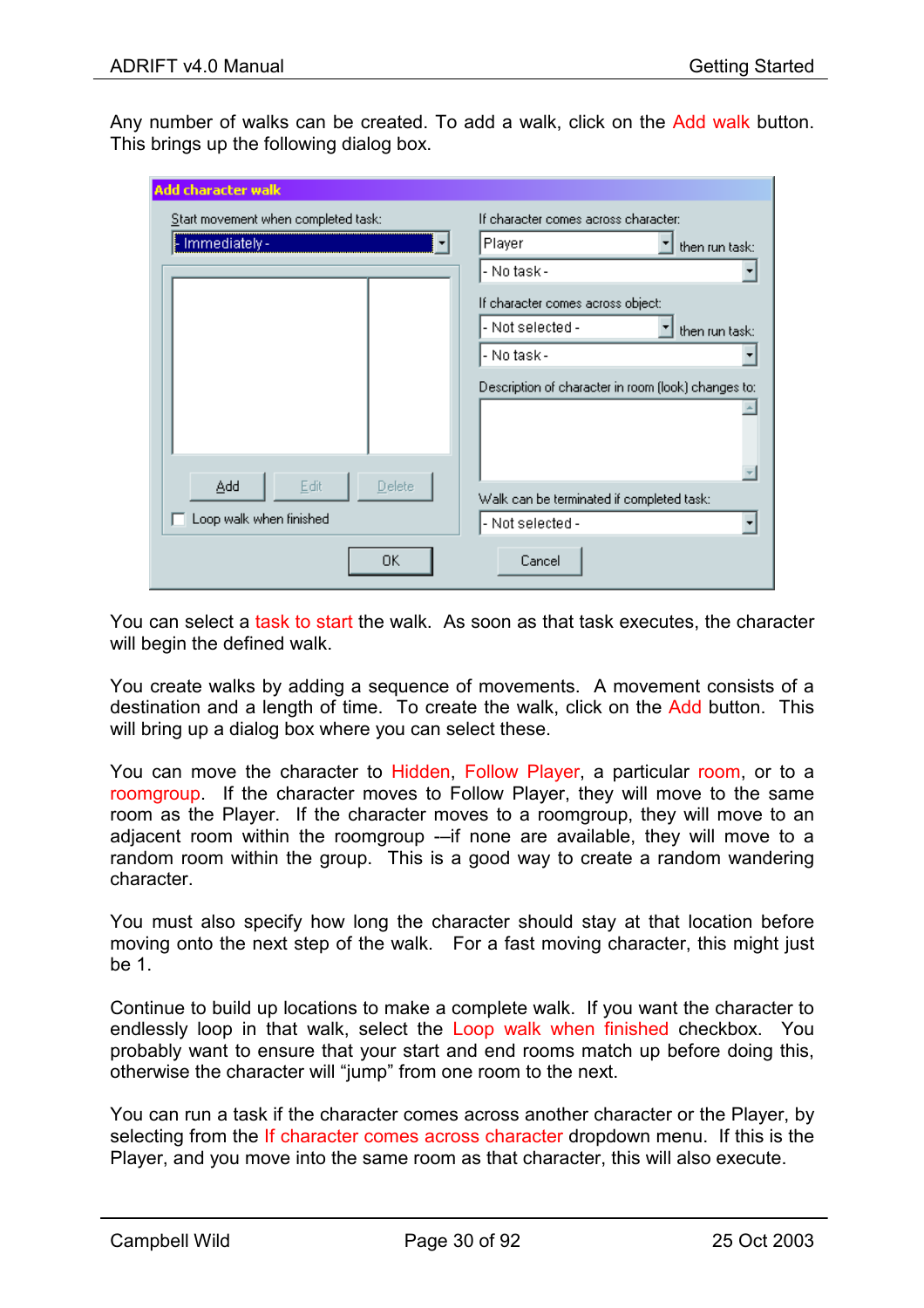<span id="page-31-0"></span>You can also run a task if the character comes across a particular object on their walk, by selecting from the If character comes across object dropdown menu.

You can update the standard description of the character in a room by adding text to the Description of character in room (look) changes to textbox. This new description will appear any time you view the room the character is in, and supersedes the original text.

Finally, you can terminate a walk by selecting a task from the Walk can be terminated if completed task dropdown menu.

## Conversations

| <b>Add a Character</b>            |                                               |
|-----------------------------------|-----------------------------------------------|
| Details   Movement [Conversation] |                                               |
| Subject(s):                       | Reply:                                        |
|                                   |                                               |
|                                   |                                               |
|                                   | Delete subject<br>New subject<br>Edit subject |
|                                   | Add Character<br>Cancel                       |

The Character Conversation tab displays the following window:

Conversations are created simply by adding a subject and a reply. You can enter any number of subjects.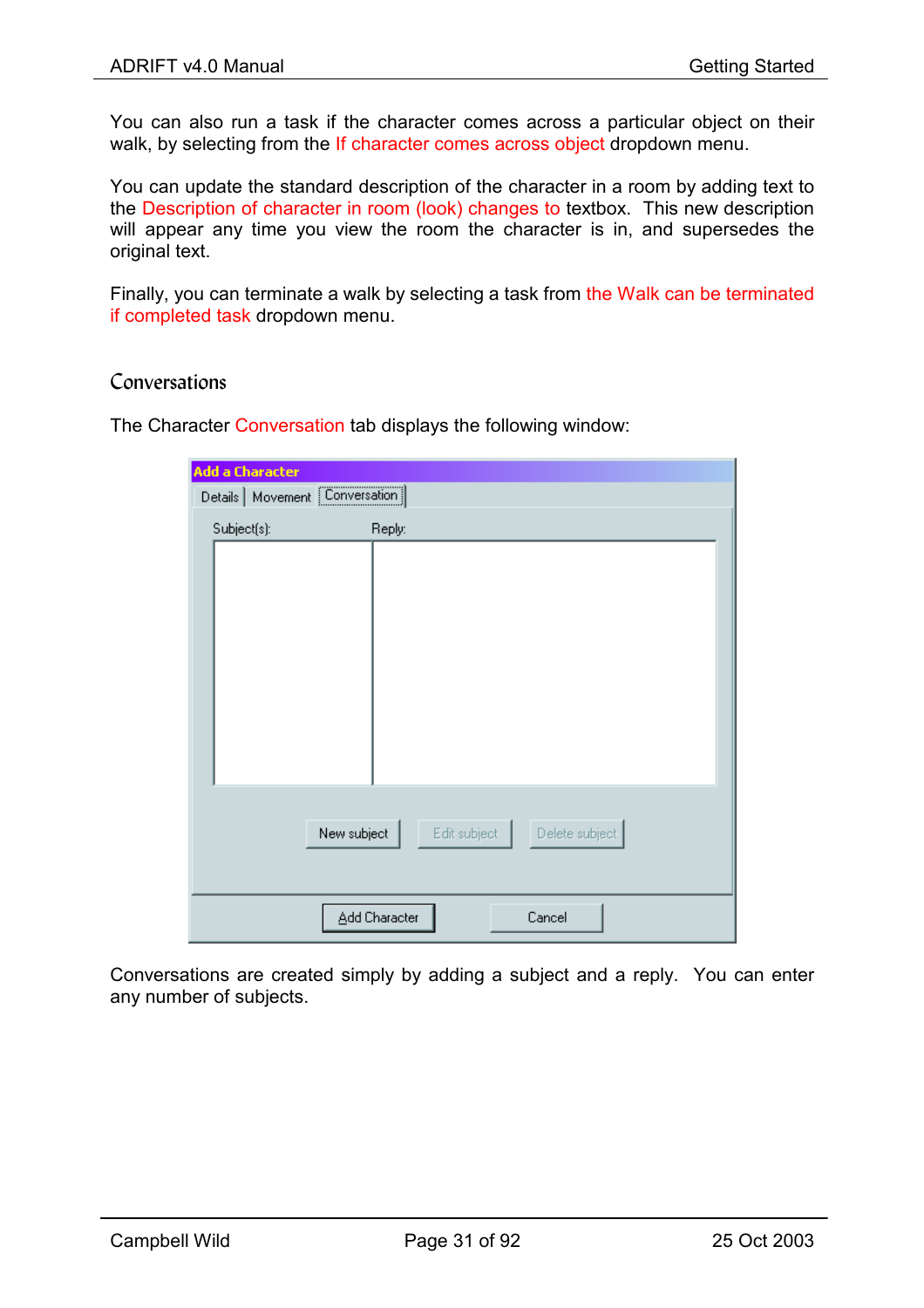Clicking on New subject brings up the following dialog box:

| <b>Add Conversation with</b>        |                         |
|-------------------------------------|-------------------------|
| Subject(s):                         |                         |
|                                     |                         |
| Reply to the above:                 |                         |
|                                     |                         |
|                                     |                         |
| - no task selected -<br>but if task | is complete, then show: |
|                                     |                         |
|                                     |                         |
| <b>OK</b>                           | Cancel                  |

The subject is the word that you want to ask the character about in the game. The player would need to type "ask <character> about <subject>". You can enter any number of words in the Subject(s) box, separated by a comma. So for example, if the subject is "fast car, Porsche", then the character would respond to "fast car" and "Porsche", but not "fast" or "car".

You can also add a reply to anything by entering an asterix "\*" in the subject box. This means that the character will reply to anything you ask them about, unless you have defined other subjects that correctly match what the player types.

You can give two different replies to any subject, depending on whether or not a particular task has been completed. Simply select which task you want the reply to depend on from the pull down list, and enter your replies in the text boxes.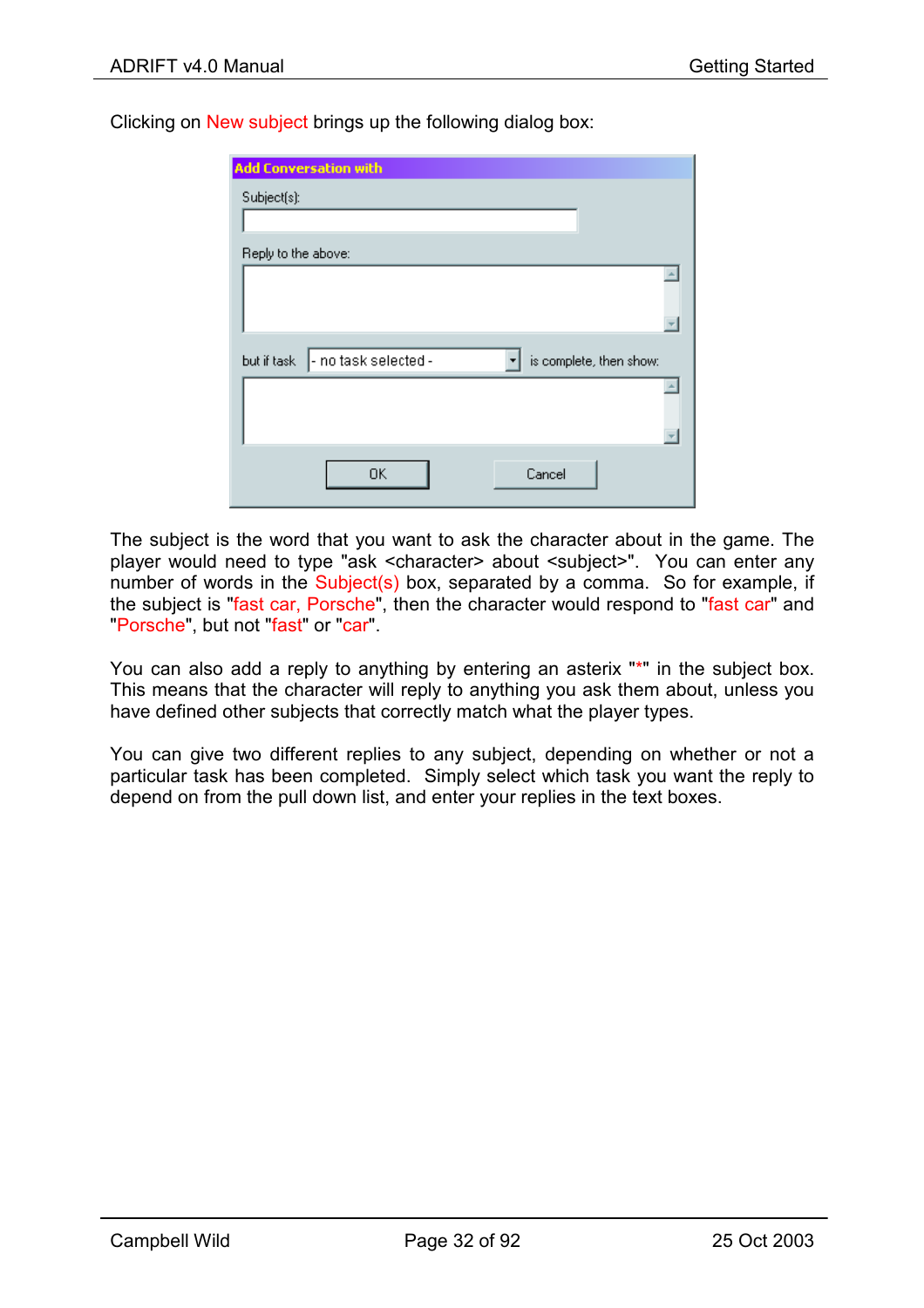# <span id="page-33-0"></span>Miscellaneous

# Introduction & Winning

To bring up the Introduction and Winning boxes, select Adventure > Introduction & Winning… from the menu. This will bring up a display as follows:

| <b>Introduction &amp; Winning</b>                                                       |                              |        |  |
|-----------------------------------------------------------------------------------------|------------------------------|--------|--|
| Text to show on startup:                                                                |                              |        |  |
|                                                                                         |                              |        |  |
|                                                                                         |                              |        |  |
| Display first room                                                                      | Start the adventure in room: |        |  |
| The following message will be displayed if any of the winning tasks have been executed. |                              |        |  |
|                                                                                         |                              |        |  |
|                                                                                         |                              |        |  |
|                                                                                         | 0K                           | Cancel |  |

The text in the box Text to show on start-up will be displayed as soon as the adventure is opened in ADRIFT. To start with a completely blank screen instead of having the default adventure title displayed, you may want to add a "<cls>" at the beginning of the introduction.

You must select which room to start the adventure in. If this is not selected, it will default to the first room in the rooms list.

You may well want the first room description to appear at the end of the introduction. To do this, select the Display first room option.

Similar to the introduction, you may want a generic winning message to appear. This will be displayed whenever any winning task is executed.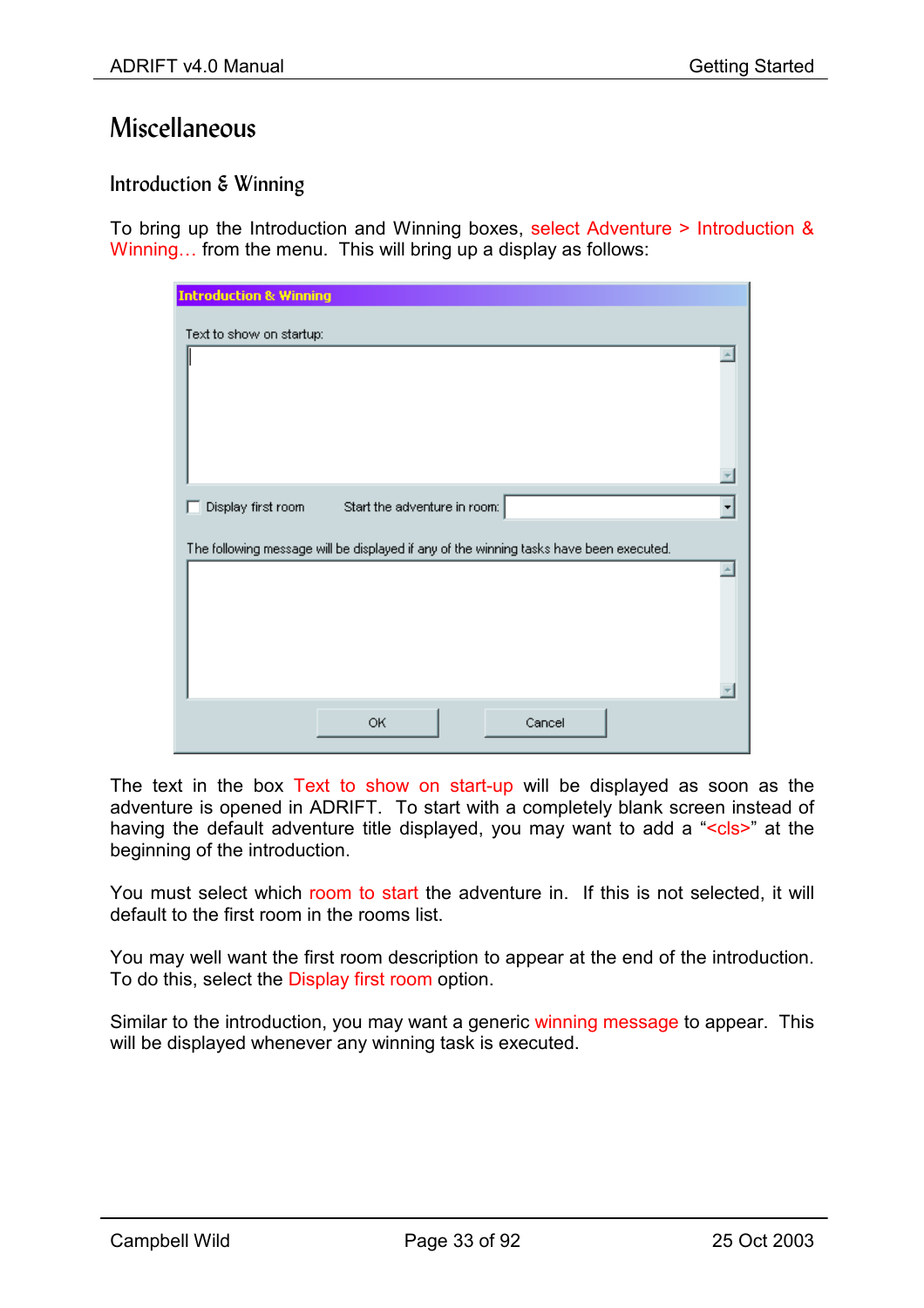# <span id="page-34-0"></span>Player

The Player details window looks as follows:

| <b>Amend Player</b>                                  |                                            |
|------------------------------------------------------|--------------------------------------------|
| General                                              |                                            |
| Name: $\parallel$<br>Prompt for name<br>Description: | Gender<br>C Male<br>$C$ Female<br>C Prompt |
|                                                      |                                            |
| But if task  - not selected -                        | is complete then show:                     |
|                                                      |                                            |
|                                                      |                                            |
| on  - the floor -<br>Standing<br>Initial position:   |                                            |
| Maximum number of objects the player can hold:       |                                            |
| 10 Normal Sized<br>10 Normal Weight<br>  or          | objects                                    |
| ОK<br>Cancel                                         |                                            |

The Player must have a name. If this is not defined, it will be set to "Anonymous" within the game. (It may or not be important, depending on your game). You can allow the player to choose a name by selecting the Prompt for name checkbox. This will default to whatever is in the Name textbox. Setting the Player's name will allow you to '"examine <Player>" within the game. You can also reference this text within the game using the %player% keyword.

You can specify the gender of the Player. Again, if you want the player to choose this, select Prompt. You can then create tasks which have restrictions depending on whether the Player is male or female.

The Player can have a description, similar to characters, which can change depending on whether a specific task has been completed.

The Player can be in one of three positions; standing, sitting and lying. This can either be on the floor, or on an object that has been defined as allowing sitting etc.

You must set limits for what the Player can carry at any one time. If you don't want this to apply to your adventure, you must set the limits higher than will be required in your game.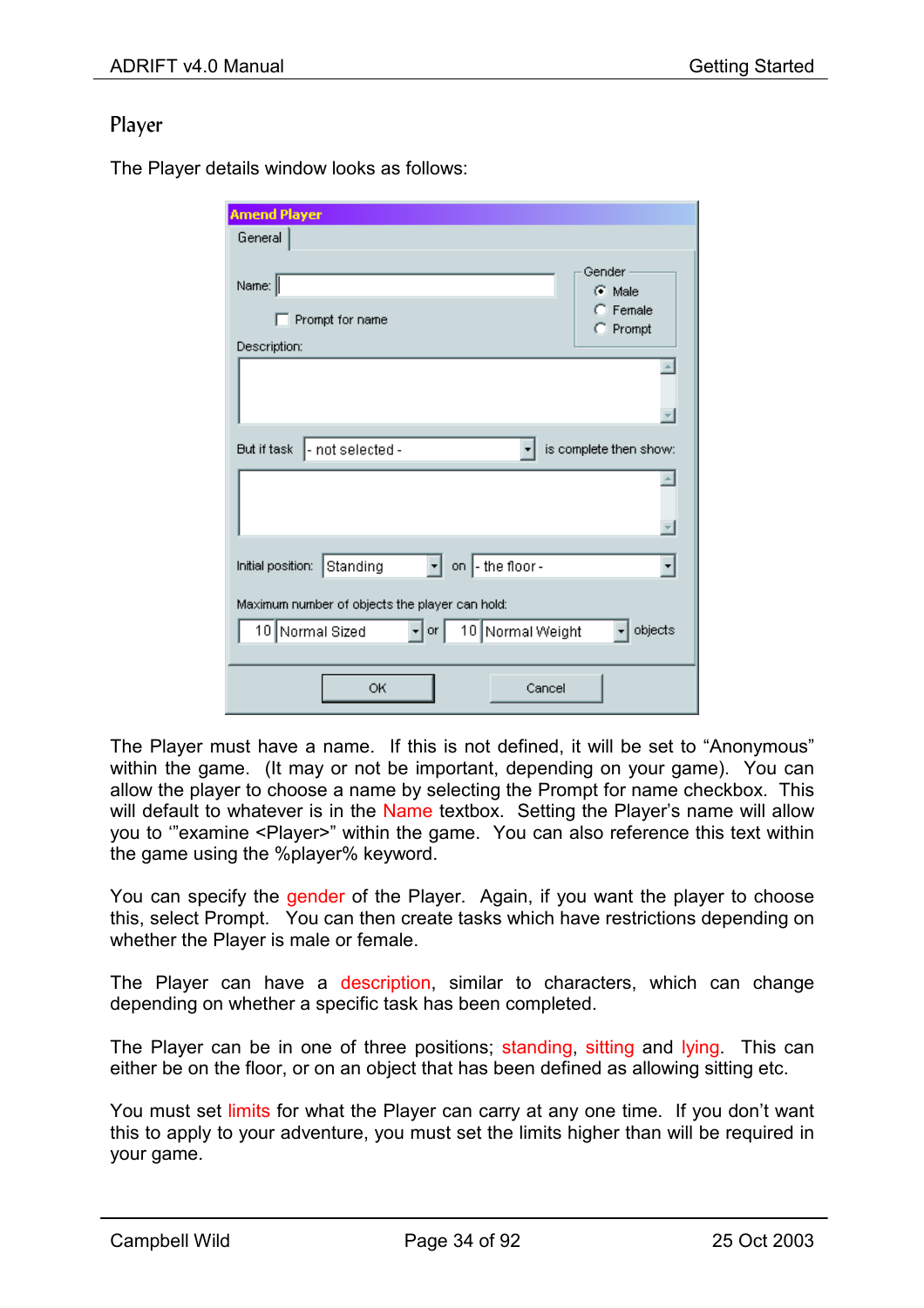<span id="page-35-0"></span>You must specify the size limit (object bulk) and the weight limit separately – the Player will only be able to hold the minimum of both of these. You can specify from 0 to 99 and from Tiny to Huge (or Very Light to Very Heavy). Object sizes and weights are relative, and in relation to what you specify for the individual objects.

If the Battle System is enabled, extra options become available to the player.

## Options

There are a number of options you can specify to customise your adventure further. To access these, select Adventure > Options... from the menu, or click on the icon.

The options available are:

#### Adventure title

This is the title of your adventure. Any HTML tags in here won't show up in the Runner title bar.

#### Author

That's you! (Or someone else you wish to credit with your work!)

#### How many turns should go by when the player "waits"

This is the number of turns which pass whenever the player types "wait". If this is set at 3 (the default), it means a character could walk three spaces, or an event could run three times.

#### **Perspective**

This affects how most standard responses are phrased. If you select First Person, you may get a response such as "I am unable to do that." If you selected Second Person, the same response might be "You are unable to do that." If Third Person was selected, the same response might be "Hamish is unable to do that."

#### Message when command not understood

This is the message displayed when the player input is not understood at all.

#### Set font as

If you enable this checkbox, you can specify a font for the adventure to display in when run. This will only take effect if the player doesn't override it with their own font in Runner, and also that font must be installed on their computer.

#### Show exits from rooms along with room descriptions

Pretty much what it says. The exits will be listed after the player views a room.

#### Enable 8-Point compass

This activates the off-cardinal directions within the room movement tab.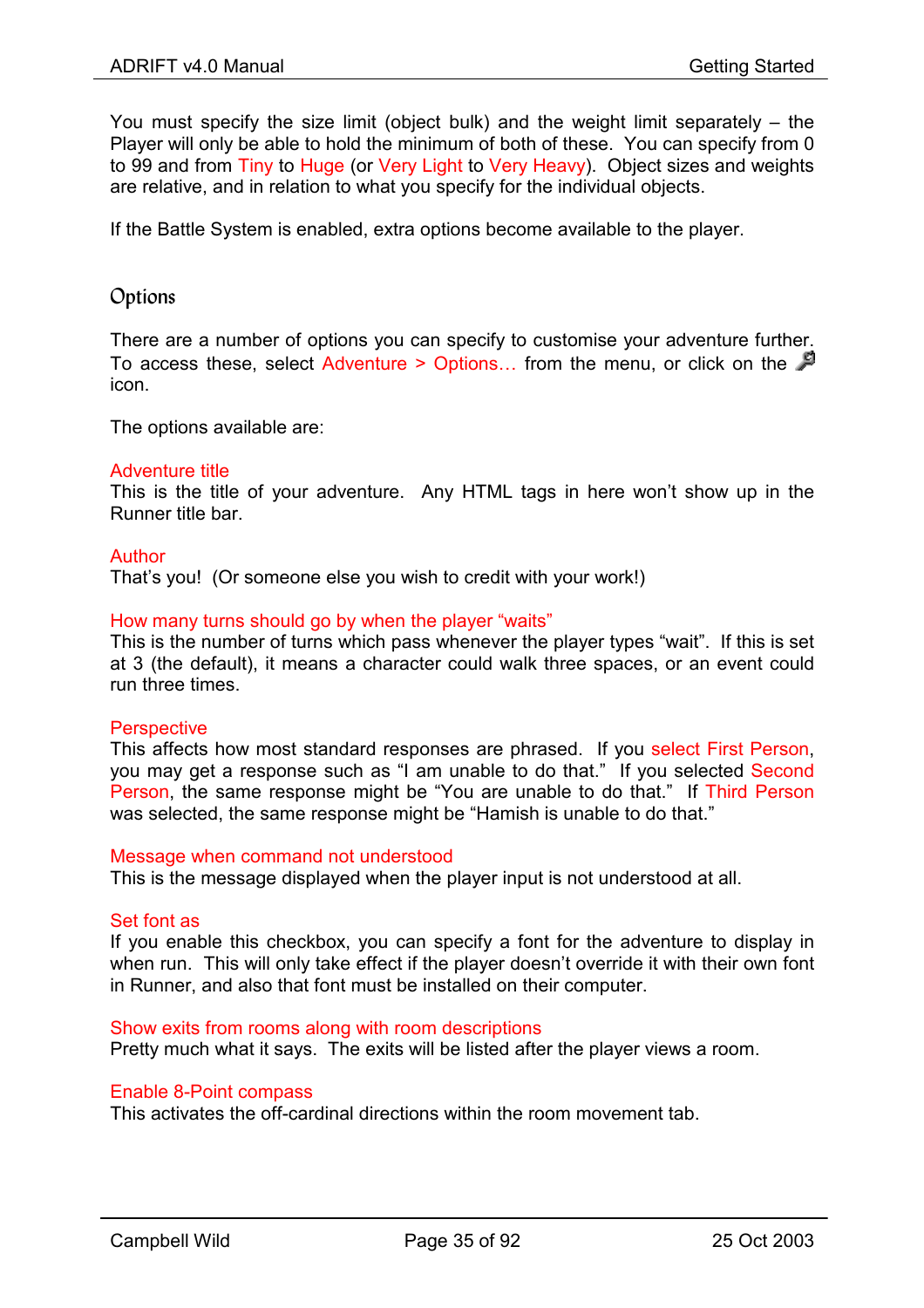#### Enable Battle System

This activates the battle system. You should see extra options appear in the Player, Characters and Object dialog boxes.

#### Enable Sound & Graphics

This will enable small icons near most pieces of text. You can attach sound and graphics to anywhere you see these.

#### Enable user statusbox

This enables a user statusbox. This appears at the bottom of the Runner screen and can contain any text. In order to change this in the middle of an adventure, you would need to use a text variable, or use an ALR-variable combination. A suggestion for this might be %turns%.

You can also disable some of the features within the Runner application. These are:

- Score being displayed useful if score is not relevant in your game
- Control Panel can give away useful information such as objects in the room
- Debugger you probably want to do this when the game is distributed
- Map for the more traditional gaming environment
- Auto complete to prevent giving away extra information
- Mouse clicks in Runner prevents menus appearing when clicking on objects or right-clicking

### Dependencies

You can view the dependencies on any task, or on the first winnable task. Clicking on the  $\checkmark$  symbol displays the first winnable task. If that doesn't exist, the currently highlighted task dependencies will be displayed. This will bring up a dependency tree similar to this:

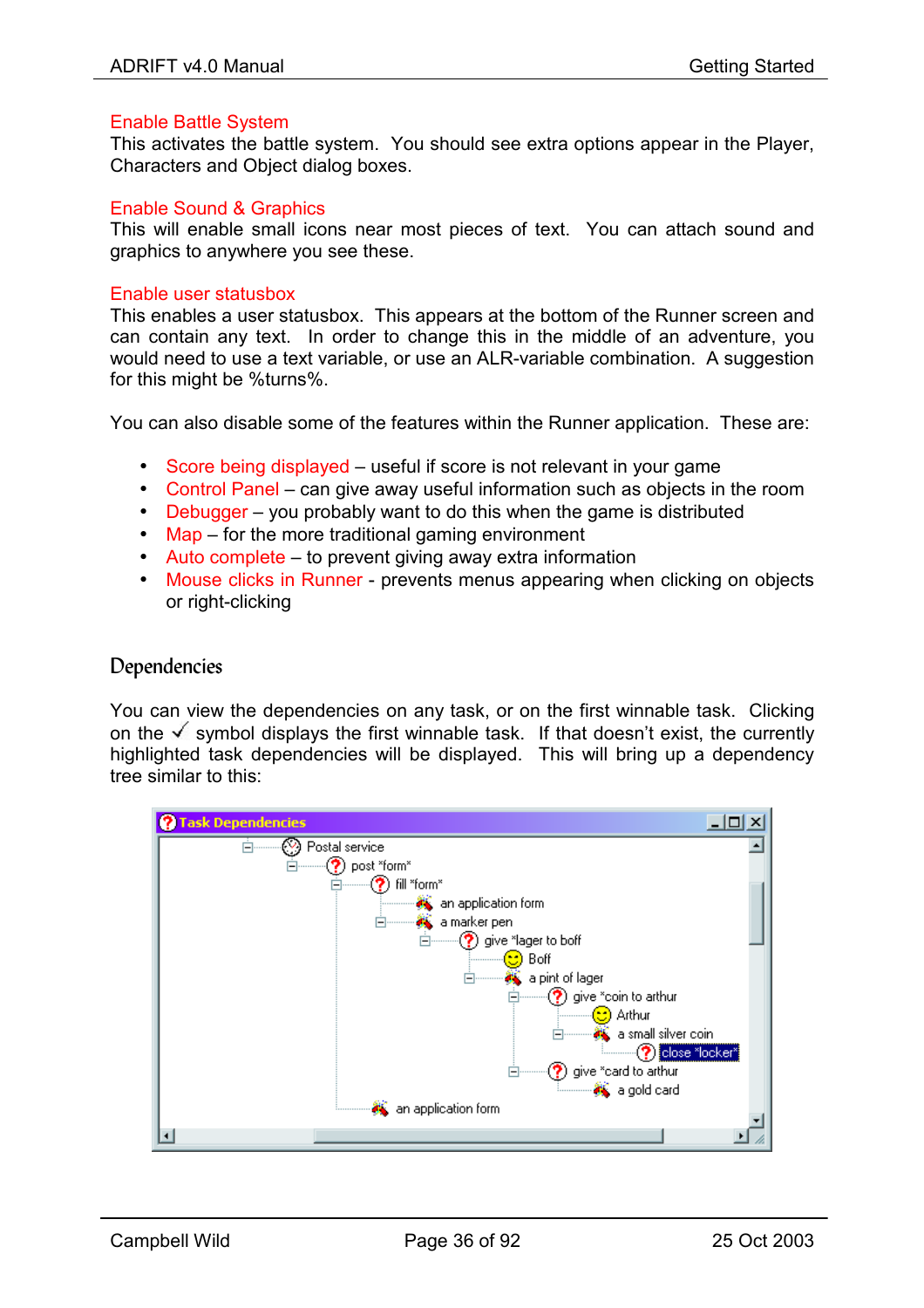## Search

As adventures get larger, it becomes harder to find parts among the long lists. There is a search facility to enable you to find parts previously defined. To do this, select Help > Search... from the menu, or click on the  $\blacksquare$  button.

This will search through the list entries and open up each entry as it finds it. You can search matching case or not.

### Browser

Another way to keep track of adventures as they get larger is to use the Browser window. You can access this by selecting Window > Browser from the menu. This brings up a window that looks like this:



This groups everything by room, i.e. all objects, tasks, events and characters that are specifically relevant to that room will be listed under it. Everything which is not room specific is grouped under the No Specific Room selection.

Clicking once on an entry will open it for editing.

### Passwords

You can password protect an adventure by selecting File > Add Password… from the menu. You will be prompted for a password, then asked to confirm the password.

Now every time you open the adventure, you will have to supply the password in order to edit it – opening in Runner will not prompt you for the password unless you are trying to access the debugger.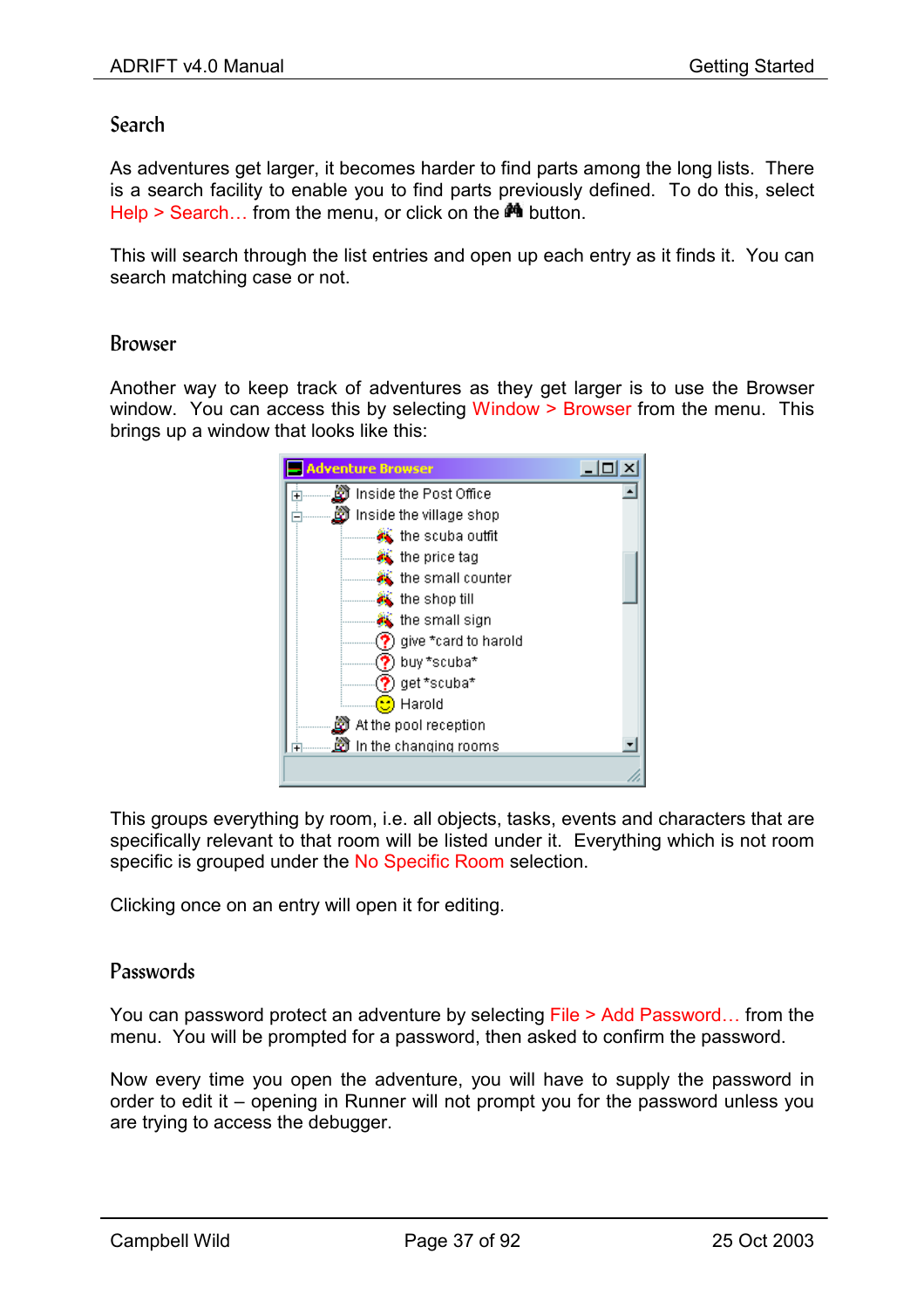You can change a password by selecting File > Change Password. You will be asked for you current password. If this is correct, you will then be asked for a new password, then to confirm it.

To clear a password, simply change the password to blank.

If you open a password protected file which is of an earlier version, you will be prompted whether or not you wish to upgrade the file to the current version of the software.

#### Settings

There are various settings you can make in Generator. Selecting the File > Settings… menu brings up the following window:

| Settings                                                 |  |  |
|----------------------------------------------------------|--|--|
| Automatically spell check all text                       |  |  |
| Dictionary location:                                     |  |  |
| //campbellWly Documents\Adventure\Gen400\English.txt     |  |  |
|                                                          |  |  |
| $\nabla$ Automatically create backup copies of TAF files |  |  |
| $\triangleright$ Embed sound and graphics into TAF files |  |  |
| Show Splash screen at startup                            |  |  |
| Check file associations at Startup                       |  |  |
| Show Tips at Startup                                     |  |  |
| Conserve Memory over speed (Win 95, 98 and ME only).     |  |  |
| Check for new releases on Startup                        |  |  |
|                                                          |  |  |
| Cancel                                                   |  |  |

The following options are available:

#### Automatically spell check all text

This will spell check each window you edit when you close it.

#### Dictionary location

This is the location of a text file that Generator uses to spell check the text. This is simply a TXT file containing a list of words.

#### Automatically create backup copies of TAF files

This saves the current TAF file as a BAK file before resaving the adventure. This is useful in case you make a mistake in your adventure, or if the file became corrupt for some unforeseen reason.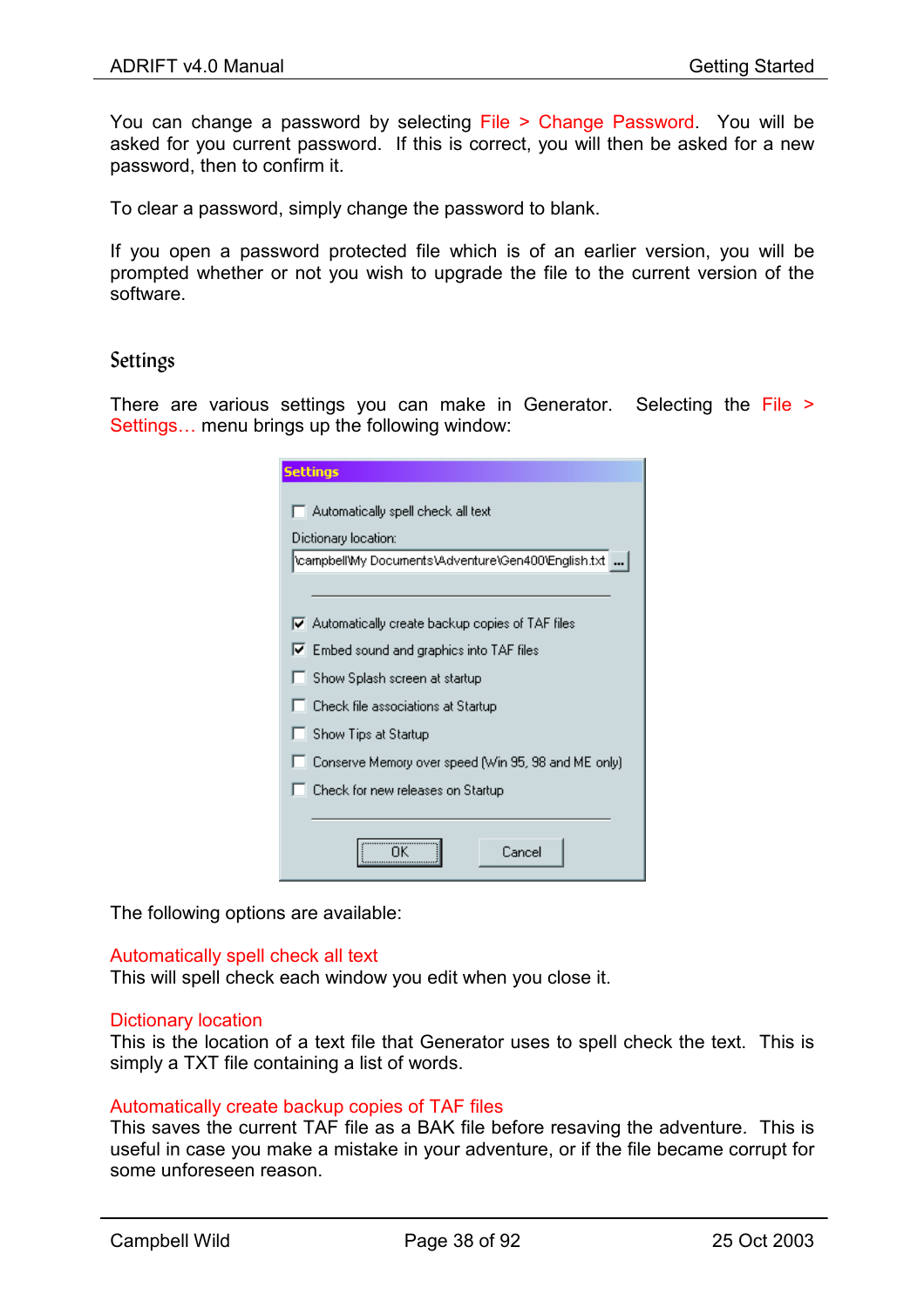#### Embed sound and graphics into TAF files

This saves any sound (i.e. WAV, MP3, MIDI) and graphic (i.e. BMP, JPEG) files into the TAF file itself. This makes it much easier to distribute, and keeps them more manageable and neater. It also prevents people from being able to preview the media and potentially cheat with the game.

#### Show Splash screen at start-up

This shows the ADRIFT splash screen on start-up. It will also affect the Runner startup screen.

#### Check file associations at Start-up

This will check every time ADRIFT starts that TAF, TAS, AMF and ALR files are correctly associated with ADRIFT, and prompt to ask whether you want to associate them if they're not.

#### Show Tips at Start-up

This will show a random tip every time Generator starts.

#### Conserve Memory over speed

This helps to prevent out of memory errors (error 7) which can affect some users of Windows 95, 98 and ME. It may make it slightly slower opening some windows, as they don't reside in memory, but should be a lot less of a strain on system resources.

#### Check for new releases on Startup

This will check the Internet each time ADRIFT starts up to see whether a new release has been made available. If so, it will prompt you whether or not you wish to download it. Selecting Yes will take you to the ADRIFT Downloads homepage.

#### Export text data file

This was an early feature supported by ADRIFT. It simply exports all the text from the adventure, which can then be used to spell check and the like. It does not have much use any more.

### **Filtering**

Within the main lists (objects, tasks etc), you can filter the lists. This can make it much easier to find the relevant parts of the adventure you are working on, particularly as your adventure gets larger.

To turn on filtering, right click on any list (the only exception being rooms, which cannot be filtered) and select Filter > By Room. What this then does is it only displays items in the particular list if it applies to the current room selected in the rooms list. Every time you click on another item in the room list, all the lists which have filters turned on will refresh with applicable items.

To turn off filtering, simply select Filter > Off on the particular list.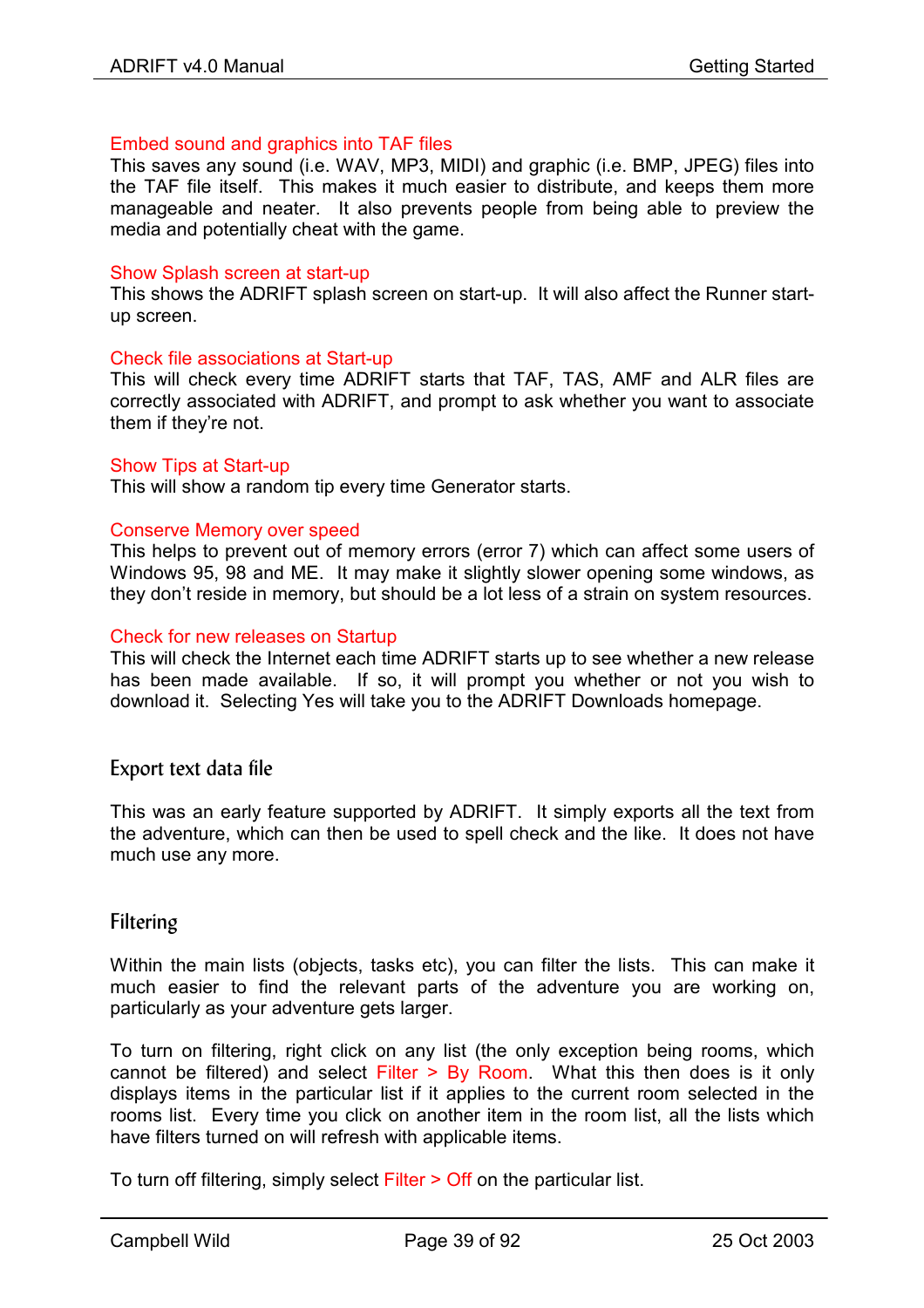# Graphics & Sound

Graphics and sound can easily be added to many parts of ADRIFT. To enable these, select Adventure > Options... > Enable Sound in games or Enable Graphics in games. This will then display a number of anchor points around the various screens to attach a sound or graphic to different pieces of text.

The anchor points are grey if no sound or graphic is attached. These will change if media is selected.

## Adding Sound

Clicking on the sound icon brings up the following dialog box:

| Sound<br>C No Sound                 |  |
|-------------------------------------|--|
| C Play Sound                        |  |
| Filename:<br>                       |  |
| $\Gamma$ Loop sound continuously    |  |
| C Stop all currently playing sounds |  |
| ΟK<br>Cancel                        |  |

There are three options for sound:

### No Sound

This is the default, and means no sound is selected for this anchor point.

### Play Sound

Selecting this option allows you to type in a filename of a sound file. You can browse for the file by clicking on the **[…]** button. You can set this sound to loop by selecting the Loop sound continuously checkbox.

### Stop all currently playing sounds

This stops any playing sound. This is convenient if there is a long or looping sound playing currently.

Once a sound has been selected, the sound icon changes to display the selected option.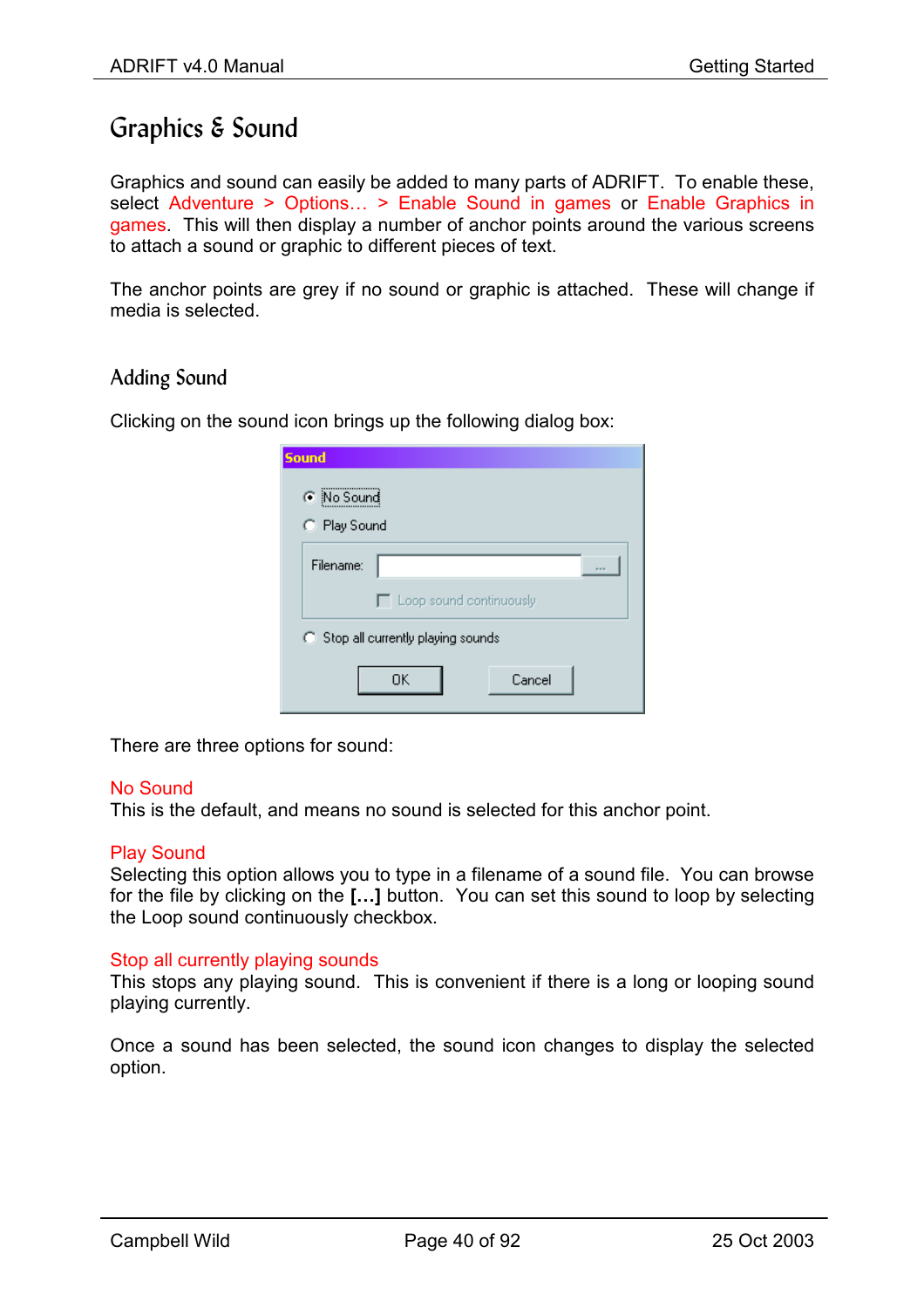

TIP. You can preview a selected sound by right-clicking on the sound icon. Clicking a second time will stop the sound.



NB. If a WAV file is selected to play and is non-looping, it will play on top of any looping sound or MIDI file. This allows you to have sound effects occurring whilst having background music.

## Adding a Graphic

Clicking on the graphic icon brings up the following dialog box:

| <b>Graphics</b> |    |        |       |
|-----------------|----|--------|-------|
| Filename:       |    |        | 5.700 |
|                 |    |        |       |
|                 |    |        |       |
|                 |    |        |       |
|                 |    |        |       |
|                 | 0K | Cancel |       |

This allows you to specify a filename. As soon as the file exists, it is previewed within the display window below the filename. Clicking in this window toggles between stretching the graphic to the size of the display, and displaying it normal sized, centrally within the display.

Once a graphic has been selected, the graphic icon changes to display the selected option.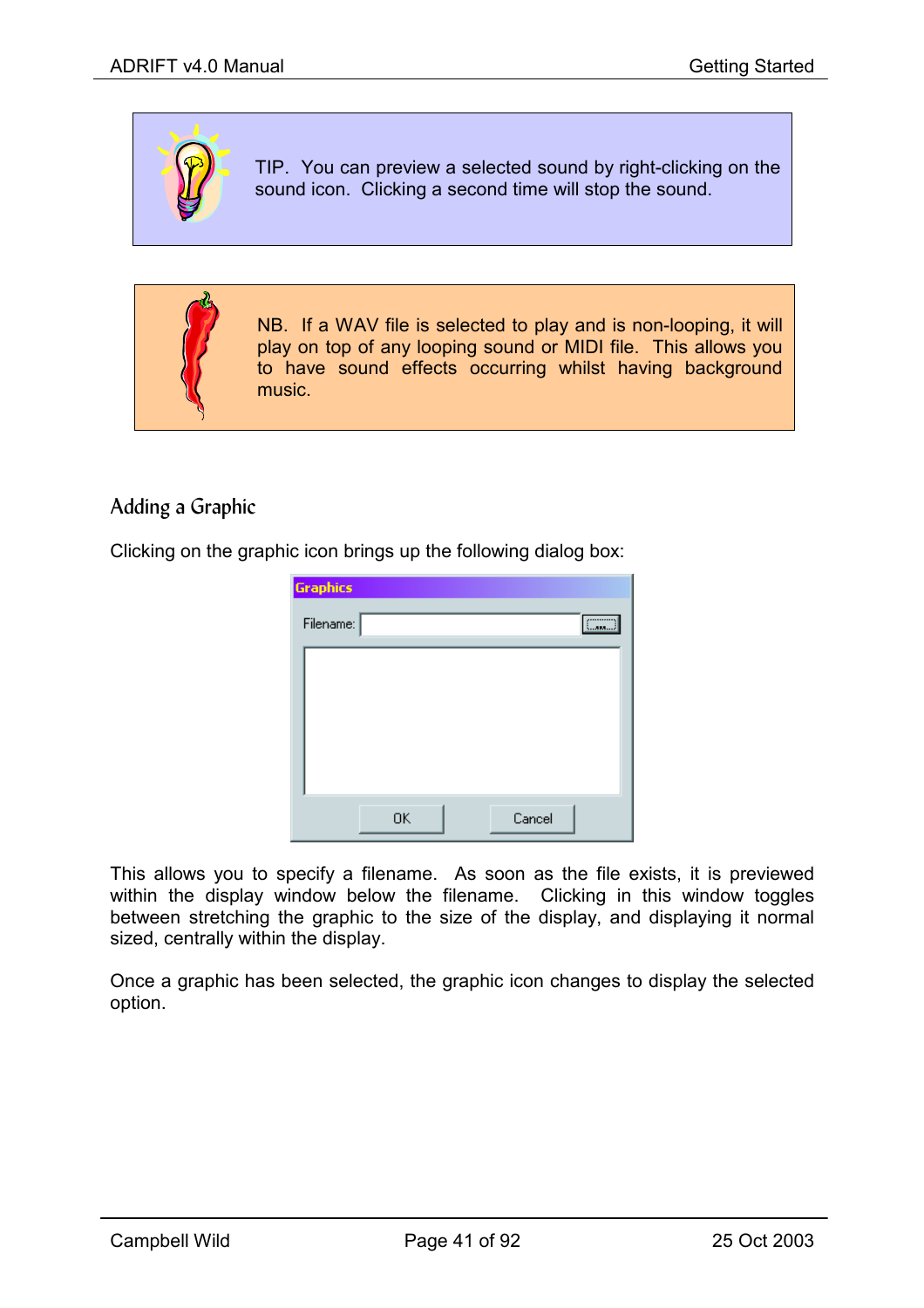# Advanced Techniques

## Room Groups

Room Groups are simply a collection of rooms. They are most commonly used as an area to move objects or characters to when you want them to move to a random room.

To add a new room group, click on Adventure > Advanced… and select the Room Groups tab, or click on the **BB** button.

This should bring up the following dialog box:

| <b>Advanced</b>                             |    |  |
|---------------------------------------------|----|--|
| Room Groups   Synonyms   Variables          |    |  |
| $\overline{\mathsf{Add}}$<br>Edit<br>Delete |    |  |
|                                             |    |  |
|                                             | 0K |  |

## Where Room Groups can be used

You can move the Player in a direction from a room to a room group. This will have the effect of moving them to a random room within that group if they go in a particular direction. The room groups will append to the end of the room list in the dropdown lists.

In task actions, you can move a dynamic object to a room group. This will randomly move the object to one room of the group.

Also in actions, you can move the Player or character to a room group. Again, this will randomly move them to one room of the group.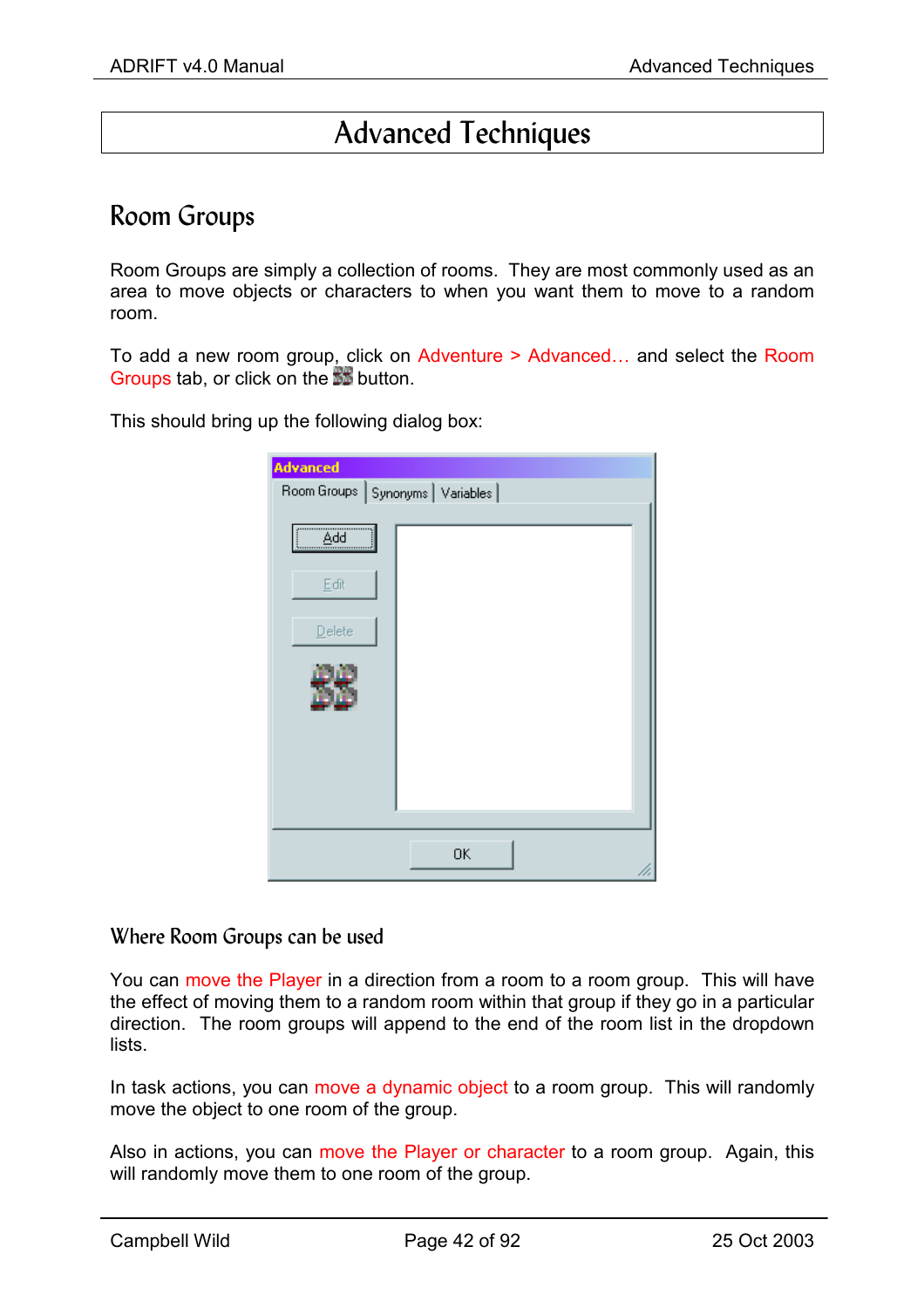When creating a character walk, you can add as a step of the walk, for them to move to a room group. The room groups are appended to the end of the room list drop down. This will move the character to an adjacent room within the room group from where they currently are located. If there are no adjacent rooms within the room group, they are moved randomly to one of the room group. This has the effect of allowing characters to roam randomly within a specific area.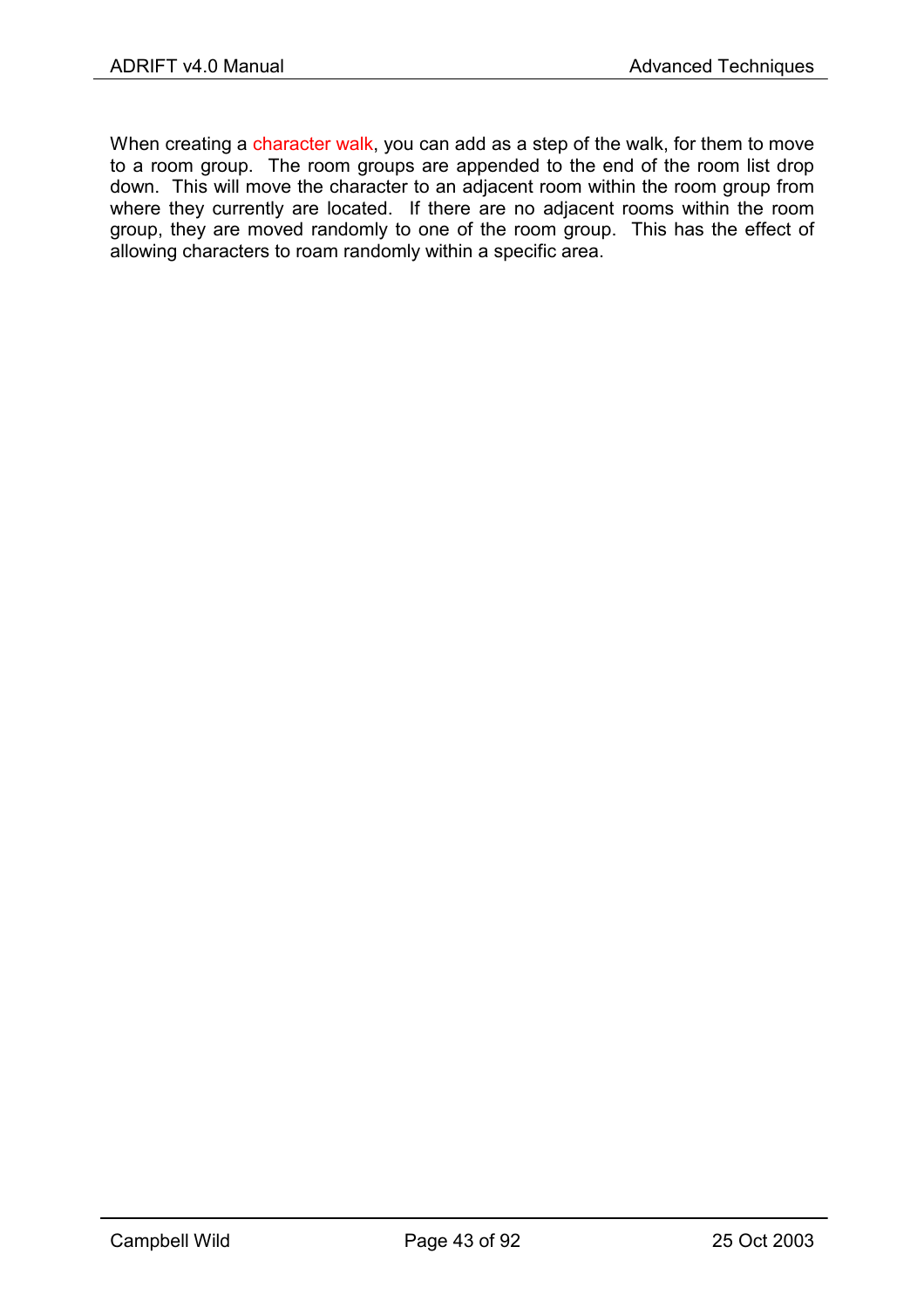# Synonyms

Synonyms are alternatives for commands entered in Runner. By adding a synonym for a command, any time you enter your alternative, it will be treated as though it was the original command.

For example, if you added a synonym of "put" to be "hang", then every time you typed "hang" in the game, it would treat it as though you typed "put". So the command "hang cloak on hook" would execute the system command "put cloak on hook".

To add a new synonym, select Adventure > Advanced… from the menus, and select the Synonyms tab, or click on the  $\mathbb{\mathbb{B}}$  button. This will bring up the following dialog box:

| <b>Advanced</b>                   |                     |  |
|-----------------------------------|---------------------|--|
| Room Groups [Synonyms] Variables] |                     |  |
| System command                    | Alternative command |  |
|                                   |                     |  |
|                                   |                     |  |
|                                   |                     |  |
|                                   |                     |  |
|                                   |                     |  |
|                                   |                     |  |
|                                   |                     |  |
|                                   |                     |  |
|                                   |                     |  |
| Add                               | Edit<br>Delete      |  |
|                                   |                     |  |
| ΟK                                |                     |  |
|                                   |                     |  |

Clicking on the Add button brings up the following dialog box, where you can enter the word you want to add an alternative for, and you can enter your new word.

| Add new Synonym      |        |
|----------------------|--------|
| System command:      |        |
| Alternative command: |        |
|                      | Cancel |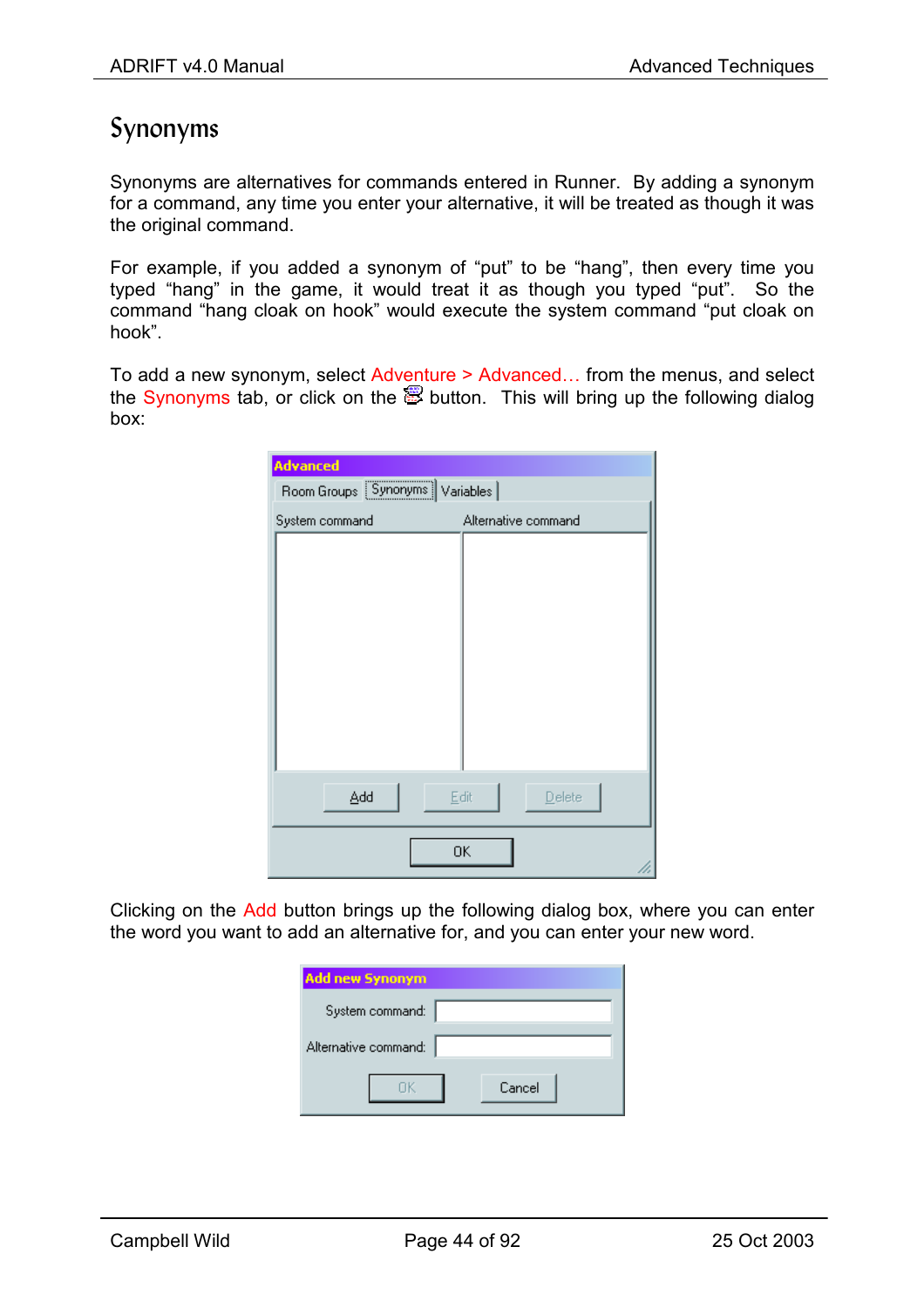NB. One thing to note – if you have a synonym for a word, then use that word in a task command, the command will not match because the word will have been changed to its synonym. So, for the above example, if you had a task "hang \* cloak \* hook", and this was the only command, the task would not execute as it would be trying to match "put \* cloak \* hook".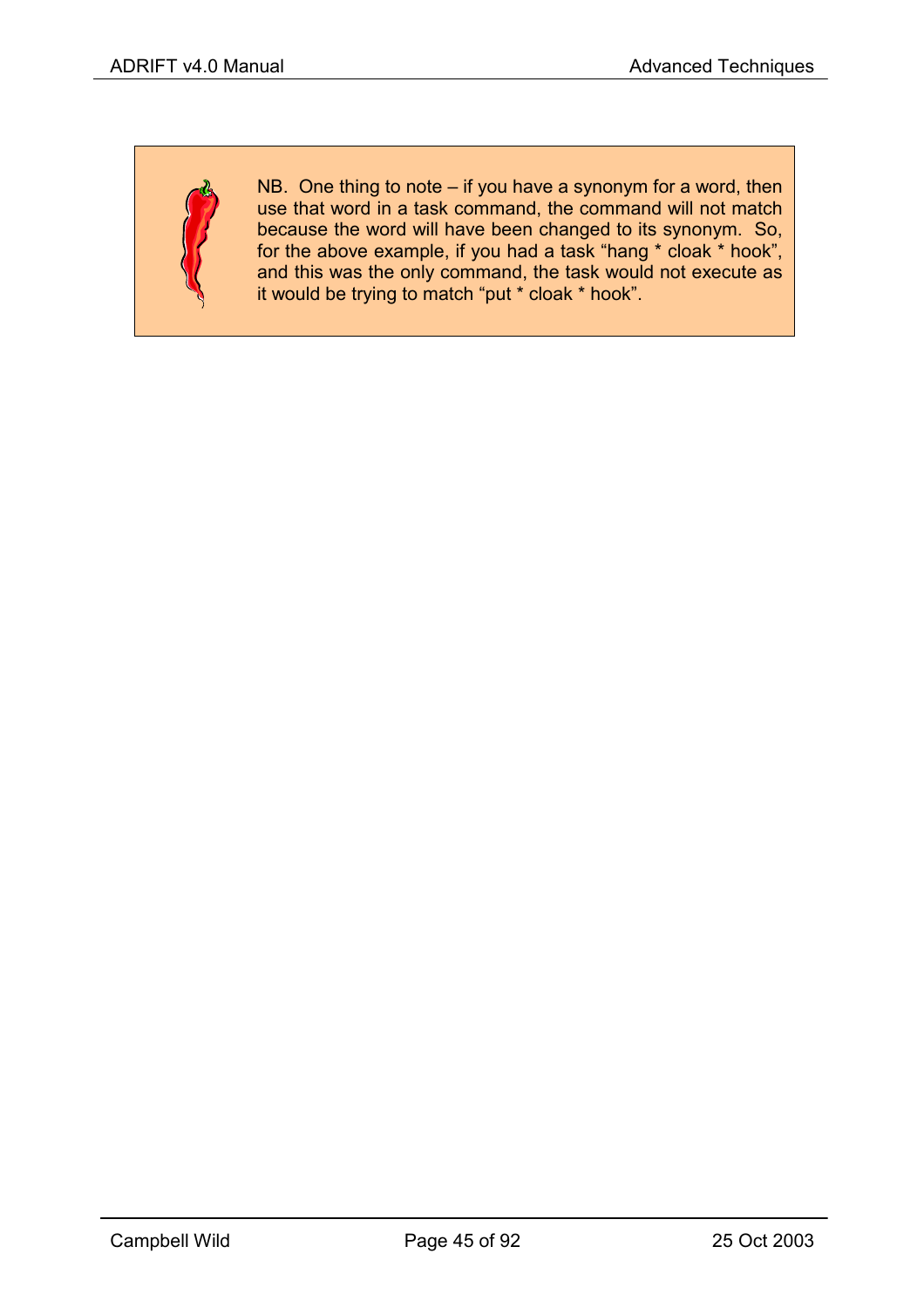# Variables

There are two kinds of variables that ADRIFT can handle; Integers and Text. Integer variables can store values from approx. –2,000,000,000 to 2,000,000,000. Text variables store strings of text which can be obtained from the command line and displayed later in the game.

To add a new variable, select Adventure > Advanced… and select the Variables tab, or click on the  $\frac{32}{2}$  button. This will bring up the following dialog box:

| <b>Advanced</b>                     |    |
|-------------------------------------|----|
| Room Groups   Synonyms Variables    |    |
| Add<br>Edit<br>Delete<br>x⊧3<br>y⊧x |    |
|                                     | 0K |

Clicking on the Add button brings up:

| <b>Add new Variable</b> |          |  |
|-------------------------|----------|--|
| Variable name:          |          |  |
| Initial value:          |          |  |
| -Type:                  |          |  |
| C Integer               | $C$ Text |  |
|                         |          |  |
|                         | Cancel   |  |

You must give your variable a name by typing into the Variable name box. Click on the Type option to select whether or not the variable is an Integer or a Text variable. The Initial value box will then be right justified for integers, or left justified for text input. Type in the value for your variable, and click OK.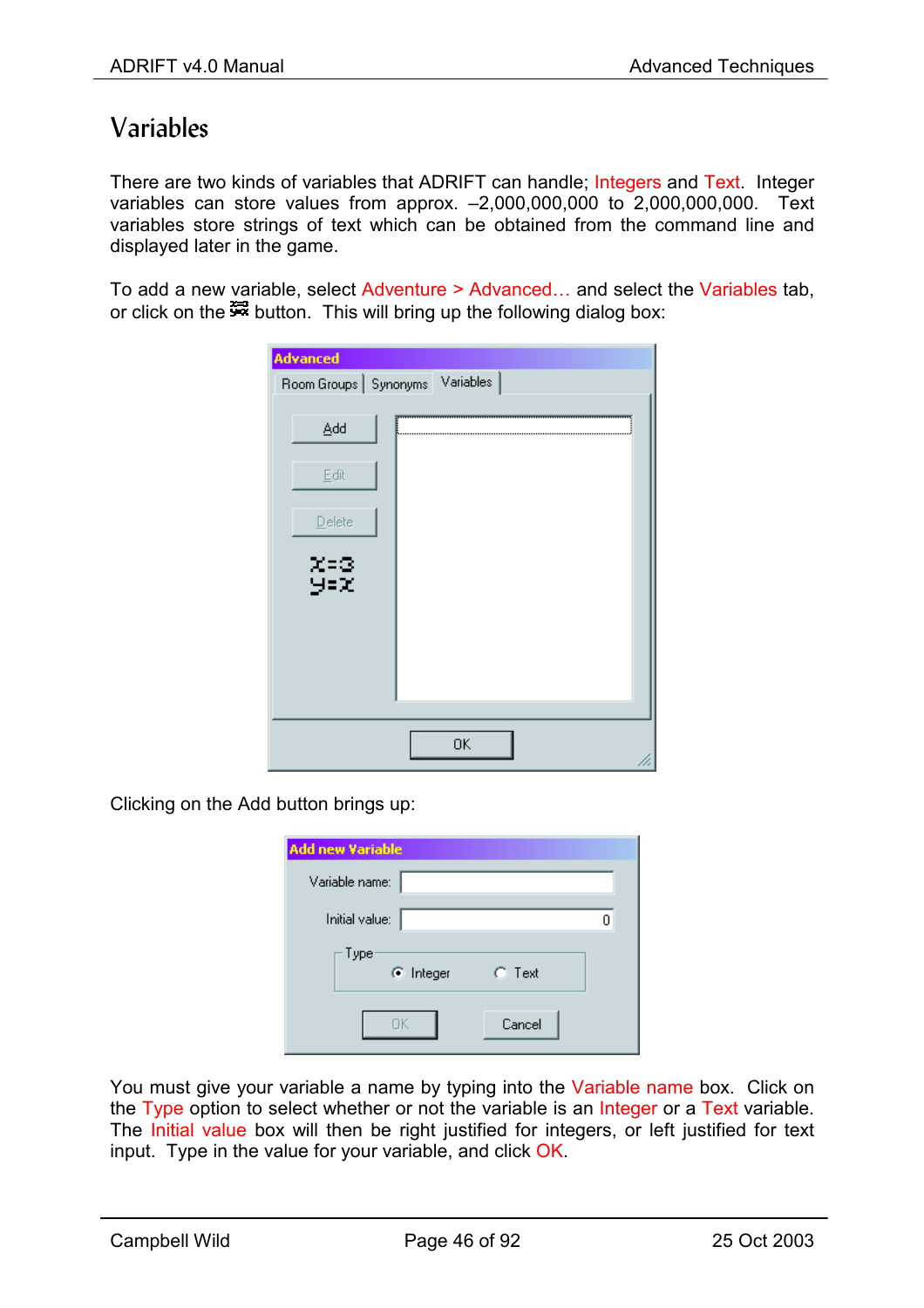## Displaying Variables

To view a variable within Runner, you have to enclose it within percentage signs (%).

So for example, if you had a variable "money" which starts off with the value 50, you might put something like "Your wallet is leather. Inside are %money% coins." This would display "Your wallet is leather. Inside are 50 coins." Text variables work in exactly the same way, except they display their text value.

If you have an integer variable and want the value to appear in text format instead of a number (i.e. "twelve" instead of "12"), then you can append "t" to the start of the variable name. So for the example above, you'd say "Inside are %t\_money% coins." This will only work for values from 0 to 20. Anything outside this range will display their numeric value.

## Assigning Variable values

Apart from the initial assignment when you create a variable, you can only set variable values from tasks.

In task actions, you have the option to set integer variables to one of the following:

- To an exact value this simply sets the variable to the value specified.
- By an exact value this adds or subtracts the value specified to the value of the variable.
- To random value between this allows you to specify two integers and the variable is assigned a value randomly between the two values.
- By random value between this allows you to specify two integers, and the variable is added to or subtracted by a random value between the two values.
- To referenced number this sets the variable to the referenced number. The referenced number is set whenever a task command that includes the text "%number%" is executed – the %number% will pattern match on an integer value. (See [References](#page-52-0) for details)
- To expression this allows you to set a variable to a value using an advanced expression.

You can change text variables to one of the following:

- To exact text this simply sets the variable to the text string specified.
- To referenced text this sets the variable to the referenced text. The referenced text is set whenever a task command that includes the text "%text%" is pattern matched and executed. (See [References](#page-52-0) for details)
- To expression this allows you to set the text variable to a string using an advanced expression.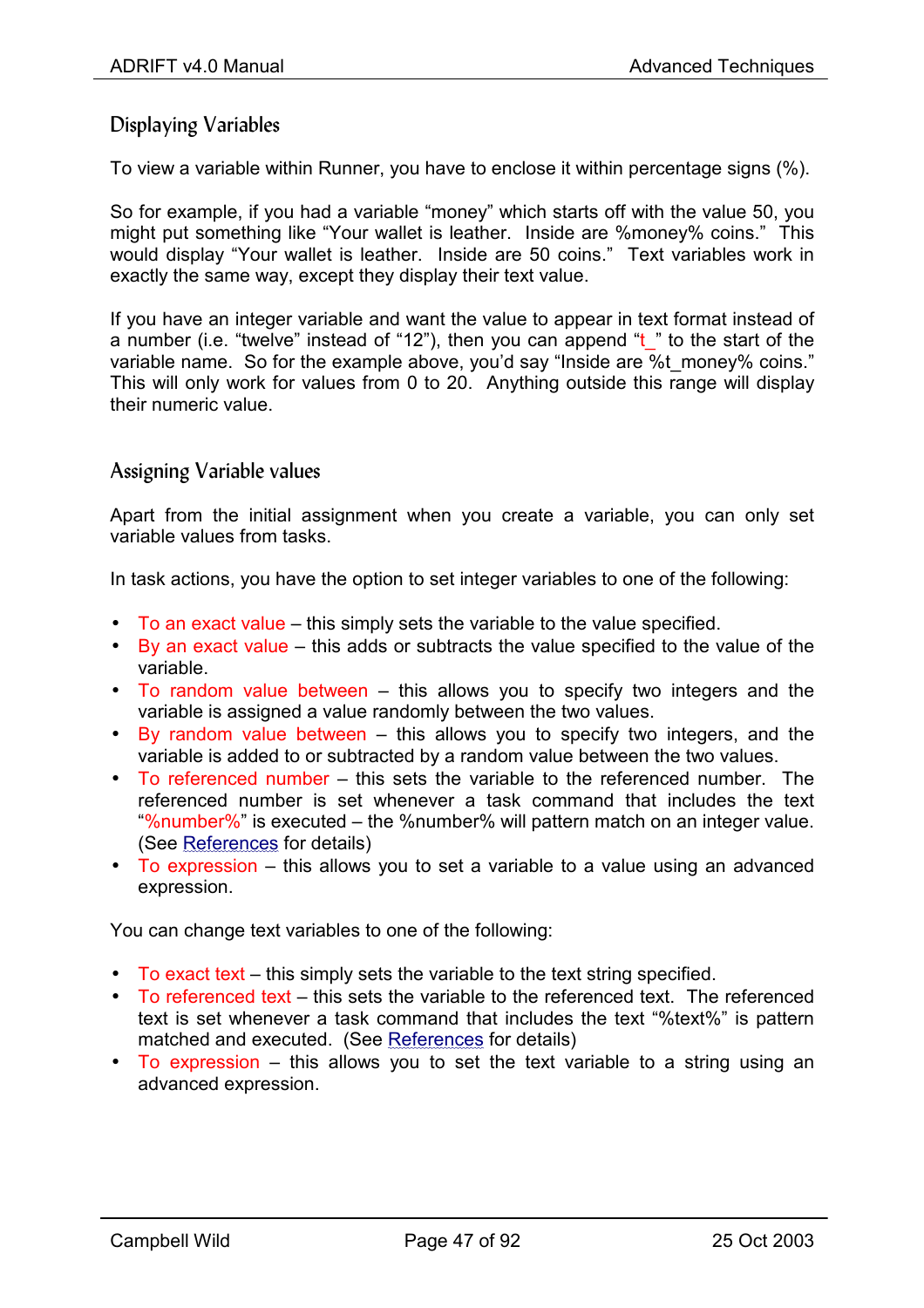## Expression Formulae

Expressions allow you to assign variables values based on other variables, using formulae.

Integer variables allow the use of the following formulae:

| <b>Formula</b>      | <b>Description</b>                                                                                                                                                                                                                            |
|---------------------|-----------------------------------------------------------------------------------------------------------------------------------------------------------------------------------------------------------------------------------------------|
| min(x,y)            | Returns the minimum of value x and y                                                                                                                                                                                                          |
| max(x,y)            | Returns the maximum of value x and y                                                                                                                                                                                                          |
| either(x,y)         | Randomly returns either x or y                                                                                                                                                                                                                |
| rand $(x,y)$        | Selects a random value between x and y                                                                                                                                                                                                        |
| abs(x)              | Returns the absolute value (positive part) of x, i.e. abs(-2) = 2                                                                                                                                                                             |
| x mod y             | Returns the modulus of $x$ and $y$ , i.e. the remainder when $x$ is<br>divided by y. i.e. 11 mod $4 = 3$                                                                                                                                      |
| If (test, x, y)     | If "test" evaluates true, returns x, else returns y<br>Where "test" is a=b, a==b, a <b, a="" a<="b,">b, a&gt;=b, a&lt;&gt;b, al=b<br/>and conditions can be ANDed using "and", "&amp;" or "&amp;&amp;"<br/>or ORed using "or", " ", "  "</b,> |
| instr(text, search) | Returns the position of <search> within <text><br/>i.e. instr("hello","e") = <math>2</math></text></search>                                                                                                                                   |
| len(text)           | Returns the length of <text></text>                                                                                                                                                                                                           |
| val(text)           | Converts <text> to a number (or zero if it can't match)</text>                                                                                                                                                                                |

All expressions can be recursive, so that you could have expressions such as:

*money = if(%money%>5 & %money%<10, rand(10,100), min(%money%,5))*

Text variables allow the use of the following formulae:

| <b>Formula</b>               | <b>Description</b>                                                                                                       |
|------------------------------|--------------------------------------------------------------------------------------------------------------------------|
| ucase(text)<br>upper(text)   | Converts <text> to upper case</text>                                                                                     |
| Icase(text)<br>lower(text)   | Converts <text> to lower case</text>                                                                                     |
| pcase(text)<br>proper(text)  | Converts <text> to proper case, i.e. a capitalises the first<br/>letter of each word, with the rest in lower case</text> |
| left(text, length)           | Returns the <length> leftmost characters of <text></text></length>                                                       |
| right(text, length)          | Returns the <length> rightmost characters of <text></text></length>                                                      |
| mid(text, start, length)     | returns <length> characters of <text>, starting at <start></start></text></length>                                       |
| str(x)                       | Converts an integer value x to text form                                                                                 |
| text & text<br>$text + text$ | Appends two strings together                                                                                             |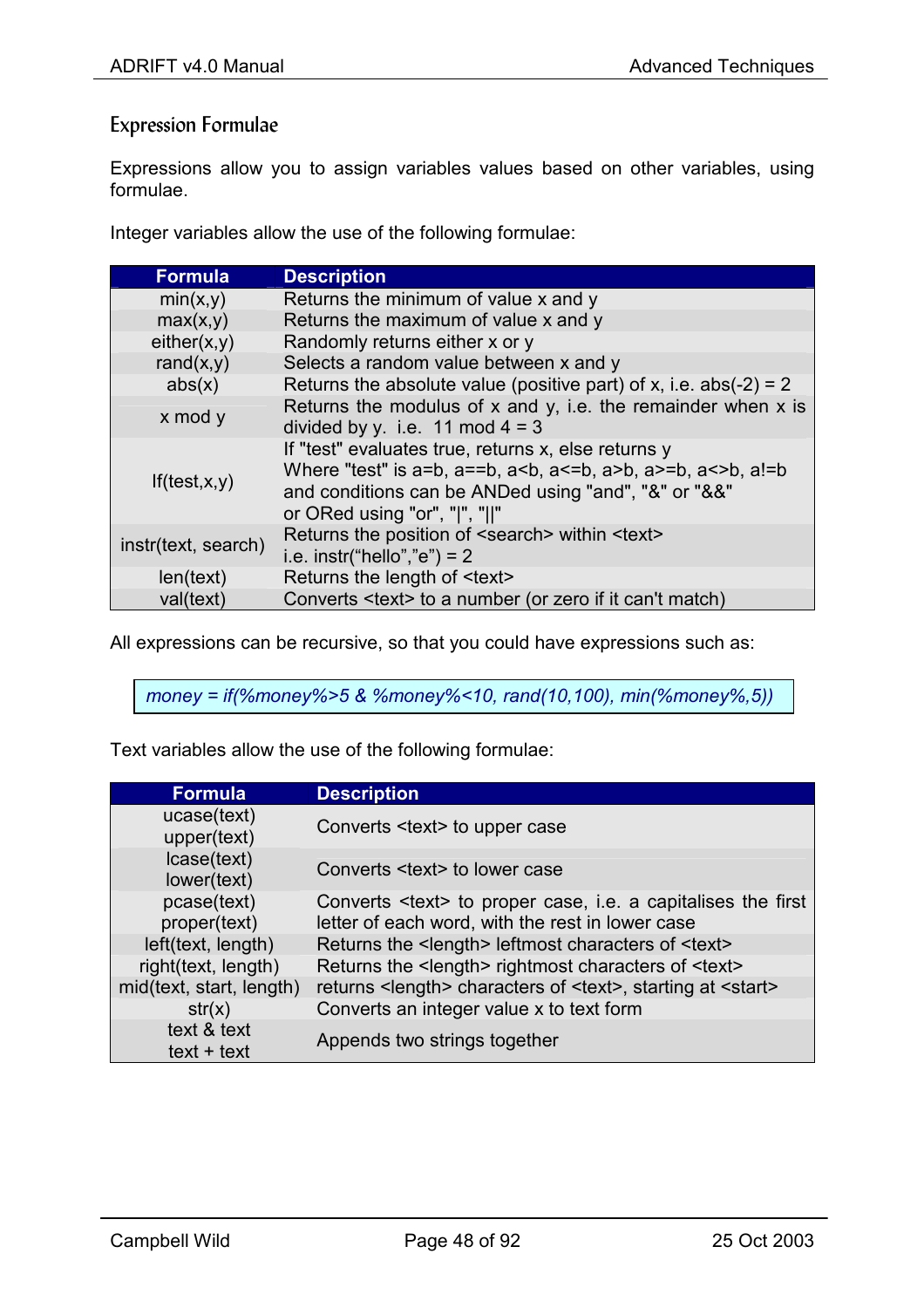## System Variables

Certain variable names have been reserved for System variables. These give you access to certain variables within the game. These are as follows:

| <b>Variable</b>                  | <b>Description</b>                                                |
|----------------------------------|-------------------------------------------------------------------|
| author                           | Name of adventure author                                          |
| character                        | Name of the Referenced Character                                  |
| heshe                            | "he" or "she", depending on the Referenced Character              |
| himher                           | "him" or "her", depending on the Referenced Character             |
| in <objectname></objectname>     | A list of all objects inside object <objectname></objectname>     |
| maxscore                         | The maximum score obtainable                                      |
| modified                         | The date the adventure was last modified                          |
| number                           | Numeric value of the Referenced Number                            |
| object                           | The name of the Referenced Object, as defined                     |
| obstate                          | The user-definable state of the Referenced Object                 |
| obstatus                         | "open", "closed" or "locked" for Referenced Object                |
| on <objectname></objectname>     | A list of all objects on object <objectname></objectname>         |
| onin_ <objectname></objectname>  | A list of all object on or in object <objectname></objectname>    |
| player                           | The name of the Player                                            |
| score                            | The current score                                                 |
| state <objectname></objectname>  | The user-definable state of object <objectname></objectname>      |
| status <objectname></objectname> | "open", "closed" or "locked" for object <objectname></objectname> |
| t <variable></variable>          | Value of variable <variable>, spelt out if 0=&lt;=20</variable>   |
| t number                         | Value of Referenced Number, spelt out if 0=<=20                   |
| text                             | A string containing the Referenced Text                           |
| theobject                        | The name of the Referenced Object, tense adjusted                 |
| time                             | The time the game has been played for in seconds                  |
| title                            | The title of the Adventure                                        |
| turns                            | The number of turns elapsed for the game                          |
| version                          | Returns the version of the current Runner executable              |

You must remember to surround these variable names with percentage (%) symbols when referencing them in text or expressions.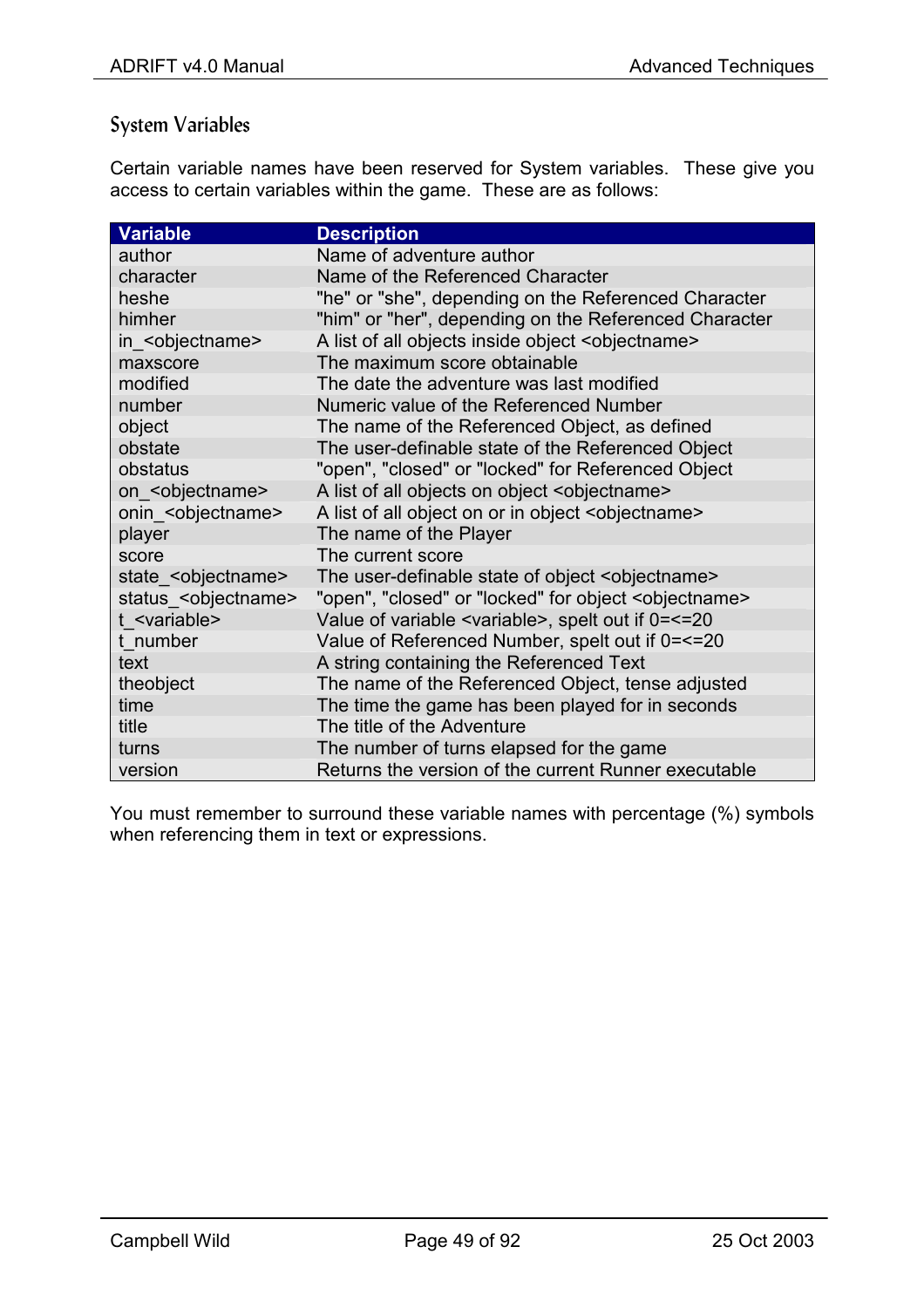# Formatting Text

## Supported HTML Tags

The default two-tone text display in Runner can be manipulated in order to display text exactly as you wish. ADRIFT uses HTML style tags in order to format the text.

| <b>Tag</b>                                | <b>Description</b>                                                                                                                                                                                                           |
|-------------------------------------------|------------------------------------------------------------------------------------------------------------------------------------------------------------------------------------------------------------------------------|
| < i > < i >                               | Display text in <i>italics</i>                                                                                                                                                                                               |
| <br>< /b>                                 | Display text in bold                                                                                                                                                                                                         |
| $u < u$                                   | Display text using underlined                                                                                                                                                                                                |
| $c > /c$                                  | Display text using the secondary colour                                                                                                                                                                                      |
| <font size="[+/-]&lt;math">X&gt; *</font> | Change font size to X, or increase/decrease by X                                                                                                                                                                             |
| <font colour="#rrggbb"> *</font>          | Sets the font colour. rrggbb is the value for the colour,<br>with each two characters being <b>Hexadecimal Values</b><br>from 00 to FF. Alternatively, you can replace this with<br>"red" or "green" etc (See Named Colours) |
| <font face="fontname"> *</font>           | Sets the font to fontname. Please note that if the<br>player doesn't have this font installed, it will not<br>display as expected.                                                                                           |
|                                           | Restore font to previous state                                                                                                                                                                                               |
| <bgcolour="#rrggbb"></bgcolour="#rrggbb"> | This sets the background to a colour (as specified<br>above). Setting it to "default" will set it back to the<br>player's Runner preference.                                                                                 |
| <centre> </centre>                        | <b>Centralise text</b>                                                                                                                                                                                                       |
| <right> </right>                          | Right justify text                                                                                                                                                                                                           |
| <br><b>br</b>                             | Insert a new line                                                                                                                                                                                                            |
| $\leq$ wait $X$                           | Wait for X seconds, where X is between 0.0 and 10.0.<br>This can be to the nearest 10 <sup>th</sup> of a second.                                                                                                             |
| <waitkey></waitkey>                       | Wait for the player to press a key before resuming.                                                                                                                                                                          |
| <cls></cls>                               | Clears the screen                                                                                                                                                                                                            |
| $8$ lt;                                   | Displays the < character                                                                                                                                                                                                     |
| >                                         | Displays the > character                                                                                                                                                                                                     |

\* All these tags can share the one font tag, i.e. you could have a command:

*<font face="Arial" colour=blue size=+1>* 

The HTML standards are also supported with American spelling of center and color.

## Nice Big Text Window

By default, the text windows within ADRIFT are not very good at formatting the text – they don't display the text as it would appear in Runner unless you have no formatting at all, and many of the windows are quite small so that you may not see your whole text segment. You can bring up a large text box where you can format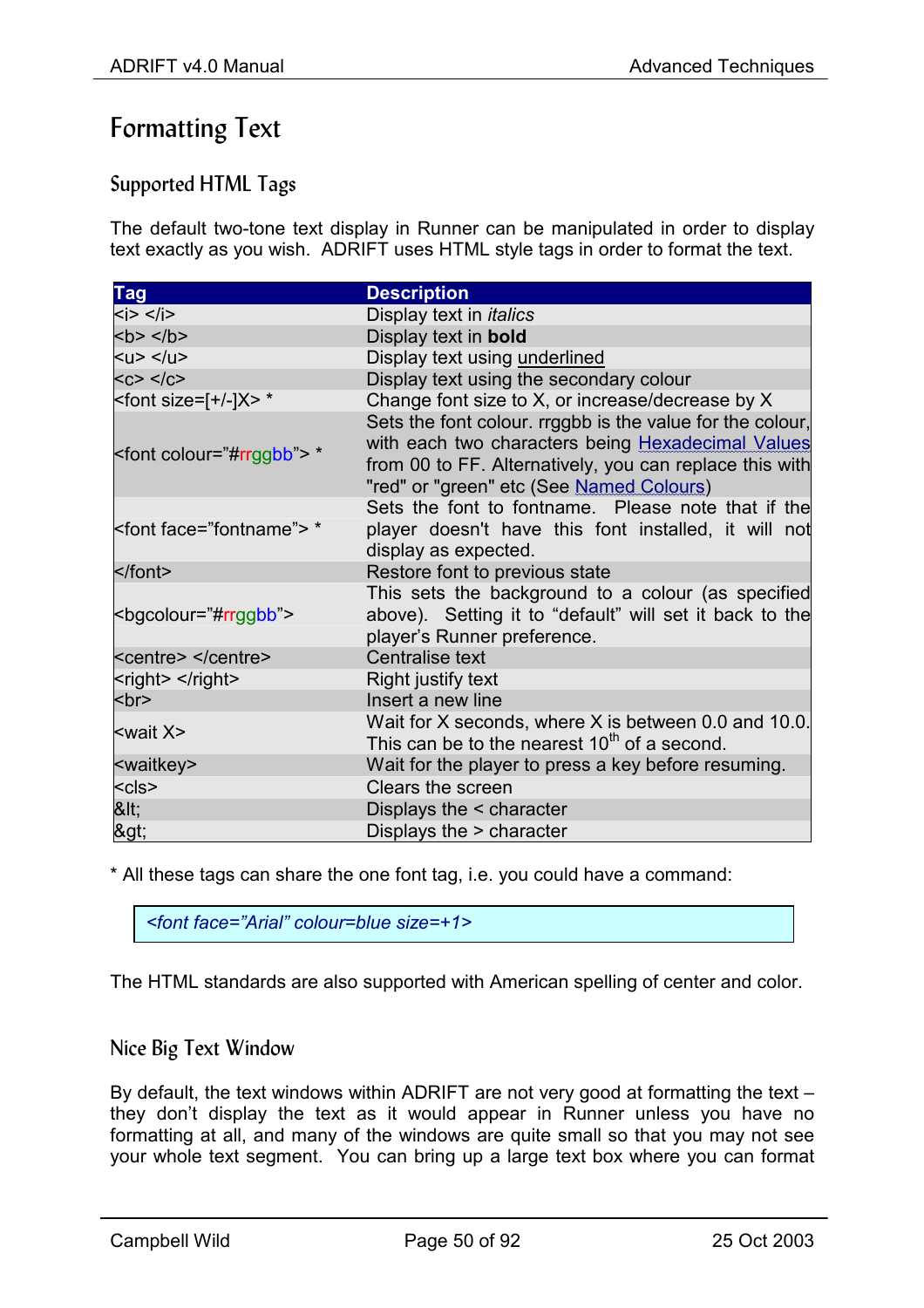your writing using standard word-processor facilities. To do this, double-click in any text box.

This will bring up a window such as:

|  |  | iv Nice big text window |                                  |  |        |  |  | $\Box$ u $\times$ |
|--|--|-------------------------|----------------------------------|--|--------|--|--|-------------------|
|  |  |                         | B / U C   ≣ ≣ ≣   A ♥   ↓ �� ■ ∽ |  |        |  |  |                   |
|  |  |                         |                                  |  |        |  |  |                   |
|  |  |                         |                                  |  |        |  |  |                   |
|  |  |                         |                                  |  |        |  |  |                   |
|  |  |                         |                                  |  |        |  |  |                   |
|  |  |                         |                                  |  |        |  |  |                   |
|  |  |                         |                                  |  |        |  |  |                   |
|  |  |                         |                                  |  |        |  |  |                   |
|  |  |                         |                                  |  |        |  |  |                   |
|  |  |                         |                                  |  |        |  |  |                   |
|  |  |                         |                                  |  |        |  |  |                   |
|  |  |                         |                                  |  |        |  |  |                   |
|  |  |                         | 0K                               |  | Cancel |  |  |                   |

This allows you to select bold, italic, underline and secondary colour, left centre and right justify text, change font, spell check, cut, copy, paste and undo, all at the click of a button.

Clicking OK will then convert this text into HTML format so it will be displayed the same in Runner. Tags not supported by the NBTW will be displayed as they were in the standard text boxes.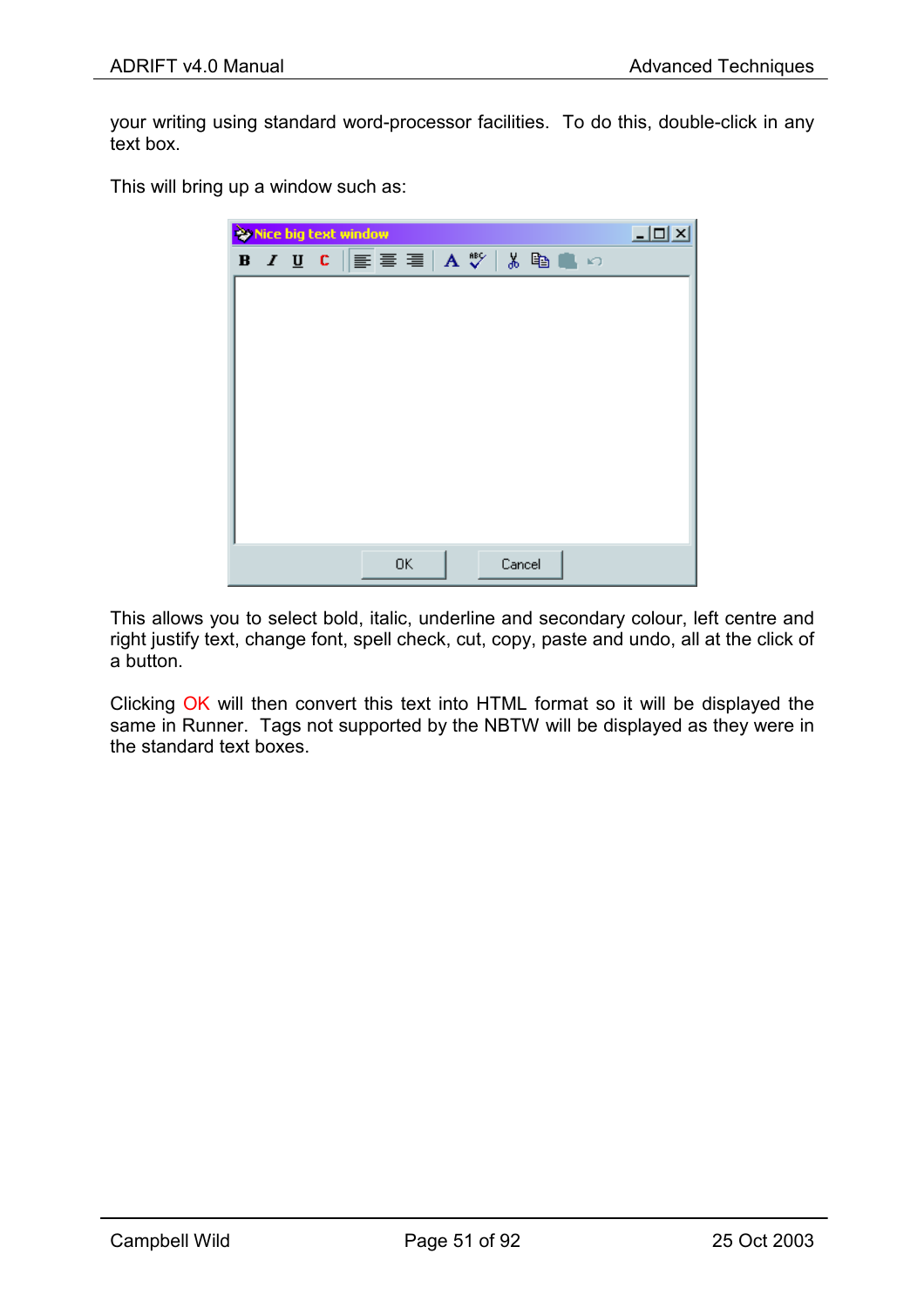## <span id="page-52-0"></span>References

## What are References

There are certain circumstances where in order to do what you're trying to do you would need to add potentially hundreds of tasks. More often than not, you can reduce the number of tasks required by using References. References are like wildcards, which return information about what was typed on the command line. References are supported for the following:

- Objects
- Characters
- Numbers
- Text

#### How to use them

To use a reference, you have to embed one of the system variables into your task command. This will either be %object% for referenced objects, %character% for referenced characters, or %number% for any referenced number. This must then pattern match on the player's command to assign the reference.

### An object example

That probably wasn't very clear – references are fairly complicated to understand, but once you understand them they are fairly simple to use.

Let's say for example that you want to create a task such that whenever you drop an object in a particular room, it drops down a hole and disappears.

You would create a task with the command:

*drop \* %object%* 

This works in the same way as normal task commands, except instead of requiring the player to type "drop %object%", it will search through all object names to see if they referred to a specific object. The Referenced Object is then set to the object mentioned.

So say you have an object called "a large" "ball" and the player types "drop ball", then Referenced Object is set to "ball", and the task would be executed (assuming it passes its restrictions).

You can use this Referenced Object in the task restrictions and actions in the same way as any other object – instead of requiring a specific object, simply select Referenced Object. So for the example above you would have as a restriction: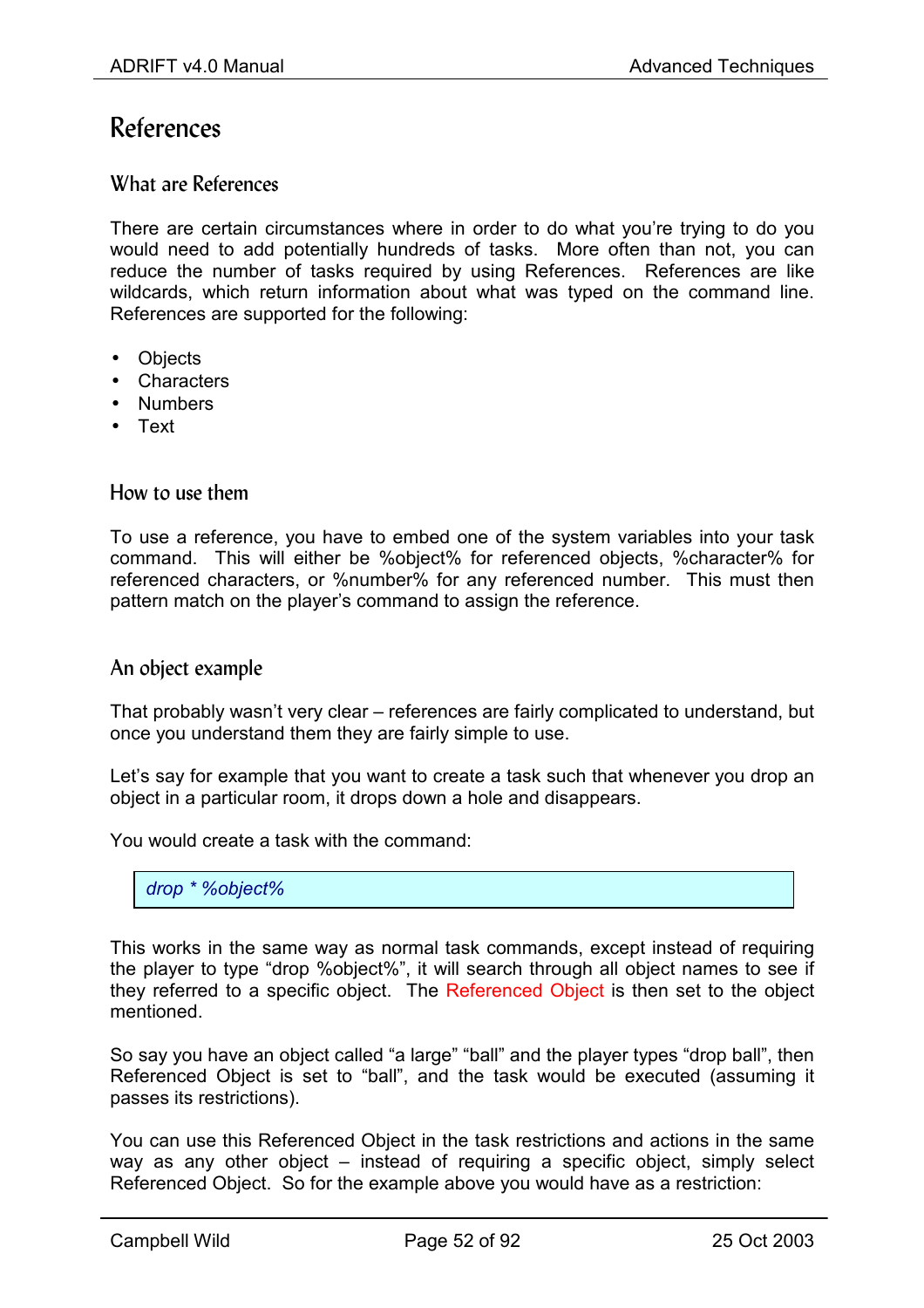Referenced Object must be held by Player

If this is true, the task will execute. You would then want as an action:

Move Referenced Object to Hidden

As a message in your text, you can use the system variables %object% or %theobject% for example:

*You drop %theobject%. Unfortunately it falls down a large hole and disappears.* 

This would display:

You drop the large ball. Unfortunately it falls down a large hole and disappears.

Characters work in much the same way as objects above. You can also use a very similar method for numbers.

### A numeric example

Let's say you want to create a dial, which you can set between 1 and 10. You might set up a task such as:

*turn \* dial to %number%* 

As soon as a task command pattern matches against this, for example the player types "turn the dial to 5", then the Referenced Number is set to the value the player typed in. You can use this in your restrictions, so you could require that Referenced Number must be greater than or equal to 1, AND Referenced Number must be less than or equal to 10. If these restrictions pass, you could set a variable such as %dialvalue% to Referenced Number.



NB. You can only use a single reference of the same type per task command, so for example you couldn't have a command "put %object% on %object%".

If you needed to create tasks such as these, you'd have to replace one reference for the specific objects.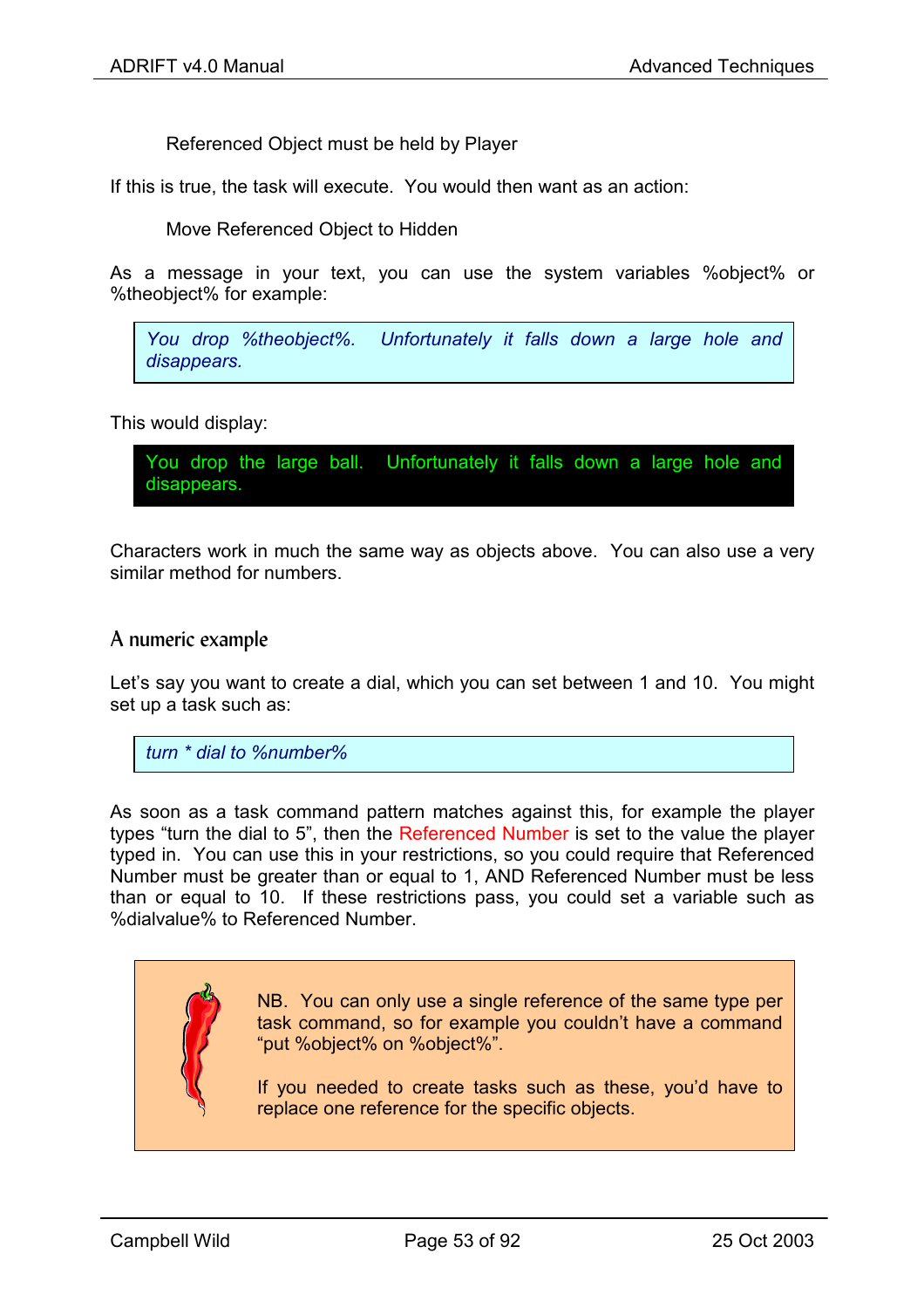## Referenced Text

Referenced Text works in much the same way as variables. In your task command, you must specify the <sup>%</sup>text<sup>%</sup> keyword. This will be pattern matched against the input text, and assigned if it matches.

An example command might be something like so:

*say %text%* 

This would match anything typed on the command line beginning with 'say '.

If the player typed "say oranges", then Referenced Text would be assigned to the word 'oranges'.

This can be useful in a number of situations, particularly things like saying passwords, or when being asked questions.

You could for example have a character ask where the player is from. You could take this response and assign it to a text variable, then reuse the information later on in the game in a conversation.

In addition to this, if %text% is not matched in a task command, Referenced Text always gets assigned with the entire command the player typed. This can be then be used for giving default error responses. For example, in the Message when command not understood (see [Options](#page-35-0) section) you could have the response:

*I don't understand what "%text%" means.*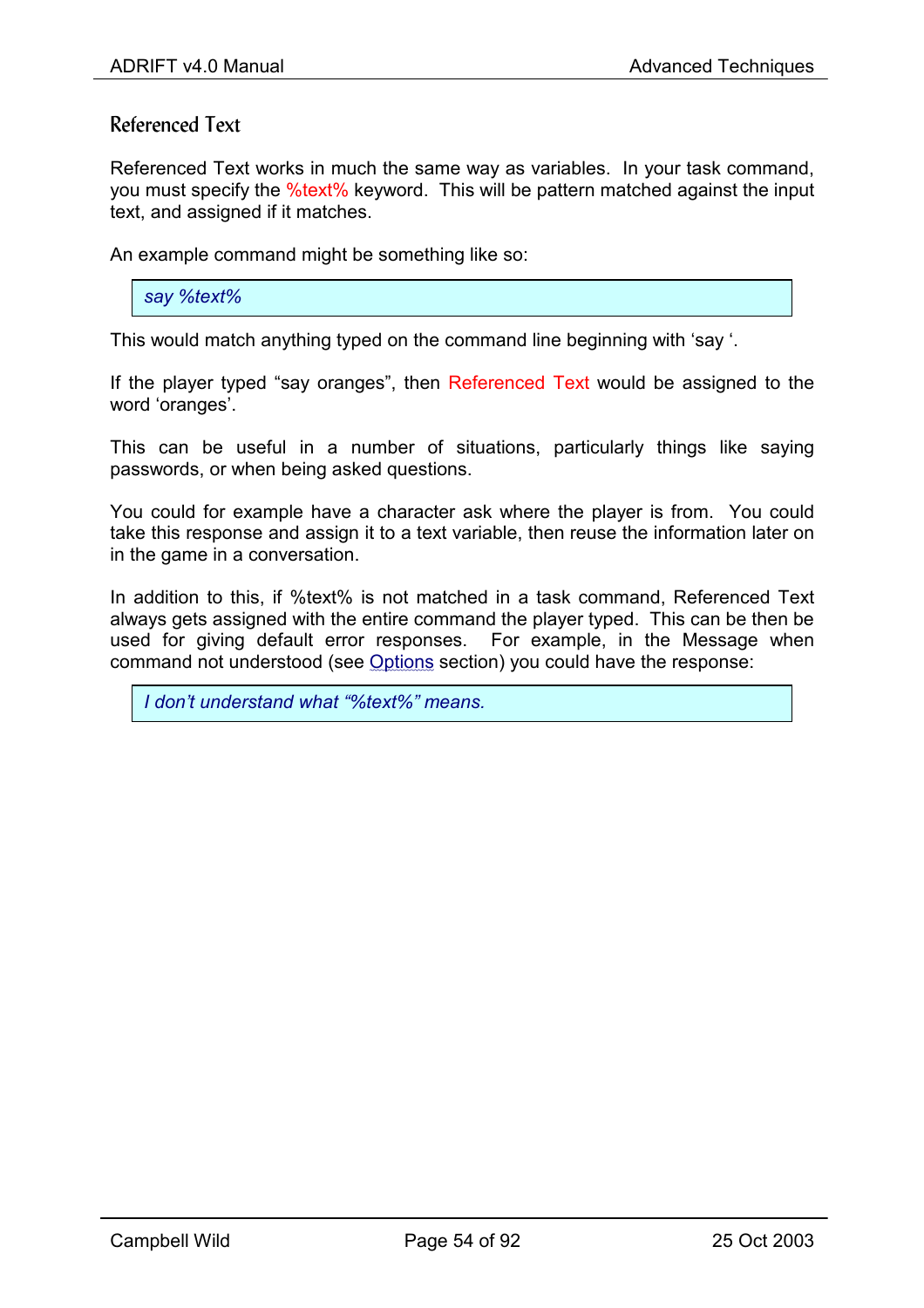# Overriding System Commands

The vast majority of all the system commands (i.e. commands that ADRIFT understands without having to explicitly define tasks for, such as getting and dropping objects) can all be overridden with your own tasks. This is necessary to allow you to customise the adventure and do more advanced things. To override the system commands, simply create a task with a command which would normally be understood by the parser

One example where this is useful is if you have a fragile object such as a vase. If you type "drop vase", then the default system command moves the object to the current room the Player is in. You may want to make the object break if the Player tries to drop it, so you would define a task such as "drop \* vase", then give the reply "You drop the fragile vase, but it smashes on impact with the ground.", then move the object to hidden.

The difficulty with overriding the system commands is to cover all possible ways that it can be phrased. In the example above, if that were the only definition in the task and if the player typed "put vase down", the vase would still be moved to the current room instead of the task running.

Overriding the standard commands for taking and dropping objects are slightly different from other commands. The reason for this is in case the player types "take all" or "drop all". You would then want all objects in the room to be taken (or dropped) with the exception of whichever ones you've defined tasks for. You would then want the task to run for these. To enable this to work efficiently, you must define the task as simply "get \* < object>" (formatted for your particular circumstance), or "drop \* <object>". You don't have to worry about synonyms for get and drop as ADRIFT will automatically cater for these, but it is essential to use these keywords.

If you have defined a task that overrides a system command and the task fails because a restriction is not met, then one of two things will happen:

- If you have put a message in the else display part of the restriction, this will be displayed and the system command will be overridden.
- If the else display message is blank, the system command will execute normally.

NB. If a task successfully matches a player command but has no output text, it will still execute as per normal, but instead of bypassing the normal response to the command, it will continue to be executed as if not being overridden by the task at all.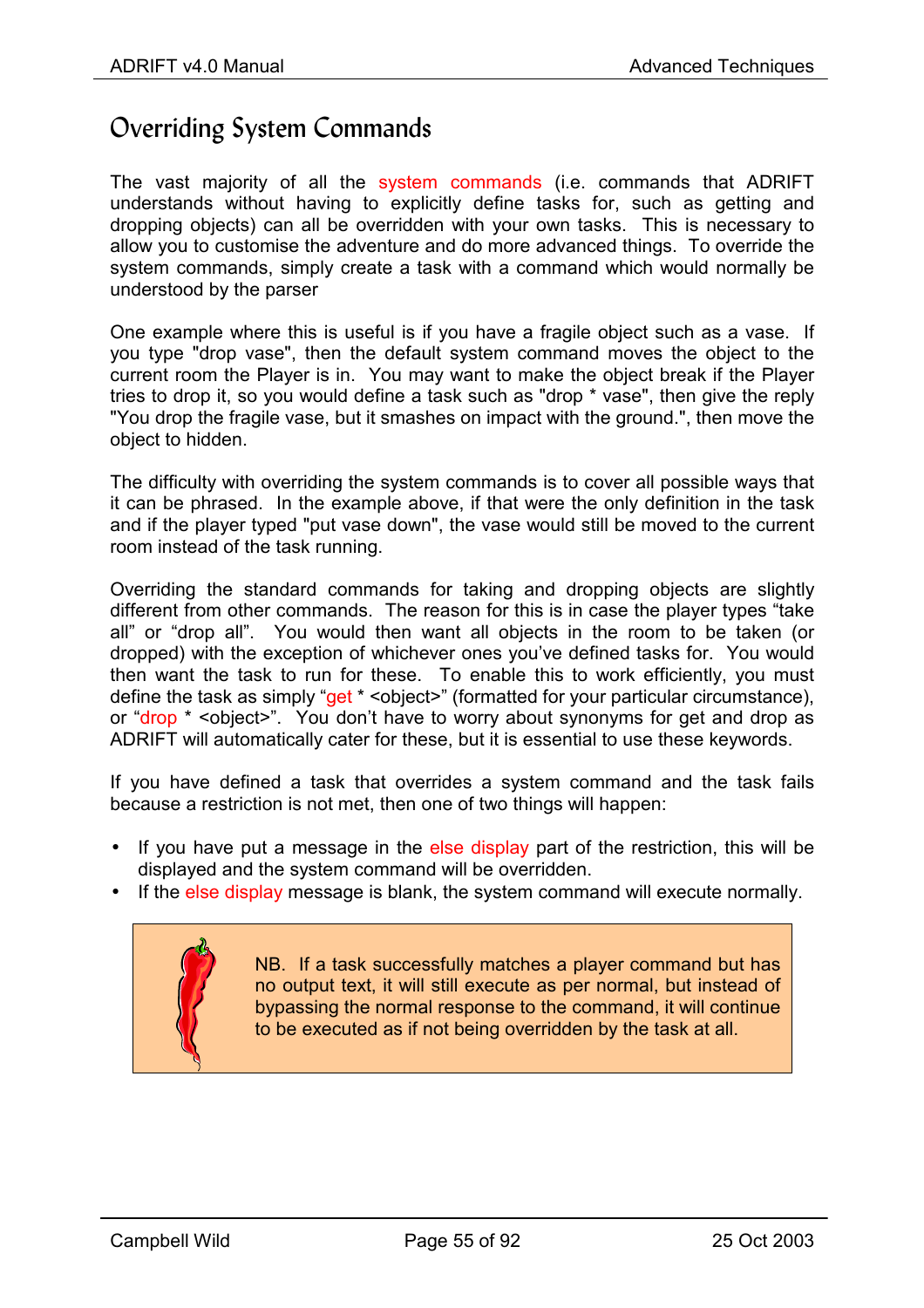# Language Resources

ADRIFT supports the facility to create adventures in languages other than English. To do this, there are three things that must be done. These are:

- Obtain a wordlist for the language you are writing in, so spell-checking works for your language.
- Create synonyms for all expected English inputs, so that the basic game engine understands foreign commands.
- Use a Language Resource to convert any standard output into a different language.

An ADRIFT Language Resource (ALR) file is basically a list of all words or phrases you want to replace with an alternative.

## Creating a Language Resource

A language resource file is a plain text file with the extension ALR instead of TXT. To create one, firstly open Notepad (or some similar text editor).

The format of an ALR file is very simple – you just add the text you want replaced, put a pipe symbol at the end of the line (that's a "|" symbol – the one above "\" on most keyboards), then type what you want to replace it with.

Within the ALR file, you can add comments. These must start with the character "#". Anything else on the line will be ignored. Blank lines are also ignored

So for example, you might type in:

*# Comments must start with the hash character Also here is|You can also see You are holding|You are carrying You can only move|Exits are* 

This must then be imported into your adventure. To do this, select File > Import > Language Resource from the menu, and resave your adventure. Now every time the engine response contains one of these phrases, it will be substituted with your replacement.

If an adventure has had a language resource added to it, you can extract this information and create a new Language Resource file by selecting File > Export > Language Resource from the menu. This option will be greyed out if there is no resource to export.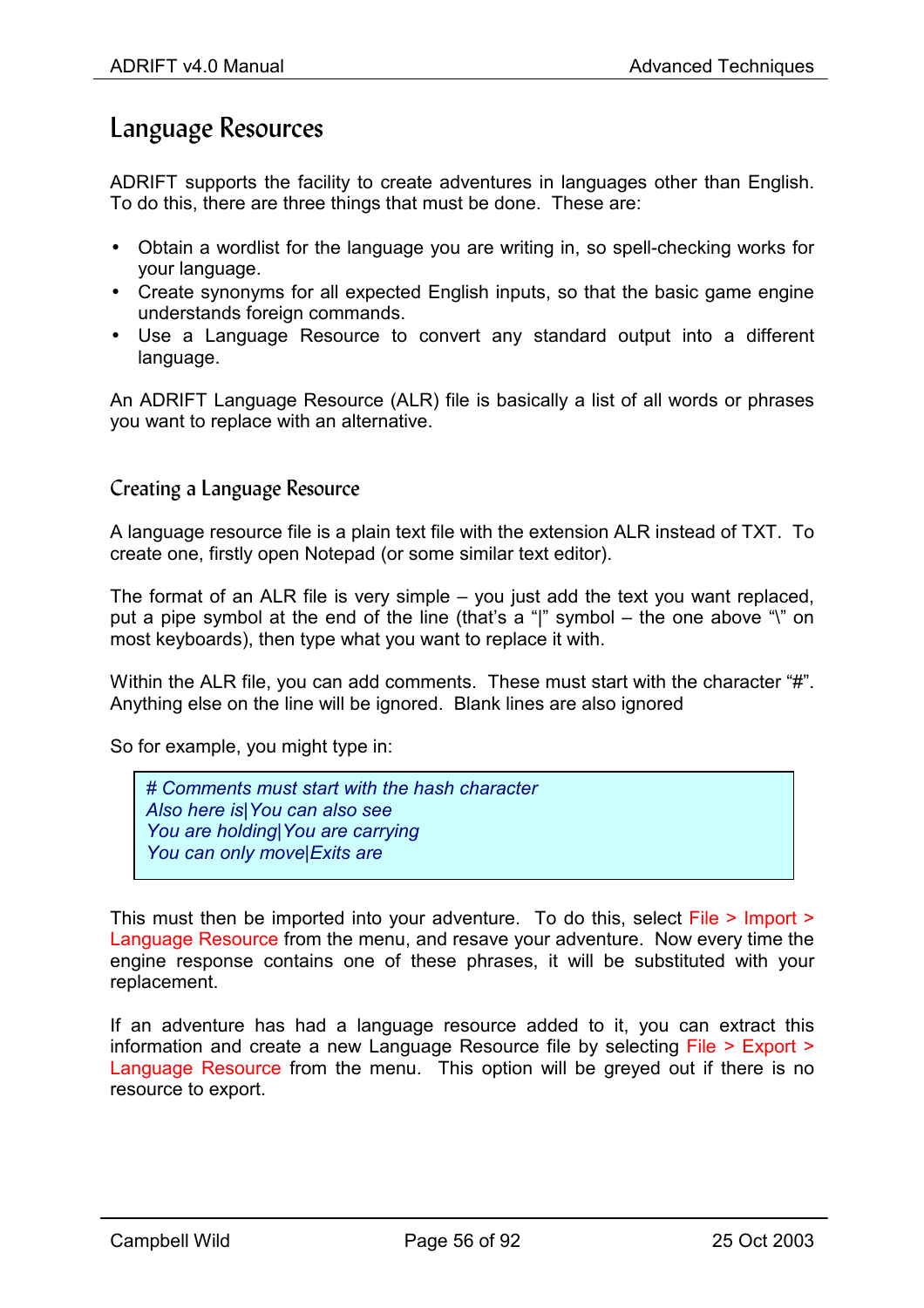## Combining ALR's with Variables

You can greatly increase the flexibility of descriptions in ADRIFT, using a combination of variables and ALR files, which simulate text variables. (For many cases, you could use standard text variables, but there is more you can do with an ALR-variable than a text variable, for example setting variables randomly). If you have a description that you want changed depending on the state of a particular variable, e.g. you had a dial which had values "Low", "Medium" and "High", you would want to store this state in a variable and simply replace the text in the description. You would do this as follows:

Create a variable, say "dial\_value" with initial value "1".

In the description for the dial, put something like:

*The dial has a needle, currently pointing to [DIAL=%dial\_value%].* 

Then, in the ALR file, add the lines:

```
# Current position of dial
[DIAL=1]|Low 
[DIAL=2]|Medium 
[DIAL=3]|High
```
The extra characters "[DIAL= ]" are used only to prevent the ALR file from inadvertently changing other numbers.

What this does when ADRIFT evaluates the description, is it replaces %dial\_value% with the current value for that variable. Initially this is the value "1", i.e., the description becomes:

*The dial has a needle, currently pointing to [DIAL=1]* 

The ALR will then replace "[DIAL=1]" with "Low", thus giving the final output:

The dial has a needle, currently pointing to Low.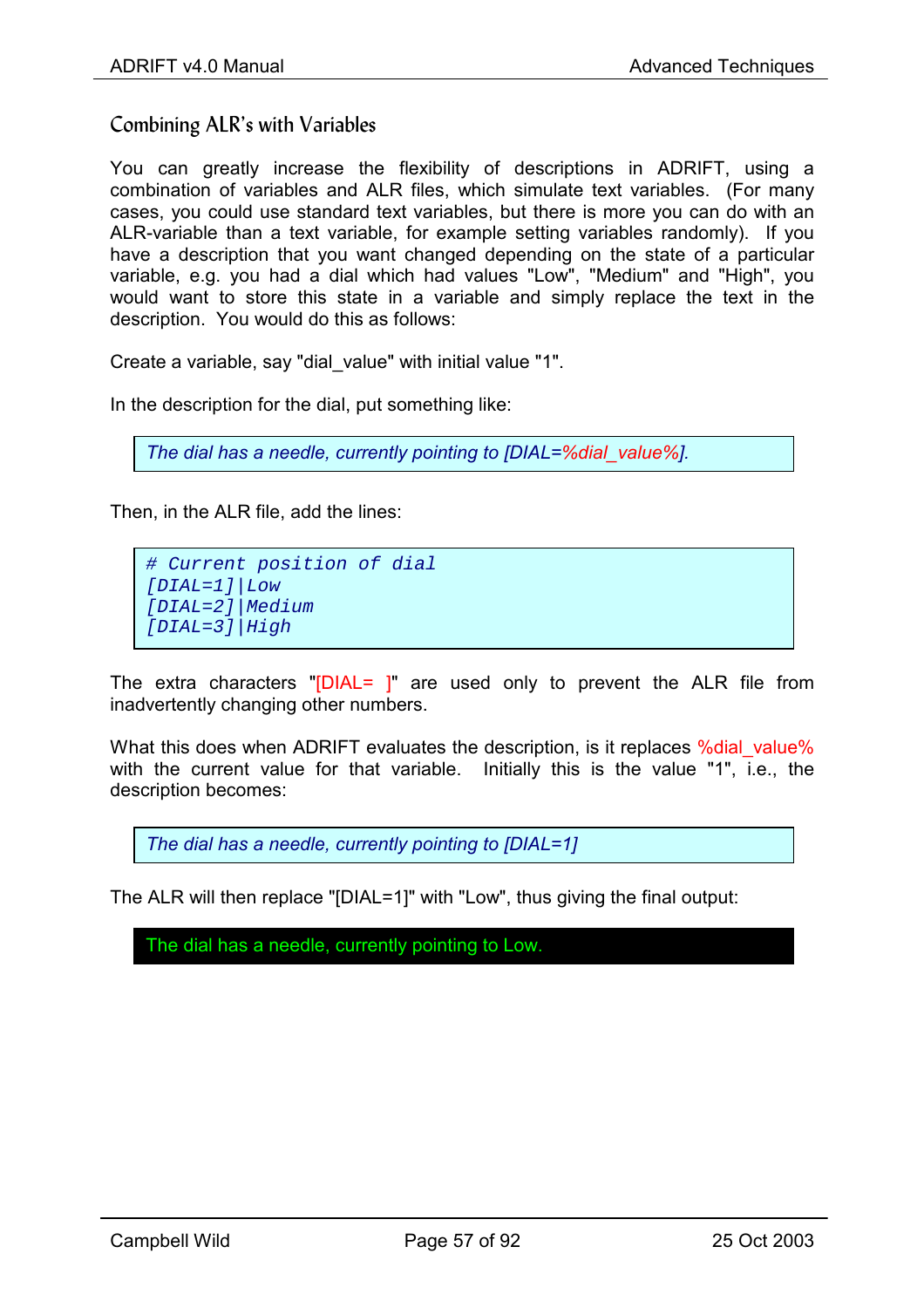# Modules

Modules are essentially segments of adventures, which can be "plugged in" to another adventure. They allow developers to create standard libraries of commonly used objects and functions to reduce the amount of repetition and "recreating the wheel".

## Creating a Module

The simplest method of creating a module is to simply export it from an adventure you have created. To do this, select File > Export > Module… from the menu. This will bring up something like the following window:

| <b>Export Module</b><br>-10                                  |   |                        |  |                              |   |                        |    |                   |
|--------------------------------------------------------------|---|------------------------|--|------------------------------|---|------------------------|----|-------------------|
| <b>Rooms</b>                                                 | ⇔ | <b>Objects</b>         |  | Tasks<br>⇔                   | ⇔ | Events                 | ⇔l | <b>Characters</b> |
| On the pier                                                  |   | lthe bus shelter       |  | north or south from b⊡ Drunk |   |                        |    | Harold            |
| By the drain                                                 |   | the plastic bench.     |  | climb *statue*               |   | Postal service         |    | Madge             |
| On the pebbly beach                                          |   | lthe graffiti          |  | close *locker*               |   | Remove static scubal   |    | <b>Biff</b>       |
| Outside the village sh                                       |   | lthe main road         |  | fill *form*                  |   | train waits in station |    | <b>Boff</b>       |
| Outside the Post Offic                                       |   | the large statue       |  | fill *form*                  |   | train goes to redstow  |    | Arthur            |
| In the village Centre                                        |   | the small plaque       |  | laive *coin to arthur        |   | train waits in redstow |    | <b>Boris</b>      |
| By a large dog kennel                                        |   | the bright red post bc |  | drink *lager                 |   | train travels back     |    | Helga             |
| At the bus stop                                              |   | the post box sign      |  | give *lager to boff          |   | train waits here agair |    | Suzie             |
| At Ambersville statior.                                      |   | the scuba outfit       |  | lock *locker                 |   | After moves off        |    | Mr Tumnus         |
| Outside a cheap mot                                          |   | the price tag          |  | get *wallet*                 |   | After arrives redstown |    | Angus             |
| Outside the village pu                                       |   | lthe small counter.    |  | post *form*                  |   | After heads back.      |    | Aslan             |
| Outside the swimmir                                          |   | the shop till          |  | give *lager to *biff         |   | After arrives back     |    | Porkie            |
| Inside the Post Office                                       |   | the small sign         |  | open *envelope               |   | after in ignition      |    |                   |
| Inside the village sho                                       |   | the leaflet rack       |  | #move envelope into          |   | after out ignition     |    |                   |
| At the pool reception $\Box$                                 |   | an application form    |  | give *card to harold         |   | Remove static flower   |    |                   |
| the star at a completely<br>$\blacksquare$                   |   |                        |  |                              |   |                        |    |                   |
| <br>Select All<br>OΚ<br>Cancel<br>Automatic dependancies<br> |   |                        |  |                              |   |                        |    |                   |
| Select which parts of the Adventure you wish to export.      |   |                        |  |                              |   |                        |    |                   |

This lists everything in your adventure in a series of lists. To select items you wish to export to your module, simply click on them in the list – click them again to deselect them. You can select an entire list by clicking on the list title at the top, and you can select the entire adventure by clicking on the Select All button.

You have to be careful when exporting a partial adventure, because most items have references to another. For example, you might have a task "light candle" which requires you to be holding a match and a candle. If you exported the task without the objects, it wouldn't make much sense as a module. To assist with this, you can select the Automatic dependencies checkbox. Now, whenever you select an item from a list, it will automatically select anything else if it is referenced by that item.

When you are happy with the items selected, click the OK button to continue. This will prompt you for a filename. Enter the name of the module, and click Save. Your module has now been created.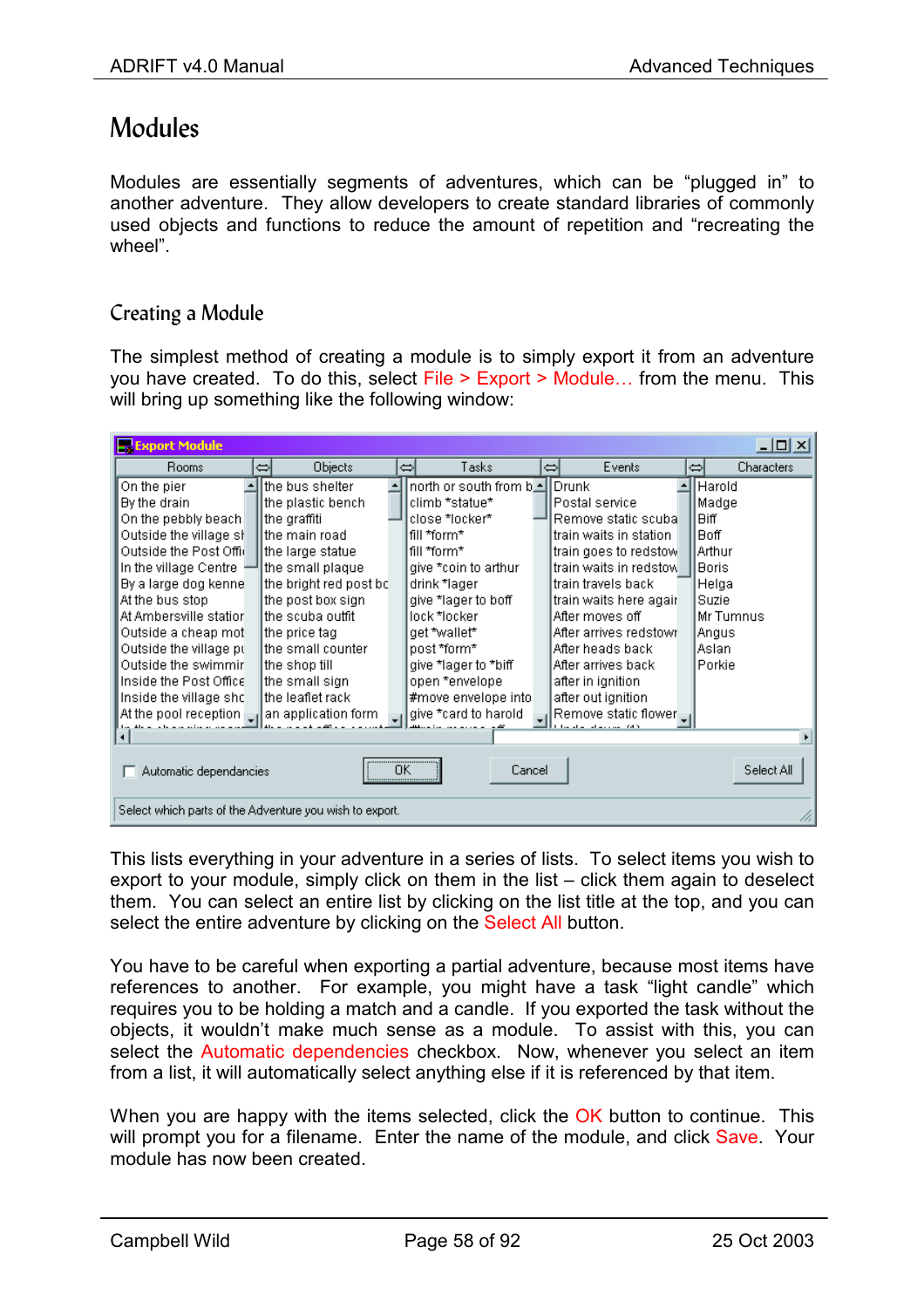You can also create a module directly into a text editor, such as Notepad by adding the text and saving the file with the extension AMF.

## Modifying a Module

Modules are stored in text format to allow manual editing of the files, and to promote easy sharing over text forums. To edit a module, simply double-click on the icon, or right-click on it and select Edit. This should open the file in Notepad.

## Importing a Module

Importing a module is very simple. Simply select File > Import > Module… from the menu. This will bring up a file browser window to allow you to select the module. Clicking Open will then parse the module. Firstly the syntax is checked. If anything in the module does not match the defined structure (see below) then an error window is displayed showing the parse errors. If there are no parse errors, a window will be displayed if there are any parse warnings. These are generally if there is an item referenced but not present in the module. If this is the case, you are asked whether or not you wish to continue importing the module. Selecting Yes, or if there are no parse warnings will then display the same window as when exporting so that you can preview what the module contains. Clicking OK will then import the module into your adventure.

## Module Structure

Modules must adhere to a strict syntax in order to be parsed successfully.

You can enter comments at any point, as long as the line starts with the character "#". The parser will ignore anything else on the line. Blank lines will also be ignored.

Spaces and carriage returns are ignored when parsing, and all non-quoted tokens are not case sensitive.

To embed a quote, i.e. ' " ', you must precede it with a backslash, i.e. "\". E.g. you might have something like "The sign reads \"No Entry\"."

The first non-commented line must contain the ADRIFT version that the module is compatible with. At the moment this will not affect how the module is parsed, but it's there in case I change the module structure in future versions. It should be in the format

*Version X.XX Release X* 

Each item within a module must be defined explicitly in the format

*DEFINE <itemtype> "<itemname>"*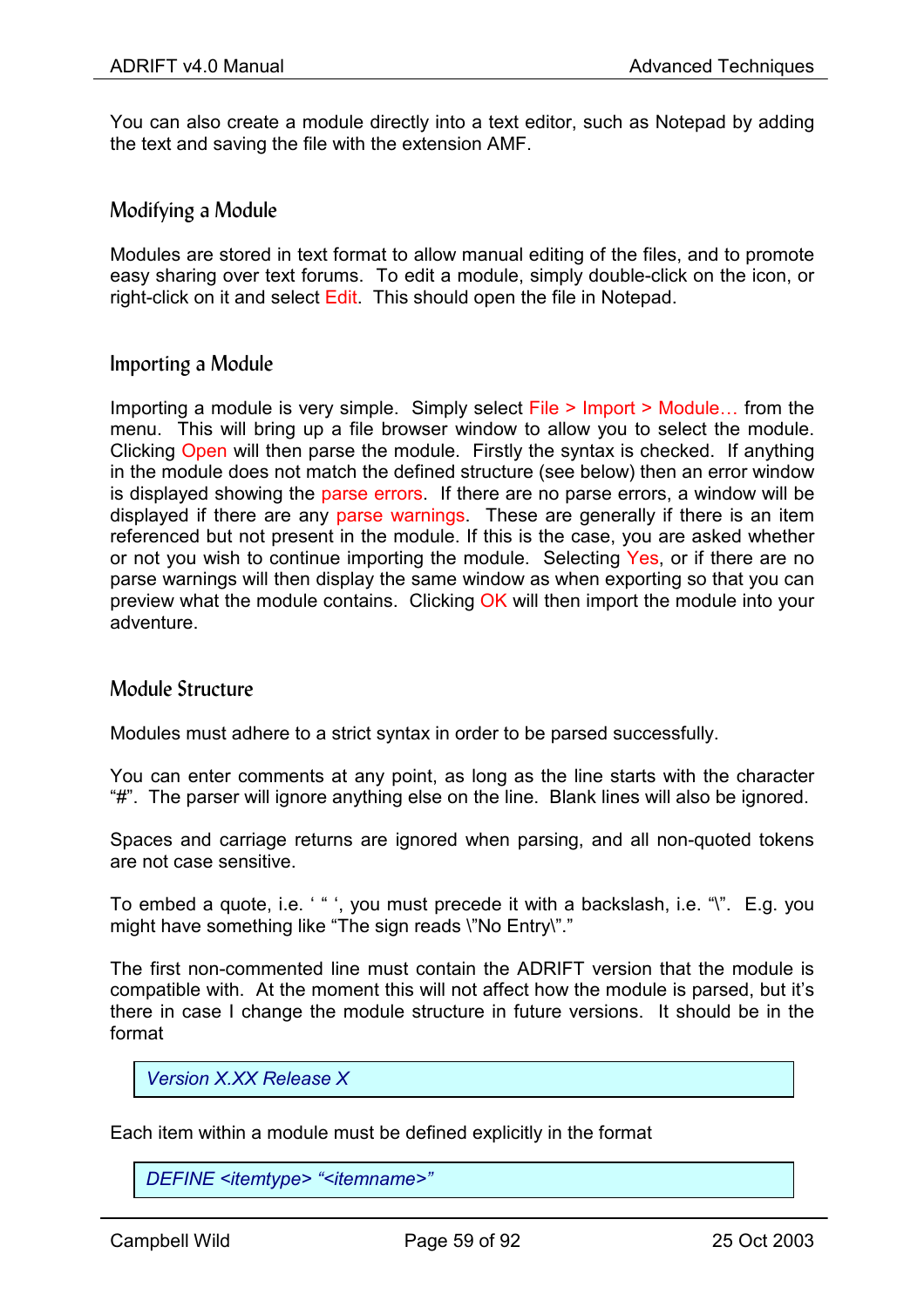A complete skeleton for an ADRIFT Room is as follows:



An object definition:

```
DEFINE Object "<object reference>" 
       PREFIX = "<object prefix>" 
       NAME = "<object name>" 
       ALIASES = "<alias 1>" {,"<alias 2>"…} 
       DESCRIPTION = "<description>" 
       LOCATION = [Hidden / All Rooms / [Inside / On] "<object ref>" 
                     / "<room ref>" {,"<room ref>"…}] 
       TYPE = [Static / Dynamic] 
       OPENABLE = [True / False] 
       OPENSTATE = [Open / Closed / Locked] 
       STATES= "<state1>{|<state2>…}" 
       STARTSTATE="<state>" 
       INITIALDESC = "<initial description>" 
       SURFACE = [True / False] 
       CONTAINER = [True / False] 
END Object
```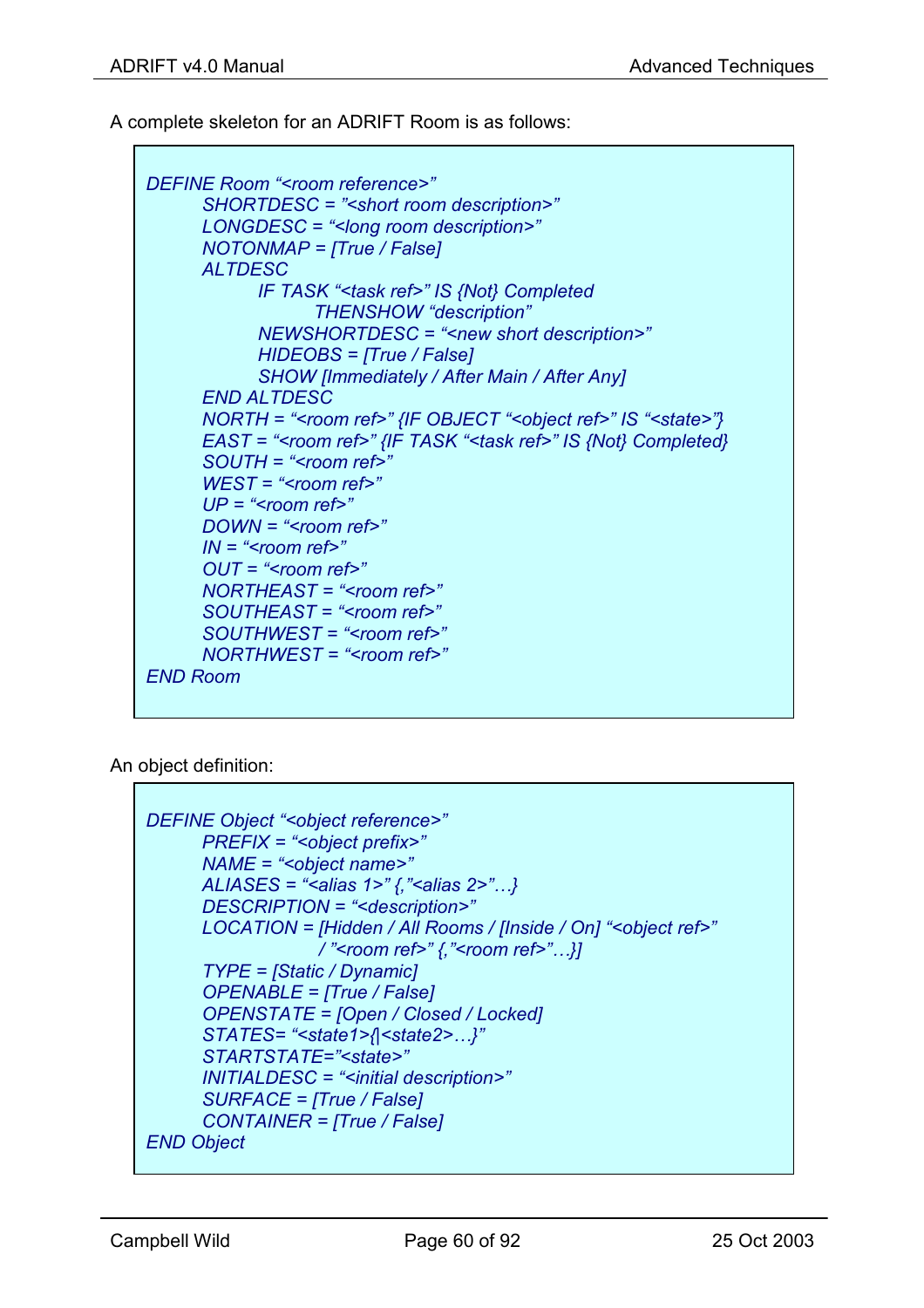## A task definition:



### An event definition

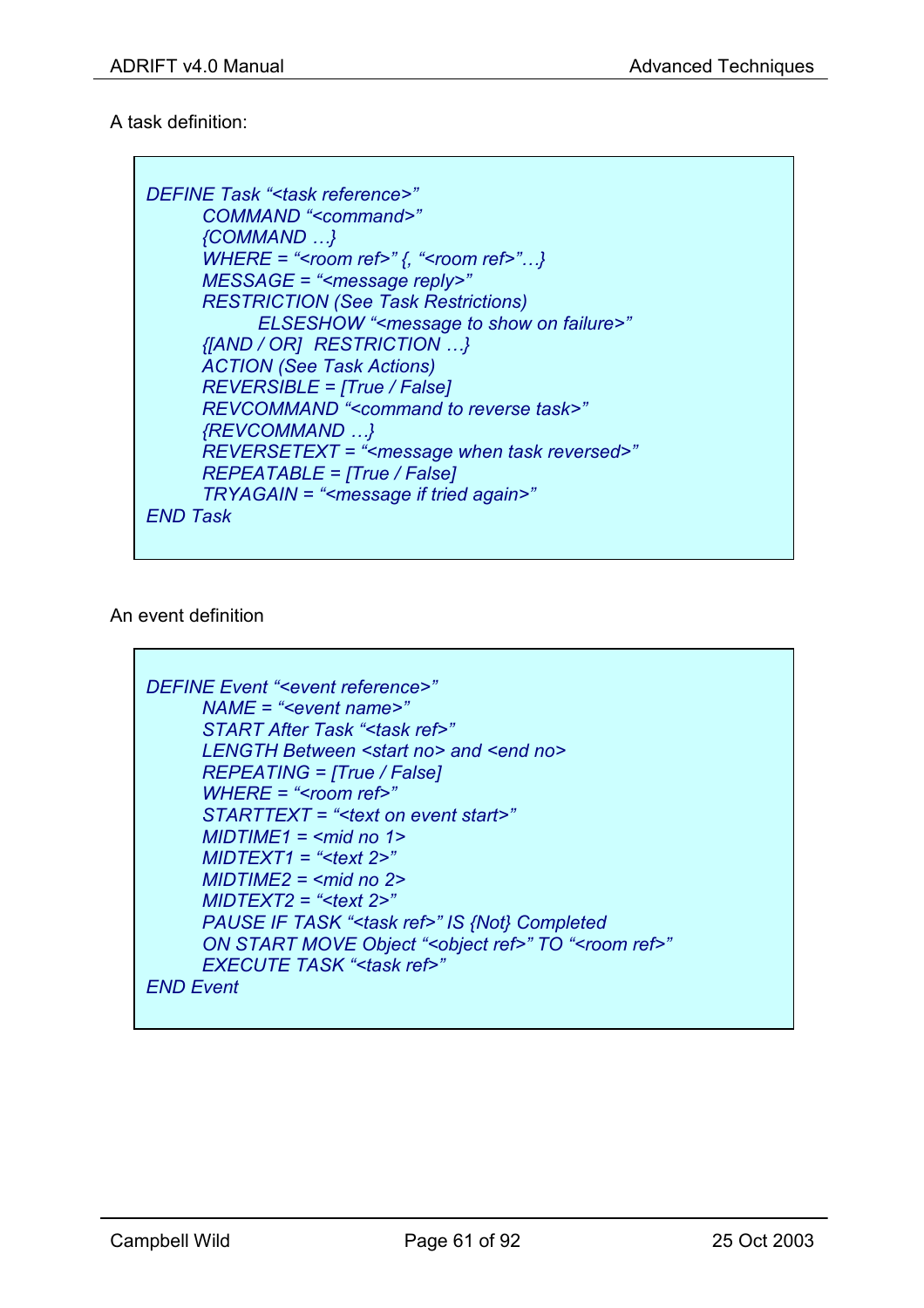## A character definition:

```
DEFINE Character "<character reference>" 
       NAME = "<character name>" 
       PREFIX = "<character prefix>" 
       ALIASES = "<alias>" {, "<alias 2>"…} 
       LOCATION = "<room ref>" 
       DESCRIPTION = "<description of character>" 
       GENDER = [Male / Female / Unknown] 
       TEXTHERE = "<description if in room>" 
       SHOWMOVE = [True / False] 
       ENTERTEXT = "<text if enters the room>" 
       EXITTEXT = "<text if exits the room>" 
       WALK 
              STARTTASK = "<task ref>" 
              STEP [Follow Player / Hidden / "<room ref>"], <time in room> 
              {STEP …} 
              LOOP = [True / False] 
       END WALK 
       {WALK …} 
       CONVERSATION 
              SUBJECTS = "<subject(s)>" 
              REPLY = "<reply to subject>" 
              TASK = "<task ref>" 
              ELSEREPLY = "<reply if task is complete>" 
       END CONVERSATION 
       {CONVERSATION …} 
       ATTITUDE = {Ally / Neutral / Enemy} 
       STAMINA = X to X 
       STRENGTH = X to X 
       ACCURACY = X to X 
       DEFENCE = X to X 
       AGIILITY = X to X 
       RECOVERY = X 
       SPEED = {Every turn / Most turns / Every second turn / 
              Every third turn / Every four turns} 
       LOWTASK = "<task when stamina drops to below 10%> 
       DIETASK = "<task when character is killed>" 
END Character
```
The Introduction:

*DEFINE Introduction MESSAGE = "<introduction> STARTROOM = "<room ref>" END Introduction*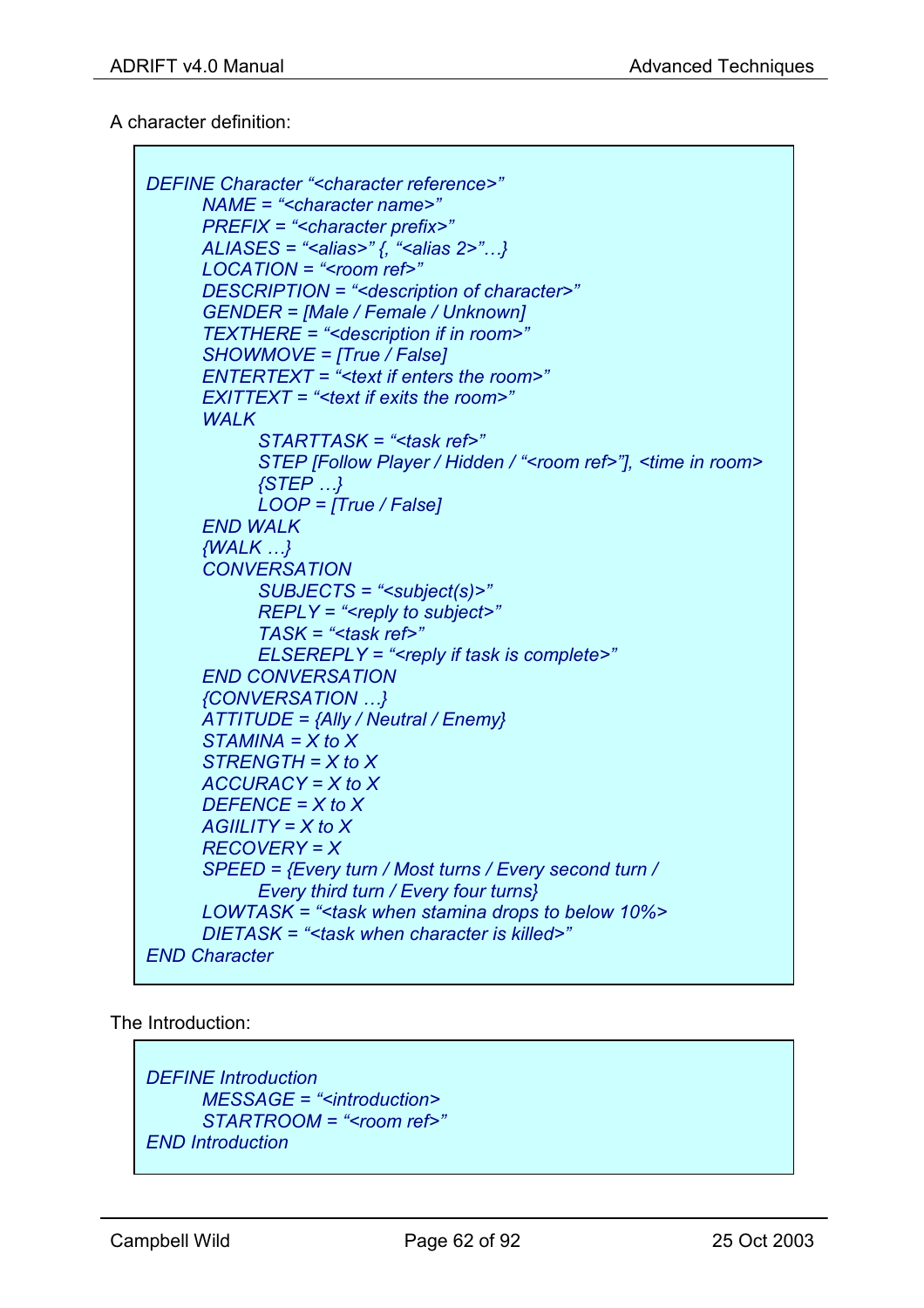The winning message:

*DEFINE Winning MESSAGE = "<winning message> END Winning* 

And the Player:

*DEFINE Player NAME = "<name of player>" GENDER = {Male / Female / Prompt} PROMPTFORNAME = {True / False} DESCRIPTION = "<description>" BUTIFTASK "<task>" IS COMPLETE THENSHOW "<description>" INITIALPOSITION = {Standing / Sitting / Lying} {ON "<object ref>"} MAXBULK = <number> {Tiny / Small / Normal / Large / Huge} Objects MAXWEIGHT = <number> {Very Light / Light / Normal / Heavy / Very Heavy} Objects STAMINA = X to X STRENGTH = X to X ACCURACY = X to X DEFENCE = X to X AGIILITY = X to X RECOVERY = X END Player*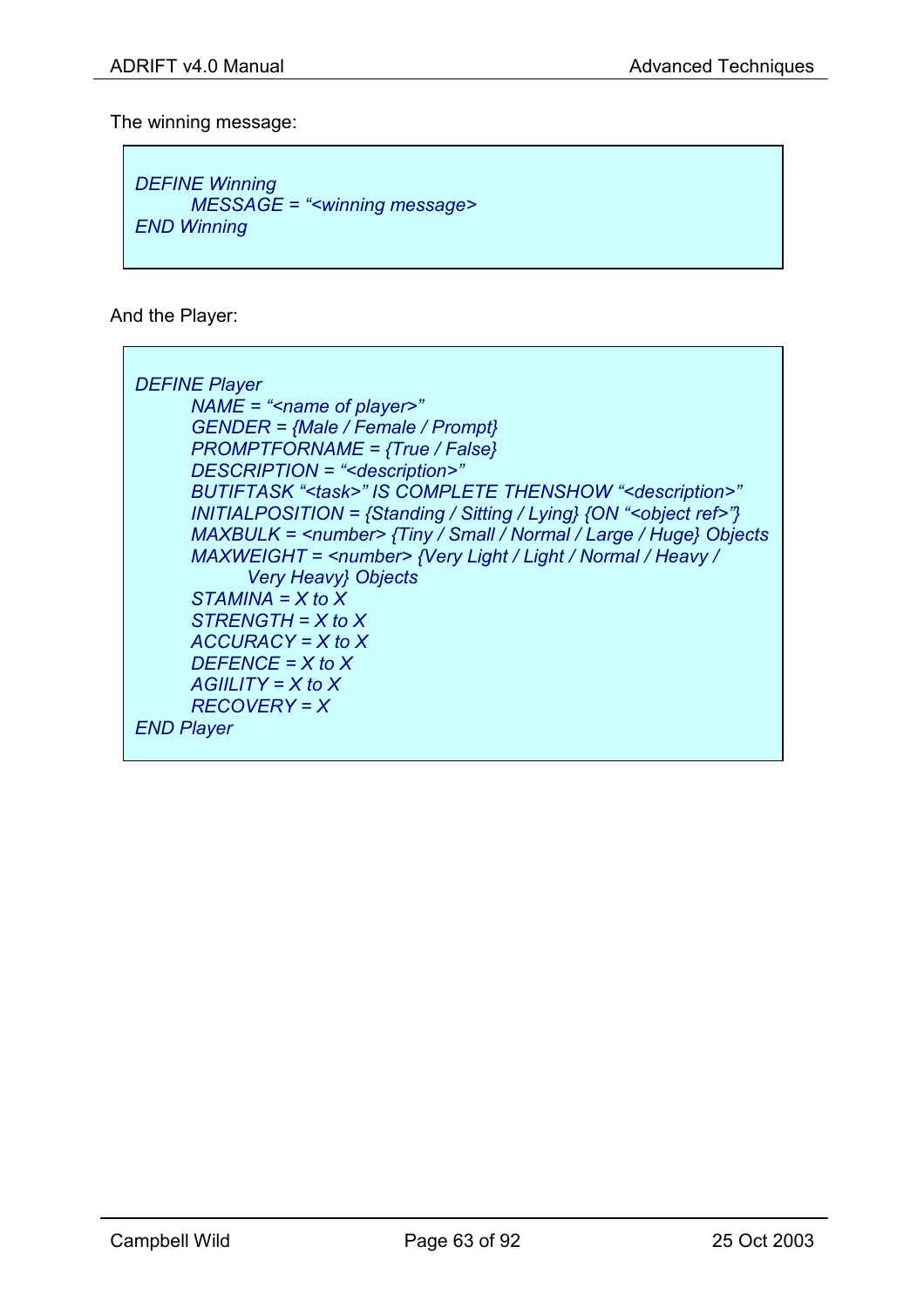# Task Command Functions

Task Command Functions supply ADRIFT with additional power to do specific things, in which there are no easy ways to do using pull down menus and lists.

There is currently only one such function built into ADRIFT, but this may well be expanded in the future as the need arises.

Task Command Functions are functions that are written instead of a task command. Instead of the text being pattern matched against what the player types in Runner, the function is run and if all the restrictions are passed, the task will execute.

getdynfromroom

Format: # %object% = getdynfromroom(<roomname>)

This function assigns the Referenced Object with the first dynamic object found in room <roomname>.

#### **Example**

If you had a room with short description "The Park", you could create the task command function:

# %object% = getdynfromroom(The Park)

This will then assign the Referenced Object to the first dynamic object found in room The Park. Say the Player held an apple and an orange, and dropped both objects. The first time the task runs, the Referenced Object would be assigned to the orange (assuming it was first in the objects list).

You would typically have in the restrictions for that task that Referenced Object must be in room The Park. You could then have as an action, to move the Referenced Object to Hidden, with the output:

"An old park keeper walks nearby and spears %theobject% with a large prong, and puts it in his bag."

> TIP. You can also have other task commands within the same task, so you could have the first task command being "# Park keeper prongs objects" to improve readability



NB. Unpredictability may occur if you have more than one room named the same. In which case, tags within the room names may help.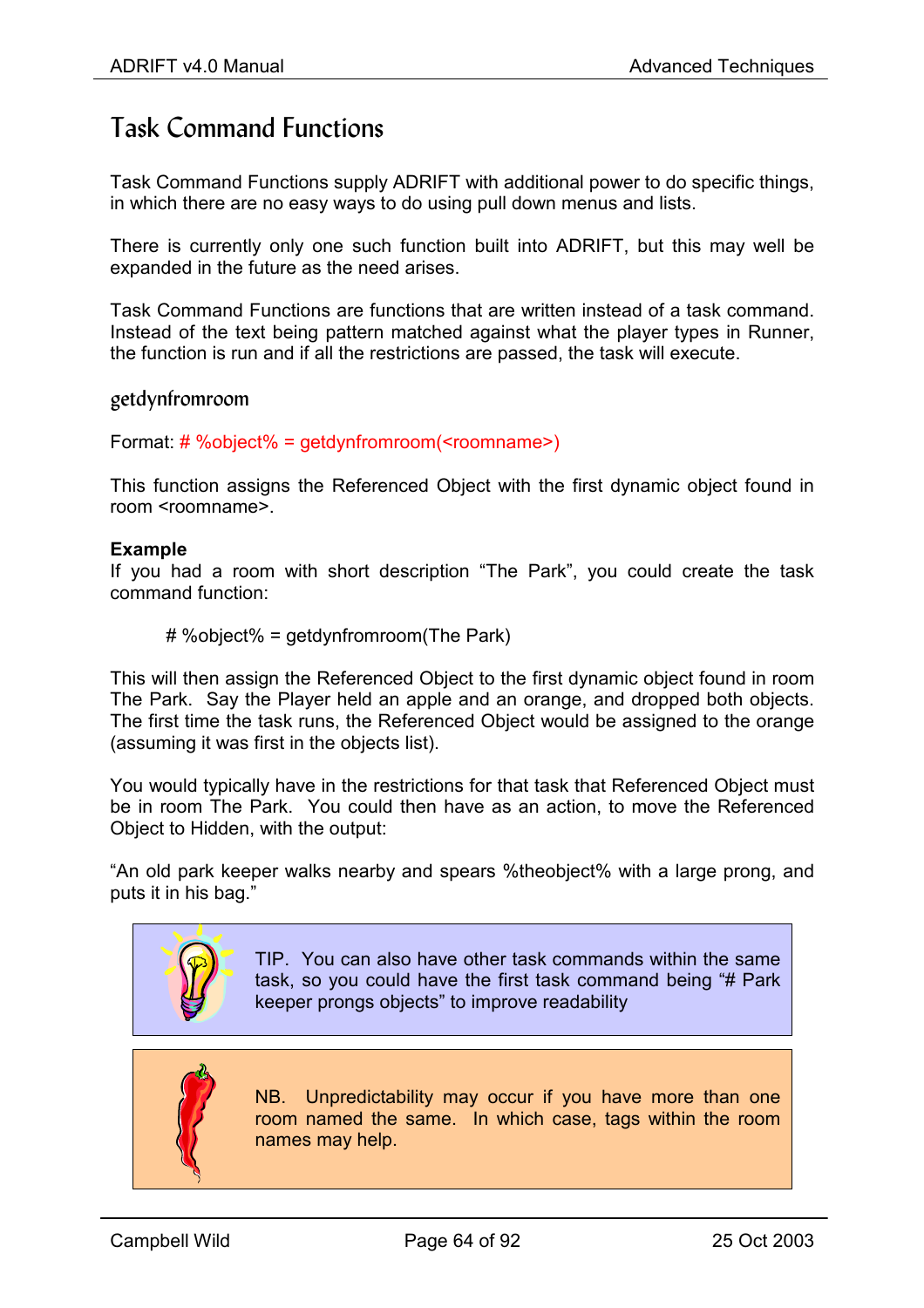# The Battle System

ADRIFT has a built in Battle System. What this allows you to do, is create battles between the various characters in your game and with the Player. By default, the battle system is disabled. To enable it, select Adventure > Options… from the menu, and check the Enable Battle System checkbox.

Battles ensue in ADRIFT when two opposing characters meet, or if the Player comes across a character marked as an enemy. Different characters (and the Player) have different strengths and attributes. These can be set within ranges, so that they are random to a certain degree. Weapons and armour can also be picked up to enhance the particular attributes of the characters. You can also make characters flee or do anything when their stamina gets low, and run other tasks when they die.

You should notice two things once the Battle System in enabled. Both the Player dialog box, and Character dialog boxes should have an extra tab, namely Battles. Extra functions also become available in object attributes.

## The Player

| <b>Amend Player</b>                       |
|-------------------------------------------|
| General <b>Battles</b>                    |
|                                           |
|                                           |
|                                           |
| Stamina:                                  |
|                                           |
| Strength:                                 |
|                                           |
| Accuracy:                                 |
|                                           |
| Defense:                                  |
| Agility:                                  |
|                                           |
|                                           |
| Automatic stamina recovery, every 0 turns |
|                                           |
|                                           |
|                                           |
| <b>OK</b><br>Cancel                       |
|                                           |

The extra tab in the Player dialog box looks like this: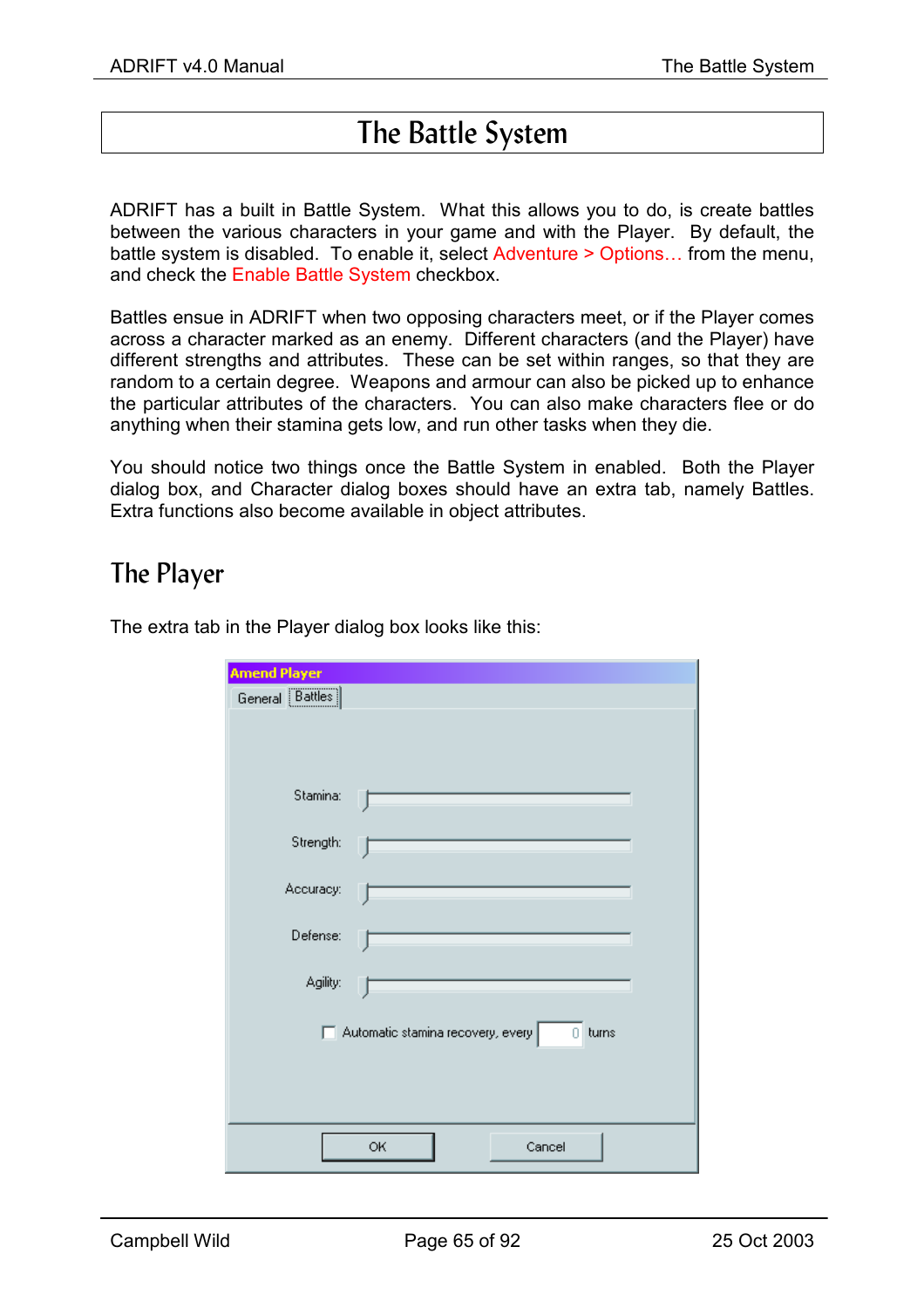The Player has five attributes; stamina, strength, accuracy, defence and agility.

Stamina is the amount of life the Player has. Once stamina reaches zero, the Player is dead.

Strength is the physical strength of the Player. This is what is used to harm other characters – the greater the strength, the more damage is done. Strength can be increased by wielding weapons with hit strength greater than zero. You can also have cursed items with a negative strength, which reduces the character strength.

Accuracy is how likely the Player is to hit another character. The greater the accuracy, the higher the chance of making contact.

Defence is the ability of the Player to withstand physical attack. The greater the defence, the higher the strength must be of the character attacking in order to do the Player damage. The amount of damage received on a successful attack will be the character's strength, minus the Player's defence.

Agility is the likelihood of the Player to avoid the attack of another character. It is directly opposed to accuracy, such that the chance of an accurate character hitting a Player with high agility might be the same at the chance of a not so accurate character hitting a Player with low agility.

All attributes are set on a sliding scale from  $0$  to  $100$ . Dragging the slider up the scale selects the range. To clear the range, simply drag back down the bar, or click onto the selector. You can also manually set the range to exact values by rightclicking on a slider. This will prompt you for the minimum and maximum values. In the game, the value of each attribute will be a random value in the range selected each time the attribute is required, with the exception of stamina – stamina is assigned randomly in the range whenever the game starts.

You can allow the Player to slowly recover from any damage sustained by selecting the Automatic stamina recovery checkbox. This allows you to specify the number of turns to go by for the stamina to go up by one point. This can be in the range 0 to 100. The stamina will then be increased every so many turns up until it reaches the maximum value set in your range.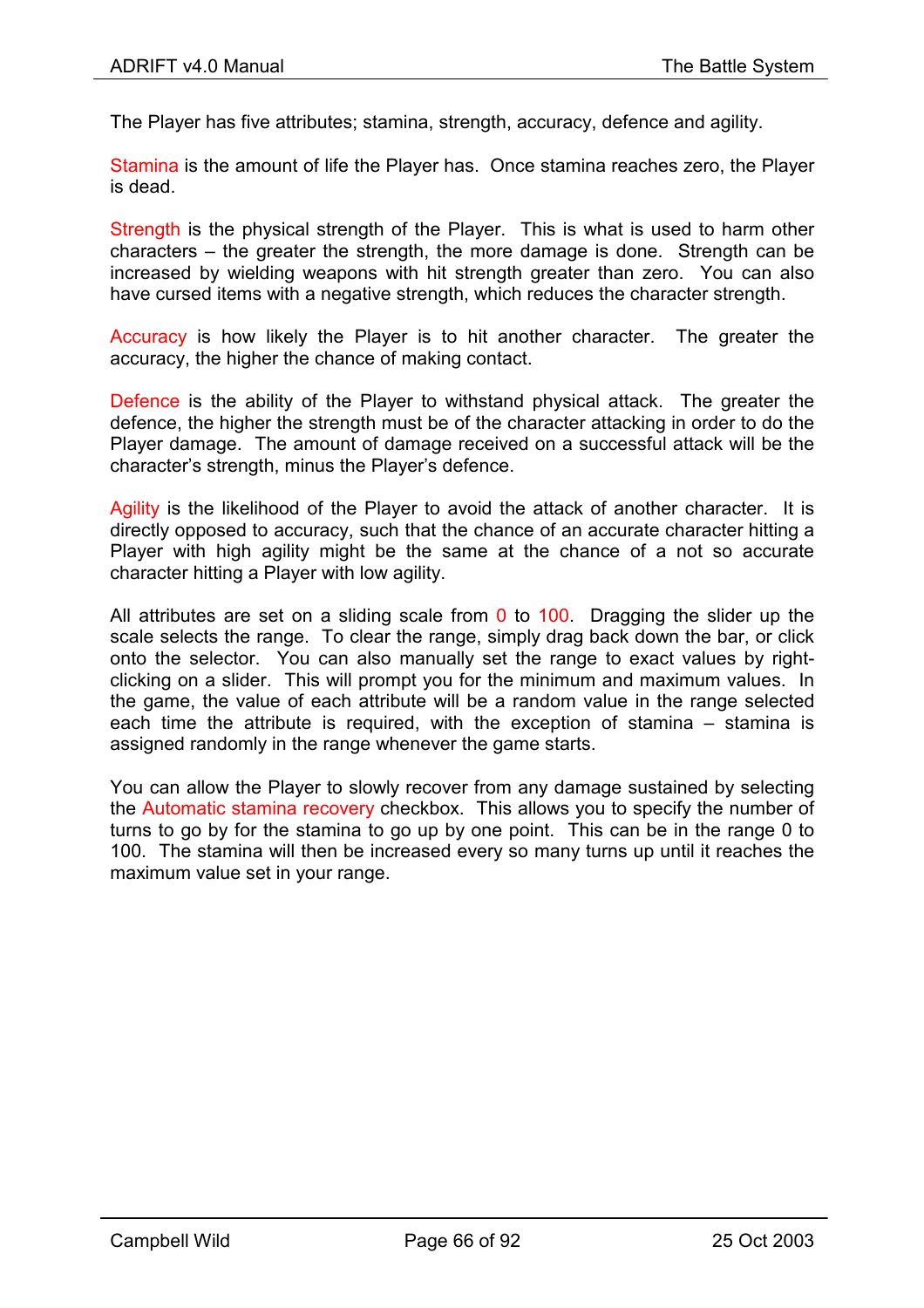# **Characters**

Characters have exactly the same options as Player plus a few more. The characters Battles screen looks like this:

| <b>Add a Character</b>                                 |  |  |  |  |  |  |  |
|--------------------------------------------------------|--|--|--|--|--|--|--|
| Details   Movement   Conversation   Battles            |  |  |  |  |  |  |  |
| Attitude<br>C Neutral<br>C Ally<br>$C$ Enemy           |  |  |  |  |  |  |  |
| Stamina:                                               |  |  |  |  |  |  |  |
| Strength:                                              |  |  |  |  |  |  |  |
| Extra<br>Accuracy:<br>Strong                           |  |  |  |  |  |  |  |
| Defense:                                               |  |  |  |  |  |  |  |
| Agility:                                               |  |  |  |  |  |  |  |
| Automatic stamina recovery, every<br>$\Omega$<br>turns |  |  |  |  |  |  |  |
| Attack Every turn<br>Speed:                            |  |  |  |  |  |  |  |
| Task to run if stamina low:  - no task -               |  |  |  |  |  |  |  |
| Task to run if killed:<br>- no task-                   |  |  |  |  |  |  |  |
| Add Character<br>Cancel                                |  |  |  |  |  |  |  |

In addition to the same options as the Player, you can also specify the attitude of the character, from ally, neutral or enemy.

Allies will never attack the Player, but if an enemy appears in the same room as the character, the ally will attack the enemy.

Neutral characters will never attack the Player, nor will they attack any enemies.

Enemies will attack the Player, plus any allies they come across.

To further enhance the normal attributes of characters, you can make super bad enemies. To do this, check the Extra Strong checkbox. This changes the slider scales from being from 0-100 as with the Player, to 0-1000.

You must assign a speed for the character to attack at. Potentially you, the player, can attack every turn. This allows you to give the Player an advantage against slower characters but allows you to be equally matched against faster ones.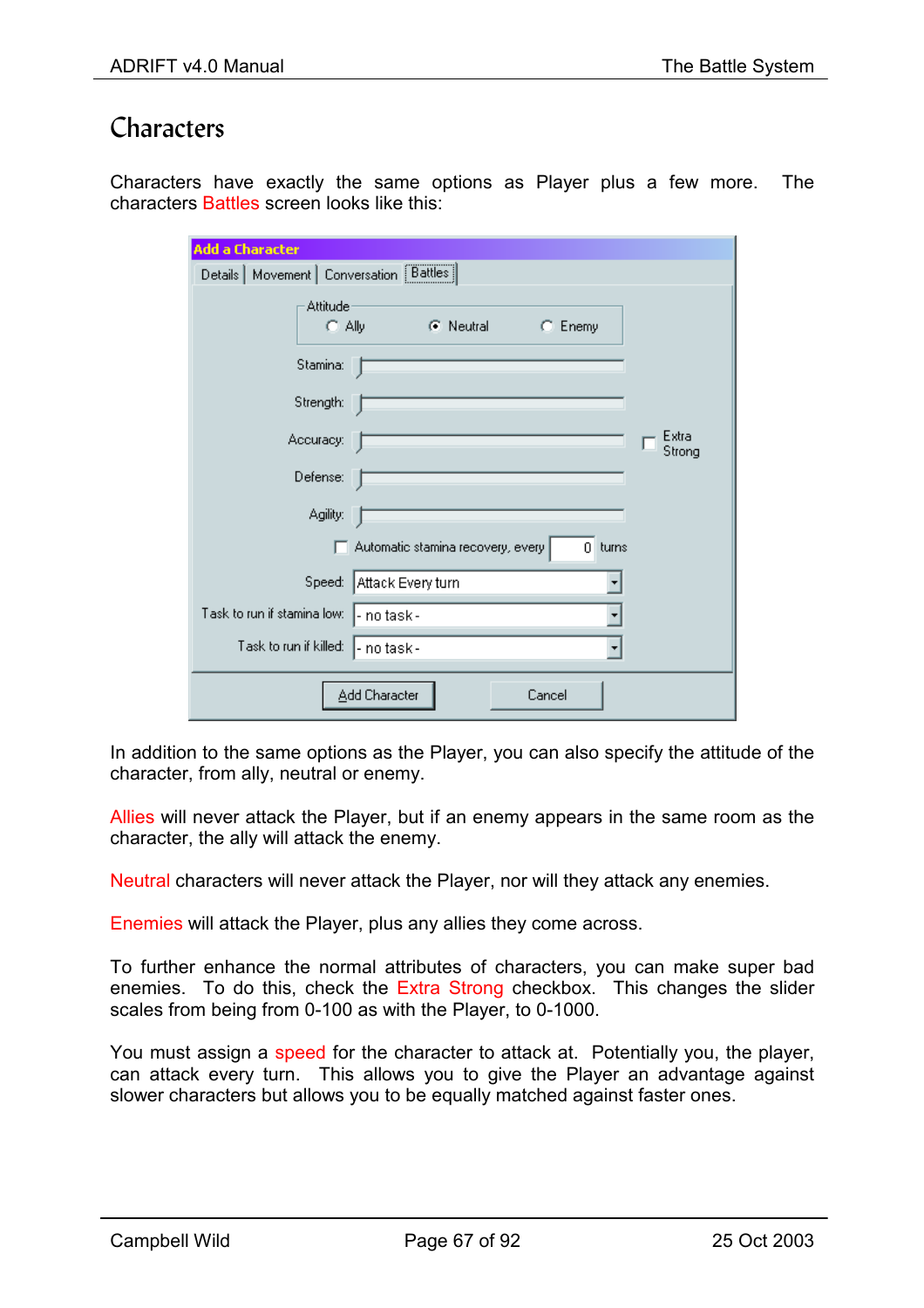The options for speed are:

- Attack every turn
- Attack most turns
- Attack every second turn
- Attack one in three
- Attack one in four

If a character comes up against more than one foe at a time, it will randomly pick between the characters (and the Player) to decide which one to attack.

In order to make a character flee, or do certain things if it gets low on stamina, you can select a task in the Task to run if stamina low pull down menu. This will execute every time the stamina decreases below 10% of its maximum stamina.

The default behaviour for when a character is killed (i.e. its stamina reaches zero) is for the character to disappear, and any objects it was holding are moved to the current room. Typically you would want to create a dead body and have some message notifying the player of the recently deceased. To do this, create a task which moves your body object to the current room with an accompanying message, and select it in the Task to run if killed menu.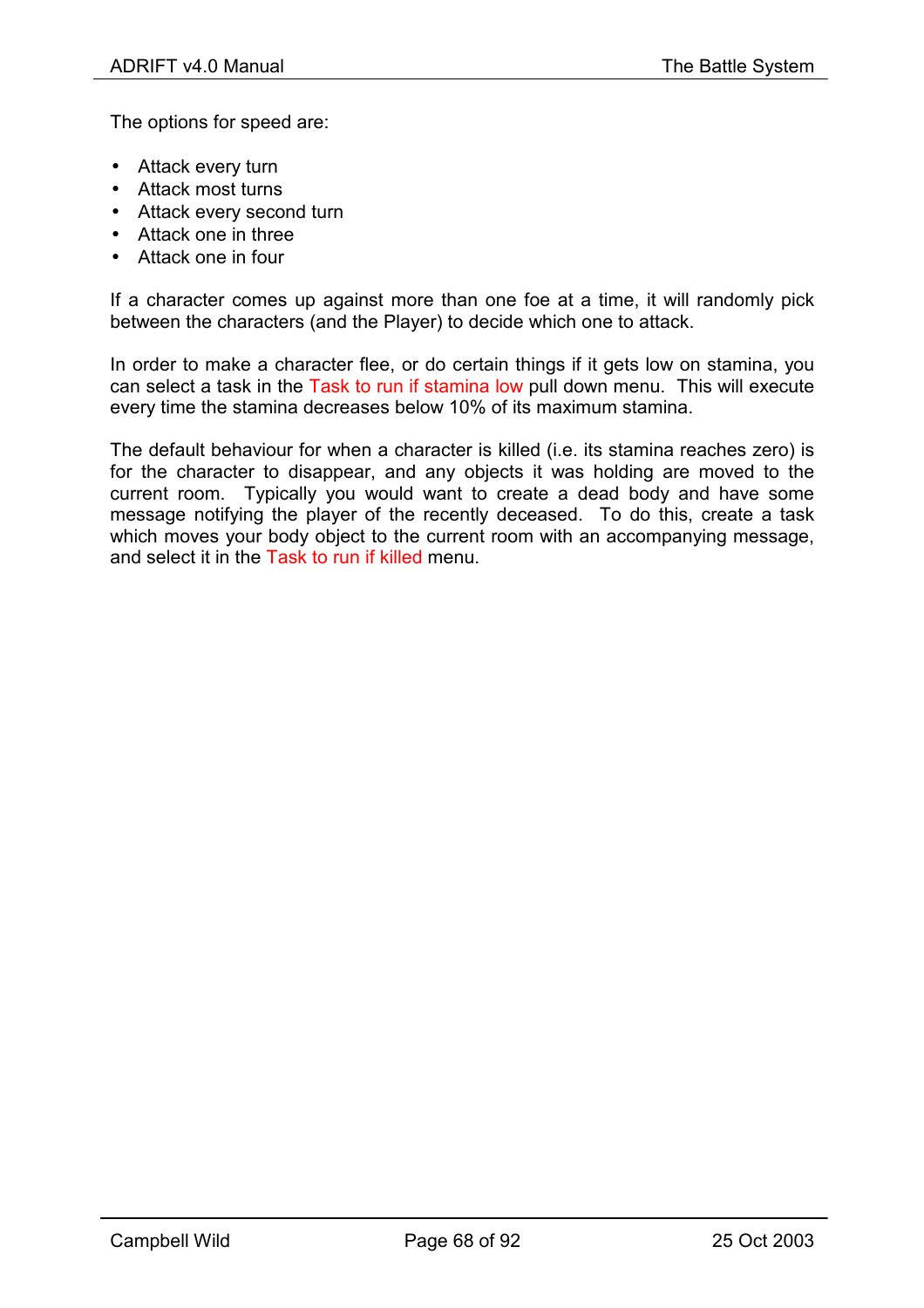# Objects

When the battle system is enabled, extra options become available in object attributes like so:

| <b>Add an Object</b> |                                                                                        |  |  |  |  |  |
|----------------------|----------------------------------------------------------------------------------------|--|--|--|--|--|
| Definition           | Attributes   Advanced                                                                  |  |  |  |  |  |
| ↜                    | and is armour with protection value:<br>Object is wearable<br>0                        |  |  |  |  |  |
|                      | Object is a container, which can hold   0    Normal<br>objects.                        |  |  |  |  |  |
|                      | Object can be Opened and Closed, and starts off   Open                                 |  |  |  |  |  |
|                      | $\Box$ and is Lockable, with key                                                       |  |  |  |  |  |
|                      | Define  <br>Object starts off in state On<br>Show in description                       |  |  |  |  |  |
|                      | Object has a surface fie, you can put things on it)                                    |  |  |  |  |  |
|                      | The player is allowed to sit/stand on the object<br>The player can lie on the object   |  |  |  |  |  |
|                      | Object is readable:                                                                    |  |  |  |  |  |
|                      | Object is edible<br>Method of attack:<br>▼                                             |  |  |  |  |  |
|                      | $\triangledown$ Object can be used as a weapon with hit value:<br>0 and accuracy:<br>0 |  |  |  |  |  |
|                      | Normal Weight<br>Object is<br>Normal Size<br>and                                       |  |  |  |  |  |
|                      | Add Object<br>Cancel                                                                   |  |  |  |  |  |

Wearable objects have the option to become armour. If you select the checkbox and is armour with protection value, the textbox for entering the value becomes available. This allows you to specify a value that the armour protects whoever is wearing it. This can be in the range –100 to 100, negative values providing cursed behaviour. The value of the armour is added to the defence value of whoever wears it.

If an object is defined as a weapon, extra functionality becomes available. You can specify a hit value, and an accuracy value. Both these can be in the range –100 to 100. The hit value is added to the strength of whoever is wielding it and the accuracy value is added to the accuracy of whoever is wielding it.

Each weapon has an attack method. This is the verb that should be used when attacking with it, such as shoot, hit, chop etc.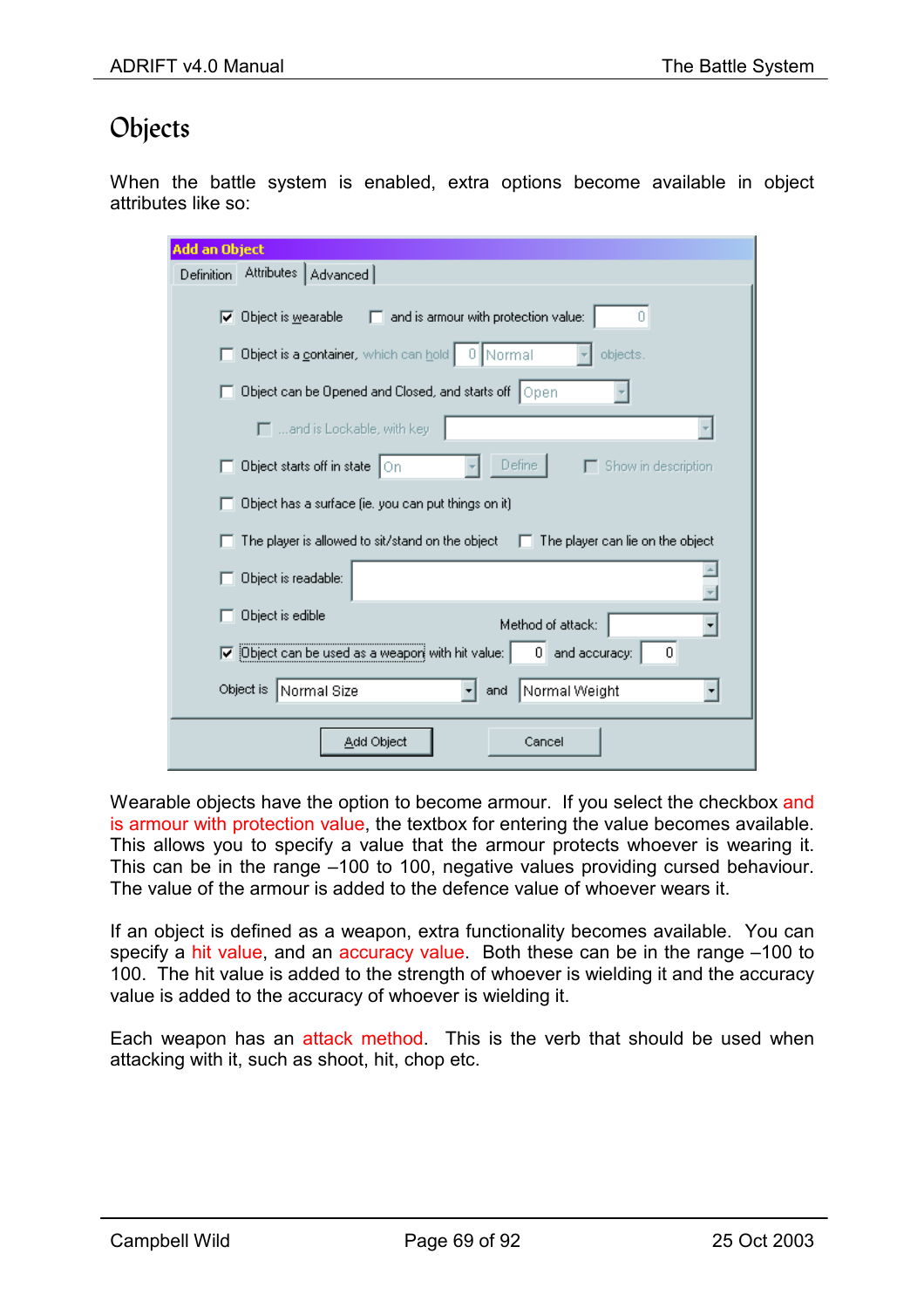NB. Only one weapon can be wielded at any one time – the weapons attributes, and only that weapons, are added to the characters attributes. A character will always wield its best weapon. Armour is different, in that each separate piece of armour accumulates the defence value of the wearer.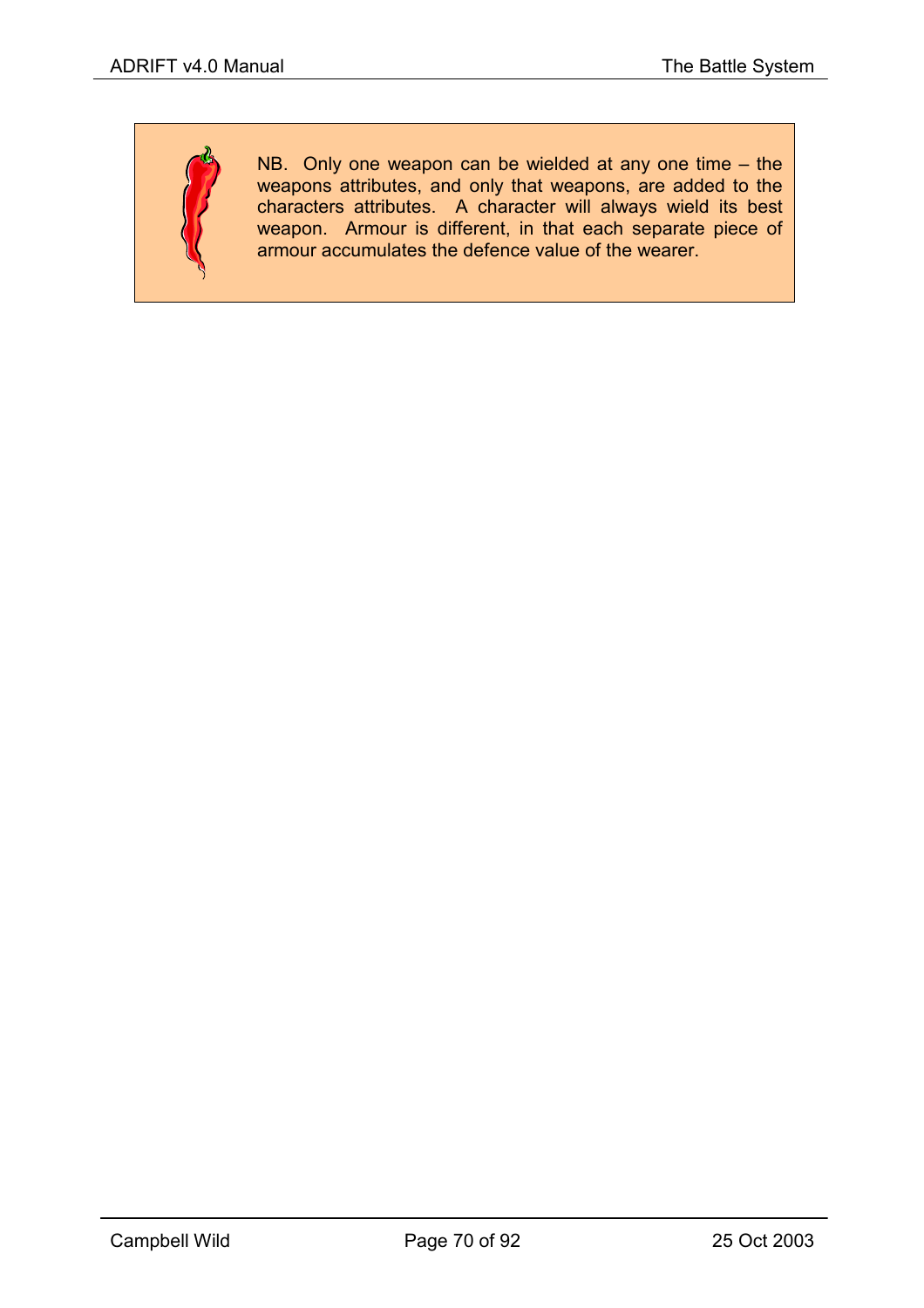# Tasks

When the Battle System is enabled, extra options become available for task actions. You can:

- Change the attitude of a character.
- Change the stamina of the Player or characters.
- Change the maximum stamina of the Player or characters.
- Change the strength of the Player or characters.
- Change the maximum strength of the Player or characters
- Change the defence value of the Player or characters.
- Change the maximum defence value of the Player or characters.
- Change the speed of a character.

If you increase the stamina, strength or defence value of a Player or character, it will only increase the value up to the maximum for that Player/character. The maximum is where the pointer rests on the sliders within Generator.

## An Example

Let's say the Player has been defined with a stamina of 20, but has been hit by an Ogre and currently has stamina of 15.

Say you've also created an apple which when eaten increases the stamina by 10 points, and a potion which when eaten increases the maximum stamina by 5 points.

If the Player ate the apple first, it would only top up the stamina to 20 points, rather than 25, as 20 is the maximum. If before eating the apple, they drank the potion, the maximum would be increased to 25. Eating the apple at this point would then increase the stamina to 25.

# Status

You can find out the current status of the Player or characters at any time by using the command "status". The command on it's own will give you the status of the Player. The command "status <character>" will give you the current status of that particular character.

The status command produces a list of the current values of the different aspects of that character such as stamina and strength. It also shows the current weapon being wielded if any.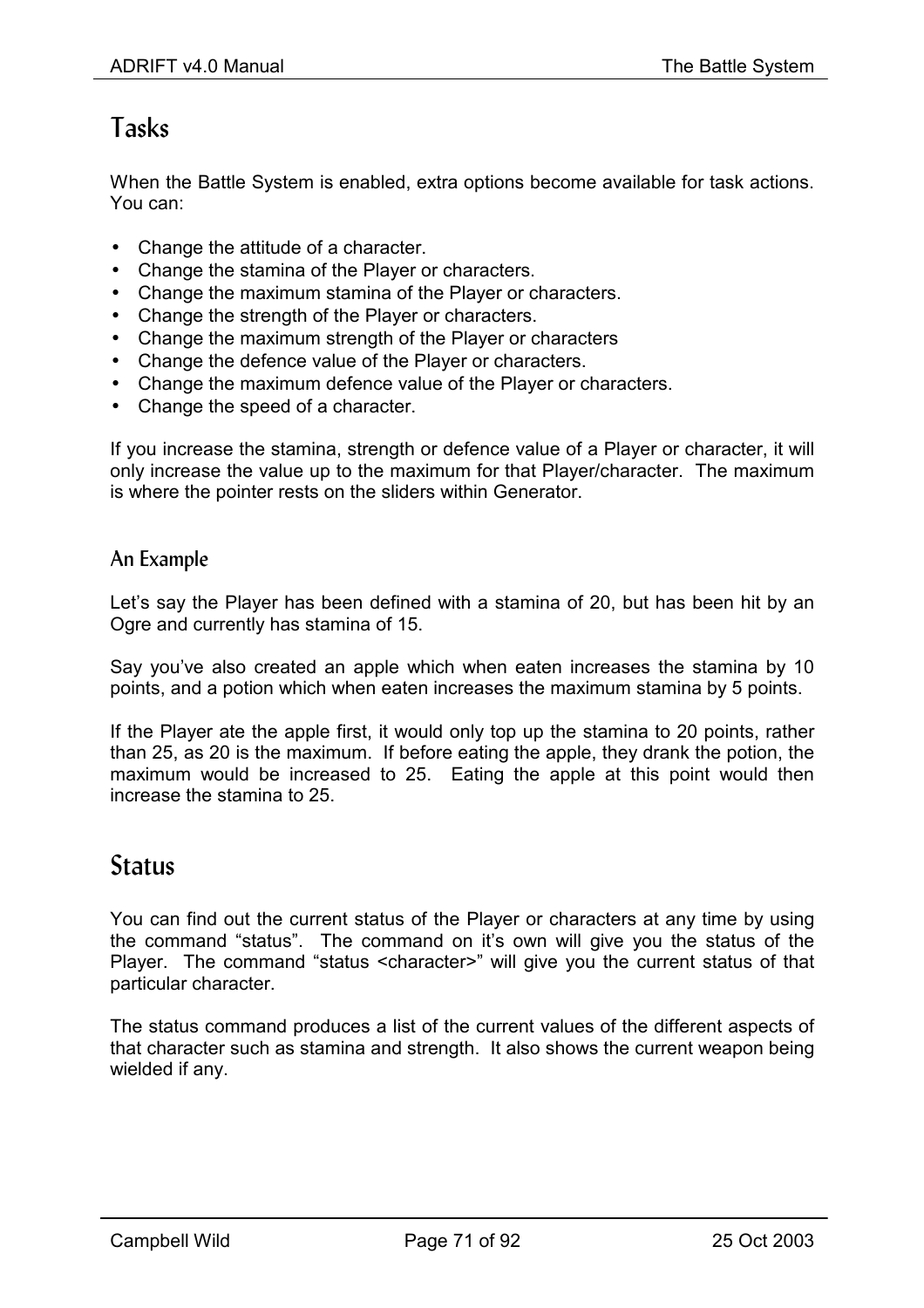# Playing Adventures

# Starting an Adventure

There are several ways to start an adventure.

- From within Generator, you can select Adventure > Run Adventure from the menu (or press  $F5$ ), or click on the **button**.
- From Windows Explorer or the Desktop, you can double click on a TAF file, or right-click and select Play. (You will need to run Runner initially for it to register the icons)
- From within Runner, select Adventure > Open Adventure from the menu.
- From within Runner, select Adventure and click on a recently opened adventure.

Once the adventure has opened, you should be able to click into the text box at the bottom of the screen and start issuing commands. Typing "help" will bring up a list of commonly used commands.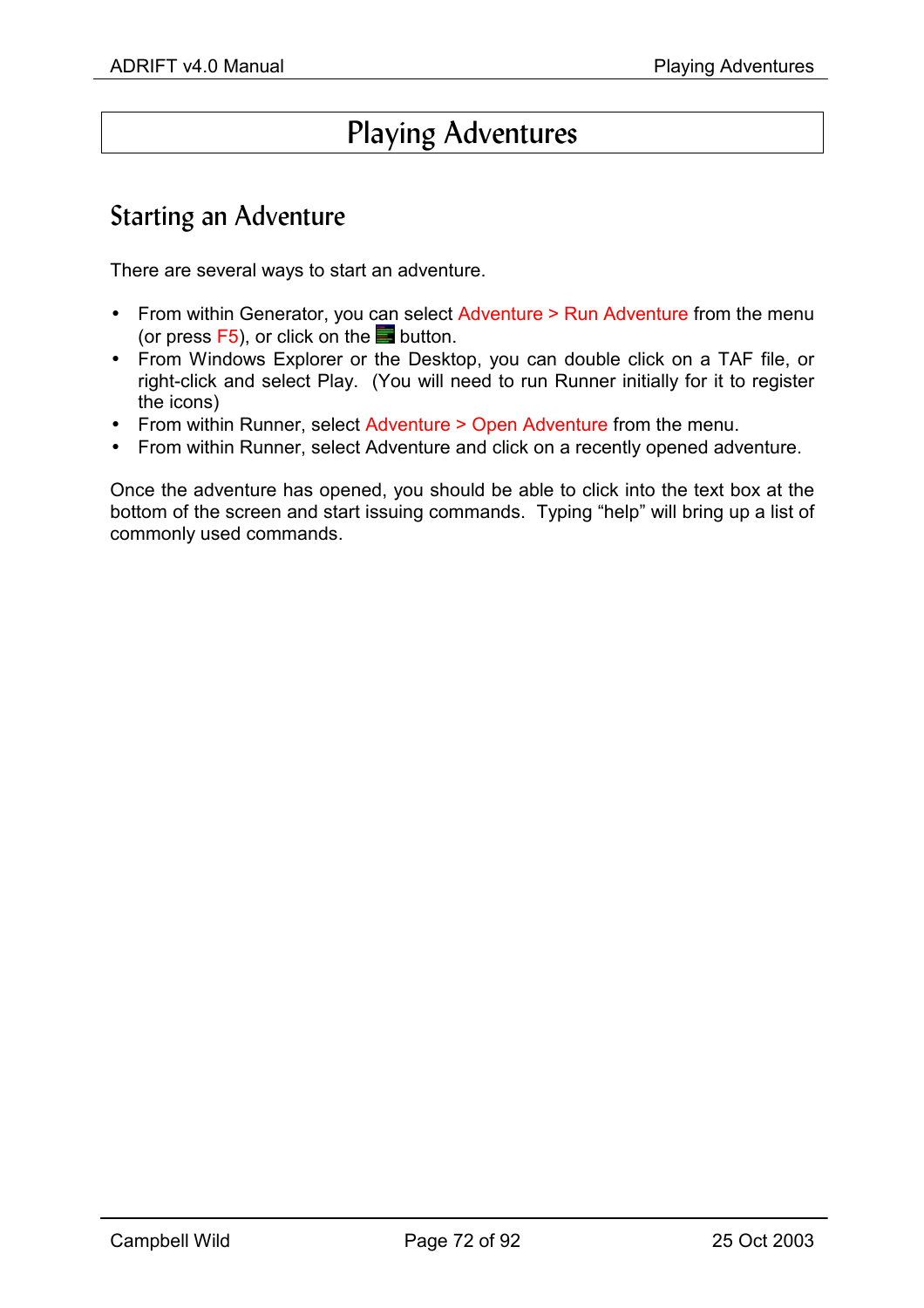# Adventure Commands

Text adventures (or Interactive Fiction) require the player to give instructions to a character they are controlling, by typing them into a command line. These can vary from one game to another, but there is a common set of commands that most games will take. These are:

go **n**orth / **n**orth**e**ast / **e**ast / **s**outh**e**ast / **s**outh / **s**outh**w**est / **w**est / **n**orth**w**est / **u**p / **d**own / **in** / **o**ut **i**nventory **get** / take / pick up <object> [**from** <object>] drop / put down <object> **put** <object> **in**side / **on**to <object> wear <object> remove <object> e**x**amine <object>/<character> **ask** <character> **about** <subject> **eat/drink** <object> **give** <object> **to** <character> **push** <object> **pull** <object> **open** <object> **close** <object> **goto** <location> **hit** / **kick** <character> **locate** <object>/<character> **attack** <character> [**with** <object>] **sit / stand / lie** [**on** <object>]

**undo** 

You can also reference the last mentioned object as "**it**", the last mentioned character as "**him", "her" or "it"**, and all objects as "**all**".

There are many more commands, depending on the particular adventure.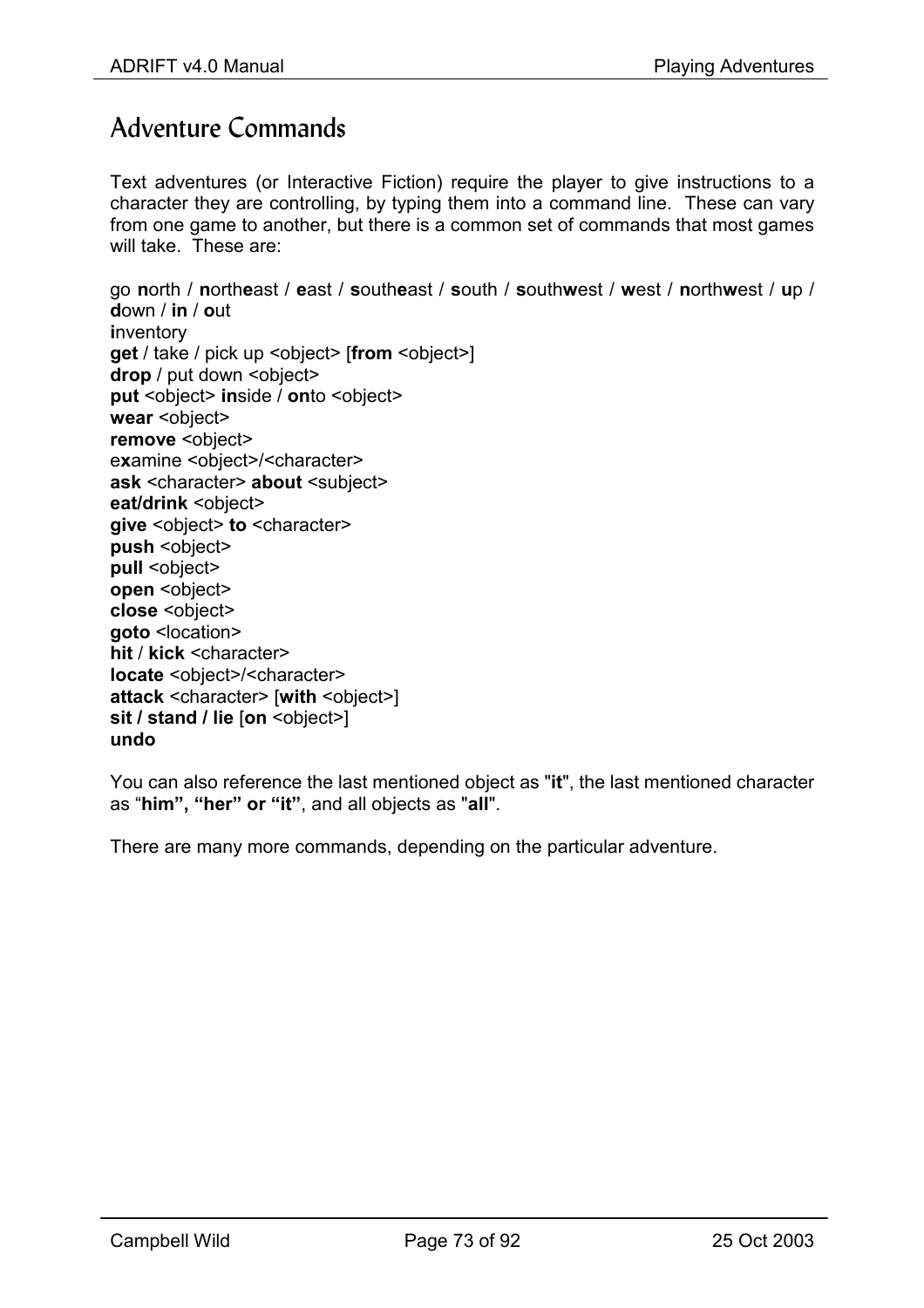## Example transcript

You are standing in the kitchen. It is completely bare except for a steel sink and a worktop.

 $\triangleright$  examine sink

The steel sink looks rather grubby. There is a single tap in the centre of the sink.

 $\triangleright$  turn tap on

You turn the tap, but all that happens is a clunking noise, and a brown goo comes out the tap.

```
\triangleright examine it
(the tap)
```
The tap appears to be blocked up. There is brown goo coming out the tap.

 $\triangleright$  unblock it (the tap)

What would you like to unlock the tap with?

 $\triangleright$  pencil

You stick the pencil up inside the tap and fiddle about a bit. A large lump of goo comes out the tap.

#### $\triangleright$  turn tap on

You turn the tap on. Water gushes out the tap, cleaning away the mess in the sink.

#### $\triangleright$  inventory

You are holding a pencil.

#### $\triangleright$  drop pencil

You drop the pencil.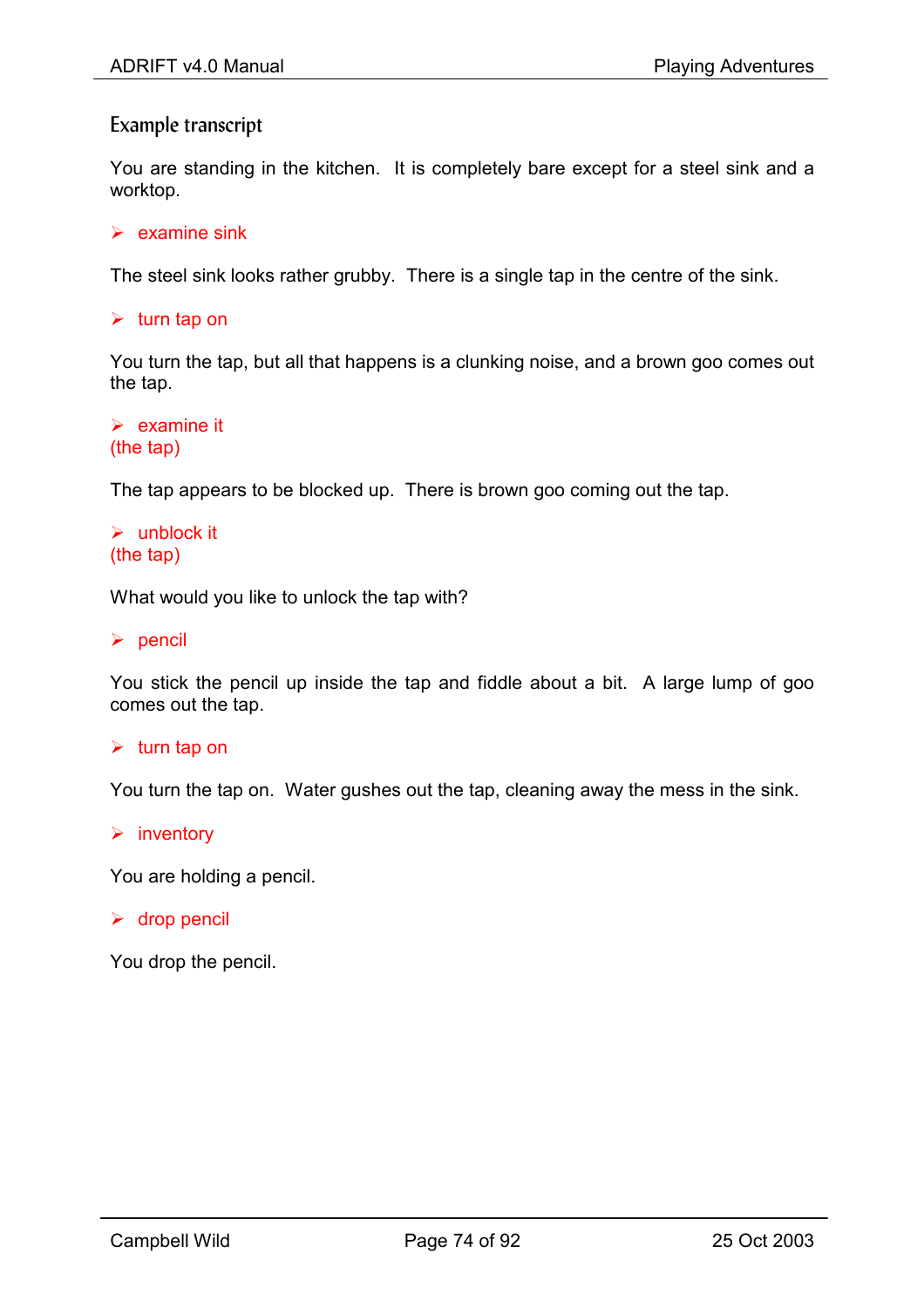## Runner Features

## Auto Complete

To make typing a bit easier, you can select Options > Auto Complete from the menu. This will attempt to guess what you are typing, making it a lot quicker. Aside from making it quicker for the player to type common commands, it can sometimes make the game a bit too easy by giving away object names. Usually this will only happen if the Player has come across them, but nevertheless, the option exists within Generator to disable this feature.

## Control Panel

If you select Options > Control Panel from the menus, it will bring up a small control panel with buttons on it. This allows you to navigate the map and do simple object manipulation.

## Verbose

If you select Options > Verbose from the menus, then every time you enter a room you have already visited the whole room description will be displayed. If it is not selected, only the short room description will be displayed.

## **Transcript**

If you want to save some transcript to file, select Adventure > Start Transcript. This will prompt you for a filename to start logging the text from the game. Once you click Save, anything you type, and all the responses will be logged to this file. To stop transcript, select Adventure > Stop Transcript from the same menu. You should now be able to access this file which should contain all text in the game in plain text format.

## Right-clicking

You can right-click the mouse in the main Runner window for a list of common commands. Clicking on object names will give a different menu specific to that object, and clicking on a direction name will attempt to move the Player in that direction.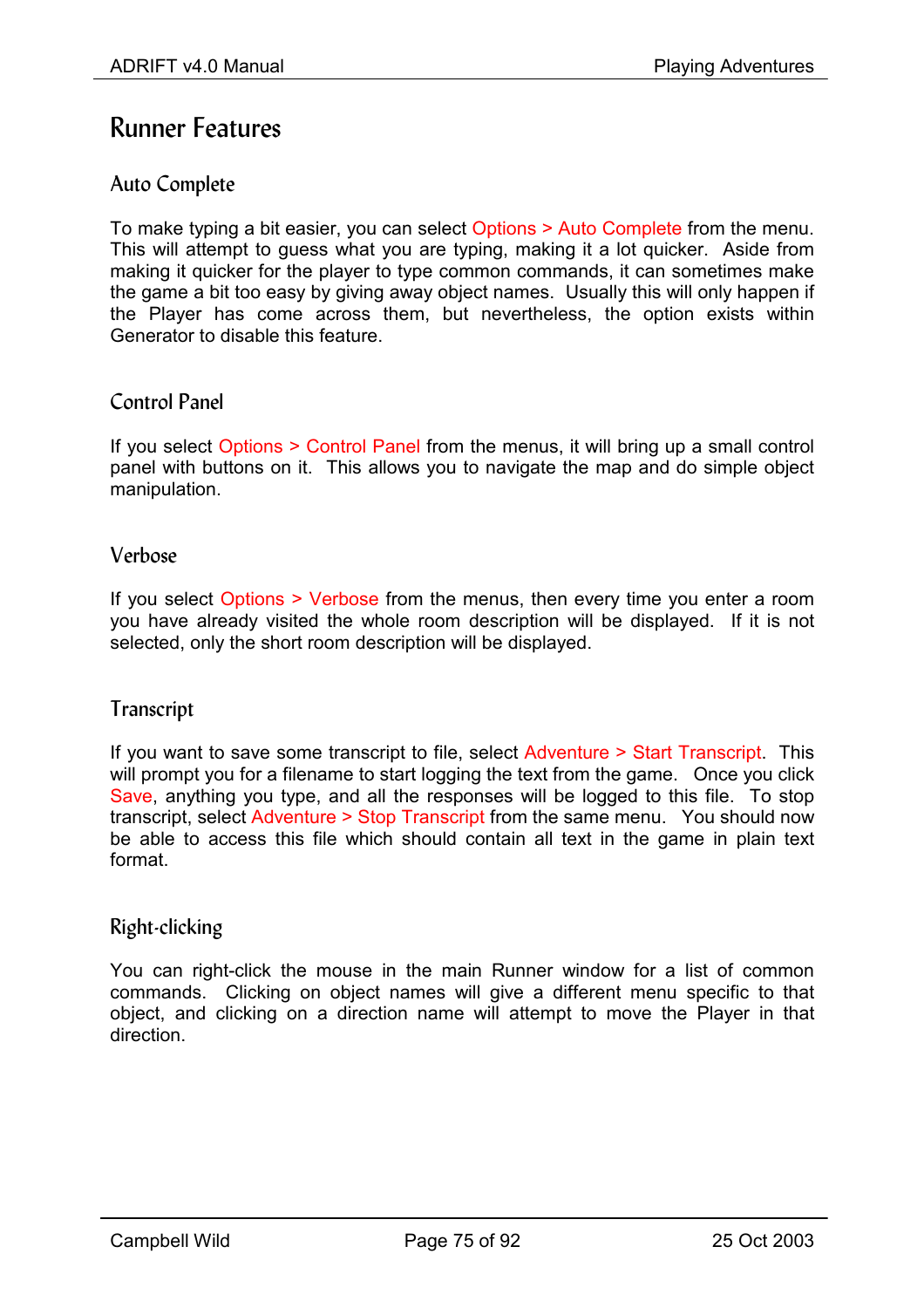## Highscores

Runner has built in facility to keep track of highscores for particular adventures. To enable this option, select Options > High Scores/Scoring > Enable High Scores from the menu.

To view the current highscores for the adventure you are playing, select Options > High Scores/Scoring > View High Score table from the menu. You can clear this at any time by selecting Clear High scores.

If you want to be notified explicitly every time the score changes, select Options > High Scores/Scoring > Notify when score changes from the menu. This will display the score change as a reference (in brackets) every time it happens.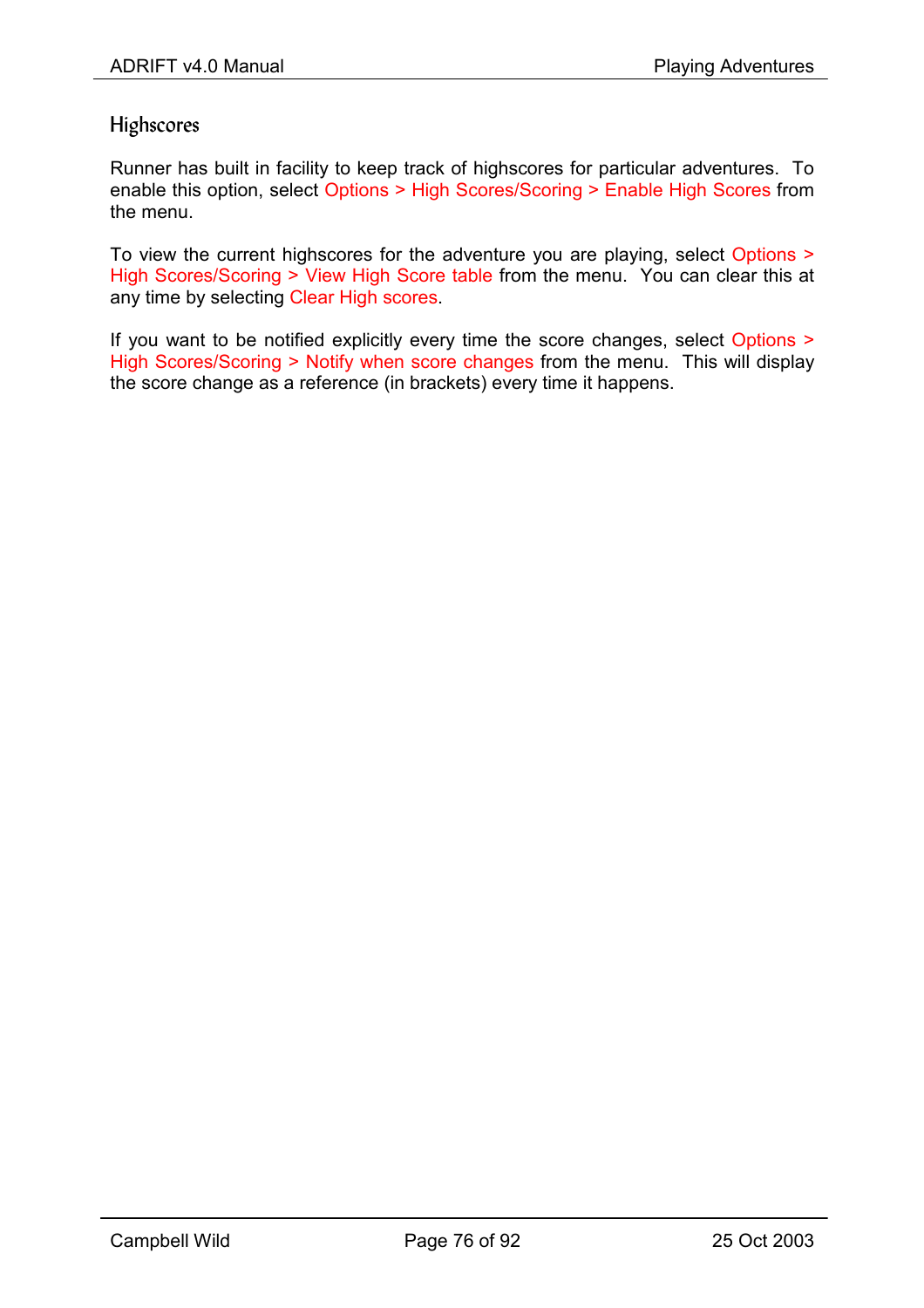# The Debugger

ADRIFT has a built in debugger, to make it easier to track down things which don't seem to be working quite right when developing your game. To access it, select Help > Debugger… from the menu.

This should bring up a window such as:

| ADRIFT Debugger | ×                                                                |
|-----------------|------------------------------------------------------------------|
|                 | Rooms [Objects] Tasks   Events   Characters   Variables   Player |
| the bus shelter |                                                                  |
| Location:       | N/A                                                              |
| Seen:           | Yes                                                              |
| Status:         | N/A                                                              |
|                 |                                                                  |

The debugger is split up into seven sections. These are:

- Rooms
- **Objects**
- Tasks
- Events
- **Characters**
- Variables
- Player

Each section allows you to either view or amend the information within the adventure. The functionality of each is as follows:

#### Rooms

You can select any room within the game. For each room, you will be shown whether or not the Player has "Seen" this location. If they haven't seen it, you will not be able to refer to the room or "goto" the location.

You can select "Yes" or "No" from the seen menu.

## **Objects**

Each object will display its location. If the object is static, this will simply display N/A, as static objects can span more than one location.

If the object is dynamic, the location will be displayed – this could be in or on an object, held or worn by a Player, hidden, or simply in a room.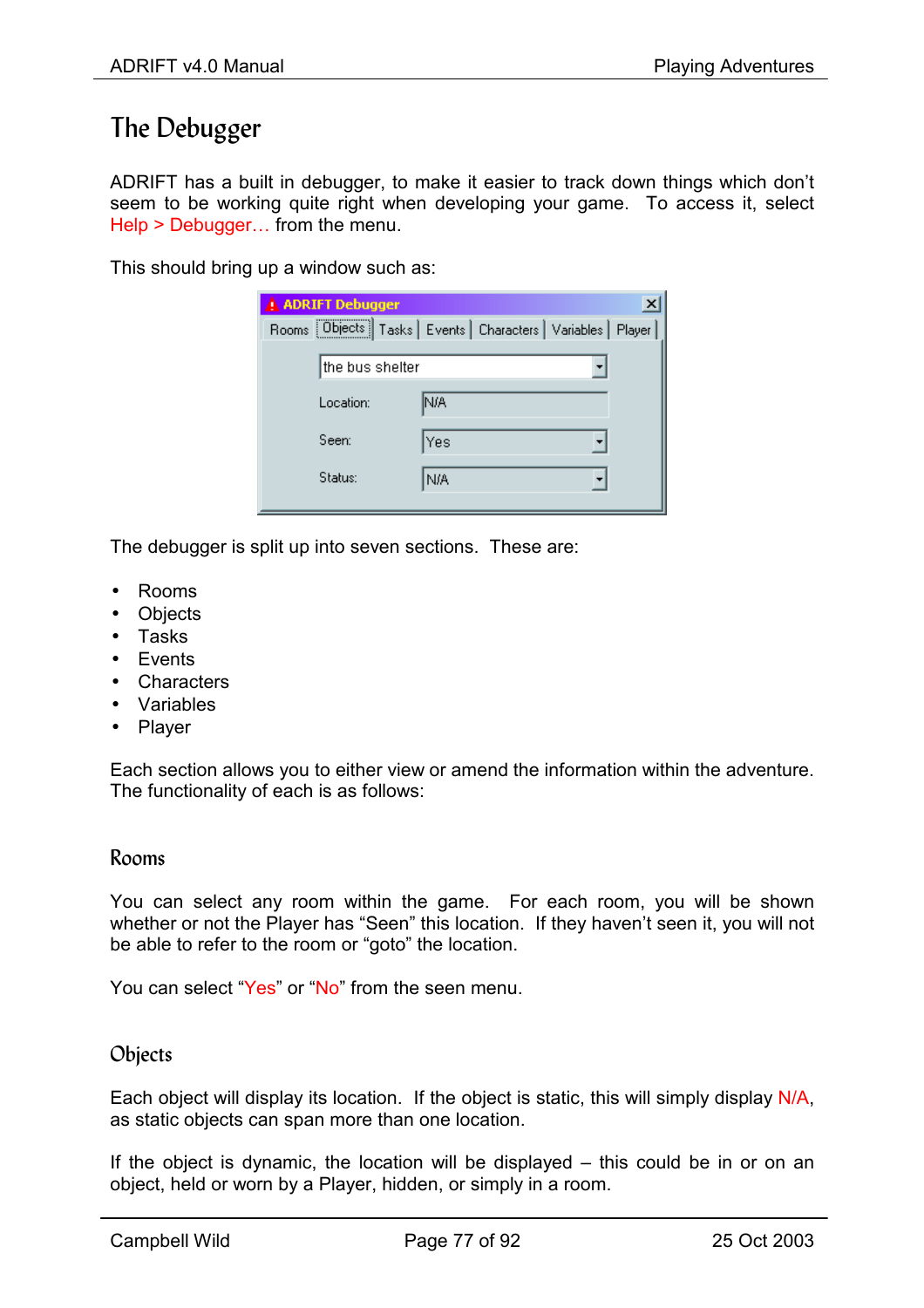By clicking on the pull-down button on the object list, it will allow you to set the location of the object to being in any room within the adventure.

You are also notified whether or not the object has been seen. This will affect whether or not you can refer to the object, whether you can pick it up, and in fact do most things regarding its existence.

The status of the object will also be displayed – this will be N/A if the object is not openable. For openable objects, you can set this to Open, Closed or Locked.

## Tasks

The status of all tasks will be displayed. This is either "completed" or "not completed". You can set this to either status.

Any task with a positive score can only be scored once – to keep track of this, tasks are marked as having scored or not. For example, a task that has been reversed or undone will still not score if completed again if it scored initially. You can set or deselect this.

In the task debugger, it will also display whether or not it is possible to complete the task given the current conditions. This will be displayed as "Yes" or "No".

#### Events

The status of an event can be any one of the following five:

- Waiting This means the event is waiting for a timer to reach zero.
- Running The event is currently running.
- Awaiting task The event is waiting for a task to be completed before starting.
- Finished the event has finished and will not restart.
- Paused the event has been paused by a task and can be resumed if the correct task is executed.

Events are probably the hardest part of ADRIFT to track, so the debugger is very useful to track the status as above.

The counter is also displayed – this is used for running events (to display how long the event has until it finishes) and for waiting events (to display how long until the event starts). The counter can be overwritten to any value.

#### **Characters**

The location for the characters is given. You can change the pull down menu to put the character into any room.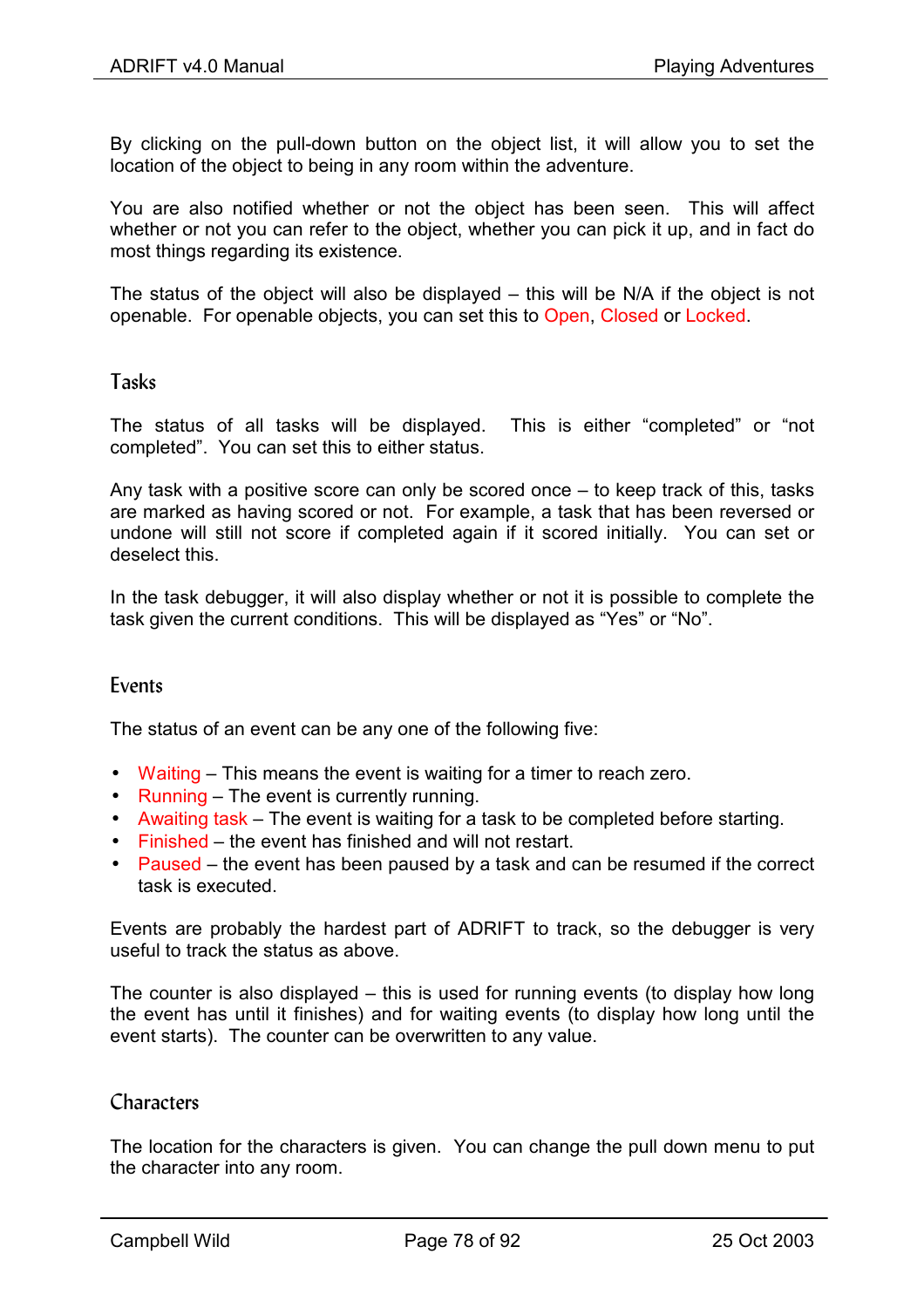Each character also has a "seen" flag. This will allow the parser to acknowledge any mention of that character, or pretend that it doesn't exist. This can be set to "Yes" or "No".

## Variables

The current value of each variable is displayed. This can be overwritten to any valid value.

#### Player

The location of the Player is displayed. You can set this to any location by selecting from the pull down menu.

The Player also has attributes for how much they can carry in terms of bulk and weight. This is interpreted from the options selected in Generator to numerical values – the current value for objects held and the maximum is displayed. You can overwrite the maximum allowed for held objects.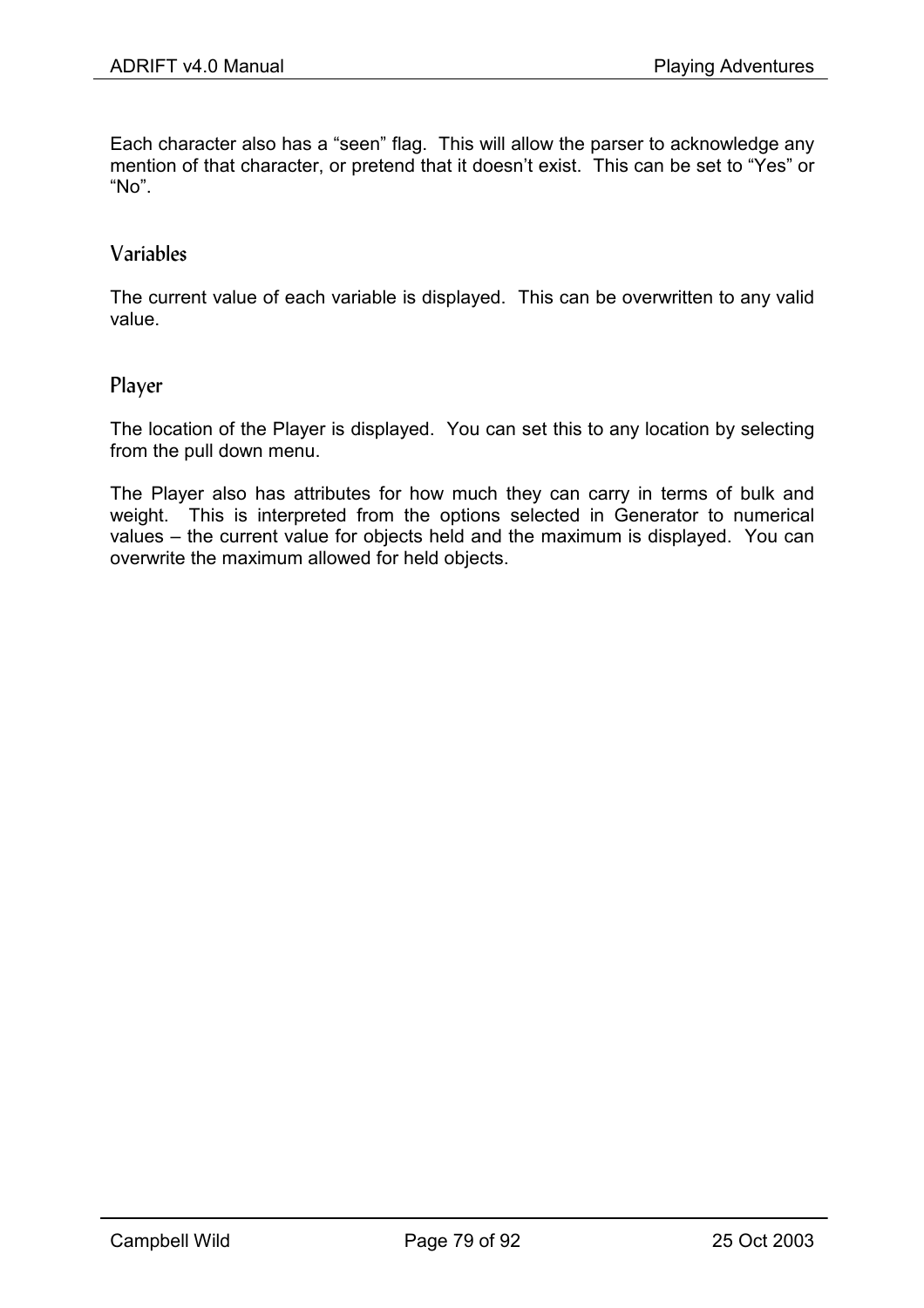# The Map

ADRIFT attempts to dynamically create a map of your surroundings directly from the links between rooms in an adventure. Because of this, it suffers from some problems where rooms don't link back on their source, or if the map is incorrect or very complex. You can view the map by selecting Options > Show Map, or by pressing F2.

## Map Display

The map is made up of a series of boxes, one for each room. Links between the rooms are displayed by a line in the corresponding direction. The line will be one of three types:

- A thick, complete line represents a two-way connection between the rooms
- A thin, complete line represents a one-way connection between the rooms
- A dotted line represents a link between the rooms, which is now only possible since a task was completed or object state satisfied.

Directions up, down, in and out are represented by pointing hands and arrows.



A typical map display might look something like this: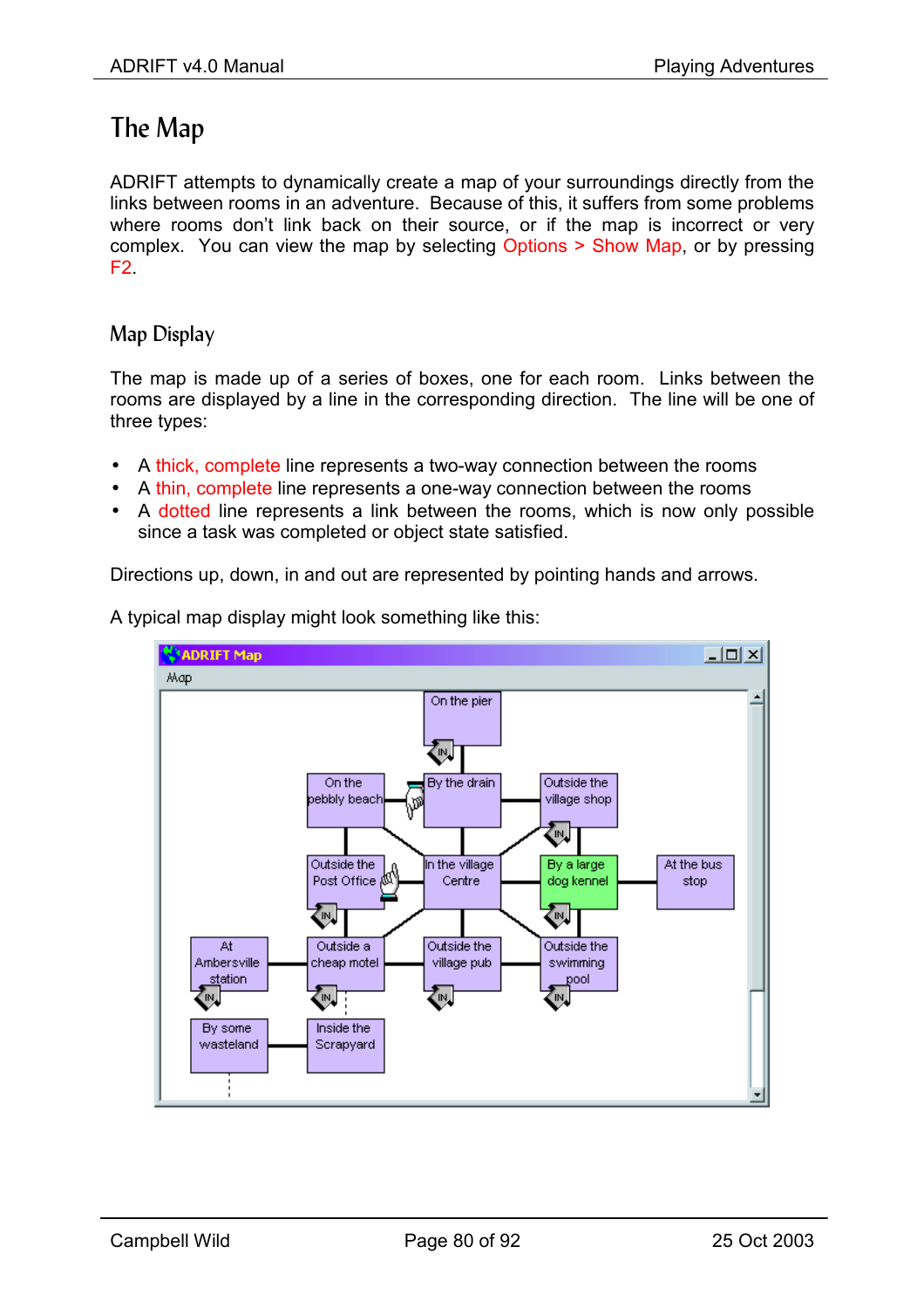## Zooming the map

You can zoom the map in or out by moving the cursor onto the map into a blank area. You should see the cursor change into a magnifying glass shape. Left-clicking the mouse will zoom the map in, whilst right-clicking zooms the map out.

You can also change the size of the text within the text boxes quickly and easily in a similar method – wait until the magnifying glass cursor appears, then hold down shift, and right or left click the mouse to zoom the text.

#### Navigating the map

You can navigate around the map by clicking on rooms. This will move the Player to that room using the shortest possible route through rooms previously visited.

You can also navigate around the map without moving the Player by clicking on the arrows on the map. If the room the arrow points to has not been visited yet, then this option will not be available.

## Printing out the map

To print out the map, simply select  $Map$  > Print map from the menu. This will print out the map window in the best fit on paper (automatically choosing landscape or portrait) and as large as possible on the paper.

NB. This option is only available when viewing the map in windowed mode.

#### Display options

Clicking Map > Options from the Map window, or Options > Map Options… from the main Runner window will bring up the map options dialog box as shown:

| <b>Map Options</b>                                                                                   |                                                                      |  |  |  |  |  |  |  |  |
|------------------------------------------------------------------------------------------------------|----------------------------------------------------------------------|--|--|--|--|--|--|--|--|
| This is<br>what the<br>man will                                                                      | Set highlighted colour<br>Set normal colour<br>Set background colour |  |  |  |  |  |  |  |  |
| Shape<br>$\geq$                                                                                      | Set font                                                             |  |  |  |  |  |  |  |  |
| $\bigcap$ Centre map in display<br>← Focus on room<br>$\triangledown$ Keep map on top of main window |                                                                      |  |  |  |  |  |  |  |  |
| OΚ                                                                                                   | Cancel                                                               |  |  |  |  |  |  |  |  |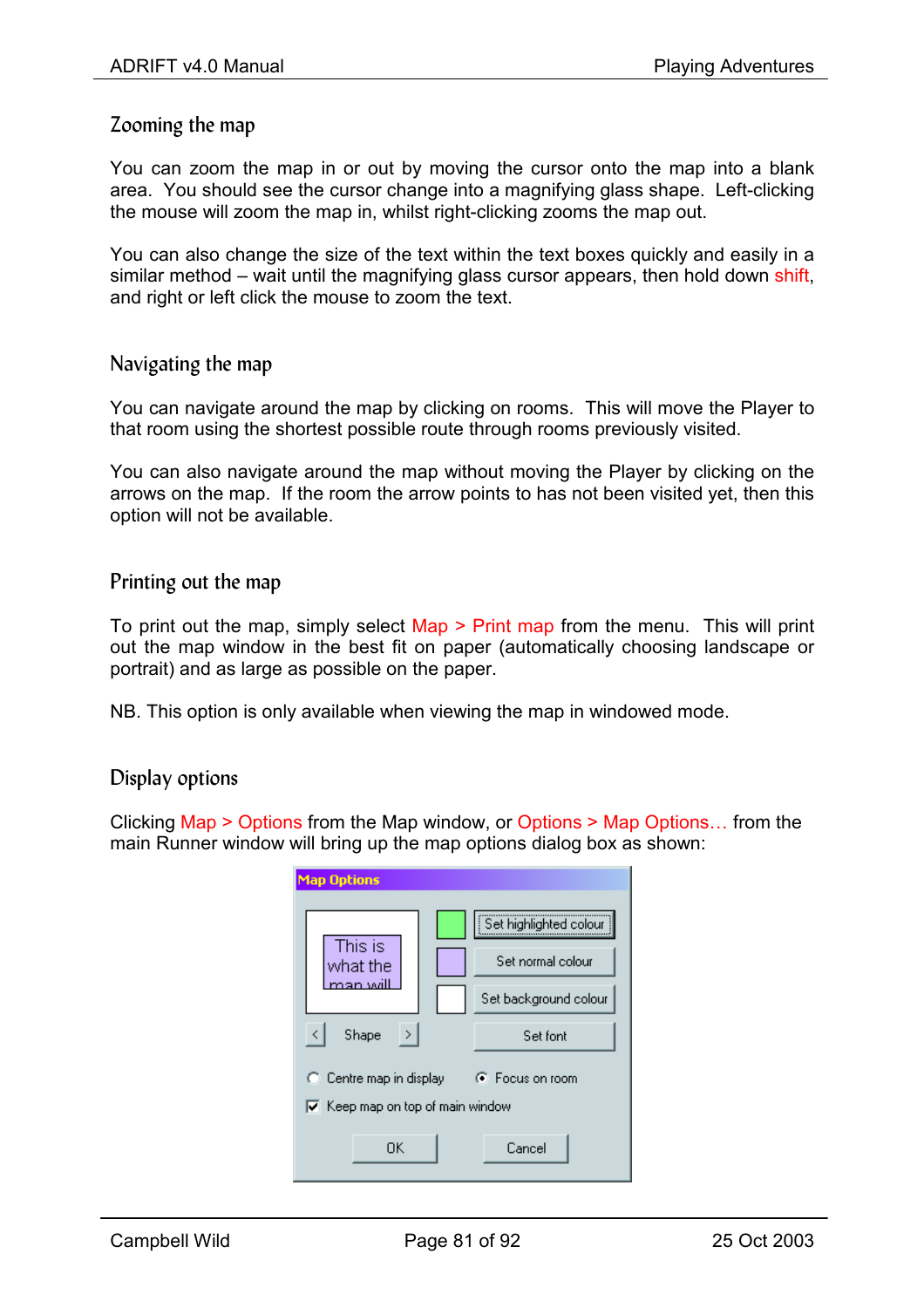Here, you can set the colours for the map; the highlight colour, the normal room colour, and the background colour. You can also set the font face and size.

You can change the shape of the room boxes by clicking on the left and right arrows. All changes are previewed in the display window.

There are two methods of displaying the map. You can either centre the entire map in the display window – this is a nice way to view the map if it all fits in the window but quite often you will wander off the edge and not be able to see where you are. The other method is to focus on the current room  $-$  this will always display the current room in the middle of the map, and display the rest of the map around it.

The final option is to force the map window to stay on top of the main Runner window – this is useful if you have maximised the Runner window but still wish to see the map.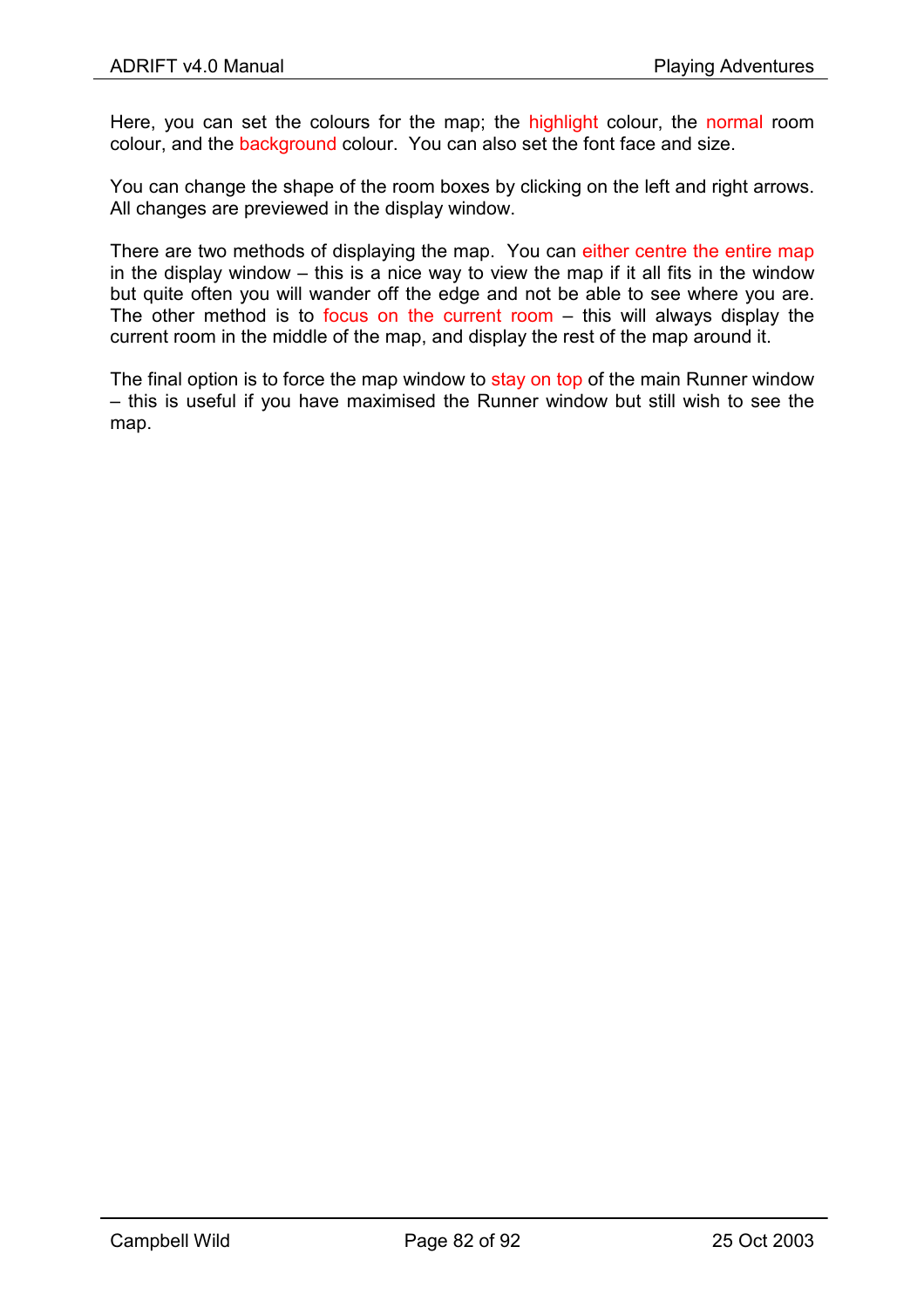# Display & Media

There are numerous options within ADRIFT to customise the display to your liking. To see these options, select Options > Display & Media from the menu. This will bring up a dialog box as follows:

| Display & Media                                                                                      |                                        |  |  |  |  |  |  |  |  |  |
|------------------------------------------------------------------------------------------------------|----------------------------------------|--|--|--|--|--|--|--|--|--|
| Appearance   Media   Layout                                                                          |                                        |  |  |  |  |  |  |  |  |  |
| $>$ User command<br>(References shown)<br>Room title                                                 | Set typed colour<br>Set replies colour |  |  |  |  |  |  |  |  |  |
| Blah blah blah                                                                                       | Set background colour                  |  |  |  |  |  |  |  |  |  |
| Always use my font                                                                                   | Set font                               |  |  |  |  |  |  |  |  |  |
| $\overline{\mathsf{v}}$ References in brackets<br>$\nabla$ Room names in descriptions                |                                        |  |  |  |  |  |  |  |  |  |
| $\overline{\triangledown}$ Prompt for typed commands $\overline{\triangledown}$ Auto pause long text |                                        |  |  |  |  |  |  |  |  |  |
| ΩK                                                                                                   | Cancel                                 |  |  |  |  |  |  |  |  |  |

## Appearance

You can set three colours here; the typed colour text, the normal replies colour, and the background colour. All changes will be previewed in the small window to the side.

By default, the font displayed in Runner will be whatever the person creating the adventure specified – if they didn't specify anything, this should default to Arial. You can override this font with one of your own  $-$  to do this, check the Always use my font checkbox. This will enable the Set font button where you can pick your selection.

Other options available are:

#### References in brackets

This shows anything referred to such as when using "it" or "him", or additional information such as score changes in brackets after a command has been given.

#### Room names in descriptions

This will display the short roomname in bold before the main description every time the room description is displayed.

#### Prompt for typed commands

This simply inserts a "**>**" symbol before typed commands in the main window to distinguish them from other highlighted parts of the text.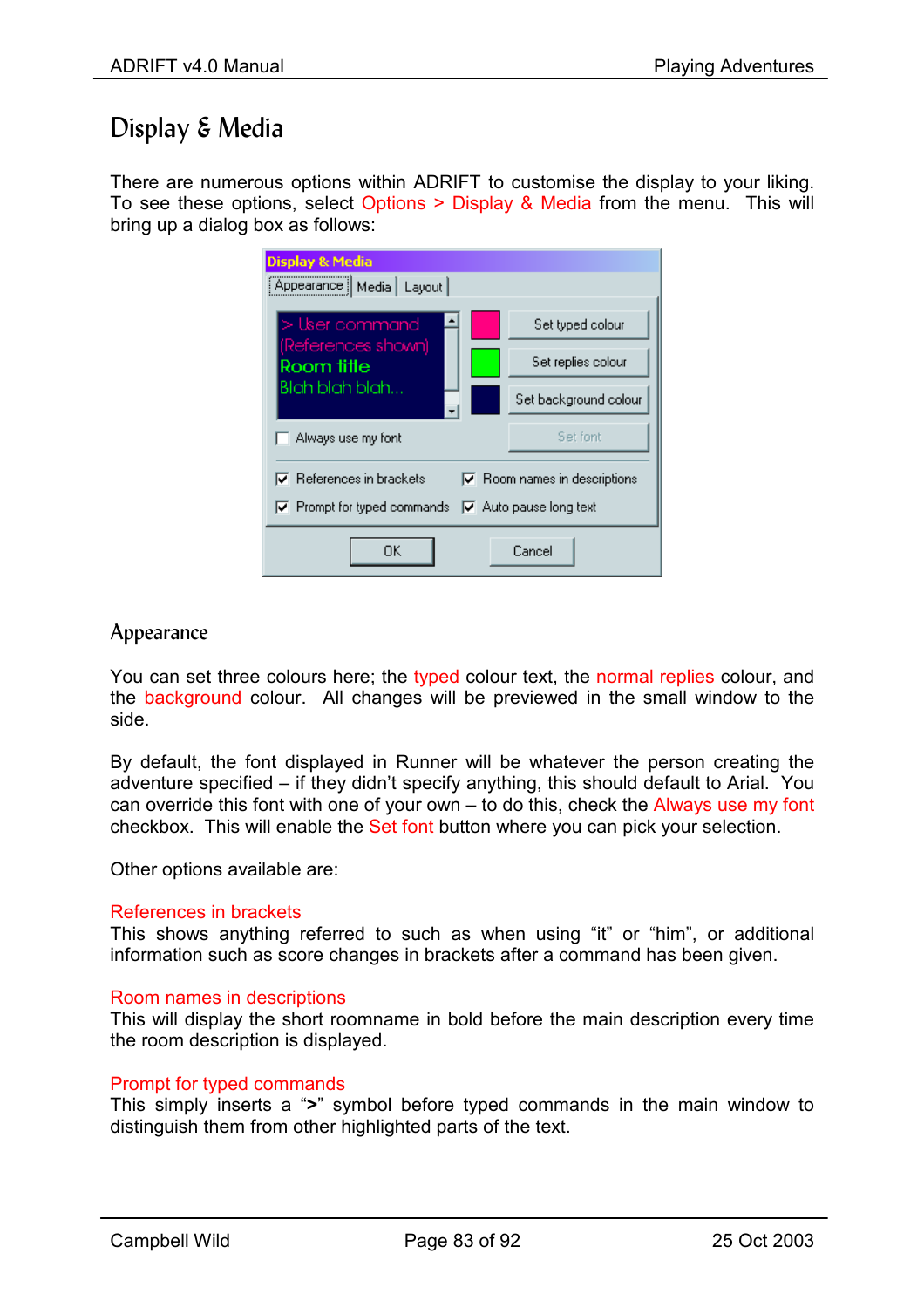#### Auto pause long text

This automatically pauses large amounts of text as they fill the screen, displaying "[More]" and forcing the player to press a key before continuing to display text. Depending on whether font sizes are consistent, sometimes this will skew slightly from the bottom of the screen.

#### Media

Clicking on the Media tab brings up the following display:

| <b>Display &amp; Media</b>                                                     |  |  |  |  |  |  |  |  |  |
|--------------------------------------------------------------------------------|--|--|--|--|--|--|--|--|--|
| Appearance [Media] Layout]                                                     |  |  |  |  |  |  |  |  |  |
| <b>▽</b> Enable sound in games<br>$\overline{\nabla}$ Enable graphics in games |  |  |  |  |  |  |  |  |  |
| Graphics location<br>← Display graphics in separate window                     |  |  |  |  |  |  |  |  |  |
| $\bigcap$ Display graphics inline with text                                    |  |  |  |  |  |  |  |  |  |
|                                                                                |  |  |  |  |  |  |  |  |  |
| OΚ<br>Cancel                                                                   |  |  |  |  |  |  |  |  |  |

Enable sound in games toggles whether or not to play sounds assigned to the adventure.

Enable graphics in games toggles whether or not to display graphics assigned to the adventure. If this is enabled, you can specify where you wish graphics to be displayed. The choice is:

#### Display graphics in separate window

This will open up a separate window where the graphics can be displayed. This window can be set to stay on top of the main window in the same way as the map. You can also zoom pictures to the size of the window, or size the window to the graphics, or simply display centrally in the window by choosing from the menu in the display window.

#### Display graphics inline with text

This will display graphics within the main Runner window along with the text, such that the pictures scroll up alongside the text. Because all pictures must reside in memory using this method, it can soon use up a lot of system resources if displaying a lot of pictures. If this happens, a simple Clear Screen should sort out the problem.

If graphics (GFX) has been specified framed within the main Runner window (see Layout section below), then graphics will not be displayed in a separate window as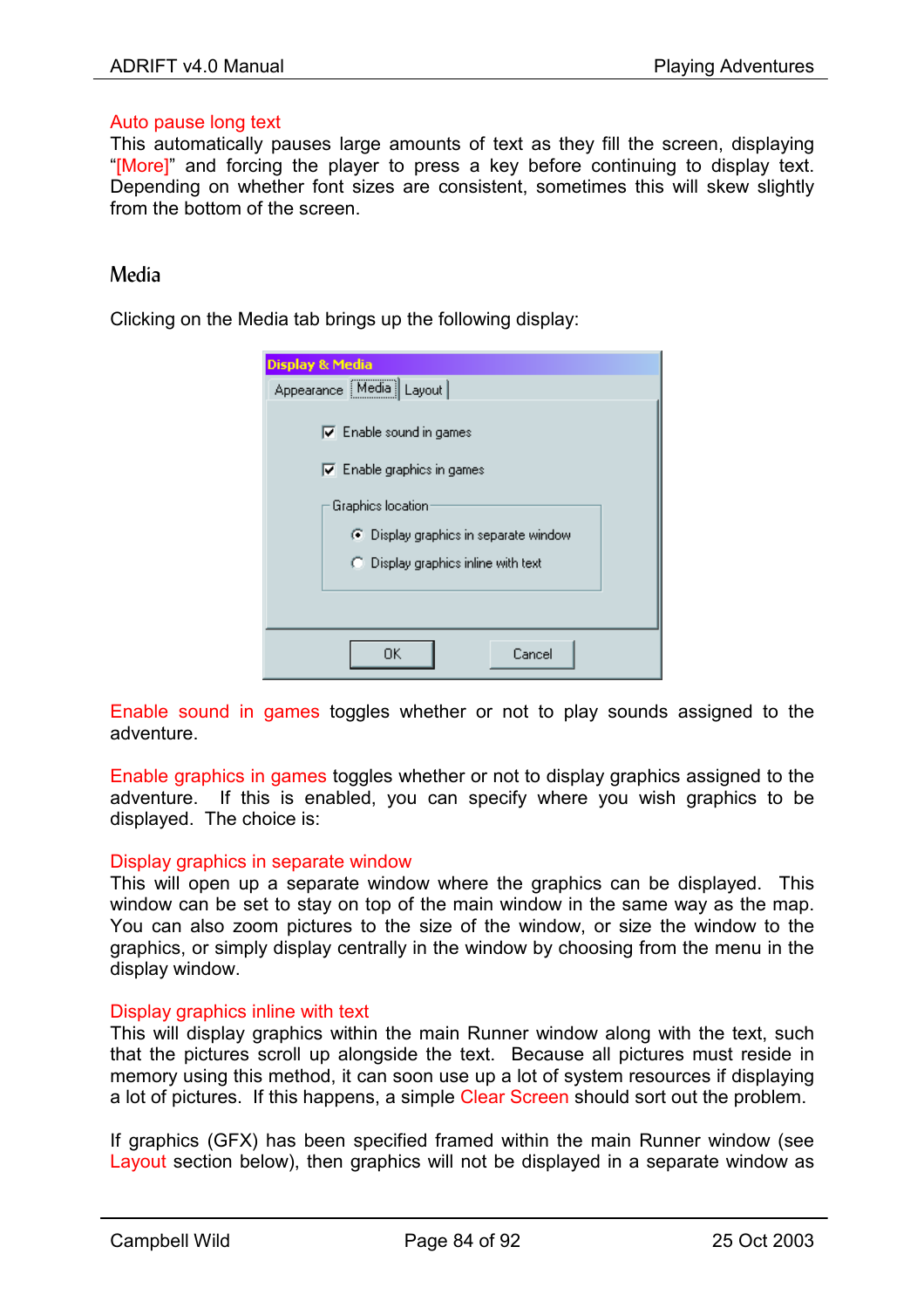above, although they will still be displayed inline with text, depending on which option is selected.

## Layout

Selecting the Layout tab brings up the following display:

| <b>Display &amp; Media</b>                                                                             |                                                                                                  |
|--------------------------------------------------------------------------------------------------------|--------------------------------------------------------------------------------------------------|
| Appearance   Media   Layout                                                                            |                                                                                                  |
| Mrs 2001ff Intentio Id Id.<br><b>Could Minute the thepart</b><br>and Square.<br>O                      | <b>Max BREAT Tail</b><br>MAP<br>anten tel tel Ernyte<br>Misulelle, Hepat<br>and Supraine         |
| IMAP<br>Max 2001ff following billid<br><b>Controllente the third of</b><br>aal2 Aq. mm.                |                                                                                                  |
| Max 111117 Int<br>MAP<br>andra fill fill Englis<br><b>MI and the thinni</b><br>and Sq. and<br>c<br>GFX | MAP<br><b>GFX</b><br>Mix 8881ff Intentio til til<br>Corpo Milandello, Heprid.<br>and 2 Aggregate |
| <b>OK</b>                                                                                              | Cancel                                                                                           |

This allows you to select whether or not to break the main Runner window into frames to display the map and/or graphics alongside text.

To select an option, simply click on the relevant option button, or click on the blue text window.

To toggle between the map and graphics, simply click on the MAP or GFX sections of the displays.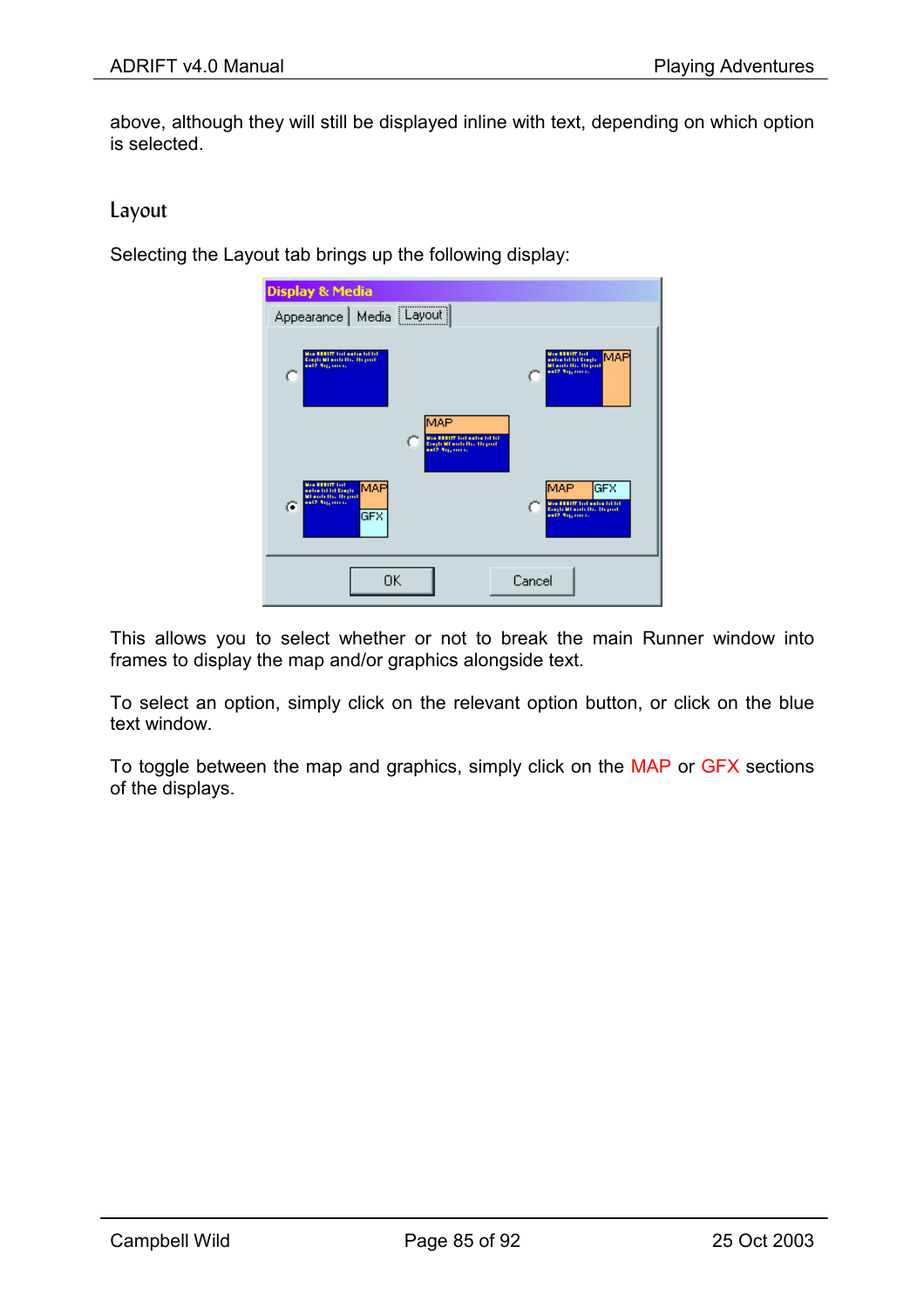# Troubleshooting

## Problems

- Generator or Runner won't start
- I keep getting the error message "Cannot draw map too complex"
- Component 'ZlibTool.ocx' or one of its dependencies not correctly registered
- [Sound cannot be played. Try installing MediaPlayer](#page-87-0)
- [Out of Memory, Error 7](#page-87-0)
- [Input Past End of File](#page-87-0)
- [Generator or Runner crashes](#page-87-0)

If your question is not listed here, please send it to me at  $b\mu qs\omega$  adrift.org.uk, and I will respond as soon as I can.

## Generator or Runner won't start

Make sure you have installed version 4.00 with the Setup.exe file – this will install all the required DLL and OCX files needed by ADRIFT. If you have done this and it still won't start, please email me at [bugs@adrift.org.uk,](mailto:bugs@adrift.org.uk) letting me know what error message you are getting and I will try to sort out the problem.

I keep getting the error message "Cannot draw map – too complex"

The map tries to create itself dynamically from the links supplied in the room directions tab. The most common reason this message appears is because there is an error in the connections, i.e. instead of creating a link from Room A to Room B and back from Room B to Room A, the link is from Room A to Room C and Room B to Room A.

If you are sure your connections are correct, please send me your Adventure and I will do my best to update the map to handle the more complex layout.

Component 'ZlibTool.ocx' or one of its dependencies not correctly registered

'Zlibtool.ocx' is a file required by ADRIFT to load and save files. If you do not have this on your computer, the chances are you've installed the upgrade of ADRIFT instead of the full application. Download [ADRIFT40.zip](http://www.jcwild.pwp.blueyonder.co.uk/ADRIFT40.zip) and run setup.exe.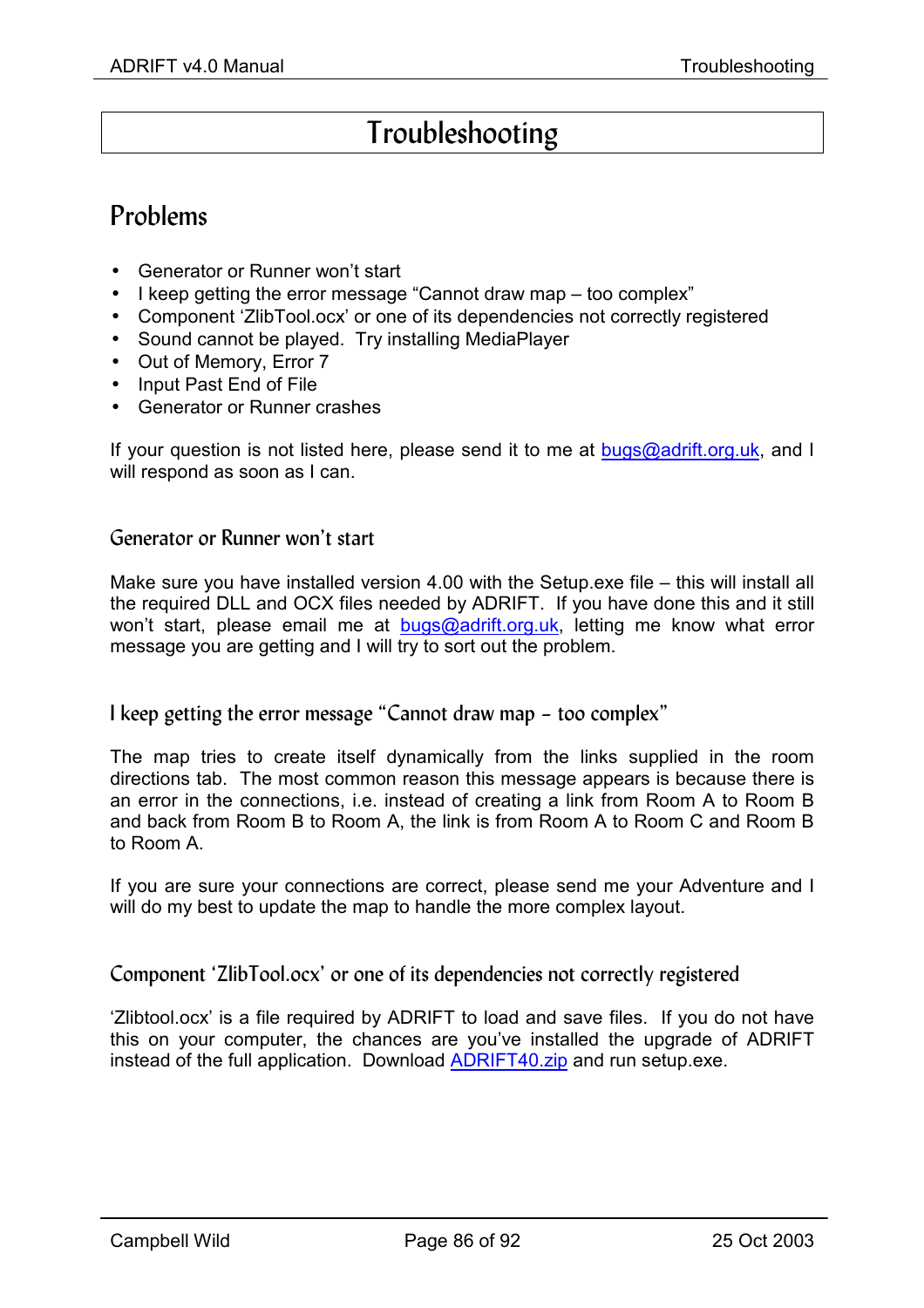## <span id="page-87-0"></span>Sound cannot be played. Try installing MediaPlayer

To enable ADRIFT to support a wide variety of sounds, such as WAV, MIDI and MP3, it uses a file supplied by Microsoft MediaPlayer, namely Msdxm.ocx. Unfortunately, Microsoft supply different versions of this file depending on which version of Windows you use, therefore I cannot supply the file with ADRIFT as installing the wrong file would render MediaPlayer inoperable. If you are getting this error message and wish to play sound through ADRIFT, you should visit <http://www.microsoft.com/mediaplayer/>and download the latest version of MediaPlayer for your version of Windows.

## Out of Memory, Error 7

This can happen to Windows 95, 98 and ME users. Basically, Windows is running out of resources. Make sure you've checked the option in File > Settings… > Conserve Memory. If you've already done that and are still getting the error message, try to make sure you don't have too many other programs running, particularly other Visual Basic programs. If you can narrow the error down to a specific place then please let me know.

## Input Past End of File

This may occur as a consequence if the operating system is not set to English for non-unicode programs. To do this (in XP - will be similar for others), follow the following steps:

- 1. In Control Panel and select Date, Time, Language, and Regional Options
- 2. Select Regional and Language Options
- 3. Click on the Advanced tab
- 4. Select English (United Kingdom) other variants may also work
- 5. Click OK. You will need to restart your machine

## Generator or Runner crashes

This should not happen at all. Please visit <http://www.adrift.org.uk/bugs>where you will find a list of any outstanding bugs (and enhancements) with ADRIFT.

If the problem you have experienced is not on the list, please add it. You can also inform me of the problem at [bugs@adrift.org.uk,](mailto:bugs@adrift.org.uk) although adding it to the list will automatically inform me of the problem.

On the list, bugs are prioritised, so I can fix any major ones quickly. It can also keep you informed of the progress of any fixes I make to the software.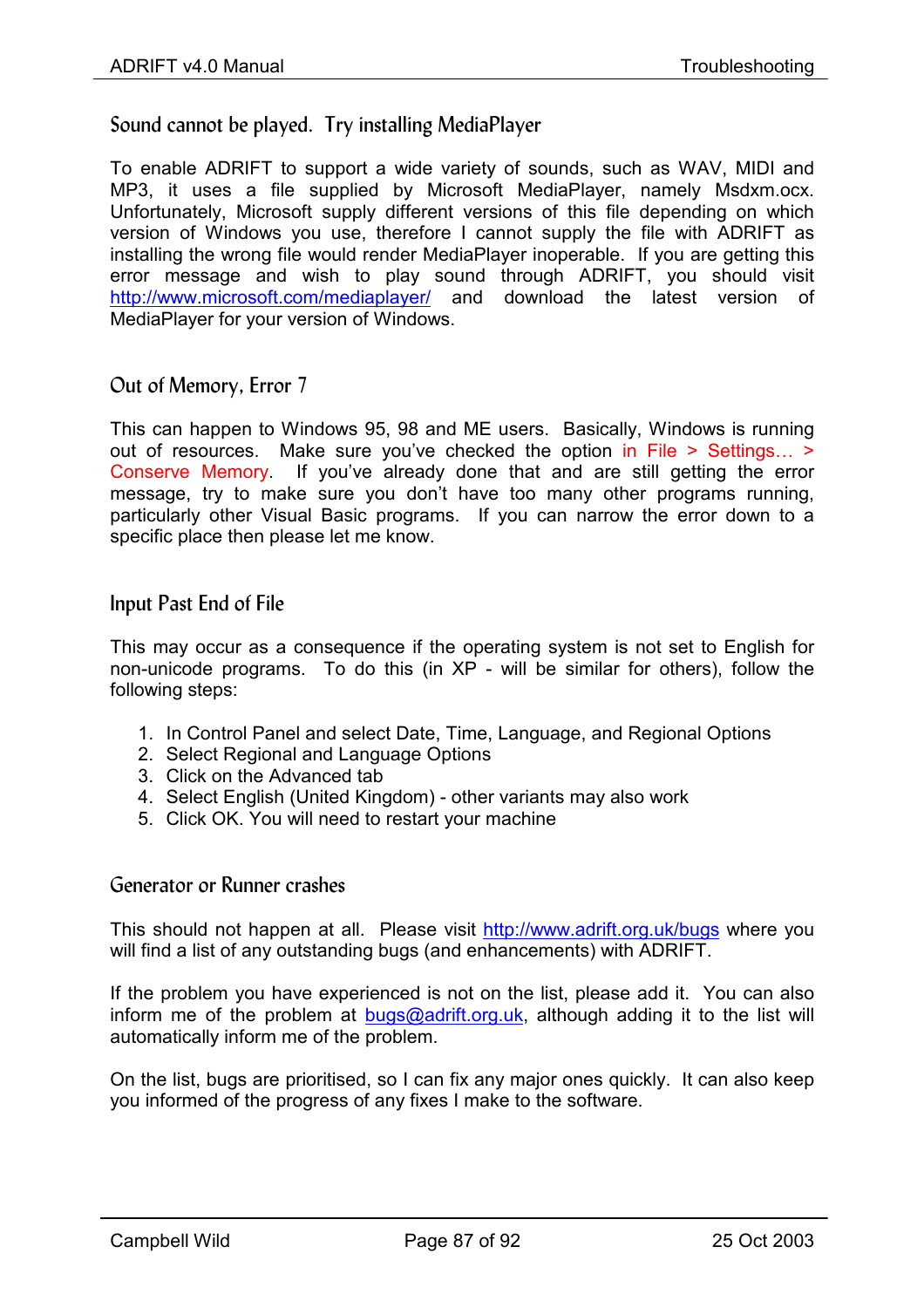# Acknowledgements

I have had an immense amount of support and input from other people as I've been developing ADRIFT.

I would like to thank the following people for their bug reports and suggestions; *Paul Adams, Koitmäe Arne, Sho Asano, Will Bob, Leo Borisenko, Ryan Bury, Heal Butcher, Tan Chin Hiong, Stephen Clark, Dana Crane, Stewart Crowther, Sawn Curt, Bruce Davis, Arsen Dawn, Buck Dean, Dave Dooley, Liam Erven, Brock Evans, Rickard Falkenäng, Ken Franklin, Frank Gagnon, Rich Galichon, Simon Goldie, David Good, Mike Guidetti, Dan Hartnett, Matthew Hickford, Dave Johnson, Dan Kangas, William Kauffman, Patrick Kelly, Achim Kern, Kinvadren, Ralph Klafert, Rowan Laird, Benjamin Lau, Joshua Lawrence, Cliff Lent, Sam McCall, Steve Miklovic, Bryan Miller, Steve Millerick, Chris Moody, Durgan Nallar, Germ Peñal, Shaun Phurrough, Mark Ratcliffe, Mike Reese, Jon Reid, Ray Richardson, Finn Rosenløv, David Russell, Chris Rutherford, Paul Sanders, Steve Sclafani, Serge Shubkin, Mark Silcox, Kirsty Singleton, Alessio Siniscalchi, David Stafford, Charles Urbach, Mark Van Sciver, Laura Wehmeier, Per Wilhelmsson, Mark Whitmore, Matt Wiltshire* 

I would like to thank the following people for their time and hard work put into creating web pages which support ADRIFT:

*Ken Franklin* - [http://kf.adrift.iwarp.com](http://kf.adrift.iwarp.com/)  *Shaun Phurrough* -<http://www.thephurroughs.com/projects/atts> *Andrew Nicholas* - <http://homepage.ntlworld.com/andrew.nicholas/adrift/> *Stewart McAbney* – [http://www.mileout.org.uk](http://www.mileout.org.uk/)  *Dana Crane* –<http://home.gcn.cx/mystery/>

Writing never was my strong point, so I'd like to thank my *Mum* for proof reading this document, and *Julie Harrap* for her Word skills.

Lastly, I'd like to thank *Raymond Chramega* and *Dorothy Mah* for their extremely kind generosity.

If I've left anybody off this page who should be here, or if you're on here and would rather not be, please let me know.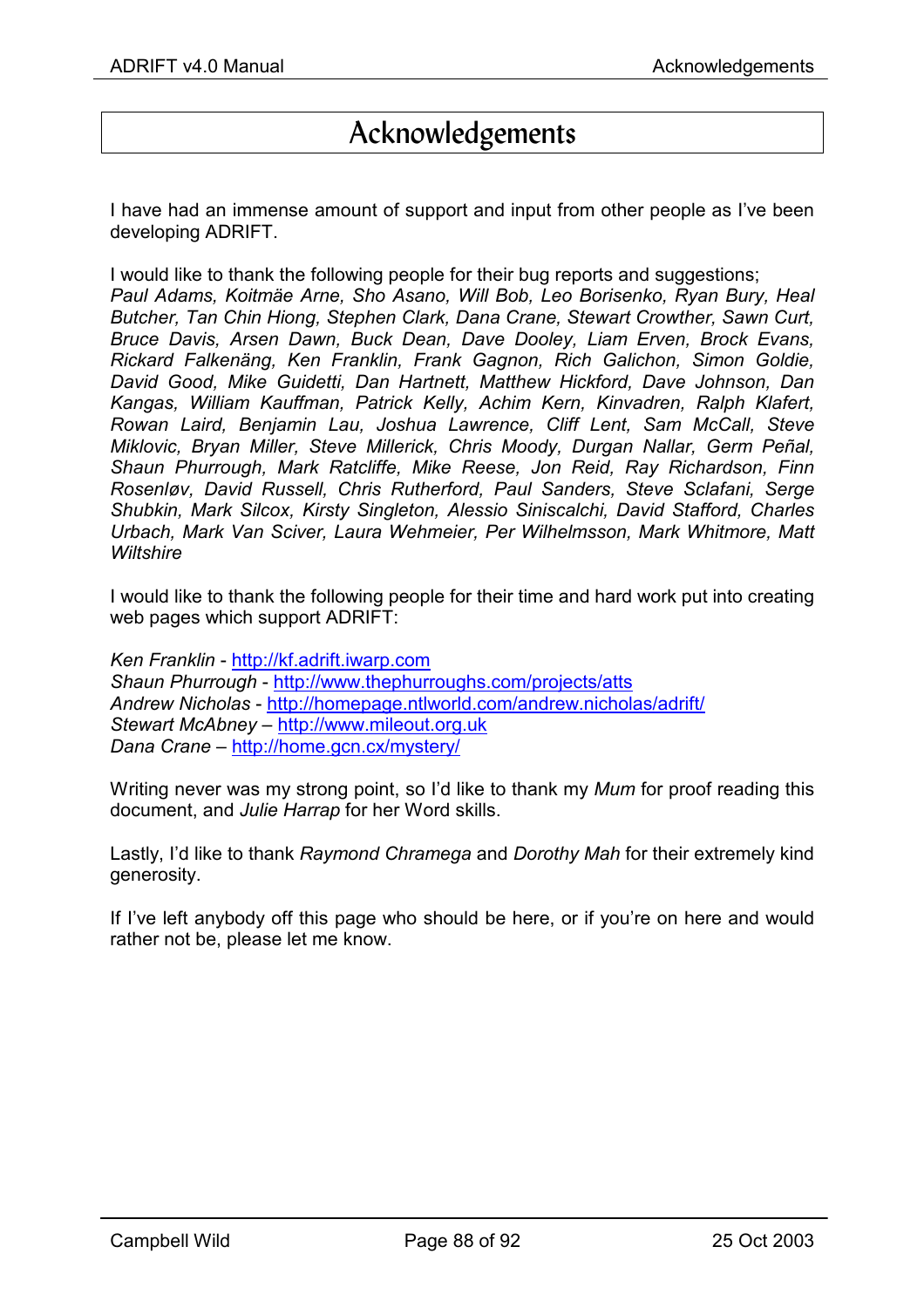# Appendix

## Hexadecimal Values

In ADRIFT, colours are specified using hexadecimal numbers.

Hexadecimal numbers are numbers that are based on the value of 16 rather than the classical numbers based on the value of 10.

## Decimal vs. Hexadecimal Numbers

In classical numbers you have ten different figures whereas in hexadecimal numbers you have 16 different figures.

Below is a table showing how to write the numbers from 1 to 20 in both systems:

| Decimal 0 1 2 3 4 5 6 7 8 9 10 11 12 13 14 15 16 17 18 19 20 |  |  |  |  |  |  |  |  |  |  |  |
|--------------------------------------------------------------|--|--|--|--|--|--|--|--|--|--|--|
| Hexadecimal 0 1 2 3 4 5 6 7 8 9 A B C D E F 10 11 12 13 14   |  |  |  |  |  |  |  |  |  |  |  |

The highest hexadecimal number you can specify using one figure is F equalling 15. With two figures the highest value is FF equalling 255.

## Hexadecimal Values in HTML

A typical colour-definition in HTML would look like this:

*<font colour="#FF8C67">* 

The colour is defined in the **"#FF8C67"**.

The **#** simply states that the following numbers are hexadecimal but it is not required. The first two digits are the amount of red.

Digits 3 and 4 specify the amount of green.

And finally digit 5 and 6 specify the desired amount of blue.

Since there are two hexadecimal figures for each colour you can specify 256 gradients of each basic colour. This gives a total of 256 x 256 x 256 = 16,777,216 different combinations.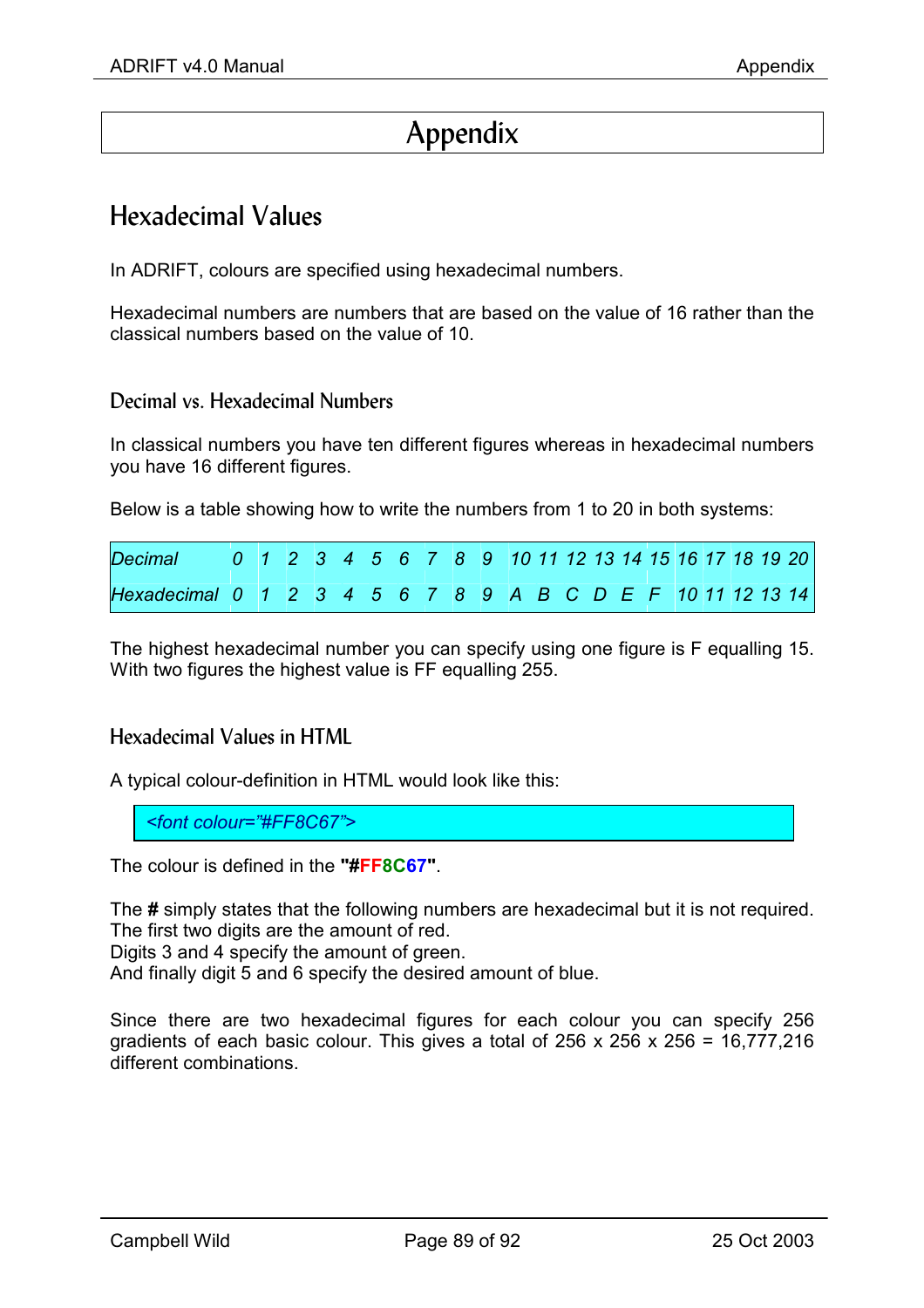## Named Colours

A few colours in ADRIFT can be referred to using names rather than their hex values, in the format:



Below is a listing of these colours and their names:

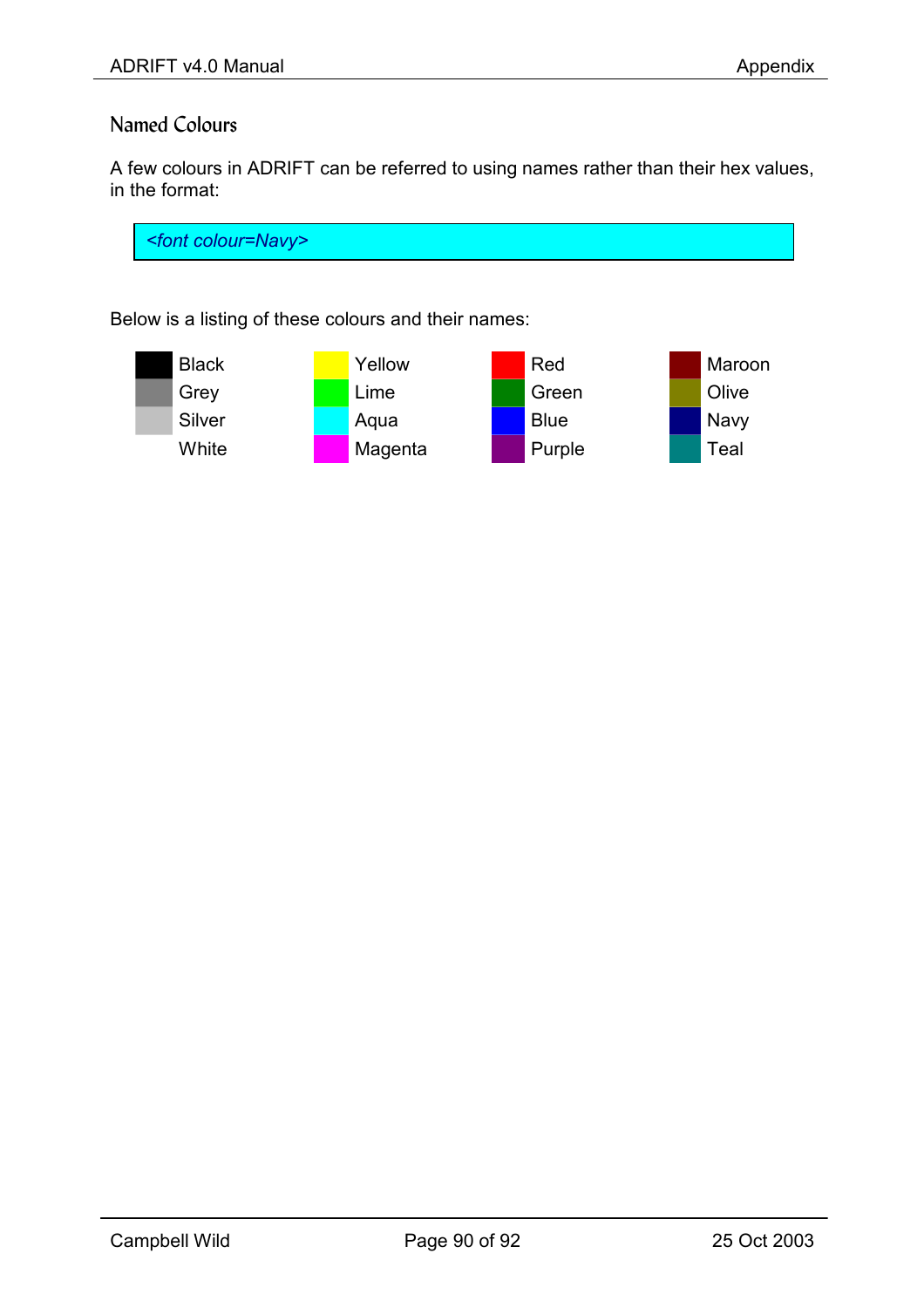## Verb List

ADRIFT will give a default response to most commands. To alter this default response, you would need to override the command with a task, or change the default using an ALR replacement.

The verbs that ADRIFT will respond to are:

ask, attack, block, break, buy, bye, can, chop, clean, clear, climb, close, cp, cry, cut, dance, date, destroy, dir, directions, down, drink, drop, e, east, eat, enter, empty, ex, exam, examine, exits, feed, feel, fight, find, fix, fly, get, give, go, hit, how, hum, i, inv, inventory, jump, kick, kill, kiss, l, leave, lie, lift, light, listen, ln, locate, lock, look, ls, move, mv, n, ne, no, north, northeast, north-east, northwest, north-west, nw, open, out, panel, past, pick, press, previous, pull, punch, push, put, read, remove, run, s, say, se, sell, shake, shoot, shout, sing, sit, slap, sleep, smash, smell, south, southeast, south-east, southwest, southwest, stab, stand, status, stop, suck, sw, take, talk, thank, throw, time, touch, turn, turns, unblock, undo, unlock, up, w, wait, wash, wear, west, what, when, where, whistle, who, why, x, yes, z

#### Other commands which have functionality within ADRIFT are:

!, !!, about, again, author, clr, cls, commands, control, control panel, control-panel, count, end, endgame, g, help, hint, history, info, information, last, num, quit, restore, save, score, version